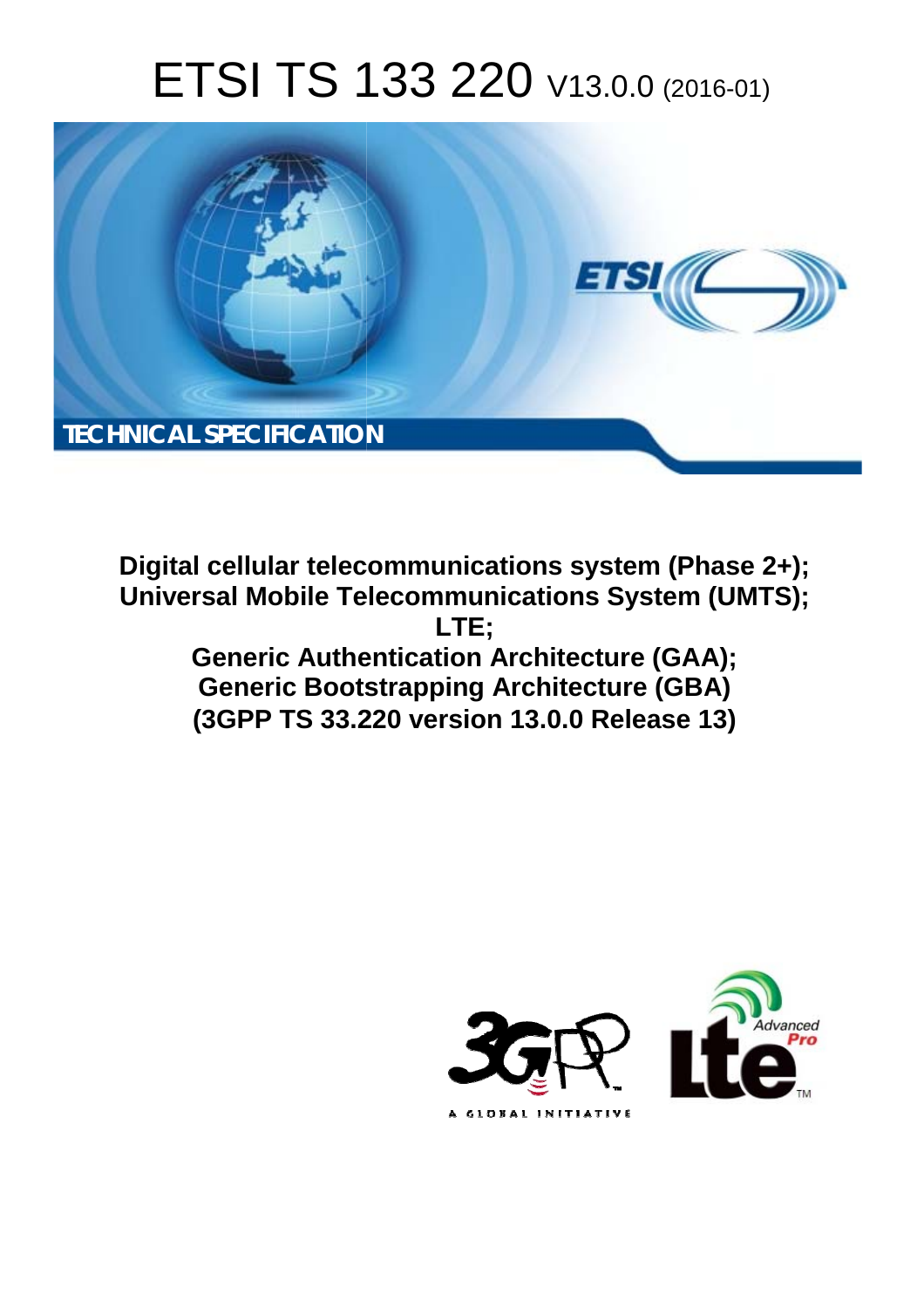Reference RTS/TSGS-0333220vd00

Keywords GSM,LTE,SECURITY,UMTS

#### *ETSI*

#### 650 Route des Lucioles F-06921 Sophia Antipolis Cedex - FRANCE

Tel.: +33 4 92 94 42 00 Fax: +33 4 93 65 47 16

Siret N° 348 623 562 00017 - NAF 742 C Association à but non lucratif enregistrée à la Sous-Préfecture de Grasse (06) N° 7803/88

#### *Important notice*

The present document can be downloaded from: <http://www.etsi.org/standards-search>

The present document may be made available in electronic versions and/or in print. The content of any electronic and/or print versions of the present document shall not be modified without the prior written authorization of ETSI. In case of any existing or perceived difference in contents between such versions and/or in print, the only prevailing document is the print of the Portable Document Format (PDF) version kept on a specific network drive within ETSI Secretariat.

Users of the present document should be aware that the document may be subject to revision or change of status. Information on the current status of this and other ETSI documents is available at <http://portal.etsi.org/tb/status/status.asp>

If you find errors in the present document, please send your comment to one of the following services: <https://portal.etsi.org/People/CommiteeSupportStaff.aspx>

#### *Copyright Notification*

No part may be reproduced or utilized in any form or by any means, electronic or mechanical, including photocopying and microfilm except as authorized by written permission of ETSI.

The content of the PDF version shall not be modified without the written authorization of ETSI. The copyright and the foregoing restriction extend to reproduction in all media.

> © European Telecommunications Standards Institute 2016. All rights reserved.

**DECT**TM, **PLUGTESTS**TM, **UMTS**TM and the ETSI logo are Trade Marks of ETSI registered for the benefit of its Members. **3GPP**TM and **LTE**™ are Trade Marks of ETSI registered for the benefit of its Members and of the 3GPP Organizational Partners.

**GSM**® and the GSM logo are Trade Marks registered and owned by the GSM Association.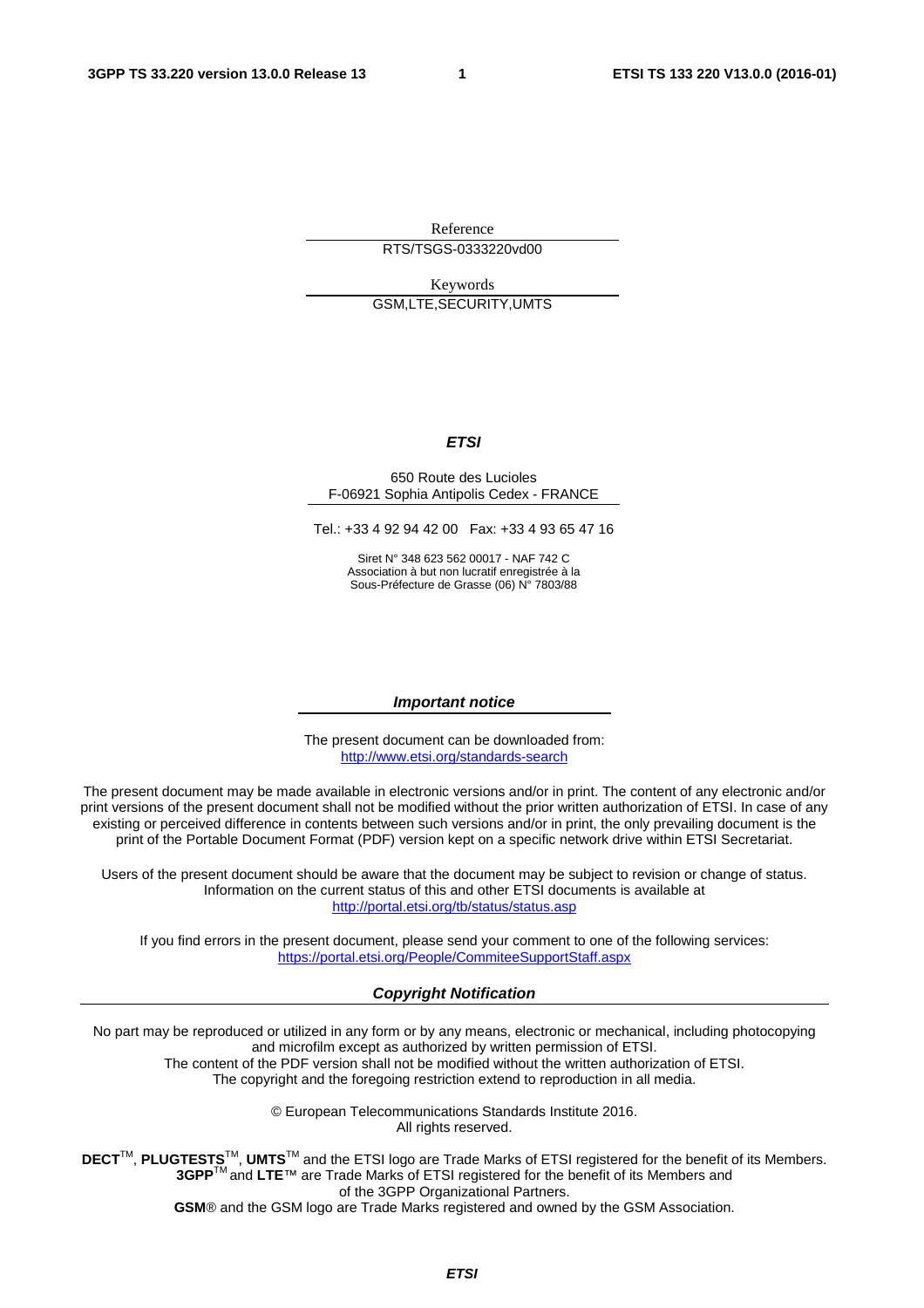## Intellectual Property Rights

IPRs essential or potentially essential to the present document may have been declared to ETSI. The information pertaining to these essential IPRs, if any, is publicly available for **ETSI members and non-members**, and can be found in ETSI SR 000 314: *"Intellectual Property Rights (IPRs); Essential, or potentially Essential, IPRs notified to ETSI in respect of ETSI standards"*, which is available from the ETSI Secretariat. Latest updates are available on the ETSI Web server [\(https://ipr.etsi.org/](https://ipr.etsi.org/)).

Pursuant to the ETSI IPR Policy, no investigation, including IPR searches, has been carried out by ETSI. No guarantee can be given as to the existence of other IPRs not referenced in ETSI SR 000 314 (or the updates on the ETSI Web server) which are, or may be, or may become, essential to the present document.

### Foreword

This Technical Specification (TS) has been produced by ETSI 3rd Generation Partnership Project (3GPP).

The present document may refer to technical specifications or reports using their 3GPP identities, UMTS identities or GSM identities. These should be interpreted as being references to the corresponding ETSI deliverables.

The cross reference between GSM, UMTS, 3GPP and ETSI identities can be found under <http://webapp.etsi.org/key/queryform.asp>.

## Modal verbs terminology

In the present document "**shall**", "**shall not**", "**should**", "**should not**", "**may**", "**need not**", "**will**", "**will not**", "**can**" and "**cannot**" are to be interpreted as described in clause 3.2 of the [ETSI Drafting Rules](http://portal.etsi.org/Help/editHelp!/Howtostart/ETSIDraftingRules.aspx) (Verbal forms for the expression of provisions).

"**must**" and "**must not**" are **NOT** allowed in ETSI deliverables except when used in direct citation.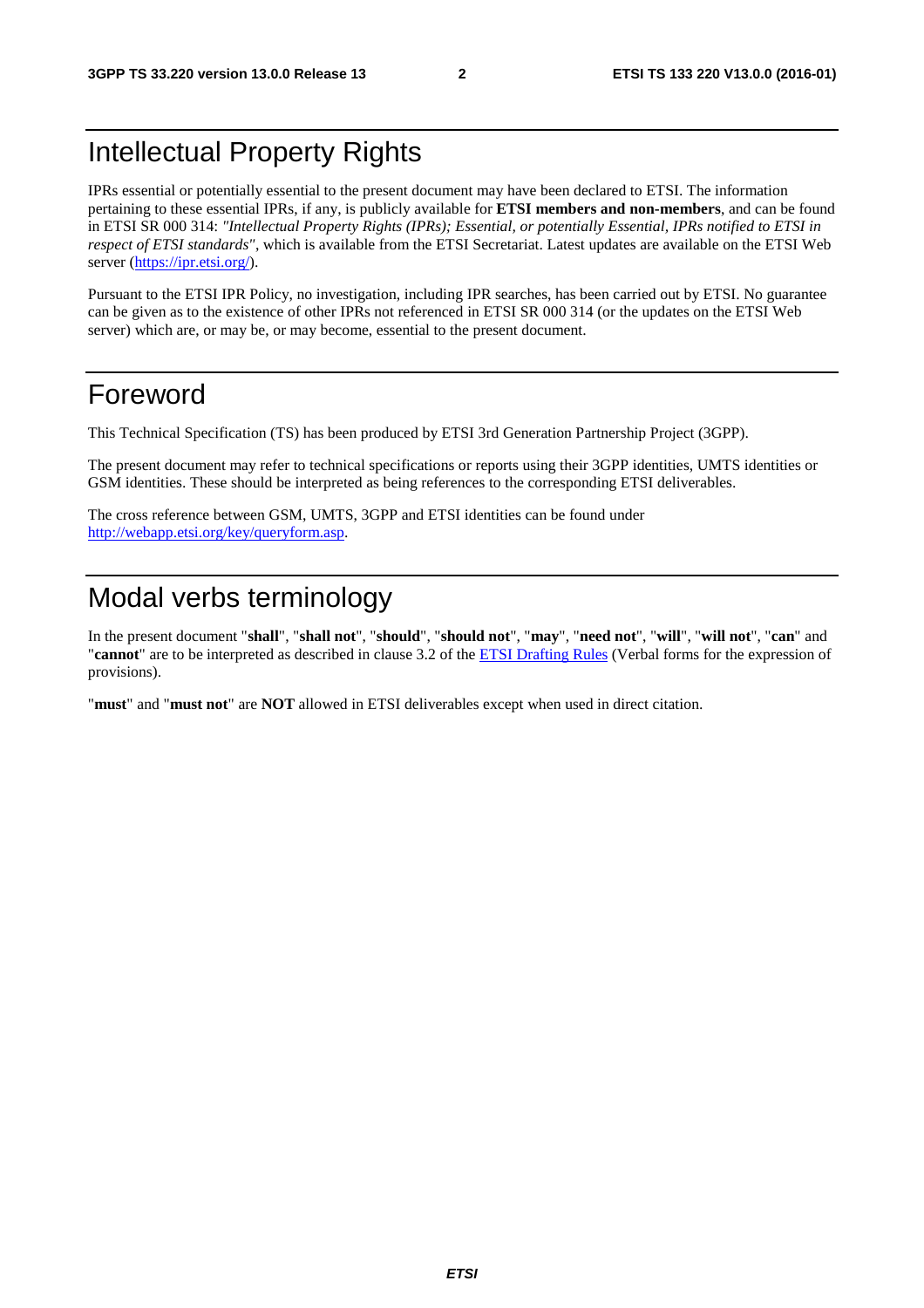$\mathbf{3}$ 

## Contents

| 1       |                                                                                    |  |  |
|---------|------------------------------------------------------------------------------------|--|--|
| 2       |                                                                                    |  |  |
| 3       |                                                                                    |  |  |
| 3.1     |                                                                                    |  |  |
| 3.2     |                                                                                    |  |  |
| 3.3     |                                                                                    |  |  |
| 3.4     |                                                                                    |  |  |
| 4       |                                                                                    |  |  |
| 4.1     |                                                                                    |  |  |
| 4.2     |                                                                                    |  |  |
| 4.2.1   |                                                                                    |  |  |
| 4.2.2   |                                                                                    |  |  |
| 4.2.2a  |                                                                                    |  |  |
| 4.2.3   |                                                                                    |  |  |
| 4.2.4   |                                                                                    |  |  |
| 4.2.5   |                                                                                    |  |  |
| 4.2.6   |                                                                                    |  |  |
| 4.3     |                                                                                    |  |  |
| 4.3.1   |                                                                                    |  |  |
| 4.3.2   |                                                                                    |  |  |
| 4.3.3   |                                                                                    |  |  |
| 4.3.4   |                                                                                    |  |  |
| 4.3.5   |                                                                                    |  |  |
| 4.3.6   |                                                                                    |  |  |
| 4.4     |                                                                                    |  |  |
| 4.4.1   |                                                                                    |  |  |
| 4.4.2   |                                                                                    |  |  |
| 4.4.3   |                                                                                    |  |  |
| 4.4.4   |                                                                                    |  |  |
| 4.4.5   |                                                                                    |  |  |
| 4.4.6   |                                                                                    |  |  |
| 4.4.7   |                                                                                    |  |  |
| 4.4.8   |                                                                                    |  |  |
| 4.4.8.1 |                                                                                    |  |  |
| 4.4.9   |                                                                                    |  |  |
| 4.4.10  |                                                                                    |  |  |
| 4.4.11  |                                                                                    |  |  |
| 4.4.12  |                                                                                    |  |  |
| 4.4.13  |                                                                                    |  |  |
| 4.5     |                                                                                    |  |  |
| 4.5.1   |                                                                                    |  |  |
| 4.5.2   |                                                                                    |  |  |
| 4.5.3   |                                                                                    |  |  |
| 4.5.4   |                                                                                    |  |  |
| 5       | UICC-based enhancements to Generic Bootstrapping Architecture (GBA_U) 31           |  |  |
| 5.1     | Architecture and reference points for bootstrapping with UICC-based enhancements31 |  |  |
| 5.2     |                                                                                    |  |  |
| 5.2.1   |                                                                                    |  |  |
|         |                                                                                    |  |  |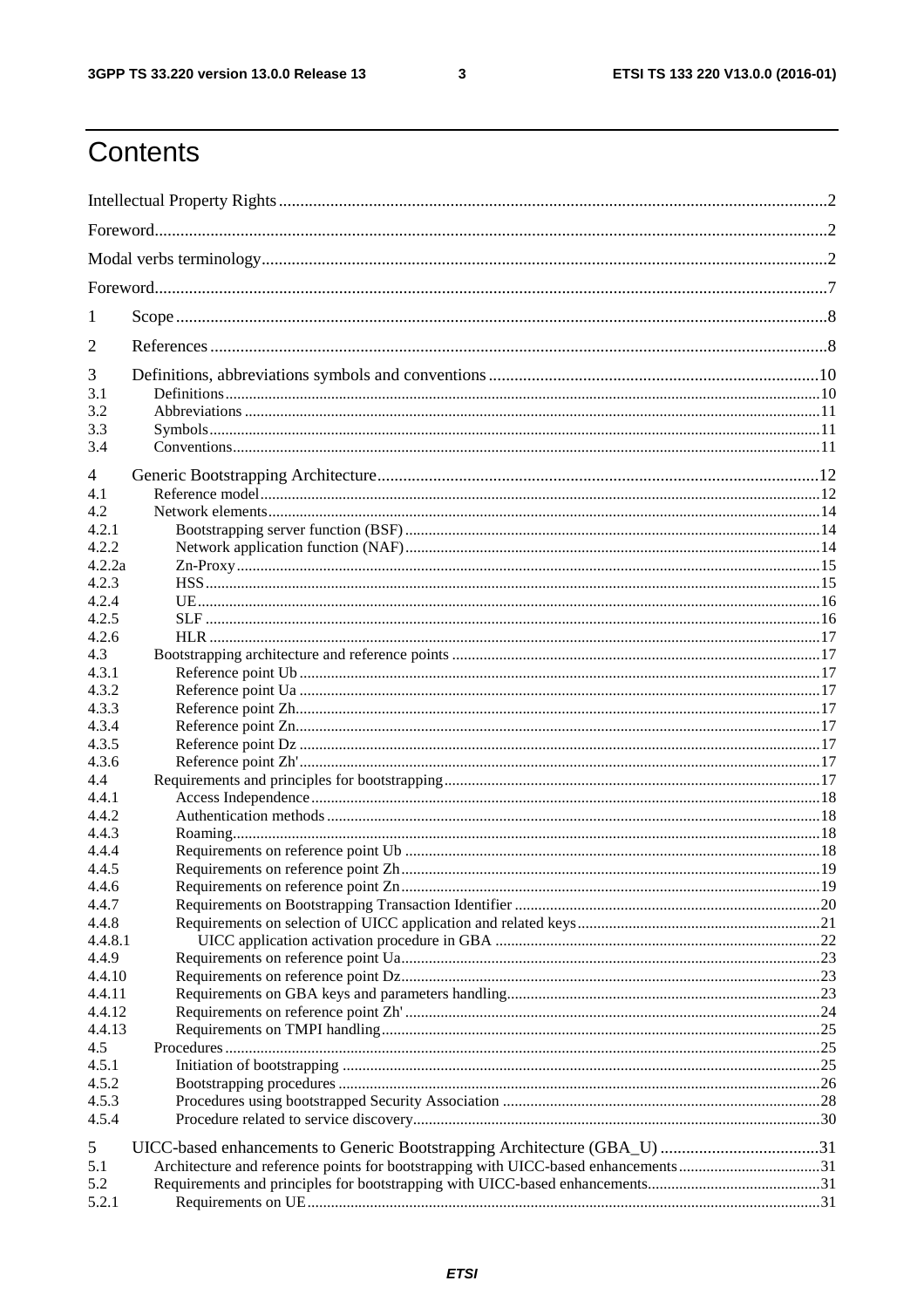$\overline{\mathbf{4}}$ 

| 5.2.2<br>5.3       |                               |                                                                     |     |
|--------------------|-------------------------------|---------------------------------------------------------------------|-----|
| 5.3.1<br>5.3.2     |                               |                                                                     |     |
| 5.3.3              |                               |                                                                     |     |
| 5.3.4              |                               |                                                                     |     |
| Annex A:           |                               |                                                                     |     |
|                    | <b>Annex B</b> (normative):   |                                                                     |     |
| B.1                |                               |                                                                     |     |
| B.2                |                               |                                                                     |     |
| B.2.1              |                               |                                                                     |     |
| B.2.1.1<br>B.2.1.2 |                               |                                                                     |     |
| B.2.1.3            |                               |                                                                     |     |
| B.2.2              |                               |                                                                     |     |
| B.3                |                               |                                                                     |     |
| B.4                |                               |                                                                     |     |
| B.5                |                               |                                                                     |     |
| <b>B.6</b>         |                               |                                                                     |     |
| Annex C:           |                               |                                                                     |     |
|                    | <b>Annex D</b> (informative): | Dialog example for user selection of UICC application used in GBA44 |     |
|                    |                               |                                                                     |     |
|                    | <b>Annex E</b> (normative):   |                                                                     |     |
|                    |                               |                                                                     |     |
|                    | <b>Annex F</b> (informative): |                                                                     |     |
|                    | <b>Annex G (normative):</b>   |                                                                     |     |
| G.1                |                               |                                                                     |     |
| G.2                |                               |                                                                     |     |
|                    | <b>Annex H</b> (normative):   |                                                                     | .49 |
| H.1                |                               |                                                                     |     |
| H <sub>.2</sub>    |                               |                                                                     |     |
| H.3                |                               |                                                                     |     |
|                    | <b>Annex I</b> (normative):   |                                                                     |     |
| I.0                |                               |                                                                     |     |
| I.1                |                               |                                                                     |     |
| I.2                |                               |                                                                     |     |
| I.2.1              |                               |                                                                     |     |
| I.2.2              |                               |                                                                     |     |
| I.2.2a<br>I.2.3    |                               |                                                                     |     |
| I.2.4              |                               |                                                                     |     |
| I.2.5              |                               |                                                                     |     |
| I.2.6              |                               |                                                                     |     |
| I.3<br>I.3.1       |                               |                                                                     |     |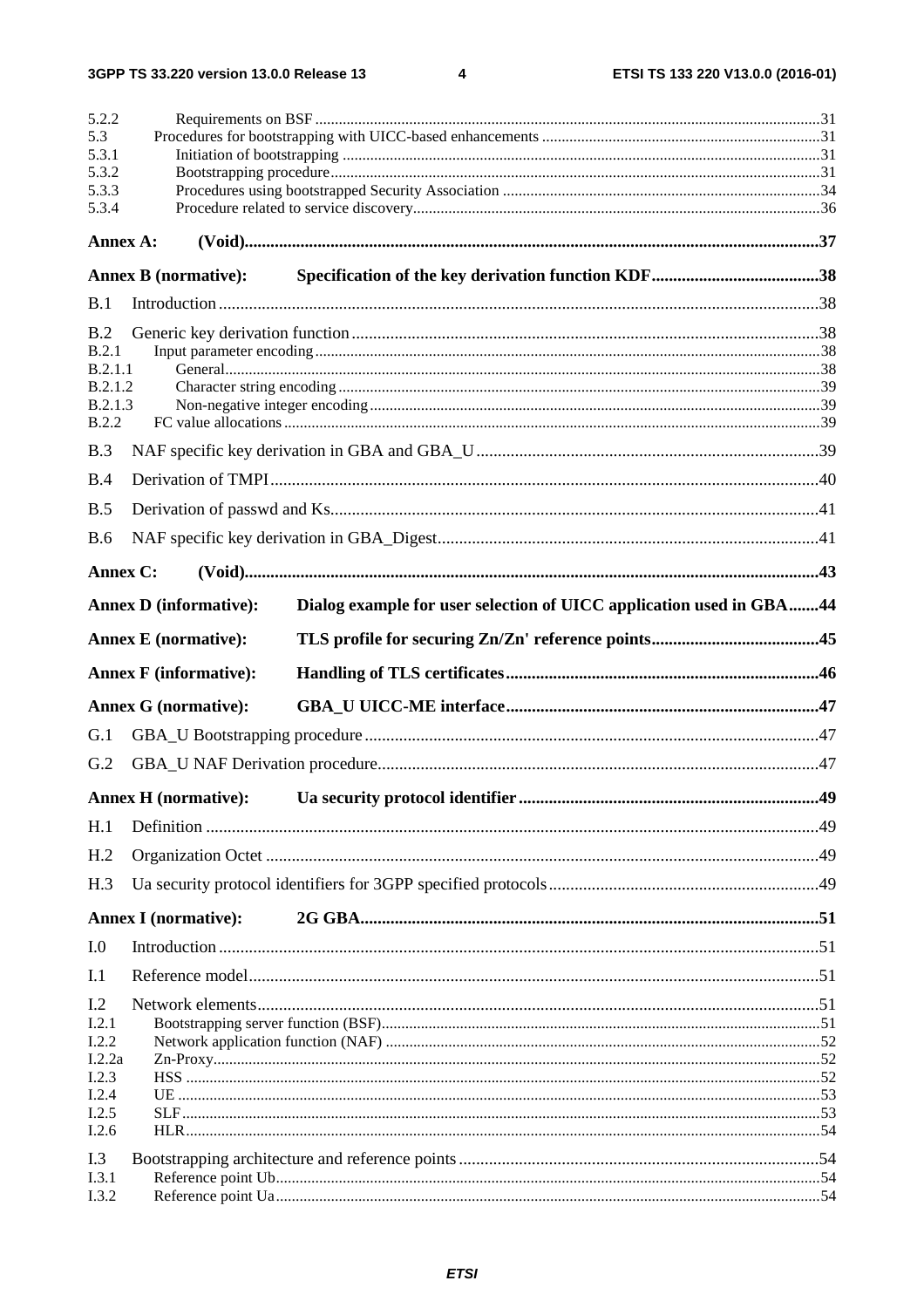$\overline{\phantom{0}}$ 

| I.3.3<br>I.3.4<br>I.3.5                          |                                                                                           |  |
|--------------------------------------------------|-------------------------------------------------------------------------------------------|--|
| I.3.6<br>I.4<br>I.4.0                            |                                                                                           |  |
| I.4.1<br>I.4.2<br>I.4.3<br>I.4.4                 |                                                                                           |  |
| I.4.5<br>I.4.6<br>I.4.7                          |                                                                                           |  |
| I.4.8<br>I.4.9<br>I.4.10<br>I.4.11               |                                                                                           |  |
| I.5<br>I.5.1<br>I.5.2<br>I.5.3                   |                                                                                           |  |
| I.5.4<br>I.6<br>I.6.1<br>I.6.2<br>I.6.3<br>I.6.4 |                                                                                           |  |
|                                                  | <b>Annex J (informative):</b>                                                             |  |
| J.1                                              |                                                                                           |  |
| J.2<br>J.2.1<br>J.2.2<br>J.2.3<br>J.2.4          |                                                                                           |  |
|                                                  | <b>Annex K</b> (informative):                                                             |  |
| K.1                                              |                                                                                           |  |
| K.2                                              |                                                                                           |  |
|                                                  | Information on how security threats related to known GSM<br><b>Annex L (informative):</b> |  |
| L.1                                              |                                                                                           |  |
| L.2                                              |                                                                                           |  |
| L.3                                              |                                                                                           |  |
| L.4                                              |                                                                                           |  |
|                                                  | <b>Annex M</b> (normative):                                                               |  |
| M.1                                              |                                                                                           |  |
| M <sub>0</sub>                                   |                                                                                           |  |
| M.3<br>M.3.1<br>M.3.2                            |                                                                                           |  |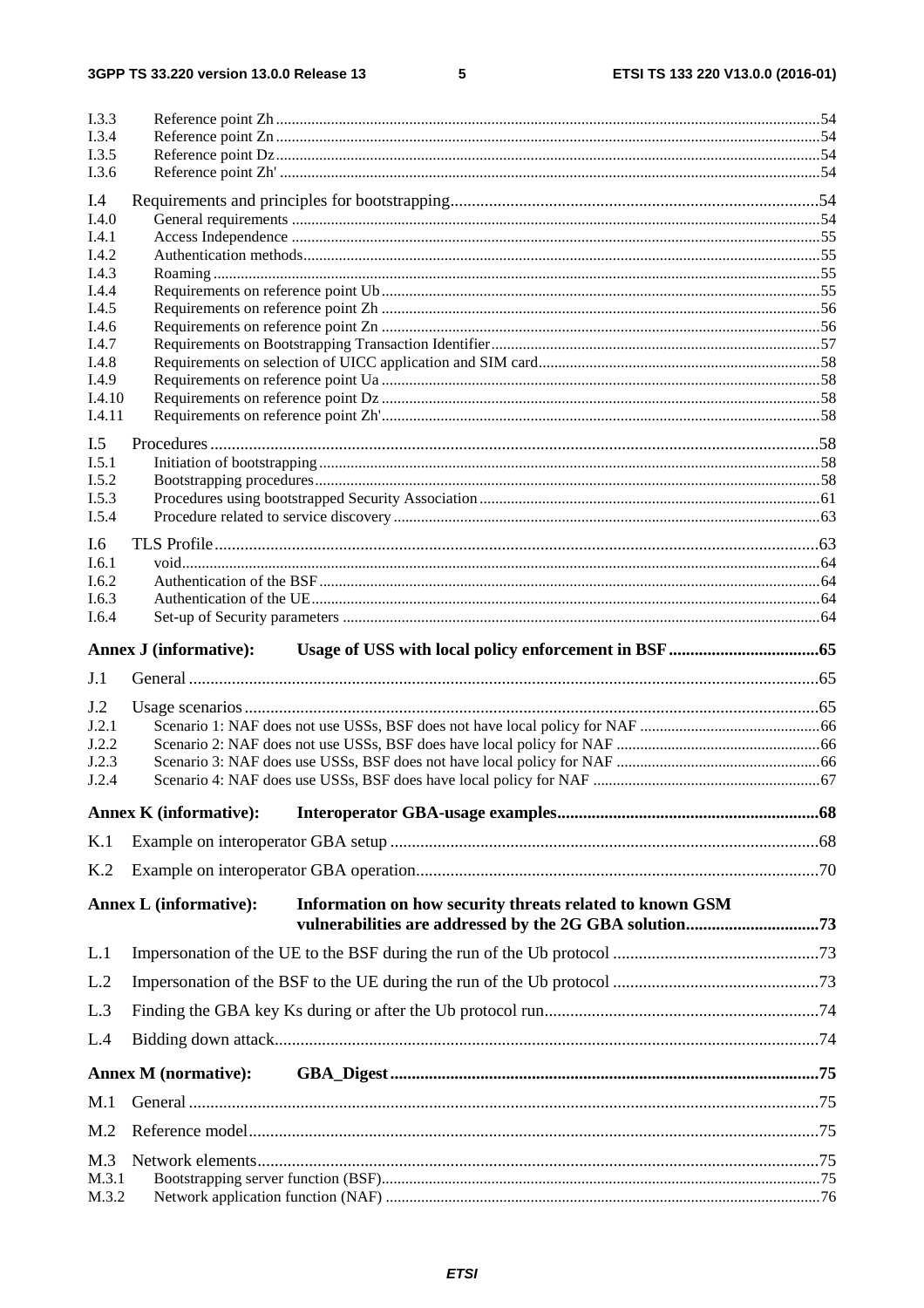#### $\bf 6$

| M.3.3  |                               |  |
|--------|-------------------------------|--|
| M.3.4  |                               |  |
| M.3.5  |                               |  |
| M.3.6  |                               |  |
| M.4    |                               |  |
| M.4.1  |                               |  |
| M.4.2  |                               |  |
| M.4.3  |                               |  |
| M.4.4  |                               |  |
| M.4.5  |                               |  |
| M.5    |                               |  |
| M.5.1  |                               |  |
| M.5.2  |                               |  |
| M.5.3  |                               |  |
| M.5.4  |                               |  |
| M.5.5  |                               |  |
| M.5.6  |                               |  |
| M.5.7  |                               |  |
| M.5.8  |                               |  |
| M.5.9  |                               |  |
| M.5.10 |                               |  |
| M.5.11 |                               |  |
| M.6    |                               |  |
| M.6.1  |                               |  |
| M.6.2  |                               |  |
| M.6.3  |                               |  |
| M.6.4  |                               |  |
| M.6.5  |                               |  |
| M.7    |                               |  |
| M.7.1  |                               |  |
| M.7.2  |                               |  |
| M.7.3  |                               |  |
| M.7.4  |                               |  |
|        |                               |  |
|        | <b>Annex N</b> (informative): |  |
|        |                               |  |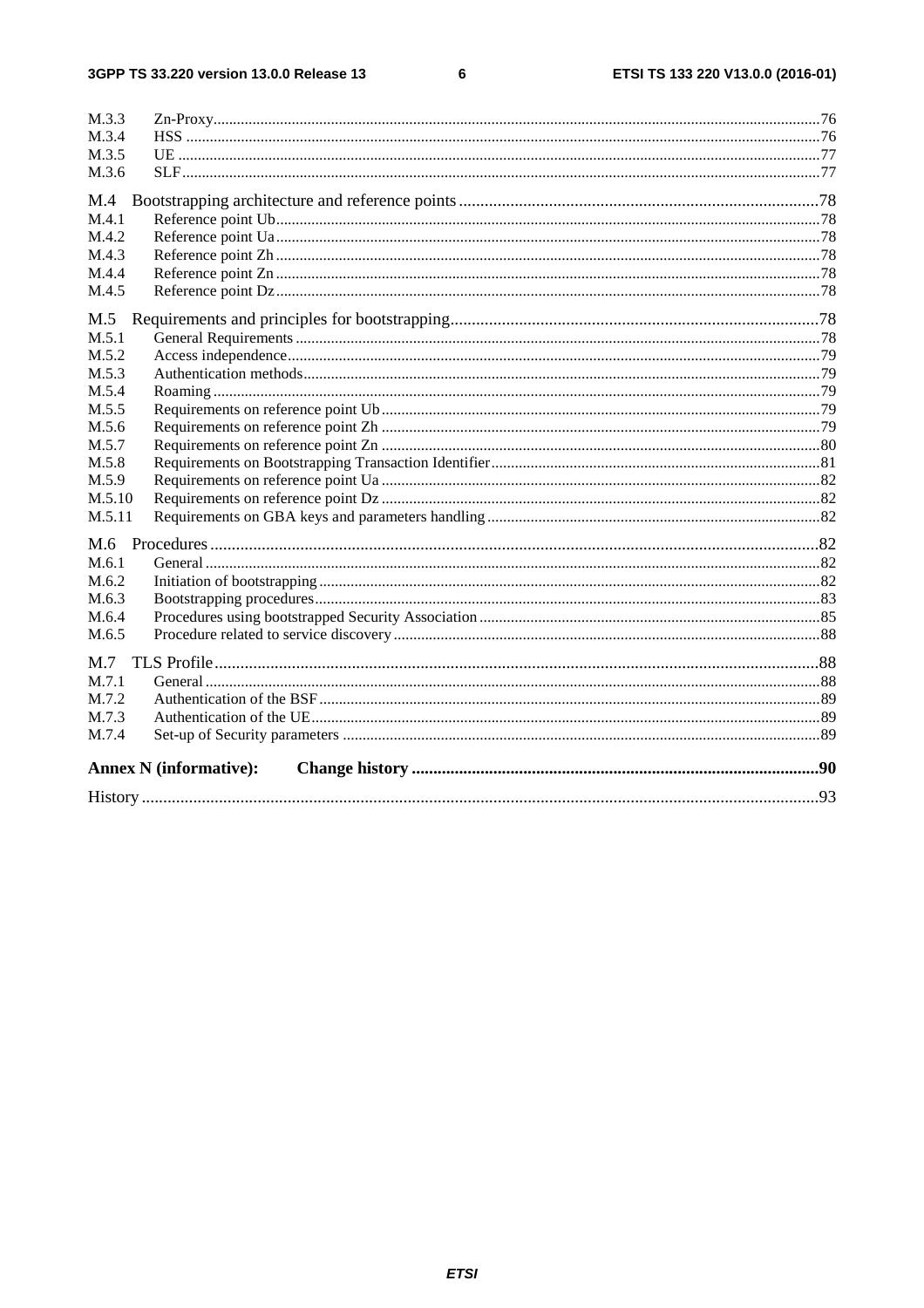## Foreword

This Technical Specification has been produced by the 3<sup>rd</sup> Generation Partnership Project (3GPP).

The contents of the present document are subject to continuing work within the TSG and may change following formal TSG approval. Should the TSG modify the contents of the present document, it will be re-released by the TSG with an identifying change of release date and an increase in version number as follows:

Version x.y.z

where:

- x the first digit:
	- 1 presented to TSG for information;
	- 2 presented to TSG for approval;
	- 3 or greater indicates TSG approved document under change control.
- y the second digit is incremented for all changes of substance, i.e. technical enhancements, corrections, updates, etc.
- z the third digit is incremented when editorial only changes have been incorporated in the document.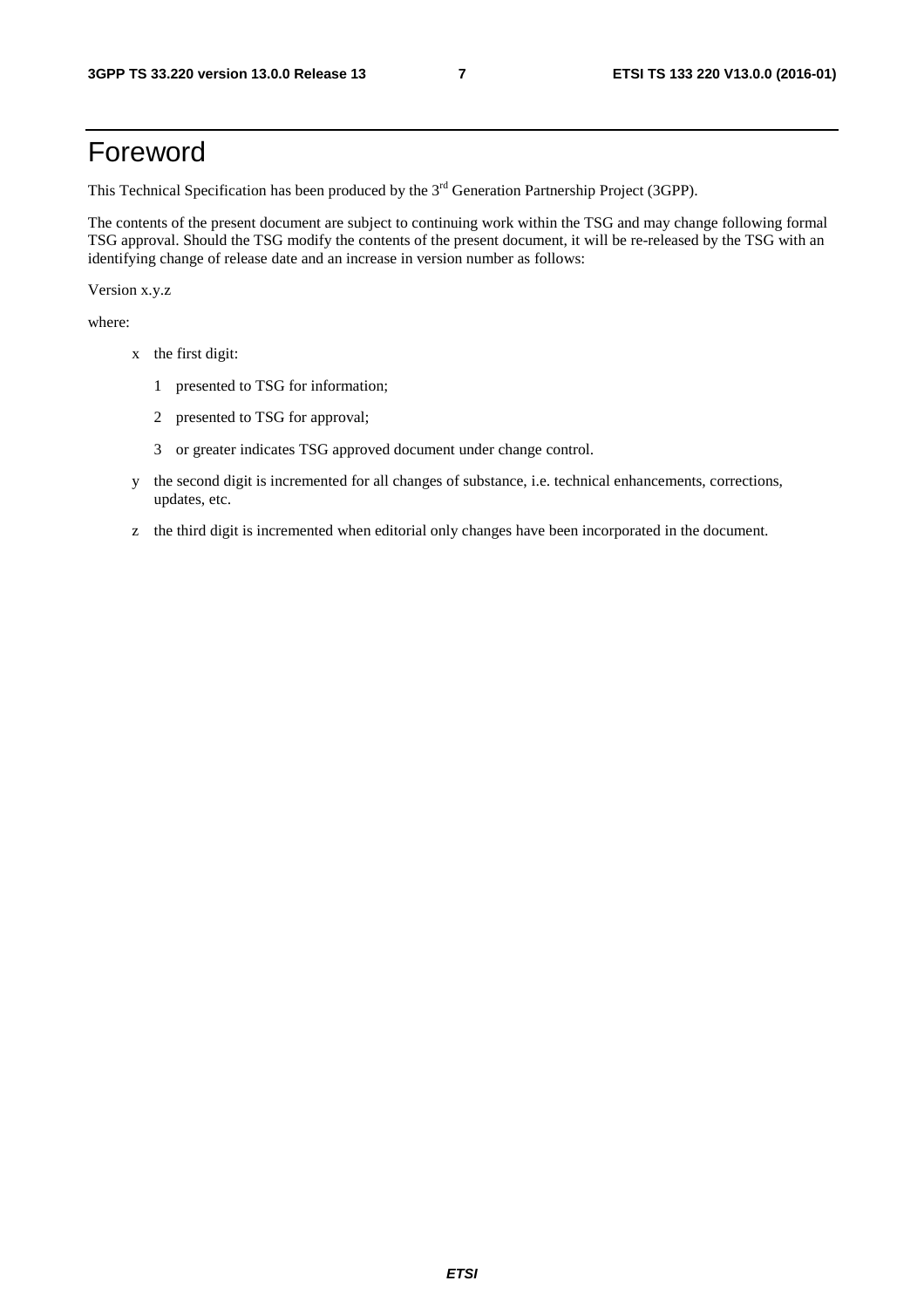## 1 Scope

The present document describes the security features and mechanisms to bootstrap authentication and key agreement for application security. Candidate applications to use this bootstrapping mechanism include but are not restricted to subscriber certificate distribution TS 33.221 [5]. Subscriber certificates support services whose provision mobile operator assists, as well as services that mobile operator provides.

The scope of this specification includes generic bootstrapping functions, an architecture overview and the detailed procedure how to bootstrap the credential.

Clause 4 of this specification describes a mechanism, called GBA\_ME, to bootstrap authentication and key agreement, which does not require any changes to the UICC. Clause 5 of this specification describes a mechanism, called GBA\_U, to bootstrap authentication and key agreement, which does require changes to the UICC, but provides enhanced security by storing certain derived keys on the UICC. Annex I of this specification describes a mechanism, called 2G GBA, to bootstrap authentication and key agreement using 2G AKA protocol. Annex M of this specification describes a mechanism, called GBA\_Digest, to bootstrap authentication and key agreement using HTTP Digest protocol with SIP Digest credentials.

## 2 References

The following documents contain provisions which, through reference in this text, constitute provisions of the present document.

- References are either specific (identified by date of publication, edition number, version number, etc.) or non-specific.
- For a specific reference, subsequent revisions do not apply.
- For a non-specific reference, the latest version applies. In the case of a reference to a 3GPP document (including a GSM document), a non-specific reference implicitly refers to the latest version of that document *in the same Release as the present document*.
- [1] 3GPP TS 31.102: "Characteristics of the USIM application".
- [2] 3GPP TS 33.102: "3G Security; Security architecture".
- [3] IETF RFC 2617: "HTTP Authentication: Basic and Digest Access Authentication".
- [4] IETF RFC 3310: "Hypertext Transfer Protocol (HTTP) Digest Authentication Using Authentication and Key Agreement (AKA)".
- [5] 3GPP TS 33.221: "Generic Authentication Architecture (GAA); Support for Subscriber Certificates".
- [6] Void
- [7] Void
- [8] 3GPP TS 23.228: "IP Multimedia Subsystem (IMS); Stage 2 (Release 6)".
- [9] Void.
- [10] 3GPP TS 31.103: "Characteristics of the IP Multimedia Services Identity Module (ISIM) application".
- [11] 3GPP TS 23.003: "Numbering, addressing and identification".
- [12] IETF RFC 3548: "The Base16, Base32, and Base64 Data Encodings".
- [13] 3GPP TS 33.210: "3G Security; Network domain security; IP network layer security".
- [14] Void.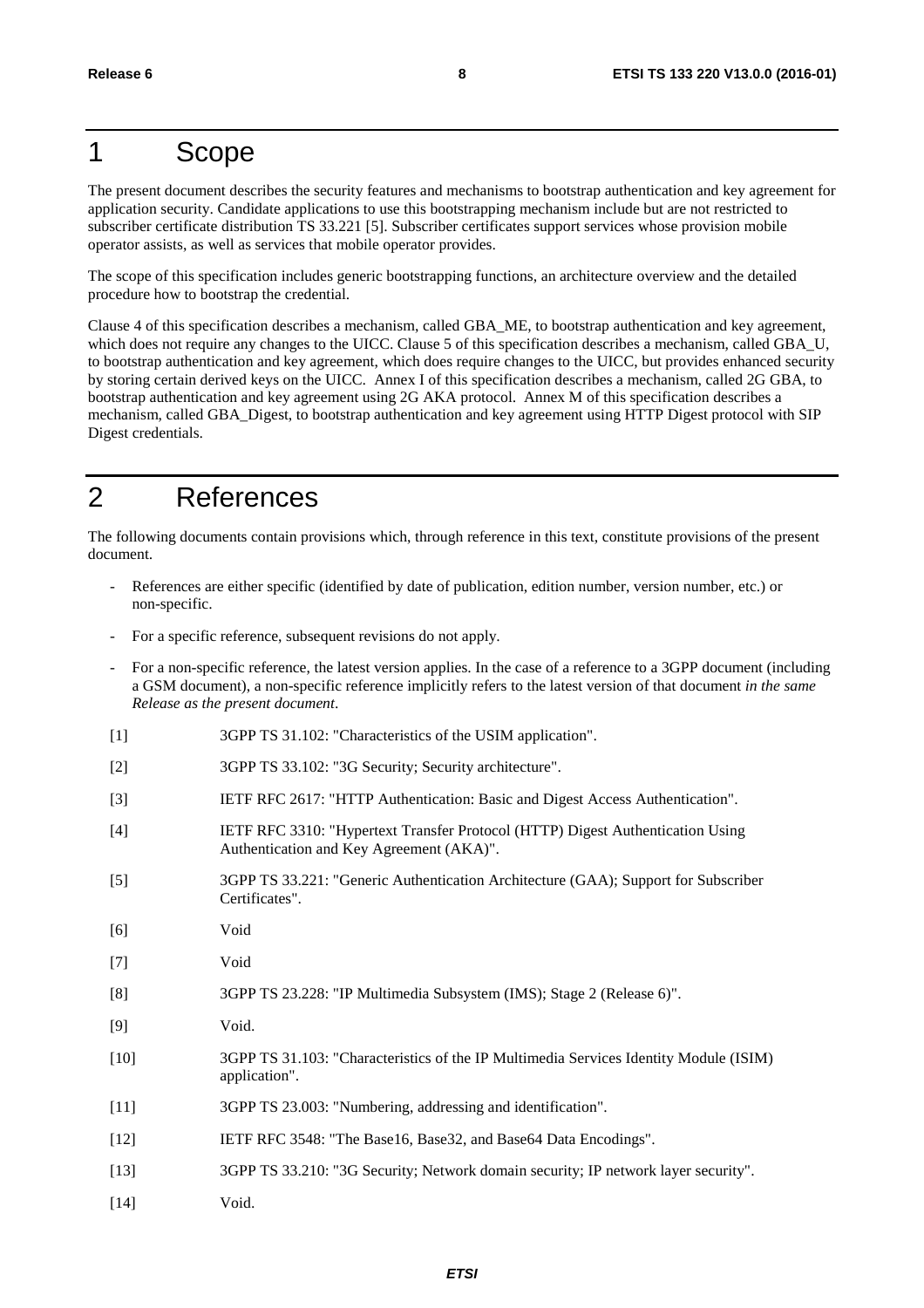| $[15]$ | 3GPP TS 31.101: "UICC-terminal interface; Physical and logical characteristics".                                                                                                 |
|--------|----------------------------------------------------------------------------------------------------------------------------------------------------------------------------------|
| $[16]$ | 3GPP TS 33.203: "3rd Generation Partnership Project; Technical Specification Group Services<br>and System Aspects; 3G security; Access security for IP-based services".          |
| $[17]$ | Void.                                                                                                                                                                            |
| $[18]$ | IETF RFC 2818: "HTTP over TLS".                                                                                                                                                  |
| $[19]$ | 3GPP TS 33.310: "Network Domain Security (NDS); Authentication Framework (AF)".                                                                                                  |
| $[20]$ | Void.                                                                                                                                                                            |
| $[21]$ | Void.                                                                                                                                                                            |
| $[22]$ | IETF RFC 2104: "HMAC: Keyed-Hashing for Message Authentication".                                                                                                                 |
| $[23]$ | ISO/IEC 10118-3:2004: "Information Technology – Security techniques – Hash-functions – Part<br>3: Dedicated hash-functions".                                                     |
| $[24]$ | IETF RFC 3629: "UTF-8, a transformation format of ISO 10646".                                                                                                                    |
| $[25]$ | 3GPP TS 33.222: "Generic Authentication Architecture (GAA); Access to network application<br>functions using Hypertext Transfer Protocol over Transport Layer Security (HTTPS)". |
| $[26]$ | 3GPP TS 33.246: "3G Security; Security of Multimedia Broadcast/Multicast Service (MBMS)".                                                                                        |
| $[27]$ | Void.                                                                                                                                                                            |
| $[28]$ | IETF RFC 2246: "The TLS Protocol Version 1".                                                                                                                                     |
| $[29]$ | 3GPP TS 24.109: "Bootstrapping interface (Ub) and network application function interface (Ua);<br>Protocol details".                                                             |
| $[30]$ | (void)                                                                                                                                                                           |
| $[31]$ | (void)                                                                                                                                                                           |
| $[32]$ | 3GPP TS 29.109: "Generic Authentication Architecture (GAA); Zh and Zn Interfaces based on the<br>Diameter protocol; Stage 3".                                                    |
| $[33]$ | IETF RFC 2616: "Hypertext Transfer Protocol -- HTTP/1.1".                                                                                                                        |
| $[34]$ | 3GPP TS 23.002: 'Network architecture '.                                                                                                                                         |
| $[35]$ | 3GPP TS 33.401: "3GPP System Architecture Evolution (SAE); Security Architecture".                                                                                               |
| $[36]$ | 3GPP TS 33.402: "3GPP System Architecture Evolution (SAE); Security aspects of non-3GPP<br>accesses".                                                                            |
| $[37]$ | "Unicode Standard Annex #15; Unicode Normalization Forms", Unicode 5.1.0, March 2008.<br>http://www.unicode.org                                                                  |
| $[38]$ | 3GPP TS 26.237: "IP Multimedia Subsystem (IMS) based Packet Switch Streaming (PSS) and<br>Multimedia Broadcast/Multicast Service (MBMS) User Service; Protocols".                |
| $[39]$ | 3GPP TS 33.224: "Generic Authentication Architecture (GAA); Generic Bootstrapping<br>Architecture (GBA) Push Layer".                                                             |
| $[40]$ | 3GPP TS 33.328: "IMS Media plane security".                                                                                                                                      |
| $[41]$ | IETF RFC 5246: "The Transport Layer Security (TLS) Protocol Version 1.2".                                                                                                        |
| $[42]$ | (void)                                                                                                                                                                           |
| $[43]$ | Void.                                                                                                                                                                            |
| $[44]$ | IETF RFC 5705: "Keying Material Exporters for Transport Layer Security (TLS)".                                                                                                   |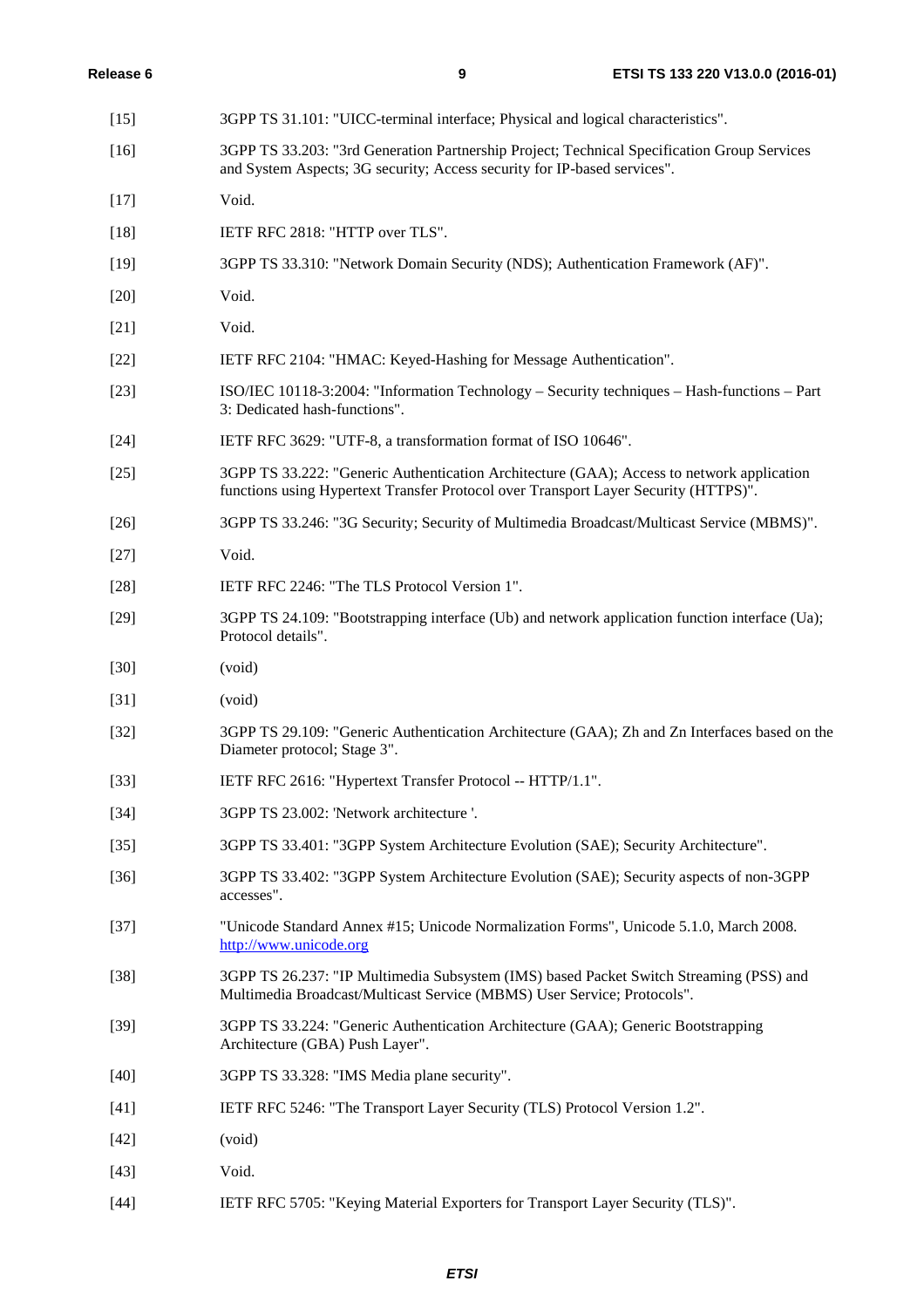- [45] 3GPP TS 33.223: "Generic Authentication Architecture (GAA); Generic Bootstrapping Architecture (GBA) Push function". [46] 3GPP TS 44.006 "Technical Specification Group GSM/EDGE Radio Access Network; Mobile
- Station Base Station System (MS BSS) interface; Data Link (DL) layer specification"
- [47] 3GPP TS 43.020 "Technical Specification Group Services and system Aspects; Security related network functions"
- [48] IETF RFC 5929 "Channel Bindings for TLS"
- [49] 3GPP TS 33.303: "Proximity-based Services; Security Aspects"

## 3 Definitions, abbreviations symbols and conventions

### 3.1 Definitions

For the purposes of the present document, the following terms and definitions apply:

**AKA-based GBA:** This term collectively refers to all GBA variants that make use of a form of the AKA protocol on the Ub interface, i.e. the term refers to GBA\_ME, GBA\_U, and 2G GBA, as defined in the present document, and to GBA\_push as defined in TS 33.223 [45].

**Application:** In all places in this document where the term application is used to refer to a service offered by the MNO or a third party to the mobile subscriber, then it always denotes the type of application and not the actual instance of an application installed on an application server.

**Bootstrapping Server Function:** BSF is hosted in a network element under the control of an MNO. BSF, HSS, and UEs participate in GBA in which a shared secret is established between the network and a UE by running the bootstrapping procedure. The shared secret can be used between NAFs and UEs, for example, for authentication purposes.

**Bootstrapping Usage Procedure:** A procedure using bootstrapped security association over Ua reference point.

**GBA Function:** A function on the ME executing the bootstrapping procedure with BSF (i.e. supporting the Ub reference point) and providing Ua applications with security association to run bootstrapping usage procedure. GBA function is called by a Ua application when a Ua application wants to use bootstrapped security association.

**ME-based GBA:** in GBA\_ME, all GBA-specific functions are carried out in the ME. The UICC is GBA-unaware. If the term GBA is used in this document without any further qualification then always GBA\_ME is meant, see clause 4 of this specification.

**UICC-based GBA:** this is a GBA with UICC-based enhancement. In GBA\_U, the GBA-specific functions are split between ME and UICC, see clause 5 of this specification.

**GBA** Digest: A GBA variant that extends the usage of GBA to environments where the UICC is not available to the subscriber. In this variant, the GBA client on the UE and the BSF communicate using HTTP protocol and SIP Digest credentials, such as a shared secret or password, that are used for authentication instead of credentials stored in the SIM, USIM or ISIM.

**Network Application Function:** NAF is hosted in a network element. GBA may be used between NAFs and UEs for authentication purposes, and for securing the communication path between the UE and the NAF.

**Bootstrapping Transaction Identifier:** the bootstrapping transaction identifier (B-TID) is used to bind the subscriber identity to the keying material in reference points Ua, Ub and Zn.

**GBA User Security Settings:** GUSS contains the BSF specific information element and the set of all applicationspecific USSs.

**GUSS timestamp:** the timestamp of the GUSS is set by the HSS. It changes whenever the HSS has modified the GUSS.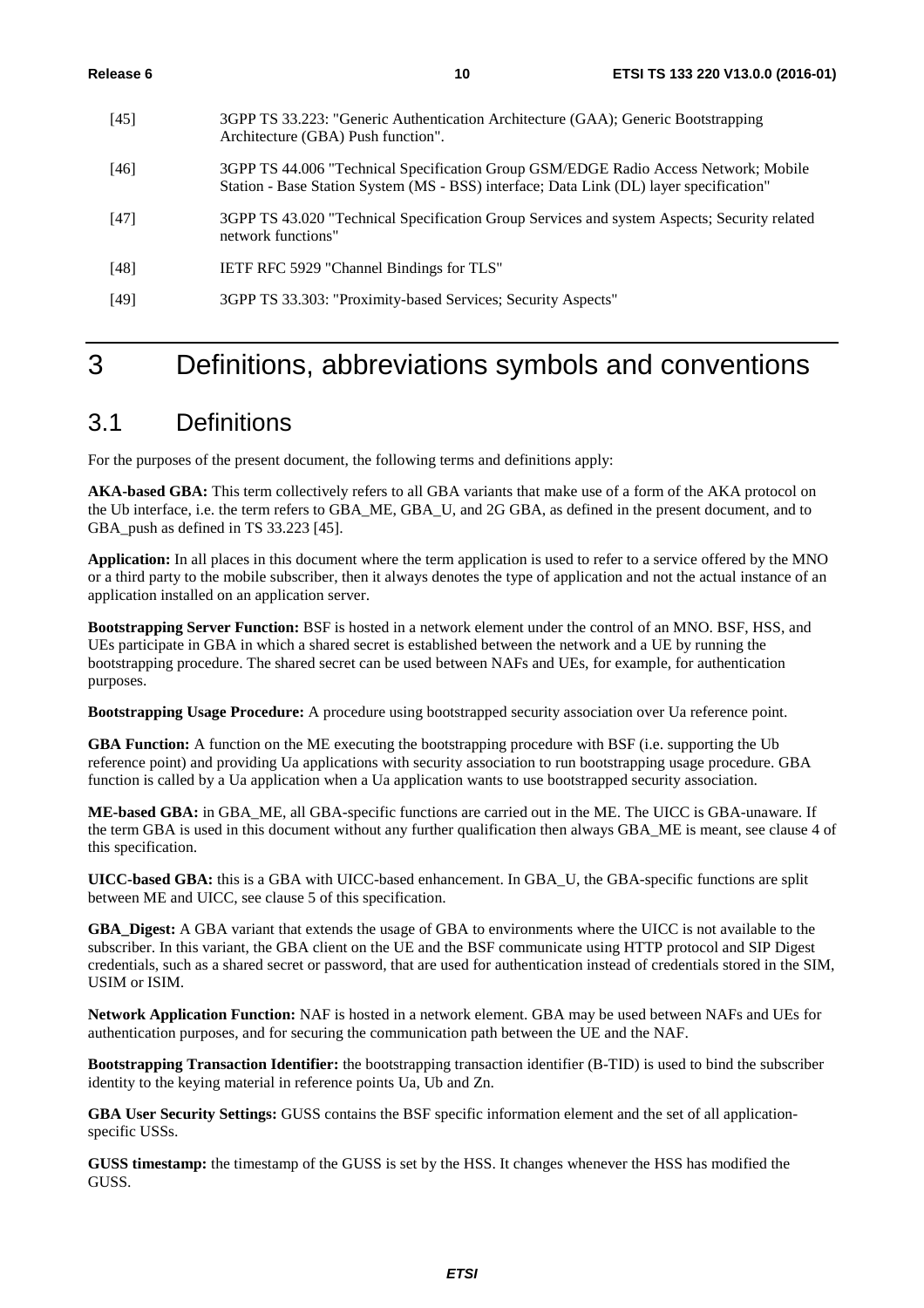**NAF Group:** A grouping of NAFs to allow assignment of different USSs to NAFs representing the same application. This grouping is done in each home network separately, i.e. one NAF contacting BSFs in different home networks belongs to different groups in every home network.

**NAF** Id: The FQDN of the NAF, concatenated with the Ua security protocol identifier.

**Temporary IP Multimedia Private Identity:** a temporary identity which is used on the Ub interface to prevent passive eavesdropping attacks against the IMPI.

**Ua Application:** An application on the ME intended to run bootstrapping usage procedure with a NAF.

**Ua security protocol identifier**: An identifier which is associated with a security protocol over Ua.

**User Security Setting:** A USS is an application and subscriber specific parameter set that defines two parts, an authentication part, which contains the list of identities of the user needed for the application (e.g. IMPUs, MSISDN, pseudonyms), and an authorisation part, which contains the user permission flags (e.g. access to application allowed, type of certificates which may be issued). In addition, a USS may contain a key selection indication, which is used in the GBA\_U case to mandate the usage of either the ME-based key (Ks\_(ext)\_NAF) or the UICC-based key (Ks\_int\_NAF) or both. Sometimes also called application-specific user security setting. The USS is delivered to the BSF as a part of GUSS from the HSS, and from the BSF to the NAF if requested by the NAF.

### 3.2 Abbreviations

For the purposes of the present document, the following abbreviations apply:

| AK          | Anonymity Key                               |
|-------------|---------------------------------------------|
| AKA         | Authentication and Key Agreement            |
| B-TID       | <b>Bootstrapping Transaction Identifier</b> |
| <b>BSF</b>  | <b>Bootstrapping Server Function</b>        |
| CA.         | Certificate Authority                       |
| <b>FQDN</b> | <b>Fully Qualified Domain Name</b>          |
| GAA         | Generic Authentication Architecture         |
| GBA         | Generic Bootstrapping Architecture          |
| GBA ME      | ME-based GBA                                |
| GBA_U       | GBA with UICC-based enhancements            |
| <b>GUSS</b> | <b>GBA User Security Settings</b>           |
| <b>HLR</b>  | Home Location Register                      |
| <b>HSS</b>  | Home Subscriber System                      |
| IK          | <b>Integrity Key</b>                        |
| <b>KDF</b>  | <b>Key Derivation Function</b>              |
| Ks_int_NAF  | Derived key in GBA_U which remains on UICC  |
| Ks_ext_NAF  | Derived key in GBA_U                        |
| <b>MNO</b>  | Mobile Network Operator                     |
| <b>NAF</b>  | <b>Network Application Function</b>         |
| PKI         | Public Key Infrastructure                   |
| <b>SLF</b>  | <b>Subscriber Locator Function</b>          |
| <b>TMPI</b> | Temporary IP Multimedia Private Identity    |
| <b>USS</b>  | <b>User Security Setting</b>                |
|             |                                             |

### 3.3 Symbols

For the purposes of the present document, the following symbols apply:

|          | Concatenation |
|----------|---------------|
| $\oplus$ | Exclusive or  |

### 3.4 Conventions

All data variables in this specification are presented with the most significant substring on the left hand side and the least significant substring on the right hand side. A substring may be a bit, byte or other arbitrary length bitstring.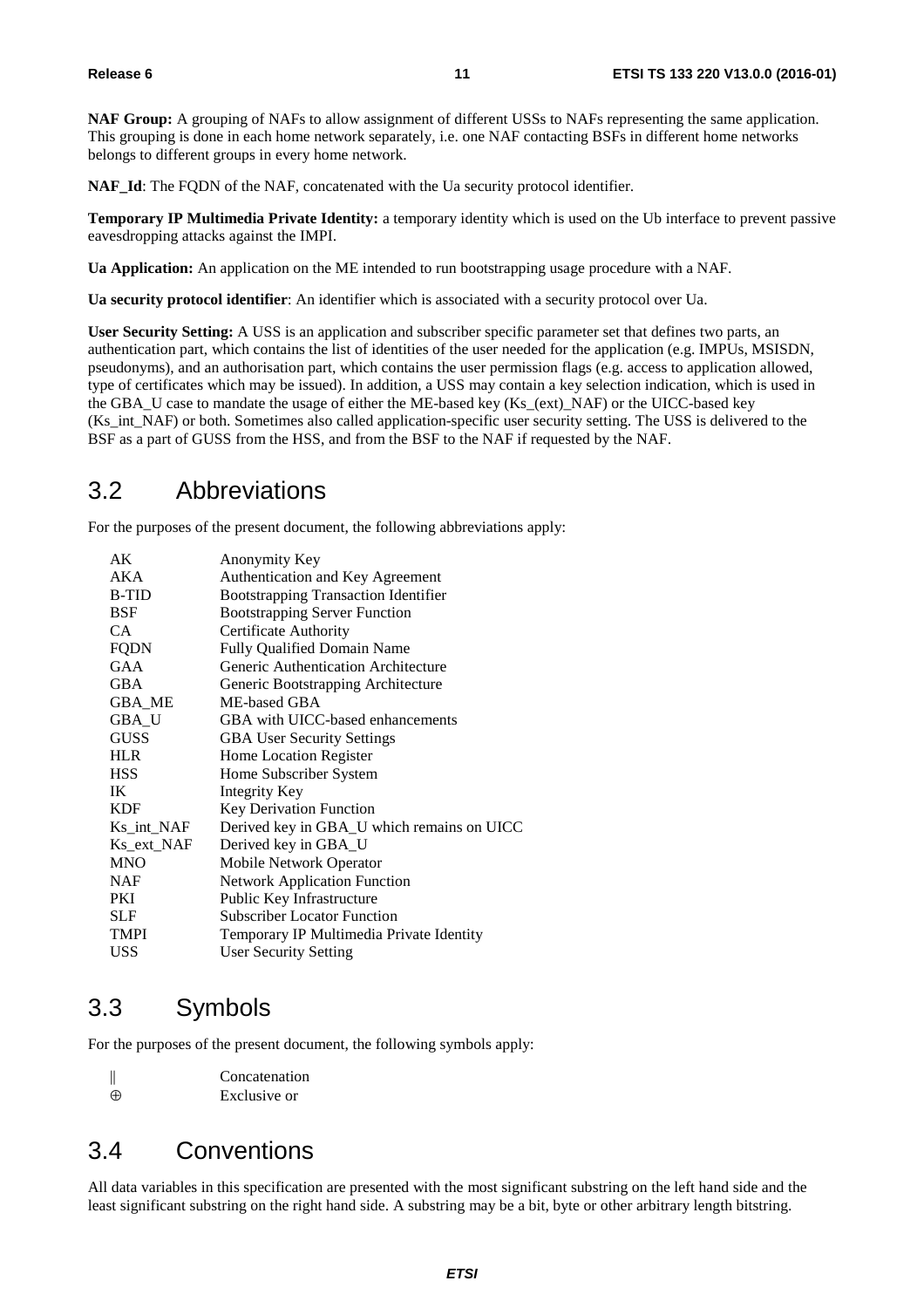Where a variable is broken down into a number of substrings, the leftmost (most significant) substring is numbered 0, the next most significant is numbered 1, and so on through to the least significant.

## 4 Generic Bootstrapping Architecture

The 3GPP authentication infrastructure, including the 3GPP Authentication Centre (AuC), the USIM or the ISIM, and the 3GPP AKA protocol run between them, is a very valuable asset of 3GPP operators. It has been recognised that this infrastructure could be leveraged to enable application functions in the network and on the user side to establish shared keys. Therefore, 3GPP can provide the "bootstrapping of application security" to authenticate the subscriber by defining a Generic Bootstrapping Architecture (GBA) based on AKA protocol.

## 4.1 Reference model

For HLR and HSS definitions used in this chapter refer to [34].

When HSS is mentioned in this specification without an indication of supported reference point towards the BSF, then the support of the Zh reference point is meant.

Figure 4.1 shows a simple network model of the entities involved in the bootstrapping approach when an HSS with Zh reference point is deployed, and the reference points used between them.



#### **Figure 4.1: Simple network model for bootstrapping involving HSS with Zh reference point**

Figure 4.1a shows a simple network model of the entities involved when the network application function is located in the visited network.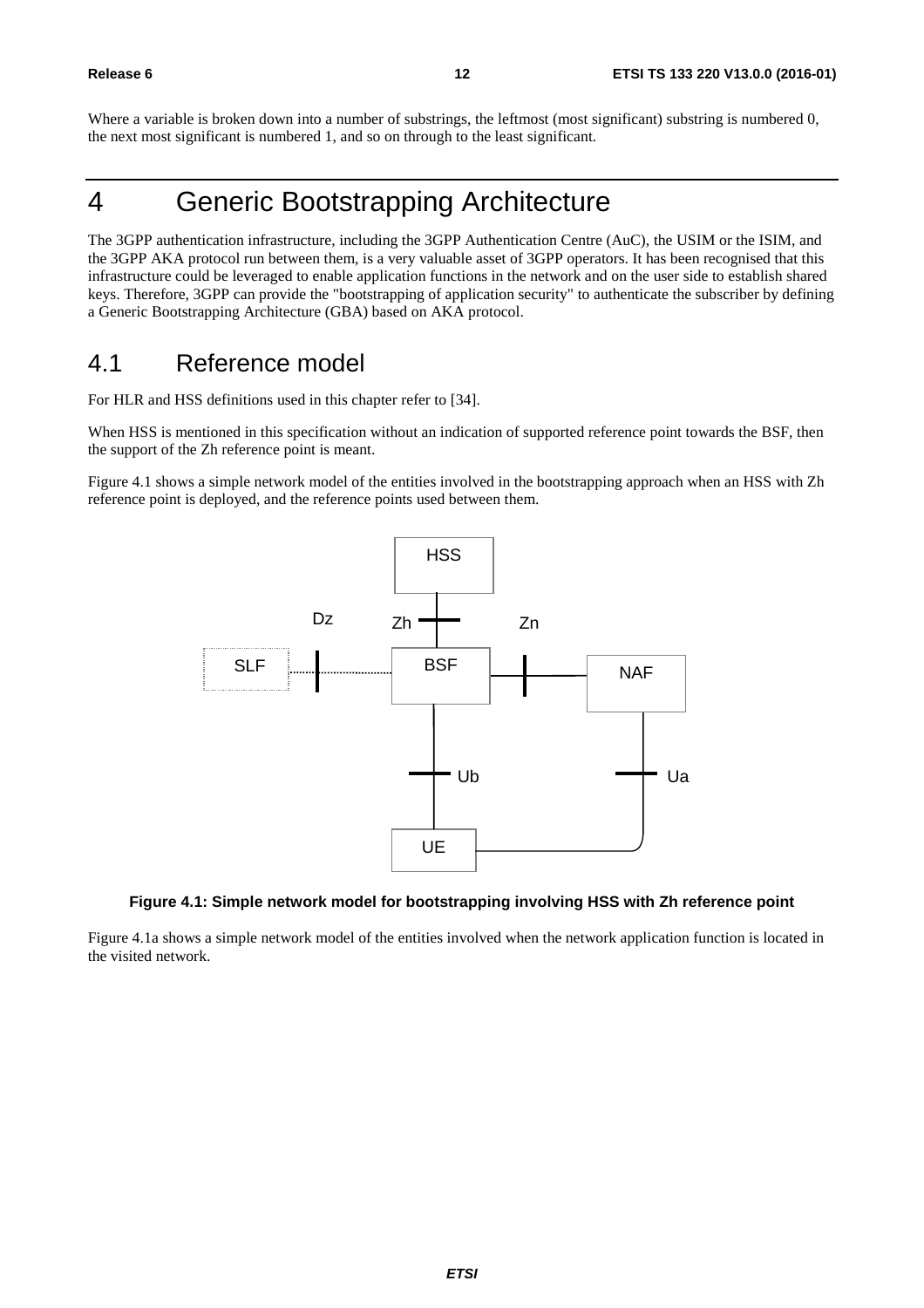



#### **Figure 4.1a: Simple network model for bootstrapping in visited network involving HSS with Zh reference point**

Figure 4.1b shows a simple network model of the entities involved in the bootstrapping approach when either an HLR or an HSS without Zh reference point support is deployed, and the reference points used between them. The reference point Zh' is optional for the BSF to support.



#### **Figure 4.1b: Simple network model for bootstrapping involving either an HLR or an HSS without Zh reference point support**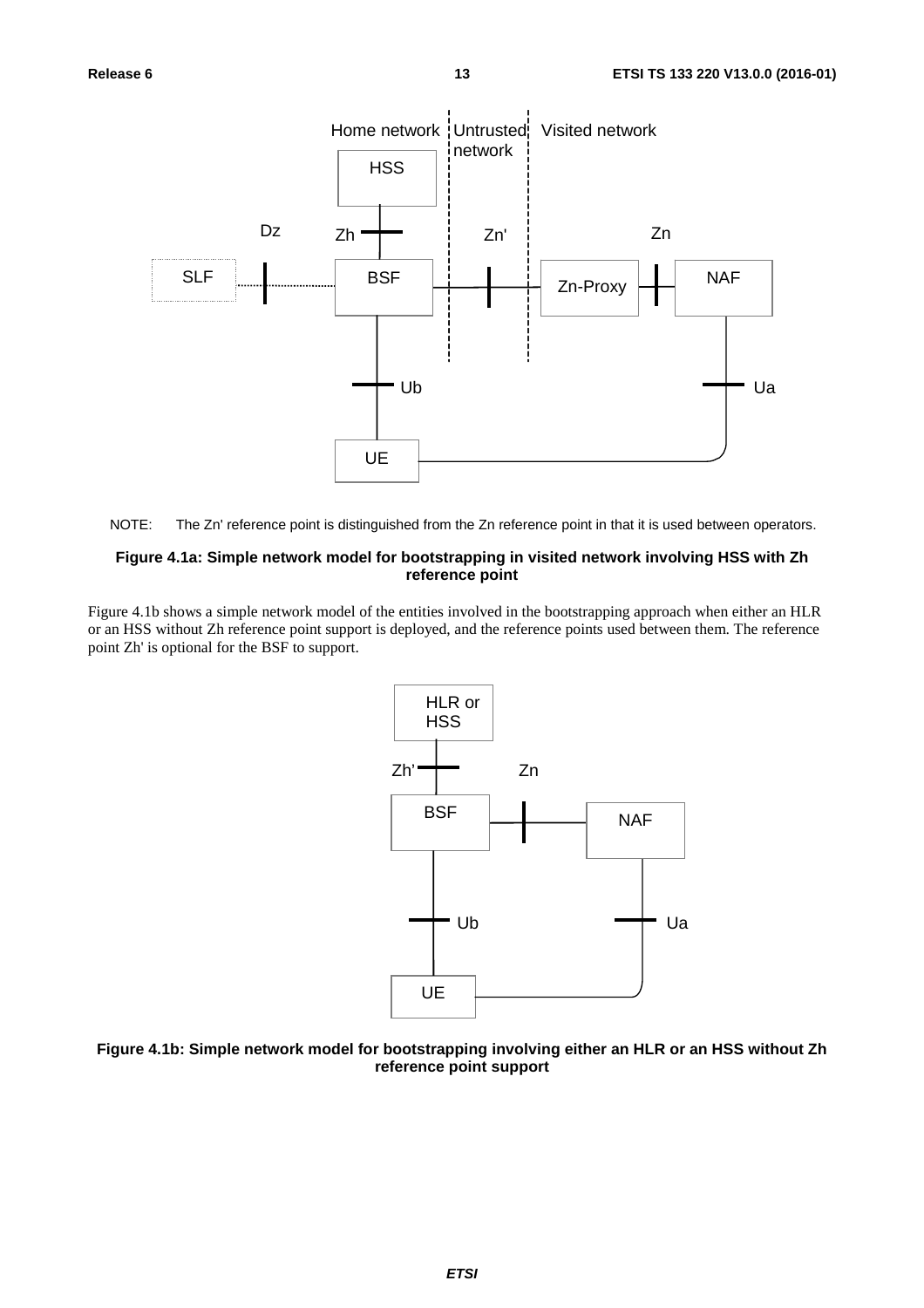### 4.2 Network elements

### 4.2.1 Bootstrapping server function (BSF)

A generic Bootstrapping Server Function (BSF) and the UE shall mutually authenticate using the AKA protocol, and agree on session keys that are afterwards applied between UE and a Network Application Function (NAF). The BSF shall restrict the applicability of the key material to a specific NAF by using the key derivation procedure as specified in Annex B. The key derivation procedure may be used with multiple NAFs during the lifetime of the key material. The lifetime of the key material is set according to the local policy of the BSF. The generation of key material is specified in clause 4.5.2.

The BSF shall be able to acquire the GBA user security settings (GUSS) from the HSS.

The BSF shall be able to keep a list, which assigns NAFs to NAF Groups. This list is used to select if any and which application-specific USS within GUSS is valid for a certain NAF.

- NOTE 1: The operator does the assignment of NAFs to NAF Groups. NAF Group definitions in HSS and all connected BSFs belonging to the same operator's network shall be equal (cf., clause 4.2.3). As these network elements belong to the same operator's network, standardisation of the NAF Group definitions themselves is not necessary in 3GPP.
- NOTE 2: The NAF grouping may be e.g. "home" and "visited". It allows the BSF to send USSs for the same application with e.g. different authorization flags to different NAFs, e.g., in home network and visited networks. The NAF e.g. in visited network indicates only the requested application, but it is unaware of the grouping in home network of the subscriber.
- NOTE 3: If support of GBA User Security Settings (GUSS) for service differentiation or GBA\_U is desired in combination with HLR or HSS without Zh reference point support, then this can be achieved, for instance by storing the GUSS information in a BSF database (external and/or external to the node itself), or in any other network database which is deemed as appropriate for a specific deployment. GUSS information is not sent over Zh' reference point.

If an HLR or an HSS without Zh reference point support is used within the GBA architecture, then the BSF needs to be configured to use the Zh' reference point with that HLR or HSS. If the Zh reference point is available in the HSS and the full migration has happened, then it shall be used between the BSF and the HSS.

- NOTE 4: If an operator wants to upgrade from a GBA architecture using HLR or HSS without Zh reference point support, to one using HSS with Zh reference point support, then the BSF needs to be configured accordingly to use then the Zh reference point. This can also involve a configuration, where gradual replacement is needed. If GBA is deployed from the beginning with an HSS with Zh reference point support then this kind of configuration is not needed.
- NOTE 5: During migration from HLR to HSS, the BSF will need to select for a subscriber between HSS and HLR's. Such a mechanism (e.g. configuration based) will not be standardized.

### 4.2.2 Network application function (NAF)

After the bootstrapping has been completed, the UE and a NAF can run some application specific protocol where the authentication of messages will be based on those session keys generated during the mutual authentication between UE and BSF.

General assumptions for the functionality of a NAF are:

- there is no previous security association between the UE and the NAF;
- NAF shall be able to locate and communicate securely with the subscriber's BSF;
- NAF shall be able to acquire a shared key material established between UE and the BSF during the run of the application-specific protocol;
- NAF shall be able to acquire zero or more application-specific USSs from the HSS via the BSF;
- NAF shall be able to set the local validity condition of the shared key material according to the local policy;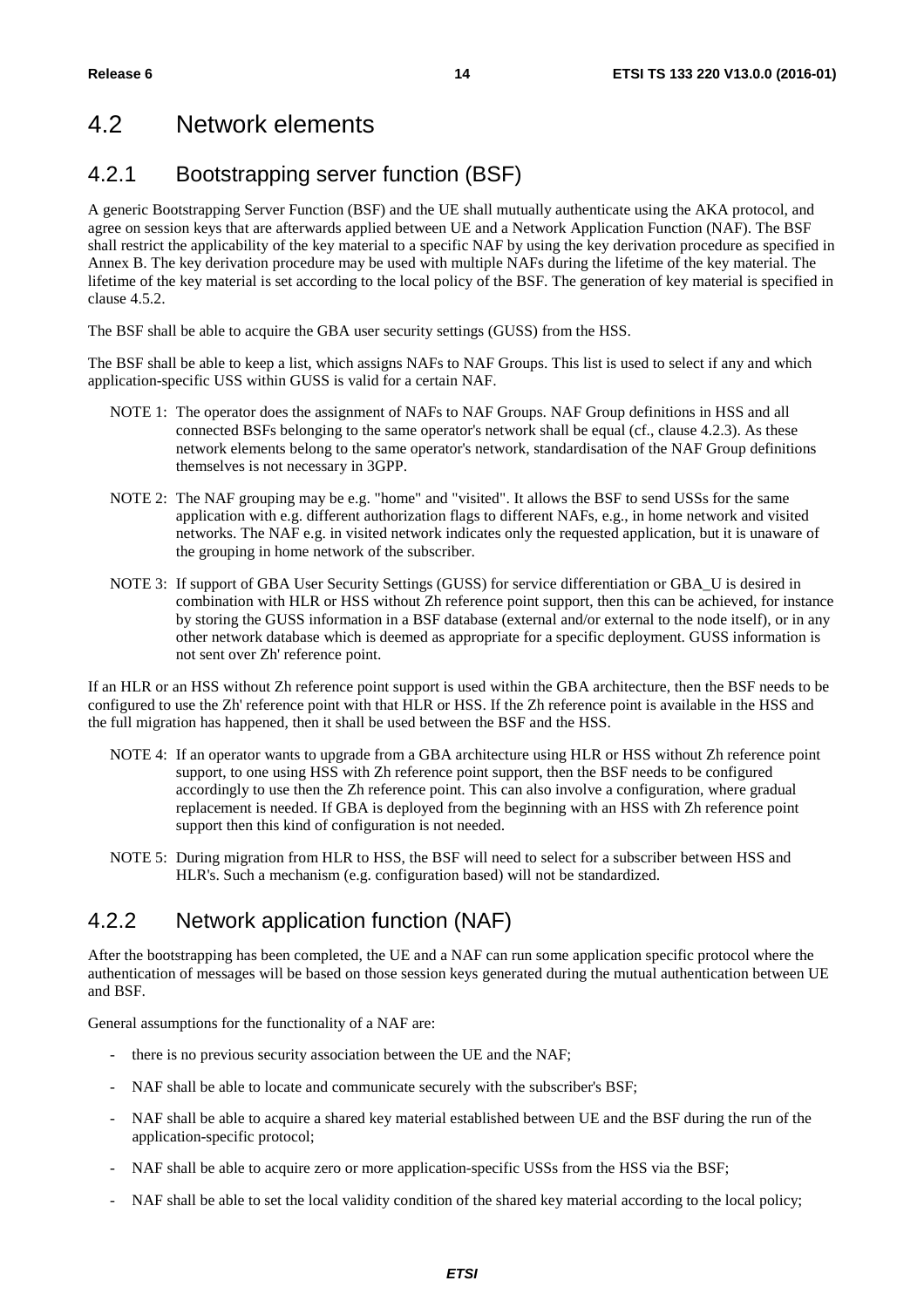- in the case of GBA\_U, the NAF shall be able to determine which key (i.e., Ks\_ext\_NAF or Ks\_int\_NAF or both) should be used by using a local policy in the NAF or a key selection indication in the application-specific USS. If the NAF has received an application-specific USS, which contains the key selection indication, this shall override the local policy in the NAF;
- NAF shall be able to check lifetime and local validity condition of the shared key material.
- NOTE: Without additional measures, GBA does not guarantee the freshness of the key, Ks( int/ext) NAF in the sense that it does not guarantee that the key was not used in a previous run of the Ua protocol. The additional measures which may be taken by the UE and the NAF to ensure key freshness in GBA are:
	- 1) enforce a new run of the Ub protocol (thus generating a new Ks) before deriving a new Ks\_NAF.
	- 2) store previously used keys Ks( $int/ext)$  NAF, or the corresponding key identifiers B-TID, until the end of their lifetime.

 A UE and a NAF that support a Ua protocol that does not provide replay protection over unconnected runs of the protocol, will need to take corresponding action to avoid replay attacks if desired.

#### 4.2.2a Zn-Proxy

In the case where UE has contacted a NAF that is operated in another network than home network, this visited NAF shall use a Zn-Proxy of the NAFs network to communicate with subscriber's BSF (i.e. home BSF).

NOTE: Zn-Proxy functionality may be implemented as a separate network element, or be part of any NE in the visited network that implements Diameter/HTTP proxy functionality (examples of such NE's are the BSF of the network that the visited NAF belongs to, or an AAA-server, or an HTTP server).

General requirements for the functionality of Zn-Proxy are:

- Zn-Proxy shall be able to function as a proxy between the visited NAF, and the subscriber's home BSF;
- Zn-Proxy shall be able to locate subscriber's home BSF and communicate with it over secure channel;
- Zn-Proxy shall be able to validate that the visited NAF is authorized to participate in GBA and shall be able to assert to subscriber's home BSF the visited NAFs DNS name. The Zn-Proxy shall also be able to assert to the BSF that the visited NAF is authorized to request the GBA specific user profiles contained in the NAF request;
- the physical security level of the Zn-proxy shall not be lower than the highest level of the NAFs which it interfaces with.

#### 4.2.3 HSS

The set of all user security settings (USSs), i.e. GUSS, is stored in the HSS. In the case where the subscriber has multiple subscriptions, i.e. multiple ISIM or USIM applications on the UICC, the HSS may contain one or more GUSSs that can be mapped to one or more private identities, i.e. IMPIs and IMSIs. Each of the existing GUSSs shall be mapped to one or more private identities, but each private identity shall only have zero or one GUSS mapped to it.

The requirements on the HSS are:

- HSS shall provide the only persistent storage for GUSSs;
- GUSS shall be defined in such a way that interworking of different operators for standardised application profiles is possible;
- GUSS shall be defined in such a way that profiles for operator specific applications and extensions to existing application profiles are supported without need for standardisation of these elements.
- GUSS shall be able to contain application-specific USSs that contain parameters that are related to key selection indication in the case of GBA\_U (i.e., whether the NAF shall use Ks\_ext\_NAF or Ks\_int\_NAF), identification or authorization information of one or more applications hosted by one ore more NAFs. Any other types of parameters are not allowed in the application-specific USS.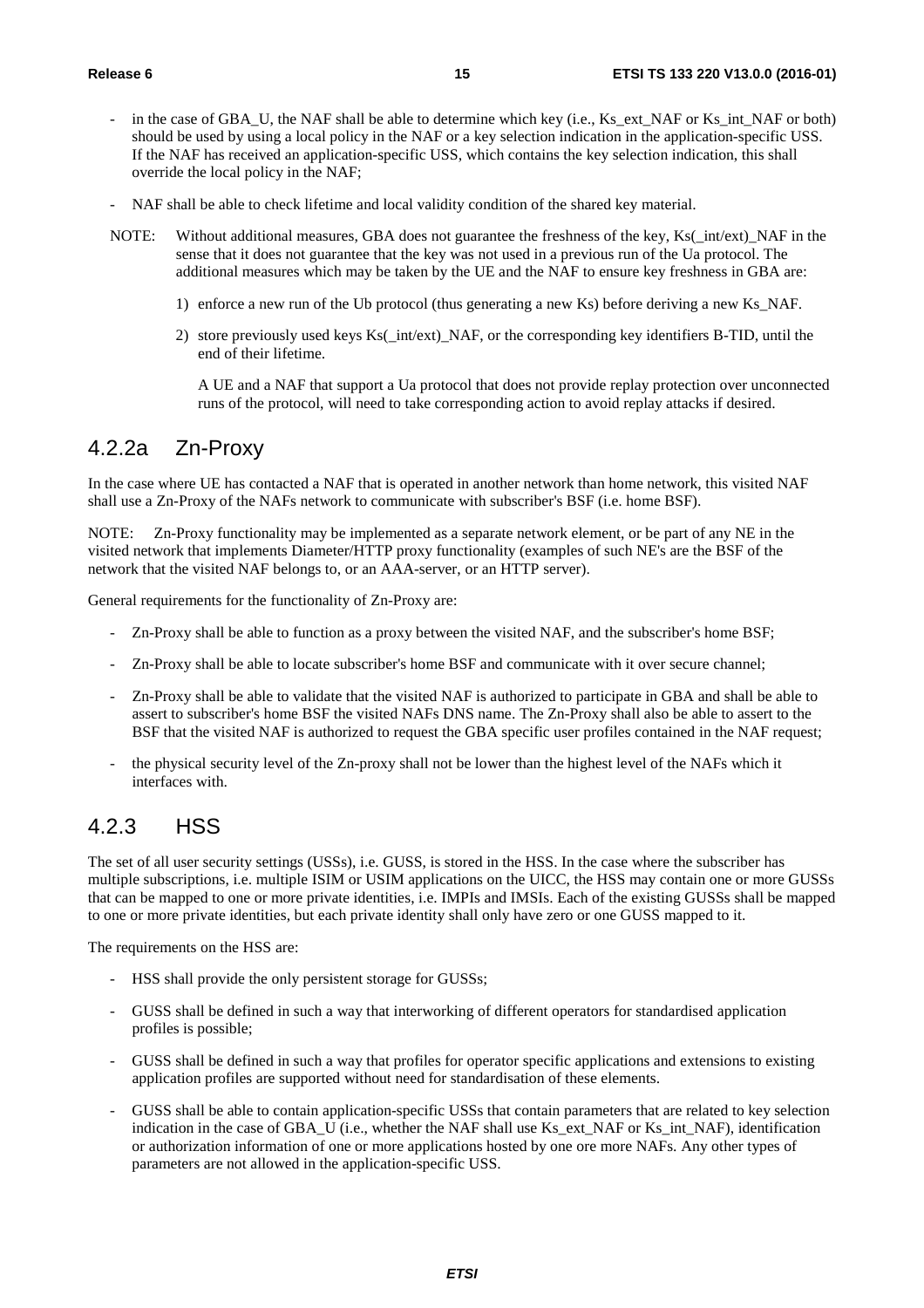- NOTE 1: The necessary subscriber profile data may be fetched by the NAF from its local database without involvement with the HSS.
- NOTE 2: One possibility to revoke temporarily an application specific USS from the GUSS is that the HSS may temporarily remove an application-specific USS from the GUSS if the service is temporarily revoked from the subscriber. The GUSS in the BSF is not changed by this operation and only updated when the existing bootstrapping session times out, or is overwritten by a new bootstrapping session during which the new modified GUSS is fetched from HSS along with the AV.
- GUSS shall be able to contain parameters intended for the BSF usage:
	- the type of the UICC the subscriber is issued (i.e. is it GBA\_U aware or not, cf. subclause 5);
	- subscriber specific key lifetime:
	- optionally the timestamp indicating the time when the GUSS has been last modified by the HSS.
- NOTE 3: These parameters are optional and if they are missing from subscriber's GUSS or subscriber does not have GUSS then the BSF will use the default values in the BSF local policy defined by the particular MNO.
- HSS shall be able to assign application-specific USSs to a NAF Group. This shall be defined in such a way that different USSs for the same application, but for different groups of NAFs, are possible. The restrictions on the number of USSs per GUSS are dependent on the usage of NAF Groups by the operator:
	- if no NAF Groups are defined for this application then at most one USS per application is stored in GUSS;
	- if NAF Groups are defined for this application then at most one USS per application and NAF Group is stored in GUSS.
- NAF Group definitions in the HSS and all connected BSFs belonging to the same operator's network shall be equal.

#### 4.2.4 UE

The required functionalities from the UE are:

- the support of HTTP Digest AKA protocol;
- the capability to use both a USIM and an ISIM in bootstrapping;
- the capability to select either a USIM or an ISIM to be used in bootstrapping, when both of them are present;
- the capability for a Ua application on the ME to indicate to the GBA Function on the ME the type or the name of UICC application to use in bootstrapping (see clause 4.4.8);
- the capability to derive new key material to be used with the protocol over Ua interface from CK and IK;
- support of NAF-specific application protocol (For an example see TS 33.221 [5]).

A GBA-aware ME shall support both GBA\_U, as specified in clause 5.2.1 and GBA\_ME procedures, as specified in clause 4.5.

### 4.2.5 SLF

The SLF:

- is queried by the BSF in conjunction with the Zh interface operation to get the name of the HSS containing the required subscriber specific data.
- is accessed via the Dz interface by the BSF.

The SLF is not required in a single HSS environment. Use of SLF is not required when BSF are configured/managed to use pre-defined HSS.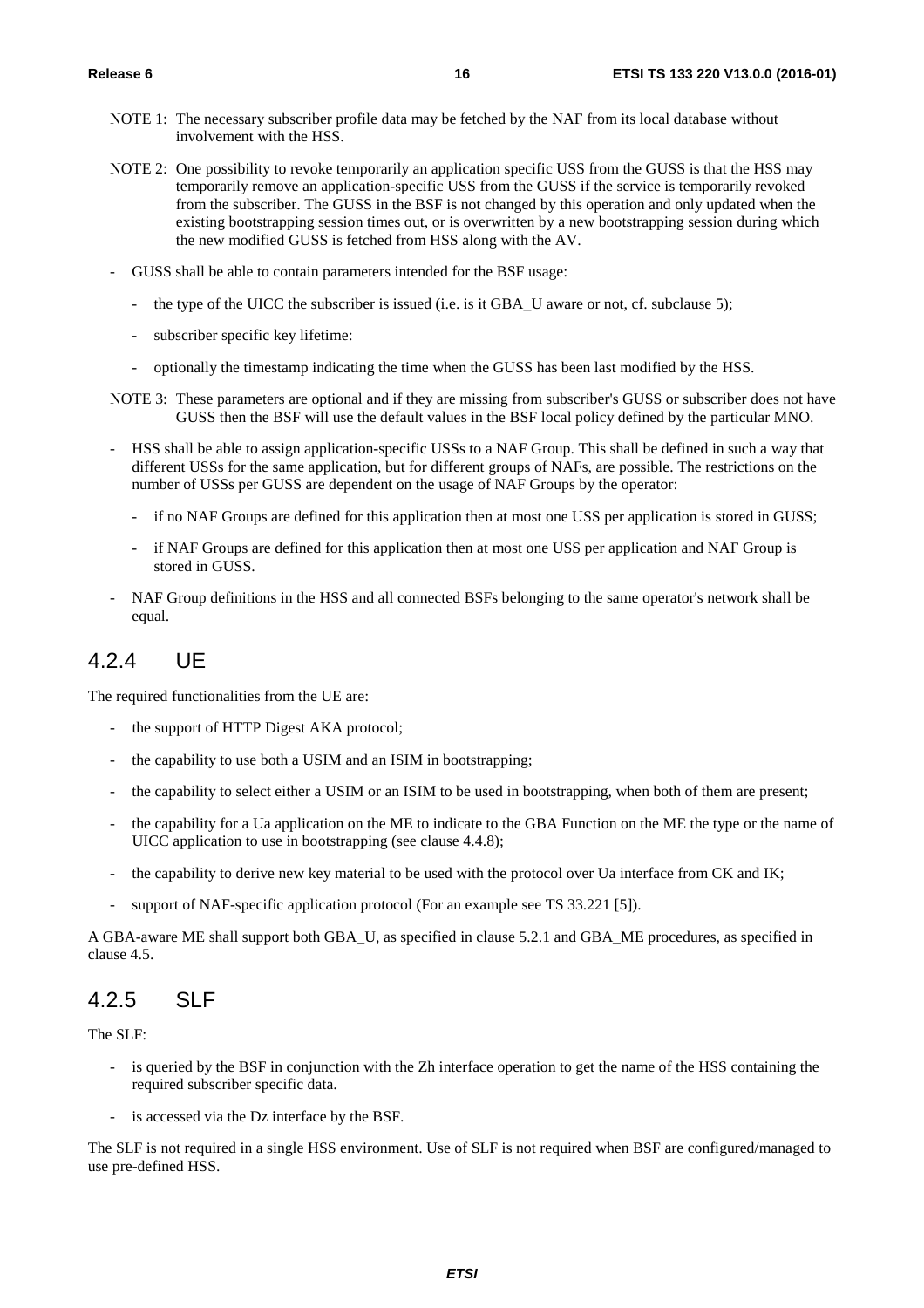#### 4.2.6 HLR

If a HLR is used, then the requirement on the HLR is:

- The HLR shall support the request from the BSF for the required authentication vector.

### 4.3 Bootstrapping architecture and reference points

#### 4.3.1 Reference point Ub

The reference point Ub is between the UE and the BSF. Reference point Ub provides mutual authentication between the UE and the BSF. It allows the UE to bootstrap the session keys based on 3GPP AKA infrastructure.

The HTTP Digest AKA protocol, which is specified in RFC 3310 [4], is used on the reference point Ub. It is based on the 3GPP AKA TS 33.102 [2] protocol. The interface to the USIM is as specified in TS 31.102 [1] and to the ISIM is as specified in TS 31.103 [10].

### 4.3.2 Reference point Ua

The reference point Ua carries the application protocol, which is secured using the keys material agreed between UE and BSF as a result of the run of HTTP Digest AKA over reference point Ub. For instance, in the case of support for subscriber certificates TS 33.221 [5], it is a protocol, which allows the user to request certificates from the NAF. In this case the NAF would be the PKI portal.

### 4.3.3 Reference point Zh

The reference point Zh used between the BSF and the HSS allows the BSF to fetch the required authentication information and all GBA user security settings from the HSS. The reference point Zh is an intra-operator domain interface. The interface to the 3G Authentication Centre is HSS-internal, and it need not be standardised as part of this architecture.

### 4.3.4 Reference point Zn

The reference point Zn is used by the NAF to fetch the key material agreed during a previous HTTP Digest AKA protocol run over the reference point Ub from the UE to the BSF. It is also used to fetch application-specific user security settings from the BSF, if requested by the NAF.

### 4.3.5 Reference point Dz

The reference point Dz used between the BSF and the SLF allows the BSF to get the name of the HSS containing the required subscriber specific data.

### 4.3.6 Reference point Zh'

The reference point Zh' used between the BSF and the HLR allows the BSF to fetch the required authentication information. The reference point Zh' is an intra-operator domain interface.

## 4.4 Requirements and principles for bootstrapping

The following requirements and principles are applicable to bootstrapping procedure:

- the bootstrapping function shall not depend on the particular NAF;
- the server implementing the bootstrapping function needs to be trusted by the home operator to handle authentication vectors;
- the server implementing the NAF needs only to be trusted by the home operator to handle derived key material;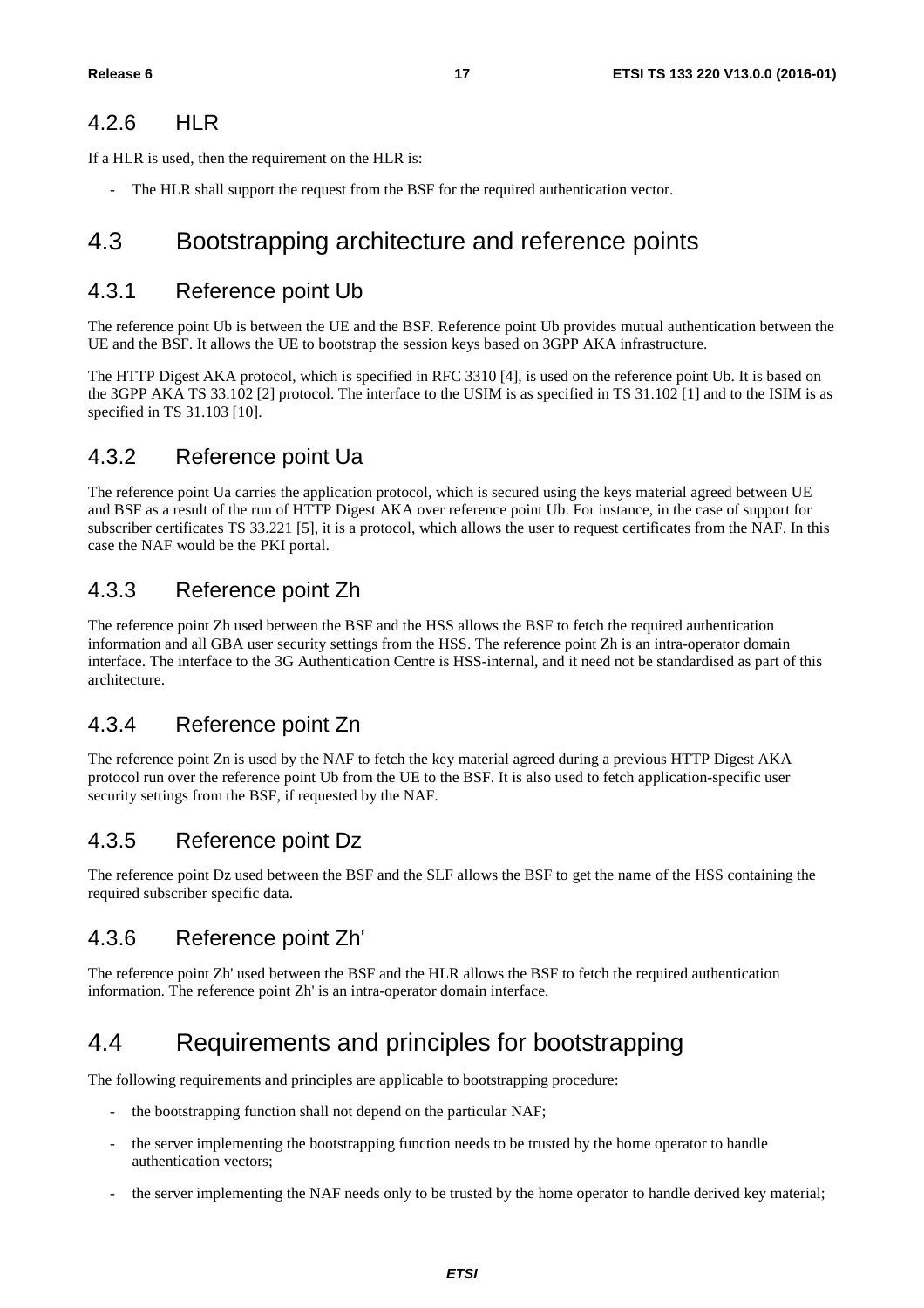- it shall be possible to support NAF in the operator's home network and in the visited network;
- the architecture shall not preclude the support of network application function in a third network;
- to the extent possible, existing protocols and infrastructure should be reused;
- in order to ensure wide applicability, all involved protocols are preferred to run over IP;
- it shall be prevented that a security breach in one NAF who is using the GBA, can be used by an attacker to mount successful attacks to the other NAFs using the GBA.
- an attacker shall not be able to exploit a security breach in one security protocol over Ua in order to mount a successful attack against a different security protocol over Ua.

#### 4.4.1 Access Independence

Bootstrapping procedure is access independent. Bootstrapping procedure requires IP connectivity from UE.

#### 4.4.2 Authentication methods

Authentication between the UE and the BSF shall not be possible without a valid cellular subscription. Authentication shall be based on the 3GPP AKA protocol.

#### 4.4.3 Roaming

The requirements on roaming are:

- The roaming subscriber shall be able to utilize the bootstrapping function in the home network. The subscriber shall be able to utilize network application function that is in a visited network.
- The home network shall be able to control whether its subscriber is authorized to use the service in the visited network.

#### 4.4.4 Requirements on reference point Ub

The requirements for reference point Ub are:

- the BSF shall be able to identify the UE;
- the BSF and the UE shall be able to authenticate each other based on AKA;
- the BSF shall be able to send a bootstrapping transaction identifier to the UE;
- the UE and the BSF shall establish shared keys:
- the BSF shall be able to indicate to the UE the lifetime of the key material. The key lifetime sent by the BSF over Ub shall indicate the expiry time of the key.

NOTE 1: This does not preclude a UE to refresh the key before the expiry time according to the UE's local policy.

- the BSF and the UE shall protect the permanent user identity IMPI against passive eavesdropping attacks by using a temporary identity. The support of the temporary identity by UE or BSF shall not preclude a successful bootstrapping procedure if the other entity conforms to an earlier release of this specification and does not support the use of a temporary identity.
- NOTE 2: User identity privacy can be achieved only when both, UE and BSF, support the use of a temporary identity.
- NOTE 3: The use of a temporary identity is not required for 2G GBA (cf. Annex I) as the IMPI is already protected by the mandatory TLS tunnel.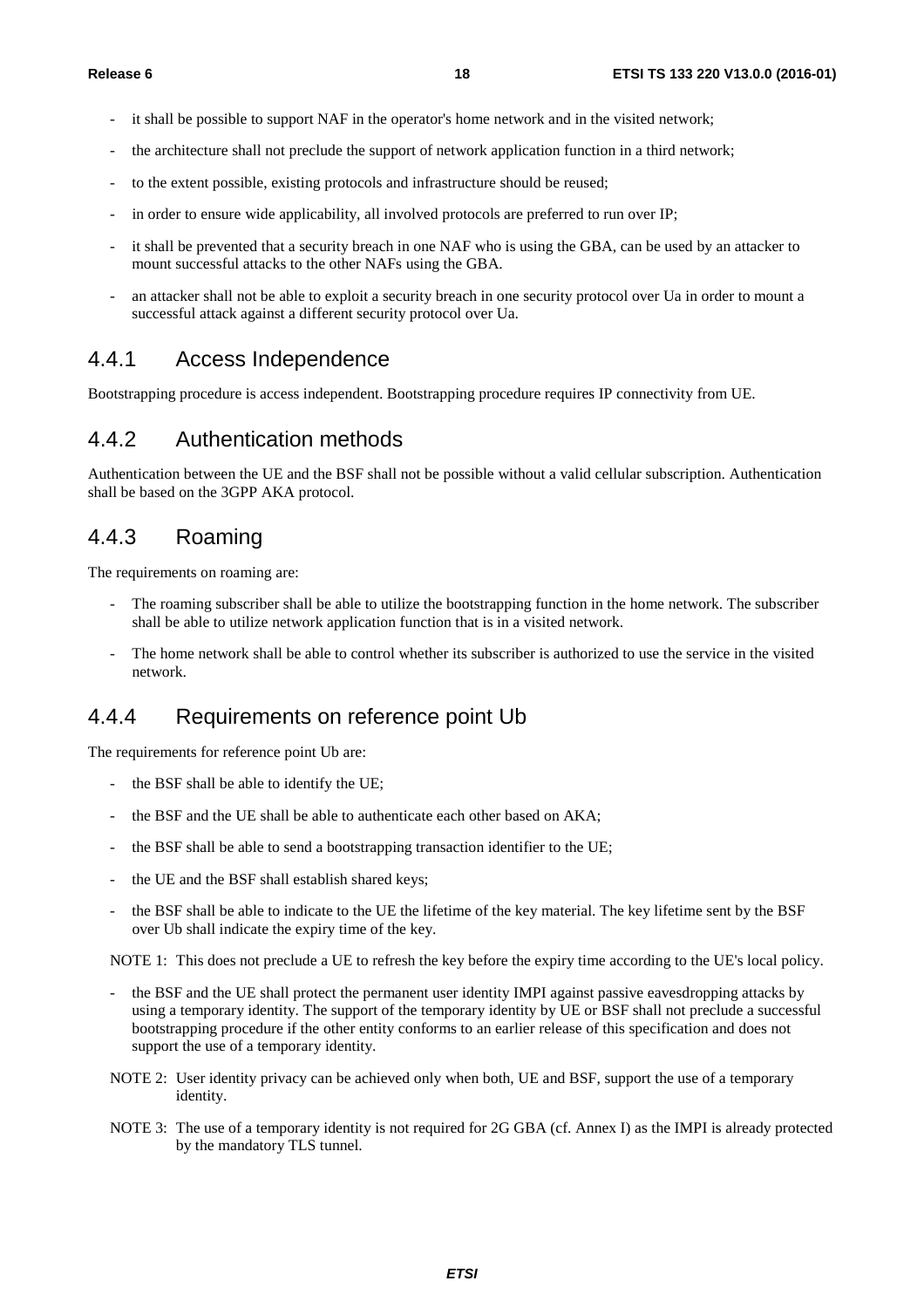#### 4.4.5 Requirements on reference point Zh

The requirements for reference point Zh are:

- mutual authentication, confidentiality and integrity shall be provided;
- NOTE 1: This requirement may be fulfilled by physical or proprietary security measures since BSF and HSS are located within the same operator's network.
- the BSF shall be able to send bootstrapping information request concerning a subscriber;
- optionally the BSF may have the capability able to send the timestamp of subscriber's GBA user security settings to the HSS (timestamp option);
- the HSS shall be able to send one 3GPP AKA vector at a time to the BSF;
- the HSS shall be able to send the complete set of subscriber's GBA user security settings needed for security purposes to the BSF. Optionally the HSS may have the capability to indicate to the BSF whether the BSF already has the latest copy of the GUSS based on the GUSS timestamp (timestamp option);
- NOTE 2: If subscriber's GUSS is updated in HSS, this is not propagated to the BSF. The GUSS in the BSF is updated when the BSF next time fetches the authentication vectors and GUSS from the HSS over Zh reference point as part of the bootstrapping procedure.
- no state information concerning bootstrapping shall be required in the HSS;
- all procedures over reference point Zh shall be initiated by the BSF;
- the number of different interfaces to HSS should be minimized.

#### 4.4.6 Requirements on reference point Zn

The requirements for reference point Zn are:

- mutual authentication, confidentiality and integrity shall be provided;
- If the BSF and the NAF are located within the same operator's network, the DIAMETER based Zn reference point shall be secured according to NDS/IP [13] or may be secured using TLS as specified in Annex E of the present document;
- If the BSF and the NAF are located in different operators' networks, the DIAMETER based Zn' reference point between the Zn-Proxy and the BSF shall be secured using TLS as specified in Annex E of the present document;
- An HTTP based Zn/Zn' reference point shall be secured using TLS as specified in Annex E of the present document;
- The BSF shall verify that the requesting NAF is authorised to obtain the key material or the key material and the requested USS;
- The NAF shall be able to send a key material request to the BSF, containing NAF's public hostname used by the UE's corresponding request. The BSF shall be able to verify that a NAF is authorized to use this hostname, i.e. the FQDN used by UE when it contacts the NAF;
- The BSF shall be able to send the requested key material to the NAF;
- The NAF shall be able to get a selected set of application-specific USSs from the BSF, depending on the policy of the BSF and the application indicated in the request from the NAF over Zn;
- The NAF shall be able to indicate to the BSF the single application or several applications it requires USSs for;
- NOTE 2: If some application needs only a subset of an application-specific USS, e.g. only one IMPU or MSISDN, the NAF selects this subset from the complete set of USS sent from BSF.
- The BSF shall be able to be configured on a per NAF or per application basis
- whether private subscriber identity, i.e. IMPI, may be sent to the NAF;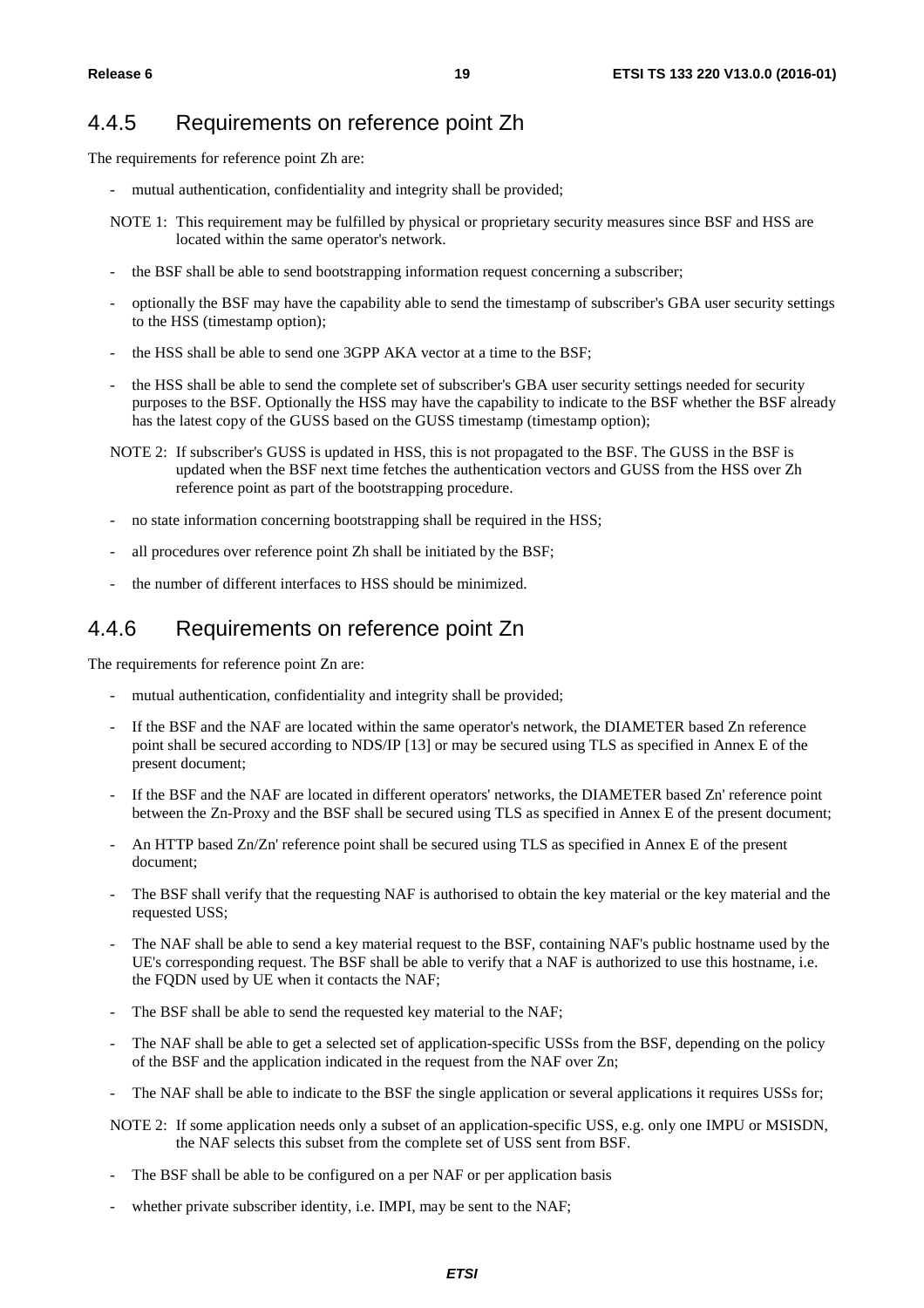- whether a particular USS may be sent to a NAF;
- NOTE 3: Privacy issues need be considered when determining which user identifier is sent to the NAF. If service continuity is desired, then the BSF can be configured to send the IMPI. If HLR is utilized instead of HSS, BSF can be configured to send MSISDN over Zn (but then there is no user anonymity). If the BSF does not send the IMPI, MSISDN or IMPU / pseudonym in the USS, then the user remains anonymous towards the NAF; or more precisely, the B-TID functions as a temporary user identifier. This can cause that the NAF cannot provide a continuous service, since a user identity is needed in the NAF to ensure that the NAF is able to update keys for a Ua session when the UE has bootstrapped and contacts the NAF with a new B-TID. If user privacy is desired, the NAF can requests a USS and the BSF is configured to send a user pseudonym in the USS, but not the IMPI.
- If a NAF requests USSs from the BSF and they are not present in subscriber's GUSS, it shall not cause an error, provided the conditions of the local policy of the BSF are fulfilled. The BSF shall then send only the requested and found USSs to the NAF;
- It shall be possible to configure a local policy as follows: BSF may require one or more application-specific USS to be present in a particular subscriber's GUSS for a particular requesting NAF, and to reject the request from the NAF in case the conditions are not fulfilled. In order to satisfy this local policy, it is not required that the NAF requests the USSs over the Zn reference point, which the BSF requires to be present in the GUSS, rather it is sufficient that the BSF checks the presence of the USSs locally. It shall also be possible to configure the BSF in such a way that no USS is required for the requesting NAF;

NOTE 4: For more information on the local policy usage, see Annex J.

- The BSF shall be able to indicate to the NAF the bootstrapping time and the lifetime of the key material. The key lifetime sent by the BSF over Zn shall indicate the expiry time of the key, and shall be identical to the key lifetime sent by the BSF to the UE over Ub.
- NOTE 5: This does not preclude a NAF to refresh the key before the expiry time according to the NAF's local policy.
- NOTE 6: If one or more of the USSs that have been delivered to the NAF has been updated in subscriber's GUSS in the HSS, this change is propagated to the NAF the next time it fetches the USS from the BSF over Zn reference point (provided that the BSF has updated subscriber's GUSS from the HSS over Zh reference point).
- The BSF shall remove any existing attribute indicating NAF Grouping from the USSs sent to NAFs.
- NAF shall be able to indicate to BSF the protocol identifier of Ua security protocol it requires the key material by sending NAF-Id to BSF (cf. Annex H).

#### 4.4.7 Requirements on Bootstrapping Transaction Identifier

Bootstrapping transaction identifier (B-TID) shall be used to bind the subscriber identity to the keying material in reference points Ua, Ub and Zn.

Requirements for B-TID are:

- B-TID shall be globally unique;
- B-TID shall be usable as a key identifier in protocols used in the reference point Ua;
- NAF shall be able to detect the home network and the BSF of the UE from the B-TID.

NOTE 1: NAF can remove the security association based on deletion conditions after the key has become invalid.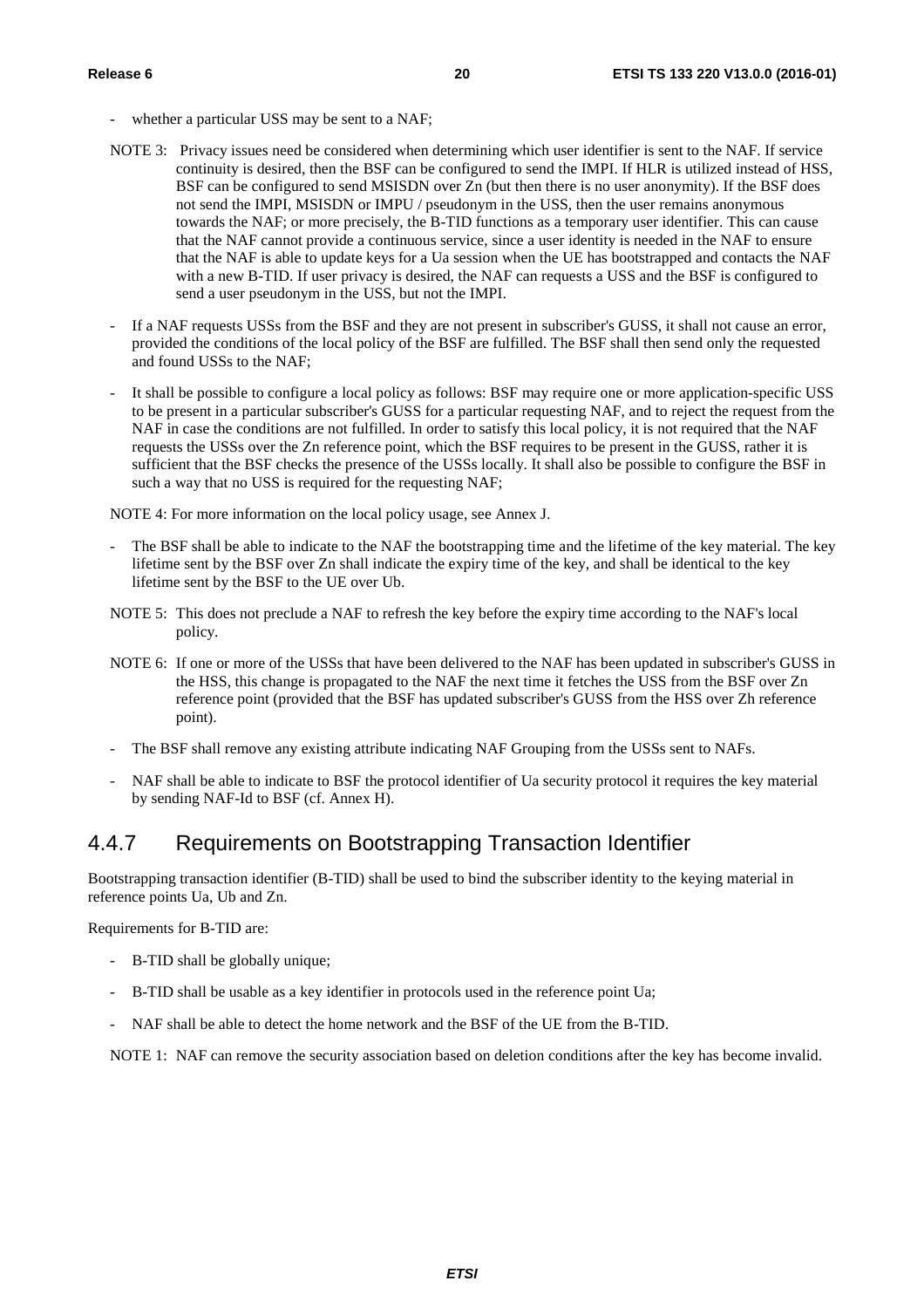NOTE 2: Care has to be taken that the parallel use of GBA and non-GBA authentication between UE and NAF does not lead to conflicts, e.g. in the name space. This potential conflict cannot be resolved in a generic way as it is dependent on specific protocol and authentication mechanism used between UE and application server. It is therefore out of scope of this specification. For the example of HTTP Digest authentication used between UE and NAF, parallel use is possible as the following applies:  $\langle$ username,password>-pairs must be unique to one realm only. As the NAF controls the realm names, it has to ensure that only the GBA based realm is named with the reserved 3GPP realm name. In the special case that the NAF wants to allow non GBA based authentication in the GBA realm also, it has to ensure that no usernames in the format of a B-TID are used outside GBA based authentication.

#### 4.4.8 Requirements on selection of UICC application and related keys

When several applications are present on the UICC, which are capable of running AKA, then the ME shall choose one of these UICC applications for performing the GBA procedures specified in this document in the following order of preference:

- 1. The UE determines which UICC application is to be involved:
	- a. the application on the ME that needs Ks\_NAF (Ua application) may indicate to the GBA support function (GBA function) the type or the name of the UICC application: no preference, USIM, ISIM, or the "Label" (see definition in TS 31.101 [15]) of the UICC application.
- NOTE 1: A Ua application specification may require the use of only a USIM (e.g. in MBMS) or only an ISIM.
- NOTE 2: A user or operator may want to use a Ua application with a specific UICC application indicated by the 'Label'. This could be configured in the Ua application in the ME by the user or the operator.

 A Ua application may require to use the same UICC application in the first and all consecutive runs of Ub protocol for a Ua application instance to ensure that IMPI is not changed during a Ua application session which lasts over several runs of Ub protocol. In this case the Ua application shall request the GBA function to run the Ub protocol with the UICC application that is indicated by the corresponding "Label" or IMPI, depending on which one is available. If both are available, then IMPI shall be used to indicate which UICC application is to be used by the GBA function.

If the application on the ME indicated a "Label" of the UICC application, step b below shall be executed.

If the application on the ME indicated that the UICC application type should be:

- the USIM; step b below is skipped and in steps c and d only USIM applications are considered.
- the ISIM; step b below is skipped and in steps c and d only ISIM applications are considered.

 if the application on the ME did not indicate a preference, step b below is skipped and the selection process is executed as described below, starting with step c;

b. if a "Label" was indicated in step a:

At most, there can be only one USIM active at one time. Therefore, if the USIM indicated in the "Label" by the Ua application is different to the currently active USIM application, then the ME shall reject this request.

If a different ISIM to the currently active ISIM application(s) is indicated to the GBA support function by the Ua application, then the ME shall not terminate the currently active ISIM application(s) but the ME shall follow the procedure in chapter 4.4.8.1 when activating the ISIM application indicated by the "Label", as the UE is allowed to have several ISIM's active simultaneously.

c. if no "Label" was indicated in step a and there are UICC applications active:

If a preferred UICC application type was indicated but no UICC application of this type is active then step d shall be followed.

If a preferred UICC application type was indicated and there are active UICC applications of this preferred type, then the GBA function shall choose:

- if the preferred UICC application type is USIM then the active USIM is selected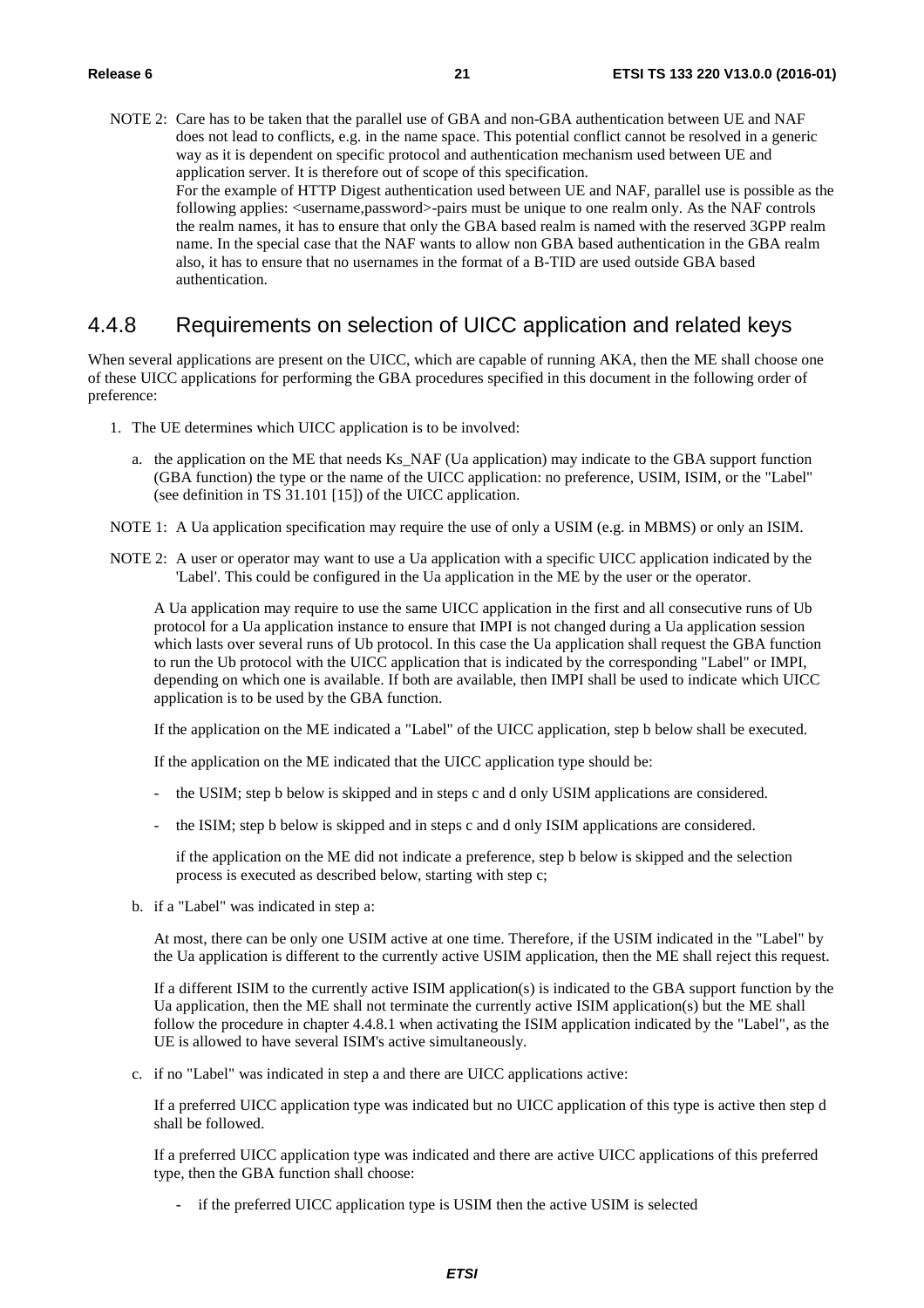- if the preferred UICC application type is ISIM and only one ISIM is active then this is selected

if the preferred UICC application type is ISIM and more than one ISIM is active then the GBA function may show a UICC application choosing dialogue to the end user (the list contains the "Labels" from the application list of all active ISIM applications on the UICC), from which the end user chooses the UICC application to be selected; if no dialogue is shown the GBA function shall select an active ISIM.

If no preference was given and there is more than one active UICC application, the GBA function may show a UICC application choosing dialogue to the end user (the list contains the "Labels" from the application list of all active UICC applications), from which the end user chooses the UICC application to be selected; if no dialogue is shown the GBA function shall select the active USIM application, if an active USIM application exists, otherwise any active ISIM application.

If no preference was given and there is only one active UICC application, then the GBA function selects this active UICC application;

- d. if no "Label" was indicated in step a and if there are no UICC applications active active or if there is no UICC application of the preferred UICC application type active:
	- if there is only one UICC application on the UICC, the GBA function selects it, if possible;
	- if there is more than one UICC application on the UICC, the GBA function may show a UICC application choosing dialogue to the end user (the list contains the "Labels" from the application list of the UICC), from which the end user chooses the UICC application to be selected. If a preferred UICC application type was indicated and there are UICC applications of this type on the UICC, then the list shown contains only UICC applications of this type, otherwise the list contains all UICC applications on the UICC. If no dialogue is shown the GBA function shall select the "last selected" UICC application of the preferred type (i.e. either the "last selected" USIM or the "last selected" ISIM depending on the given preference), if possible. In case the Ua application indicated "no preference" and both USIM and ISIM are present on the UICC, then the "last selected" USIM is selected.

The procedure in clause 4.4.8.1 shall be followed.

- e. if the UICC application type indicated in step a and used in step c and/or d was ISIM, but there was no ISIM to select, then step c and/or d is repeated with UICC application type USIM; otherwise the selection process fails.
- NOTE 3: Step e is required for the case that an ISIM as defined in TS 33.203 [16] may be realised using a USIM application on the UICC.
- 2. If there already is a key Ks derived from the chosen UICC application, the UE takes this key to derive Ks\_NAF.
- 3. If there is no such key Ks, the UE first runs the Ub protocol involving the selected UICC application and then goes to step 2.

If a USIM is chosen, the IMPI obtained from the IMSI stored on the USIM as specified in TS 23.003 [11] clause 13.3, is used in the protocol run over Ub.

NOTE 4: Strictly speaking, an IMPI, and the derivation of an IMPI from an IMSI as in TS 23.003 [11], clause 13 are only defined in the context of the IMS. For the purposes of this specification, however, an identifier obtained from an IMSI as specified in TS 23.003 [11], clause 13.3 is also called an IMPI, even if the user has no IMS subscription.

If an ISIM is selected, the IMPI stored on the ISIM is used in the protocol run over Ub.

Whenever a UICC application is successfully selected or terminated, the rules in this clause for choosing the UICC application are re-applied and, consequently, the UICC application chosen for GBA may change.

NOTE 5: At any one time, there is at most one UICC application chosen for performing the GBA procedures.

#### 4.4.8.1 UICC application activation procedure in GBA

UICC application activation is defined in TS 31.101 [15].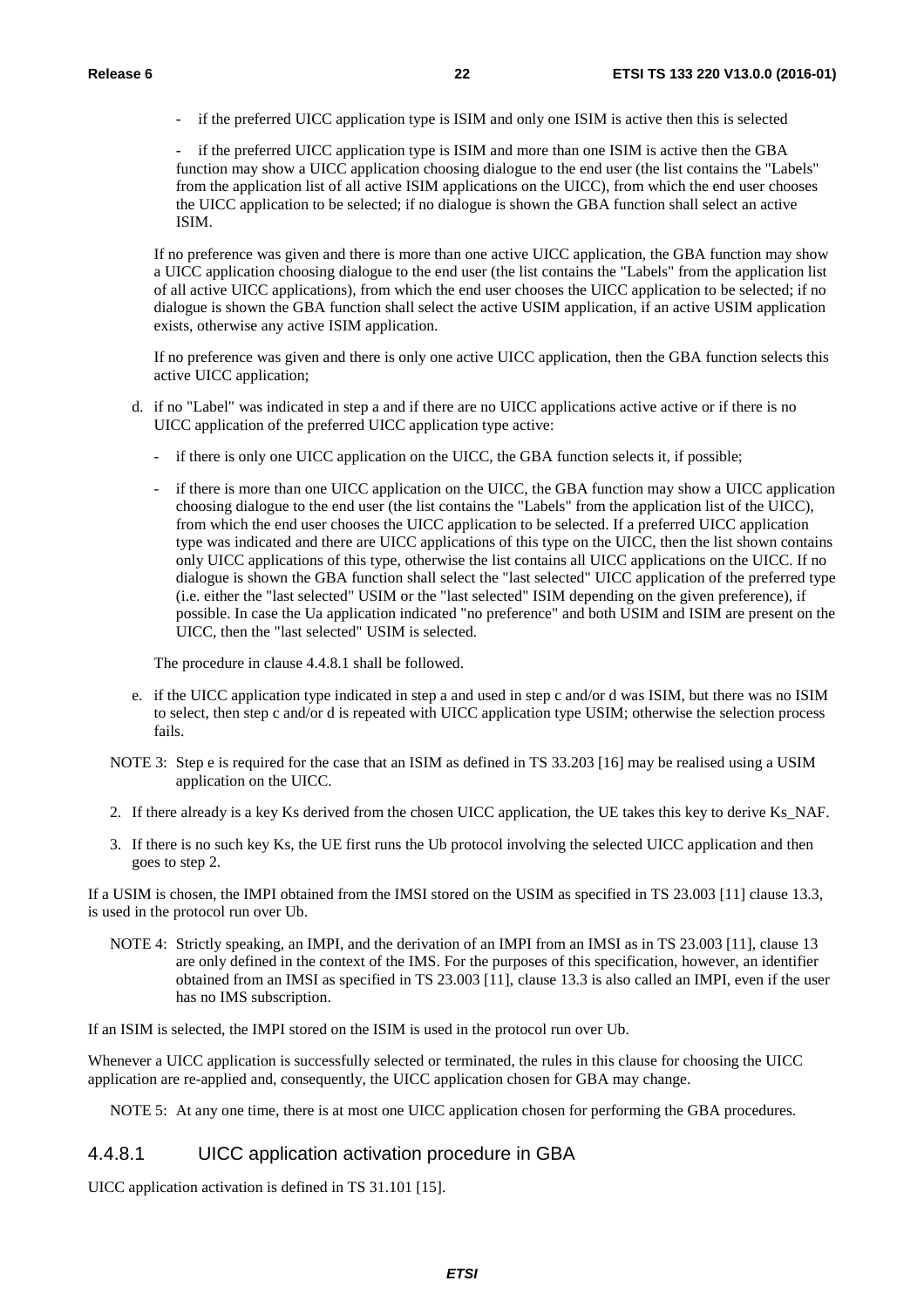NOTE: As part of the UICC application (USIM or ISIM) activation procedure, the UICC may require user verification e.g. PIN entry.

If activation of a new UICC application fails then the GBA function shall indicate this to the Ua application.

#### 4.4.9 Requirements on reference point Ua

The generic requirements for reference point Ua are:

- the UE and the NAF shall be able to secure the reference point Ua using the GBA-based shared secret;
- NOTE: The exact method of securing the reference point Ua depends on the application protocol used over reference point Ua.
- in the case of GBA\_U, the UE and the NAF shall be able to agree which key (i.e, Ks\_ext\_NAF or Ks\_int\_NAF or both) is used as the GBA-based shared secret if both keys may be used;

There are two ways to have an agreement between the UE and the NAF which key shall be used Ks\_(ext)\_NAF or Ks int\_NAF or both:

- a) In a generic case, where the protocol used over reference point Ua can be used for different applications (e.g., HTTPS), the protocol should be able to indicate which key should be used.
- b) In a specific case, where the protocol is application specific (e.g., MIKEY in MBMS), the agreement can be based on implicit knowledge.
- any security protocol over Ua shall be associated with a Ua security protocol identifier. This identifier shall be specified in Annex H of this specification.
- the NAF shall be able to indicate to the UE that GBA-based shared secret should be used;
- the NAF shall be able to indicate to the UE that the current shared secret has expired and the UE should use newer shared secret with the NAF.
- The default lifetime of the NAF specific key material Ks (ext/int) NAF shall be equal to the lifetime of Ks when not specified within the Ua-application specification. The lifetime of the Ks (ext/int) NAF shall not exceed the lifetime of corresponding Ks. If a lifetime for the Ks (ext/int) NAF (or further adapted key material) is available in the NAF, due to a Ua application specification having its own lifetime value or due to NAF having it's own policy for the adapted key material, then if this lifetime is different from the Ks lifetime received from the BSF, then the NAF shall always select the minimum value for the lifetime out of these two.
- The UE and NAF may adapt the key material Ks\_(ext/int)\_NAF to the specific needs of the reference point Ua. This adaptation is outside the scope of this specification. The default lifetime of the adapted key material shall be equal to the lifetime of Ks\_(ext/int)\_NAF when not specified within the Ua-application specification. The lifetime of the adapted key material shall not exceed the lifetime of corresponding Ks (ext/int) NAF. If a lifetime for the Ks (ext/int) NAF (or further adapted key material) is available in the NAF, due to a Ua application specification having its own lifetime value or due to NAF having it's own policy for the adapted key material, then if this lifetime is different from the Ks lifetime received from the BSF, then the NAF shall always select the minimum value for the lifetime out of these two.

### 4.4.10 Requirements on reference point Dz

This interface between BSF and SLF is used to retrieve the address of the HSS which holds the subscription for a given user. This interface is not required in a single HSS environment.

### 4.4.11 Requirements on GBA keys and parameters handling

When referring to GBA keys, the following keys are intended: Ks and NAF specific keys derived from the Ks. When referring to NAF specific keys, the following keys are intended: Ks\_ext/int\_NAF (in GBA\_U context) and Ks\_NAF (in GBA\_ME context), and any keys derived from these keys. The notation Ks\_(ext/int)\_NAF refers to Ks\_ext/int\_NAF in GBA\_U context and Ks\_NAF in GBA\_ME context. The notation Ks\_(ext)\_NAF refers to Ks\_ext\_NAF in GBA\_U context, and Ks\_NAF in GBA\_ME context.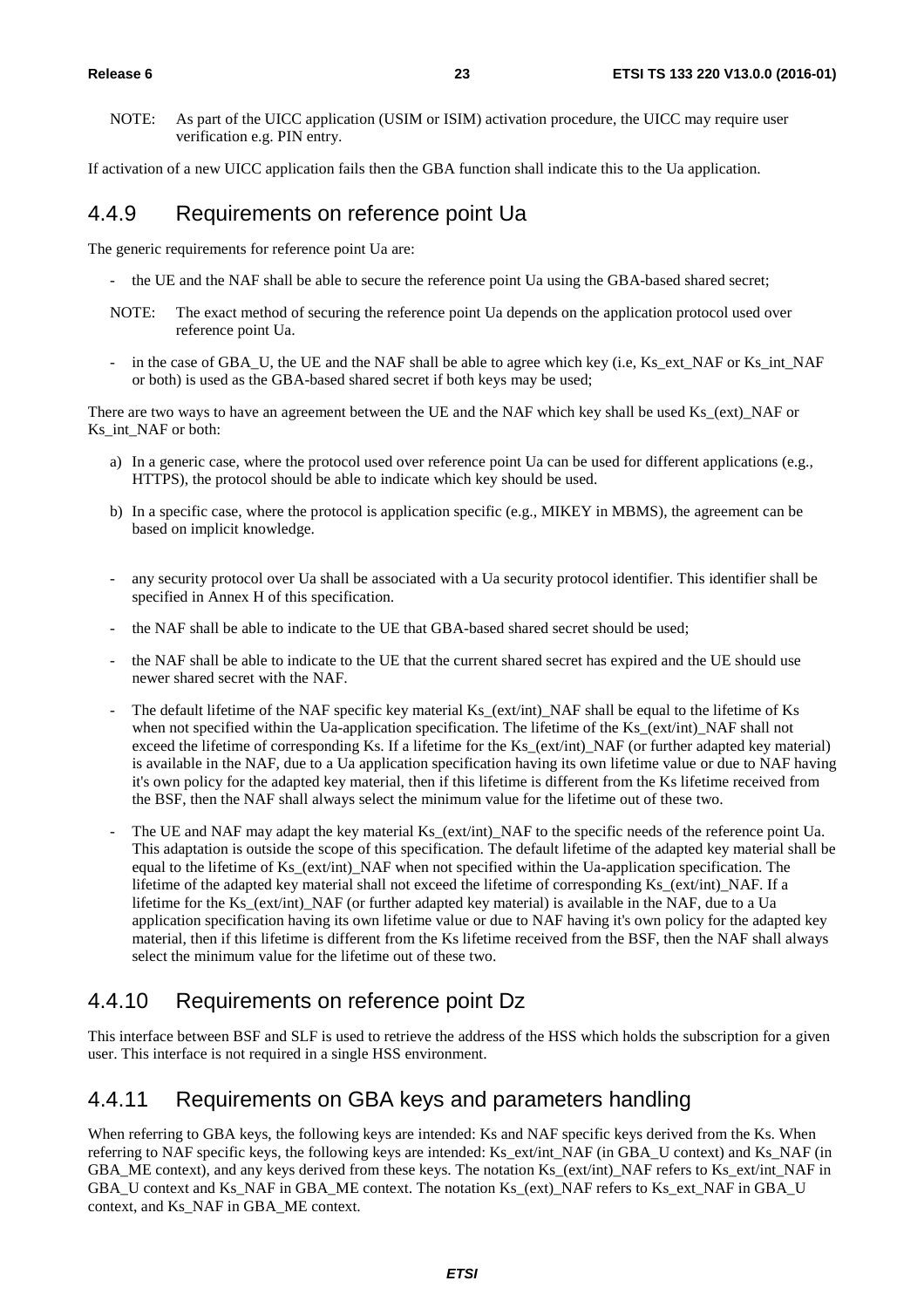The ME shall delete all GBA keys (i.e., Ks, and NAF specific keys) and the corresponding NAF\_IDs, B-TID, Ks\_(int/ext)\_NAF lifetimes, Ks lifetime, and lifetime (of the keys derived from Ks\_(ext)\_NAF) when at least one of the conditions below is met:

- 1 the UICC is removed from the ME when the ME is in power on state;
- 2 the ME is powered up and the ME discovers that another UICC has been inserted to the ME. For this, the ME needs to store in non-volatile memory the last inserted UICC-identity to be able to compare that with the used UICC-identity at UICC insertion and power up; or
- 3 the ME is powered up and the ME discovers that no UICC has been inserted to the ME.
- NOTE 1: One possible way, how this requirement can be fulfilled by an application in an open platform is, if the keys are deleted at shut-down and at start-up of the application. When the ME operating system detects one of the conditions above, it can shut down the application to force key deletion. The deletion at startup ensures that keys are also deleted, when an irregular power-down or UICC removal during power down has occurred.

The ME shall delete all GBA keys related to a certain Ks (i.e., Ks itself, and NAF specific keys derived from this specific Ks) and the corresponding NAF\_IDs, B-TID, Ks\_(ext/int)\_NAF lifetimes, Ks lifetime, and lifetime (of the keys derived from Ks (ext) NAF) when the key lifetime of this specific Ks expires.

In the case of GBA ME, the key Ks shall be deleted from the ME when the ME is powered down. The NAF specific keys (i.e. Ks (ext) NAF and keys derived therefrom, if any) may be deleted from the ME when the ME is powered down. If the ME does not delete these NAF specific keys at power down then the NAF specific keys (i.e. Ks\_(ext)\_NAF and keys derived therefrom, if any) together with the NAF\_IDs, B-TID, Ks\_(ext)\_NAF lifetime and lifetimes (of the keys derived from Ks\_(ext)\_NAF) shall be stored in non-volatile memory.

If the NAF specific keys are stored in non-volatile memory, then when the ME is powered up again, the ME may need to ensure that the same UICC application is selected for the Ua application, in order to allow the re-use of the NAF specific keys (i.e. Ks (ext) NAF and keys derived therefrom, if any), cf. clause 4.4.8. For this, the ME shall store also the IMPI in non-volatile memory. If the same UICC application can not be selected for a Ua application at UE power up, then the ME shall delete the NAF specific keys related to that IMPI stored in non-volatile memory.

Whenever a UICC application is terminated (see section 4.4.8) the shared key Ks established from it in the protocol over the Ub reference point (according to clauses 4.5.2 and 5.3.2) shall be deleted.

NOTE 2: In case the key Ks has been deleted, but the same UICC is still present (i.e. none of conditions 1, 2 or 3 is met), the Ua applications can continue using the NAF specific keys (Ks\_(ext/int)\_NAF) until the Ks lifetime expires.

#### 4.4.12 Requirements on reference point Zh'

This reference point is optional for the BSF to support. The requirements for reference point Zh' are:

- mutual authentication, confidentiality and integrity shall be provided;
- NOTE 1: This requirement may be fulfilled by physical or proprietary security measures, since BSF and HLR are located within the same operator's network.
- the BSF shall be able to send an authentication vector request concerning a subscriber;
- the HLR shall be able to send one authentication vector, as described in TS 29.109 [32] at a time to the BSF;
- no other GBA functionality than conveying authentication vectors shall be required on Zh';
- no state information concerning bootstrapping shall be required in the HLR;
- all procedures over reference point Zh' shall be initiated by the BSF;
- the number of different interfaces to HLR should be minimized.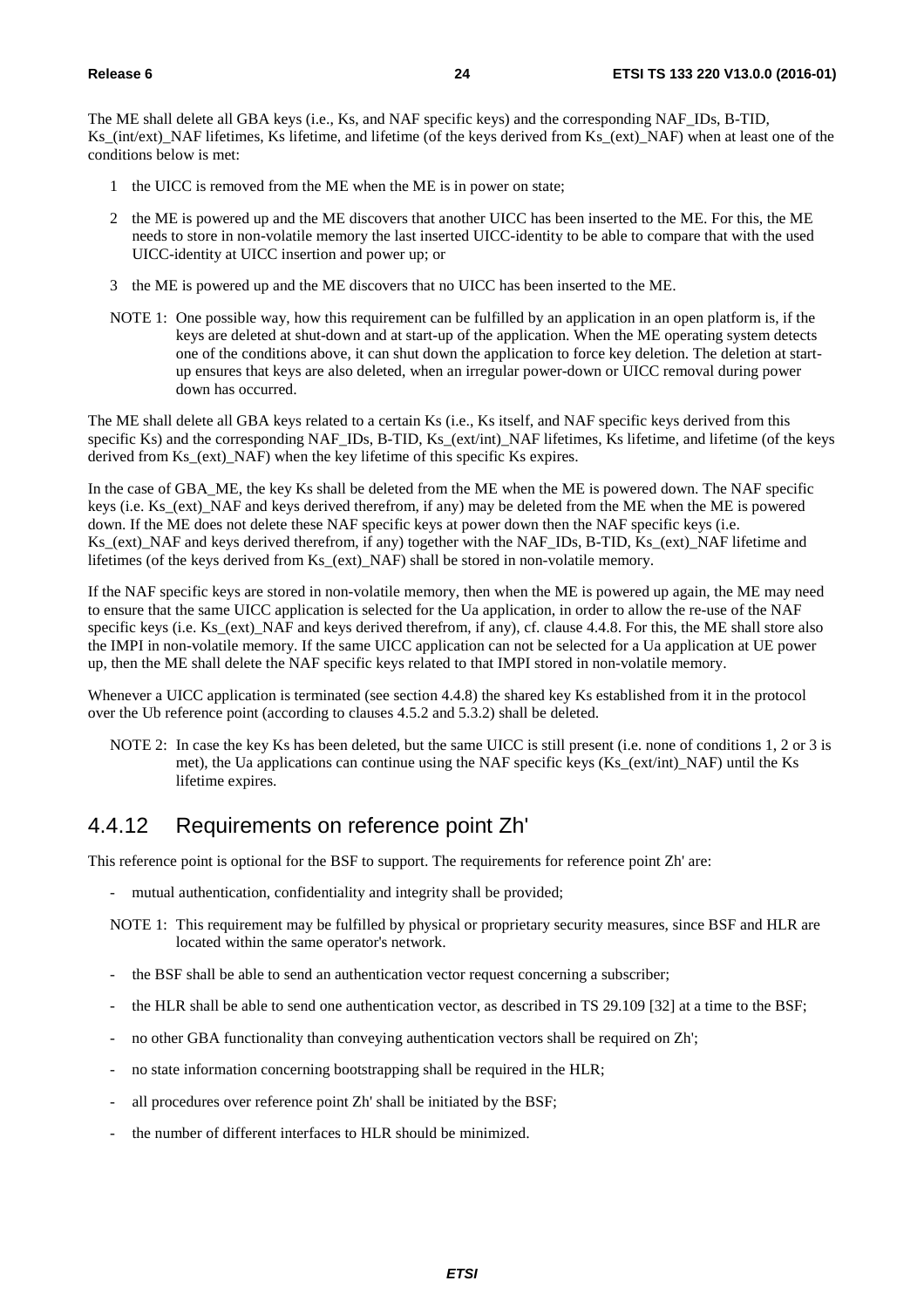NOTE 2: If support of GBA User Security Settings (GUSS) is desired in combination with HLR or HSS with Zh' reference point support, then this can be achieved, for instance by storing the GUSS information in a BSF database (external and/or external to the node itself), or in any other network database which is deemed as appropriate for a specific deployment. GUSS information is not sent over Zh' reference point.

#### 4.4.13 Requirements on TMPI handling

The BSF shall store a TMPI together with the IMPI, from which it was derived (cf. Annex B.4), until the next bootstrapping procedure is executed using this TMPI.

The BSF may have a local policy for deleting stored (TMPI, IMPI)-pairs before the next bootstrapping procedure is executed using this TMPI, e.g. for storage or performance reasons.

The ME shall store a TMPI together with the IMPI, from which it was derived (cf. Annex B.4), in non-volatile memory.

The ME shall delete all stored (TMPI, IMPI)-pairs when at least one of the conditions below is met:

- 1. the UICC is removed from the ME when the ME is in power on state; or
- 2. the ME is powered up and the ME discovers that another UICC has been inserted to the ME. For this, the ME needs to store in non-volatile memory the last inserted UICC-identity to be able to compare that with the used UICC-identity at UICC insertion and power up; or
- 3. the ME is powered up and the ME discovers that no UICC has been inserted to the ME.

### 4.5 Procedures

This chapter specifies in detail the format of the bootstrapping procedure that is further utilized by various applications. It contains the AKA authentication procedure with BSF, and the key material generation procedure.

#### 4.5.1 Initiation of bootstrapping

Before communication between the UE and the NAF can start, the UE and the NAF first have to agree whether to use the GBA. When a UE wants to interact with a NAF, but it does not know if the NAF requires the use of shared keys obtained by means of the GBA, the UE may contact the NAF for further instructions (see figure 4.2).

NOTE: The above text implies that a UE may contact either the BSF or the NAF without knowing whether the NAF supports GBA



**Figure 4.2: Initiation of bootstrapping** 

- 1. The UE may start communication over reference point Ua with the NAF with or without any GBA-related parameters.
- 2. If the NAF requires the use of shared keys obtained by means of the GBA, but the request from UE does not include GBA-related parameters, the NAF replies with a bootstrapping initiation message. The form of this initiation message may depend on the particular reference point Ua.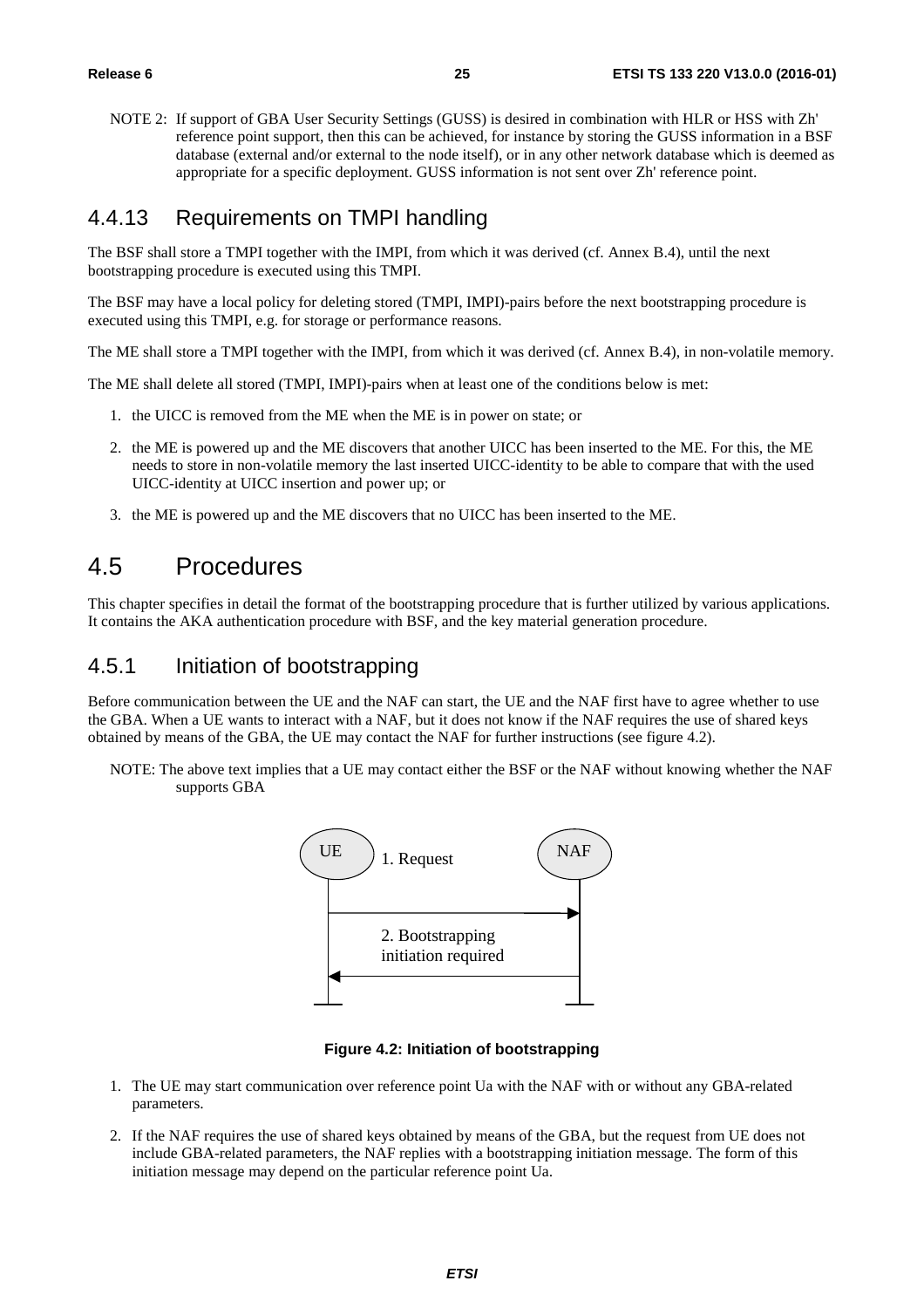#### 4.5.2 Bootstrapping procedures

When a UE wants to interact with a NAF, and it knows that the bootstrapping procedure is needed, it shall first perform a bootstrapping authentication (see figure 4.3). Otherwise, the UE shall perform a bootstrapping authentication only when it has received bootstrapping initiation required message or a bootstrapping negotiation indication from the NAF, or when the lifetime of the key in UE has expired (cf. subclause 4.5.3).

NOTE 1: The main steps from the specifications of the AKA protocol in TS 33.102 [2] and the HTTP digest AKA protocol in RFC 3310 [4] are repeated in figure 3 for the convenience of the reader. In case of any potential conflict, the specifications in TS 33.102 [2] and RFC 3310 [4] take precedence.



**Figure 4.3: The bootstrapping procedure** 

A UE shall always include the product token "3gpp-gba-tmpi" in the user agent request-header field when communicating over Ub. A BSF shall always include the product token "3gpp-gba-tmpi" in the server response-header field when communicating over Ub.

- NOTE 1a: According to the HTTP specification RFC 2616 [33], the product tokens may contain any text. They are ignored when unknown by a UE or a BSF.
- 1. The UE sends an HTTP request towards the BSF. When a TMPI associated with the IMPI in use is available on the UE, the UE includes this TMPI in the "username" parameter, otherwise the UE includes the IMPI.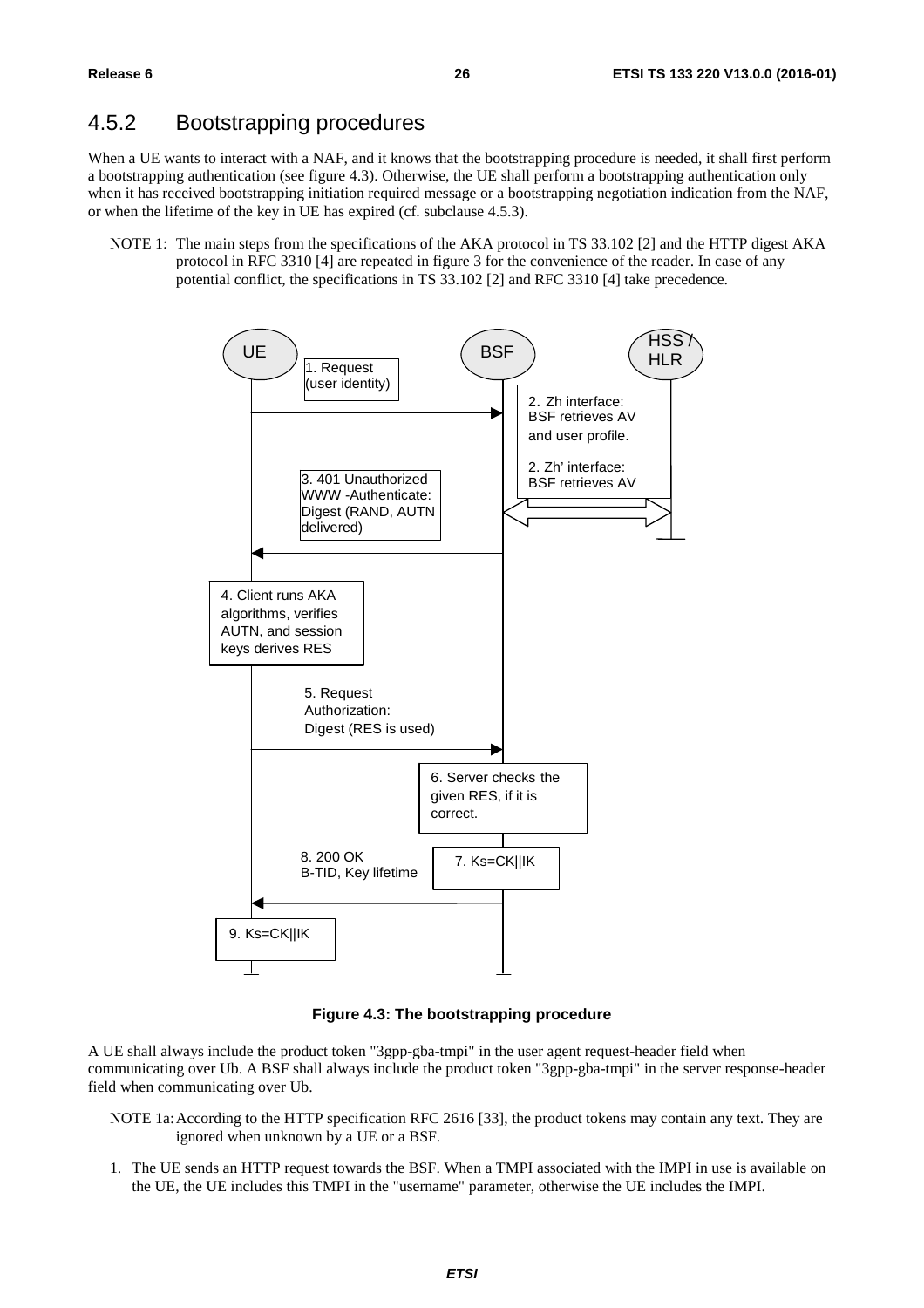2. The BSF recognises from the structure of the "username" parameter (cf. Annex B.4) whether a TMPI or an IMPI was sent. If a TMPI was sent the BSF looks up the corresponding IMPI in its local database. If the BSF does not find an IMPI corresponding to the received TMPI it returns an appropriate error message to the UE. The UE then deletes the TMPI and retries the request using the IMPI.

The BSF retrieves the complete set of GBA user security settings and one Authentication Vector (AV,  $AV =$ RAND||AUTN||XRES||CK||IK) over the reference point Zh from the HSS.

 In the case that no HSS with Zh reference point is deployed, the BSF retrieves the Authentication Vector over the reference point Zh' from either an HLR or an HSS with Zh' reference point support.

 If the BSF implements the timestamp option and has a local copy of the GUSS for the subscriber that has been fetched from the HSS during a previous bootstrapping procedure, and this GUSS includes a timestamp, the BSF may include the GUSS timestamp in the request message. Upon receiving that timestamp, if the HSS implements the timestamp option, the HSS may compare it with the timestamp of the GUSS stored in the HSS. In this case, if and only if the HSS has done the comparison and the timestamps are equal, then the HSS shall send "GUSS TIMESTAMP EQUAL" indication to the BSF. In any other case, the HSS shall send the GUSS (if available) to the BSF. If the BSF receives "GUSS TIMESTAMP EQUAL" indication, it shall keep the local copy of the GUSS. In any other case, the BSF shall delete the local copy of the GUSS, and store the received GUSS (if sent).

- NOTE 2: In a multiple HSS environment, the BSF may have to obtain the address of the HSS where the subscription of the user is stored by querying the SLF, prior to step 2.
- 3. Then BSF forwards the RAND and AUTN to the UE in the 401 message (without the CK, IK and XRES). This is to demand the UE to authenticate itself.
- 4. The UE checks AUTN to verify that the challenge is from an authorised network; the UE also calculates CK, IK and RES. This will result in session keys IK and CK in both BSF and UE.
- 5. The UE sends another HTTP request, containing the Digest AKA response (calculated using RES), to the BSF.
- 6. The BSF authenticates the UE by verifying the Digest AKA response.

NOTE 3: The password in "AKAv1" HTTP Digest AKA is in binary format.

- 7. The BSF generates key material Ks by concatenating CK and IK. The B-TID value shall be also generated in format of NAI by taking the base64 encoded (cf. RFC 3548 [12]) RAND value from step 3, and the BSF server name, i.e. base64encode(RAND)@BSF\_servers\_domain\_name.
- NOTE 3a: If the HSS/AuC uses a good random number generator, then the chance of a B-TID collision is practically zero. If such a collision occurs, then the key retrieved by the NAF can have a mismatch with the UE generated NAF key. This will result in a Ua authentication failure which will cause the NAF to once again request the UE to bootstrap which will create a new Ks and a new B-TID.

 If the request included the product token "3gpp-gba-tmpi" in the user agent request-header field the BSF shall compute a new TMPI as specified in Annex B.4 and store it together with the IMPI, overwriting a previous TMPI related to this IMPI, if any.

- 8. The BSF shall send a 200 OK message, including a B-TID, to the UE to indicate the success of the authentication. In addition, in the 200 OK message, the BSF shall supply the lifetime of the key Ks. The key material Ks is generated in UE by concatenating CK and IK.
- 9. Both the UE and the BSF shall use the Ks to derive the key material Ks\_NAF during the procedures as specified in clause 4.5.3. Ks\_NAF shall be used for securing the reference point Ua.

 Ks\_NAF is computed as Ks\_NAF = KDF (Ks, "gba-me", RAND, IMPI, NAF\_Id), where KDF is the key derivation function as specified in Annex B, and the key derivation parameters consist of the user's IMPI, the NAF\_Id and RAND. The NAF\_Id is constructed as follows: NAF\_Id = FQDN of the NAF  $\parallel$  Ua security protocol identifier. The Ua security protocol identifier is specified in Annex H. KDF shall be implemented in the ME.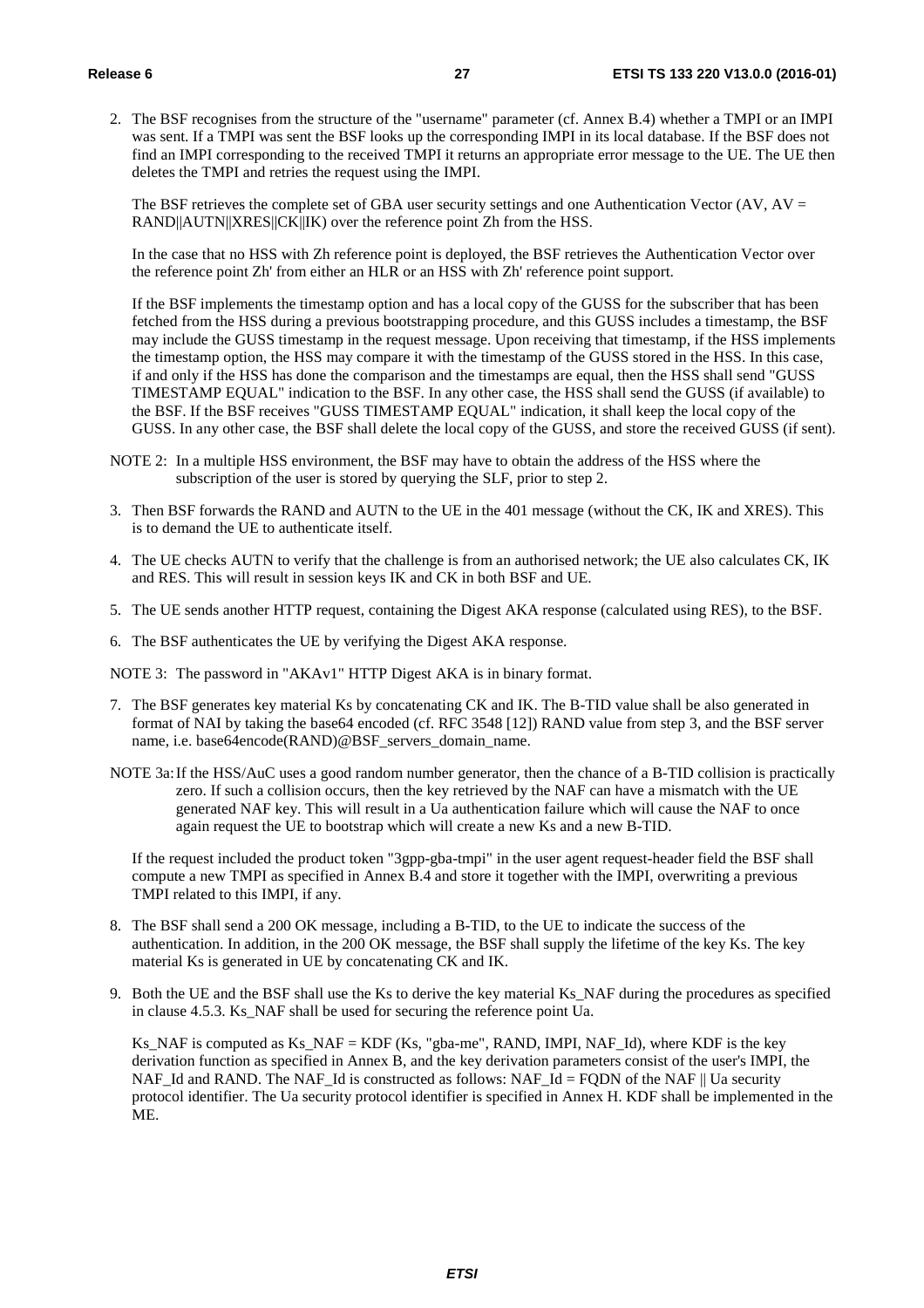NOTE 4: If a NAF hosts two or more applications which use the same FQDN and Ua security protocol identifier, they will share the same NAF specific keys. This causes a risk of so called two-time pad which may lead to the situation that the security of these applications is compromised. This can be avoided by running bootstrapping separately to each application or by application specific means, which are however out of the scope of the current specification.

To allow consistent key derivation based on NAF name in UE and BSF, at least one of the three following prerequisites shall be fulfilled:

- (1) The NAF is known in DNS under one domain name (FQDN) only, i.e. no two different domain names point to the IP address of the NAF. This has to be achieved by administrative means. This prerequisite is not specific to 3GPP, as it is necessary also under other circumstances, e.g. for TLS V1.0 [28] without use of wildcard or multiple-name certificates.
- (2) Each DNS entry of the NAF points to a different IP address. The NAF responds to all these IP addresses. Each IP address is tied to the corresponding FQDN by NAF configuration. The NAF can see from the IP address, which FQDN to use for key derivation.
- (3) Ua uses a protocol which transfers the host name (FQDN of NAF as used by UE) to NAF (e.g. HTTP/1.1 with mandatory Host request header field). This requires the NAF to check the validity of the host name, to use this name in all communication with UE where appropriate, and to transfer this name to BSF to allow for correct derivation of Ks\_NAF. In case of a TLS tunnel this requires either multiple-identities certificates or the deployment of TLS Extensions as specified in Annex E of TS 33.310 [19] or other protocol means with similar purpose.

 The UE and the BSF shall store the key Ks with the associated B-TID for further use, until the lifetime of Ks has expired, or until the key Ks is updated or until the deletion conditions are satisfied (see 4.4.11).

NOTE 5: The following case can occur. The UE contacts the NAF1 and generates keys for NAF1. Then the UE contacts NAF2 and generates NAF2 keys. Then NAF1 requests then keys from the BSF, but the old key keys could have been overwritten due to NAF2 having initiated a new GBA run. The UE initiates a new GBA-run (B-TID2) after handling NAF1 (B-TID1) and starting the request to the NAF1 over Ua. One possible reason is that B-TID1 lifetime was about to expire. It is very likely that the GBA-run takes much more time (HSS involvement) then the Zn/Ua request such that the B-TID1 request at the BSF should arrive in most cases earlier at the BSF. So this out-of-order case should be very rare. This error situation will be signalled back to the UE, such that the most recent B-TID2 will also be used for NAF1. This outof order case is self-correcting, since if the B-TID1 is unknown in the BSF, then the Ua request will fail and the UE can send a new request using B-TID2.

If the response included the product token "3gpp-gba-tmpi" in the server response-header field the UE shall compute the TMPI as specified in Annex B.4 and store it together with the IMPI, overwriting a previous TMPI related to this IMPI, if any.

#### 4.5.3 Procedures using bootstrapped Security Association

Before communication between the UE and the NAF can start, the UE and the NAF first have to agree whether to use shared keys obtained by means of the GBA. If the UE does not know whether to use GBA with this NAF, it uses the Initiation of Bootstrapping procedure described in clause 4.5.1.

Once the UE and the NAF have established that they want to use GBA then every time the UE wants to interact with an NAF the following steps are executed as depicted in figure 4.4.

- 1. UE starts communication over reference point Ua with the NAF:
	- in general, UE and NAF will not yet share the key(s) required to protect the reference point Ua. If they already do (i.e. if a key Ks\_NAF for the corresponding key derivation parameter NAF\_Id is already available), the UE and the NAF can start to securely communicate right away. If the UE and the NAF do not yet share a key, the UE proceeds as follows:
		- if a key Ks for the selected UICC application is available in the UE, the UE derives the key Ks\_NAF from Ks, as specified in clause 4.5.2;
		- if no key Ks for the selected UICC application is available in the UE, the UE first agrees on a new key Ks with the BSF over the reference point Ub, and then proceeds to derive Ks\_NAF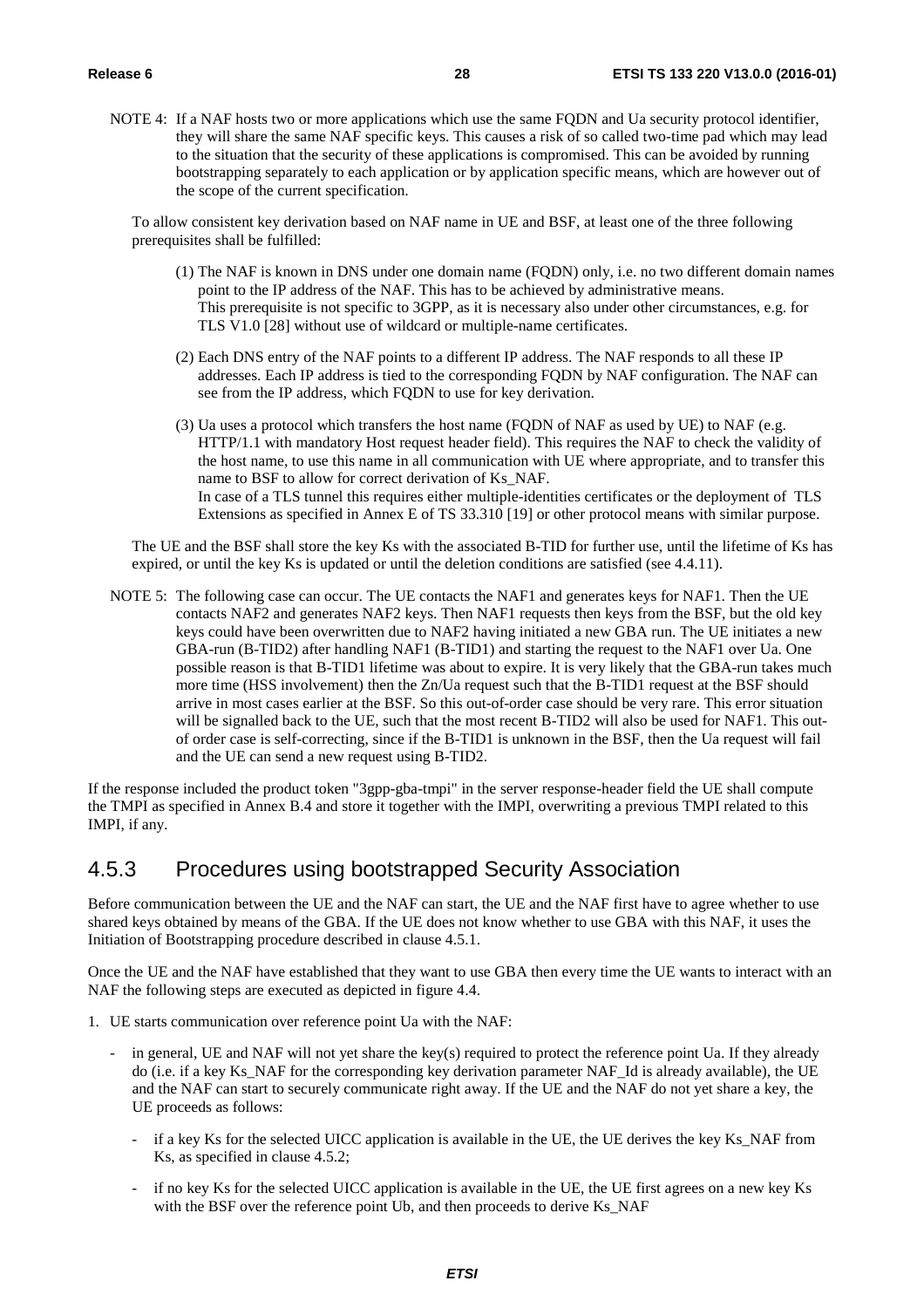If it is not desired by the UE to use the same Ks for the selected UICC application to derive more than one Ks\_NAF then the UE should agree on a new key Ks with the BSF over the reference point Ub, and then proceed to derive Ks\_NAF.

if the NAF shares a key with the UE, but the NAF requires an update of that key, e.g. because the key's lifetime has expired or will expire soon, or the key can not meet the NAF local validity condition, it shall send a suitable bootstrapping renegotiation request to the UE, see figure 4.5. If the key's lifetime has expired the protocol used over reference point Ua shall be terminated. The form of this indication depends on the particular protocol used over reference point Ua. If the UE receives a bootstrapping renegotiation request, it starts a run of the protocol over reference point Ub, as specified in clause 4.5.2, in order to obtain a new key Ks.

 To allow for consistent key derivation in BSF and UE, both have to use the same FQDN for derivation (see clause 4.5.2). For each protocol used over Ua it shall be specified if only cases (1) and (2) of clause 4.5.2 are allowed for the NAF or if the protocol used over Ua shall transfer also the FQDN used for key derivation by UE to NAF.

- NOTE 1: If the shared key between UE and NAF is invalid, the NAF can set deletion conditions to the corresponding security association for subsequent removal.
- the UE supplies the B-TID to the NAF, in the form as specified in clause 4.5.2, to allow the NAF to retrieve the corresponding keys from the BSF;
- NOTE 2: The UE may adapt the key material Ks\_NAF to the specific needs of the reference point Ua. This adaptation is outside the scope of this specification.
- the key management procedures for GBA related keys in the ME (i.e. Ks and Ks\_NAF keys) are described in section 4.4.11.
- when a new Ks is agreed over the reference point Ub and a key Ks\_NAF, derived from one NAF\_Id, is updated, the other keys Ks\_NAF, derived from different values NAF\_Id, stored on the UE shall not be affected;

According to the procedures defined in clauses 4.5.2 and 4.5.3, in the UE there is at most one Ks\_NAF key stored per NAF-Id.

- 2. NAF starts communication over reference point Zn with BSF
	- The NAF requests key material corresponding to the B-TID supplied by the UE to the NAF over reference point Ua.;
	- The NAF may also request one or more application-specific USSs for the applications, which the request received over Ua from UE may access;
	- NOTE 3: If the NAF requires service continuity, then the NAF can request a USS that contains a user pseudonym that allows service continuity according to BSF policy.
	- With the key material request, the NAF shall supply a NAF-Id (which includes the NAF's FQDN that the UE has used to access this NAF and the Ua security protocol identifier) to the BSF. (This is to allow for consistent key derivation in the BSF and UE as described above). The BSF shall verify that the NAF is authorized to use that FODN.
- 3. The BSF derives the keys required to protect the protocol used over reference point Ua from the key Ks and the key derivation parameters, as specified in clause 4.5.2, and supplies to NAF the requested key Ks\_NAF, as well as the bootstrapping time and the lifetime of that key, and the requested application-specific and potentially NAF group specific USSs if they are available in subscriber's GUSS and if the NAF is authorized to receive the requested USSs. For any USSs containing a NAF Group attribute, this attribute shall be removed in the USSs supplied to the NAF. If the key identified by the B-TID supplied by the NAF is not available at the BSF, the BSF shall indicate this in the reply to the NAF. The NAF then indicates a bootstrapping renegotiation request to the UE.
	- NOTE 4: The NAF can further set the local validity condition of the Ks\_NAF according to the local policy, for example a limitation of reuse times of a Ks\_NAF.
	- NOTE 5: The NAF will adapt the key material Ks\_NAF to the specific needs of the reference point Ua in the same way as the UE did. This adaptation is outside the scope of this specification.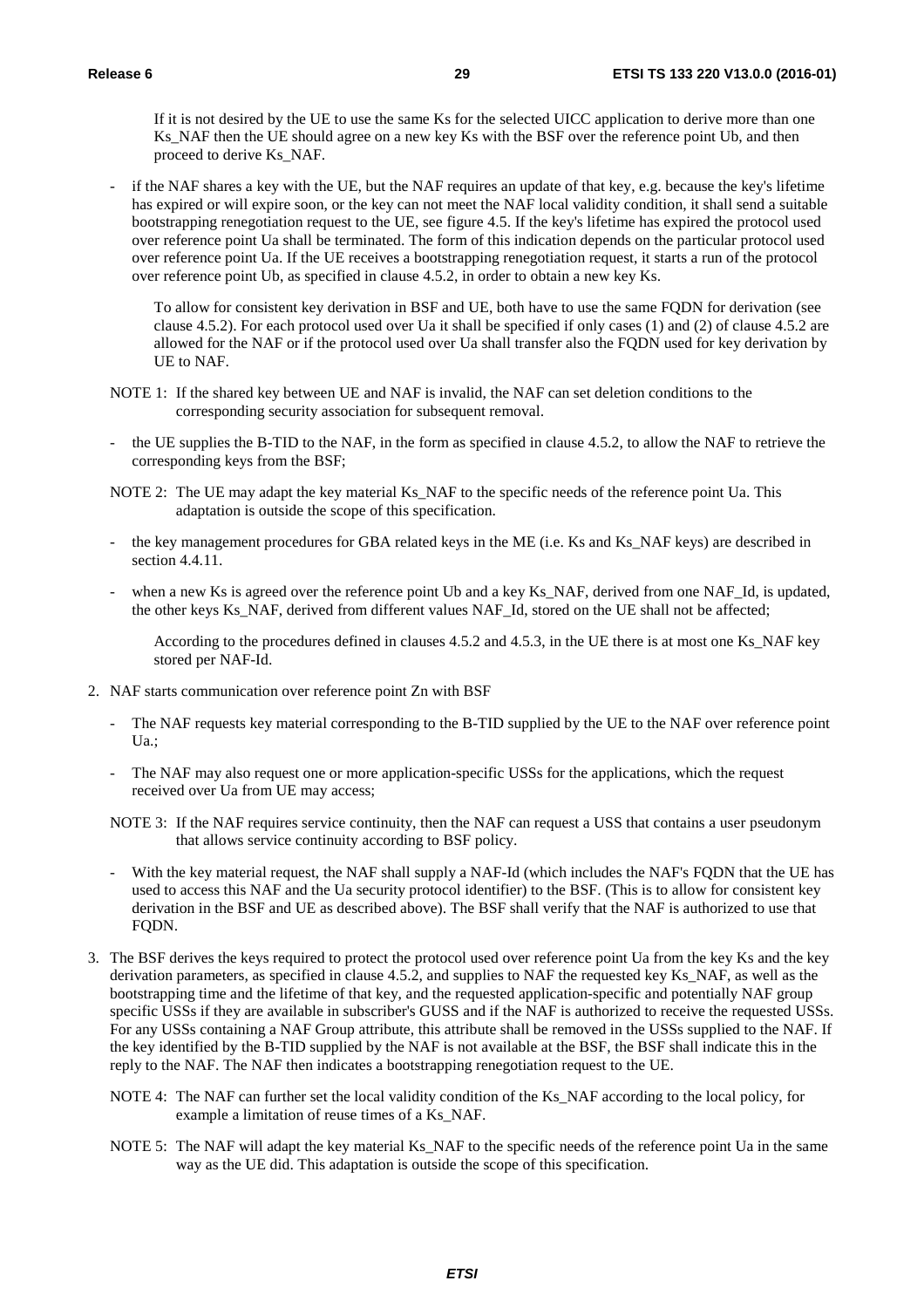- The BSF may require that one or more application-specific and potentially NAF group specific USSs shall be present in subscriber's GUSS for the NAF (see clause 4.4.6). If one or more of these required settings are missing from the GUSS, the BSF shall indicate this in the reply to the NAF.
- The BSF may also send the private user identity (IMPI) and requested USSs to NAF according to the BSF's policy;
- 4. NAF continues with the protocol used over the reference point Ua with the UE.

Once the run of the protocol used over reference point Ua is completed the purpose of bootstrapping is fulfilled as it enabled UE and NAF to use reference point Ua in a secure way.



**Figure 4.4: The bootstrapping usage procedure** 



**Figure 4.5: Bootstrapping renegotiation request** 

#### 4.5.4 Procedure related to service discovery

The UE shall discover the address of the BSF the from the identity information related to the UICC application that is used during bootstrapping procedure, i.e., IMSI for USIM, or IMPI for ISIM. The address of the BSF is derived as specified in TS 23.003 [11].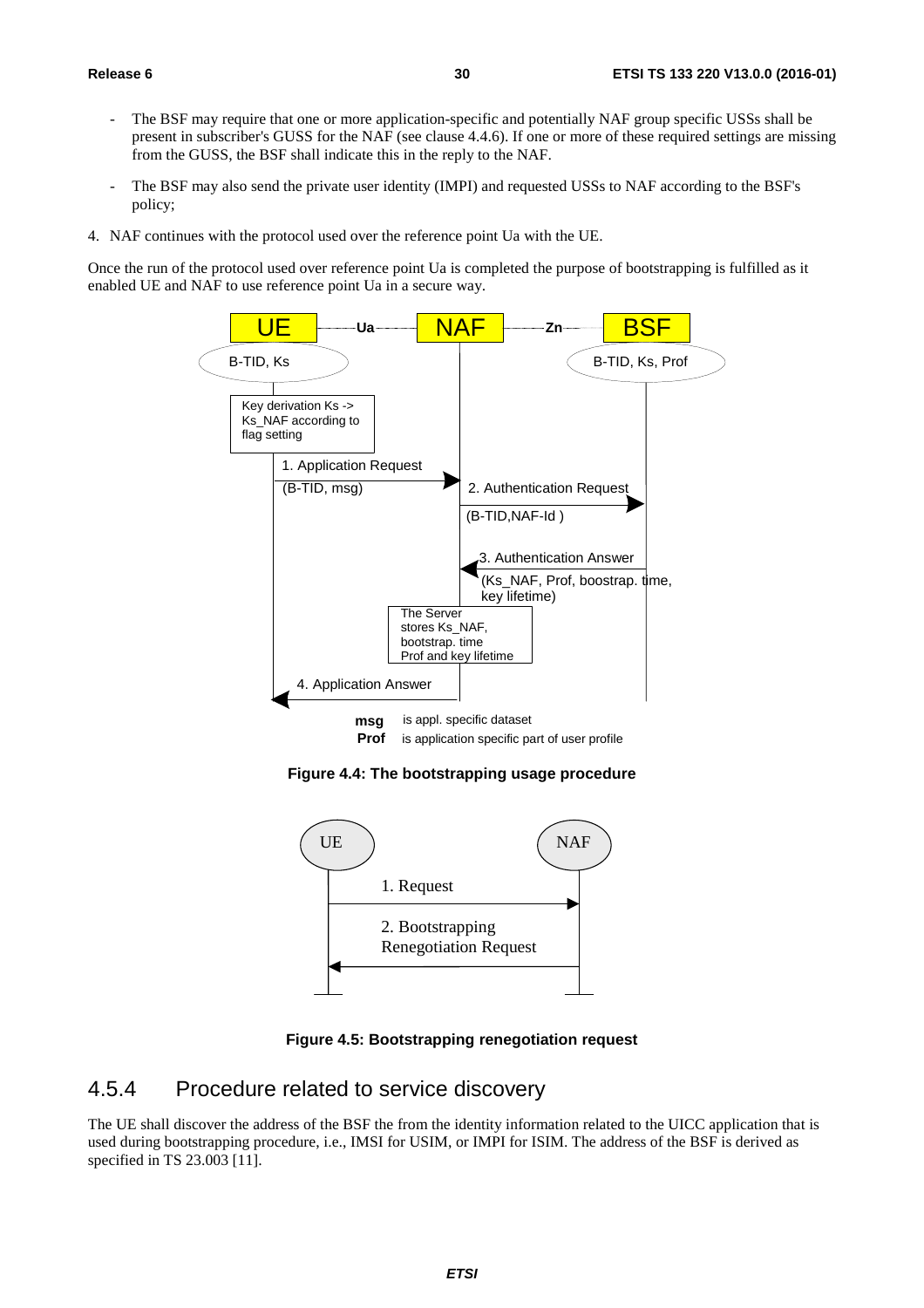## 5 UICC-based enhancements to Generic Bootstrapping Architecture (GBA\_U)

It is assumed that the UICC, BSF, and HSS involved in the procedures specified in this clause are capable of handling the GBA\_U specific enhancements. The procedures specified in this clause also apply if NAF is not GBA\_U aware.

## 5.1 Architecture and reference points for bootstrapping with UICC-based enhancements

The text from clause 4.4 of this specification applies also here, with the addition that the interface between the ME and the UICC, as specified in TS 31.102 [1] and TS 31.103 [10], needs to be enhanced with GBA\_U specific commands. The requirements on these commands can be found in clause 5.2.1, details on the procedures are in clause 5.3.

### 5.2 Requirements and principles for bootstrapping with UICCbased enhancements

The requirements and principles from clause 4.4 also apply here with the following addition:

### 5.2.1 Requirements on UE

The 3G AKA keys CK and IK resulting from a run of the protocol over the Ub reference point shall not leave the UICC.

The UICC shall be able to distinguish between authentication requests for GBA\_U, and authentication requests for other 3G authentication domains.

Upon an authentication request from the ME, which the UICC recognises as related to GBA\_U, the UICC shall derive the bootstrapping key.

Upon request from the ME, the UICC shall be able to derive further NAF-specific keys from the derived key stored on the UICC.

All GBA-aware MEs shall support procedures for the two previous requests.

### 5.2.2 Requirements on BSF

BSF shall support both GBA\_U and GBA\_ME bootstrapping procedures. The decision on running one or the other shall be based on subscription information (i.e. UICC capabilities).

The BSF shall be able to acquire the UICC capabilities related to GBA as part of the GBA user security settings received from the HSS.

### 5.3 Procedures for bootstrapping with UICC-based enhancements

### 5.3.1 Initiation of bootstrapping

The text from clause 4.5.1 of the present document applies also here.

### 5.3.2 Bootstrapping procedure

The procedure specified in this clause differs from the procedure specified clause 4.5.2 in the local handling of keys and Authentication Vectors in the UE and the BSF. The messages exchanged over the Ub reference point are identical for both procedures.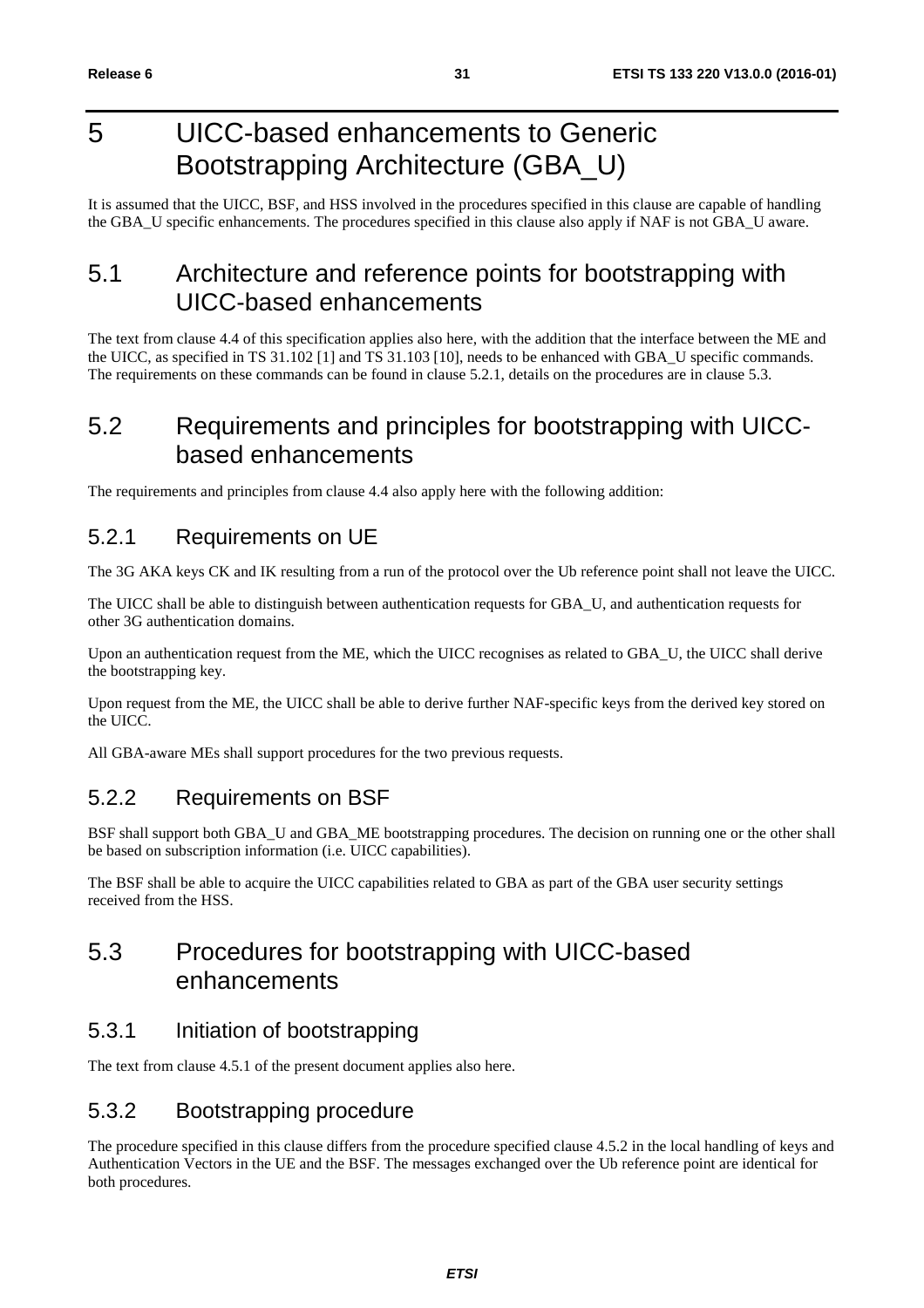When a UE wants to interact with a NAF, and it knows that the bootstrapping procedure is needed, it shall first perform a bootstrapping authentication (see figure 5.1). Otherwise, the UE shall perform a bootstrapping authentication only when it has received bootstrapping initiation required message or a bootstrapping renegotiation indication from the NAF, or when the lifetime of the key in UE has expired (see clause 5.3.3).

NOTE: The main steps from the specifications of the AKA protocol in TS 33.102 [2] and the HTTP digest AKA protocol in RFC 3310 [4] are repeated in figure 5.1 for the convenience of the reader. In case of any potential conflict, the specifications in TS 33.102 [2] and RFC 3310 [4] take precedence.



#### **Figure 5.1: The bootstrapping procedure with UICC-based enhancements**

A UE shall always include the product token "3gpp-gba-tmpi" in the user agent request-header field when communicating over Ub. A BSF shall always include the product token "3gpp-gba-tmpi" in the server response-header field when communicating over Ub.

- NOTE a: According to the HTTP specification RFC 2616 [33], the product tokens may contain any text. They are ignored when unknown by a UE or a BSF.
- 1. The ME sends an HTTP request towards the BSF. When a TMPI associated with the IMPI in use is available on the UE, the UE includes this TMPI in the "username" parameter, otherwise the UE includes the IMPI.
- 2. The BSF recognises from the structure of the "username" parameter (cf. Annex B.4) whether a TMPI or an IMPI was sent. If a TMPI was sent the BSF looks up the corresponding IMPI in its local database. If the BSF does not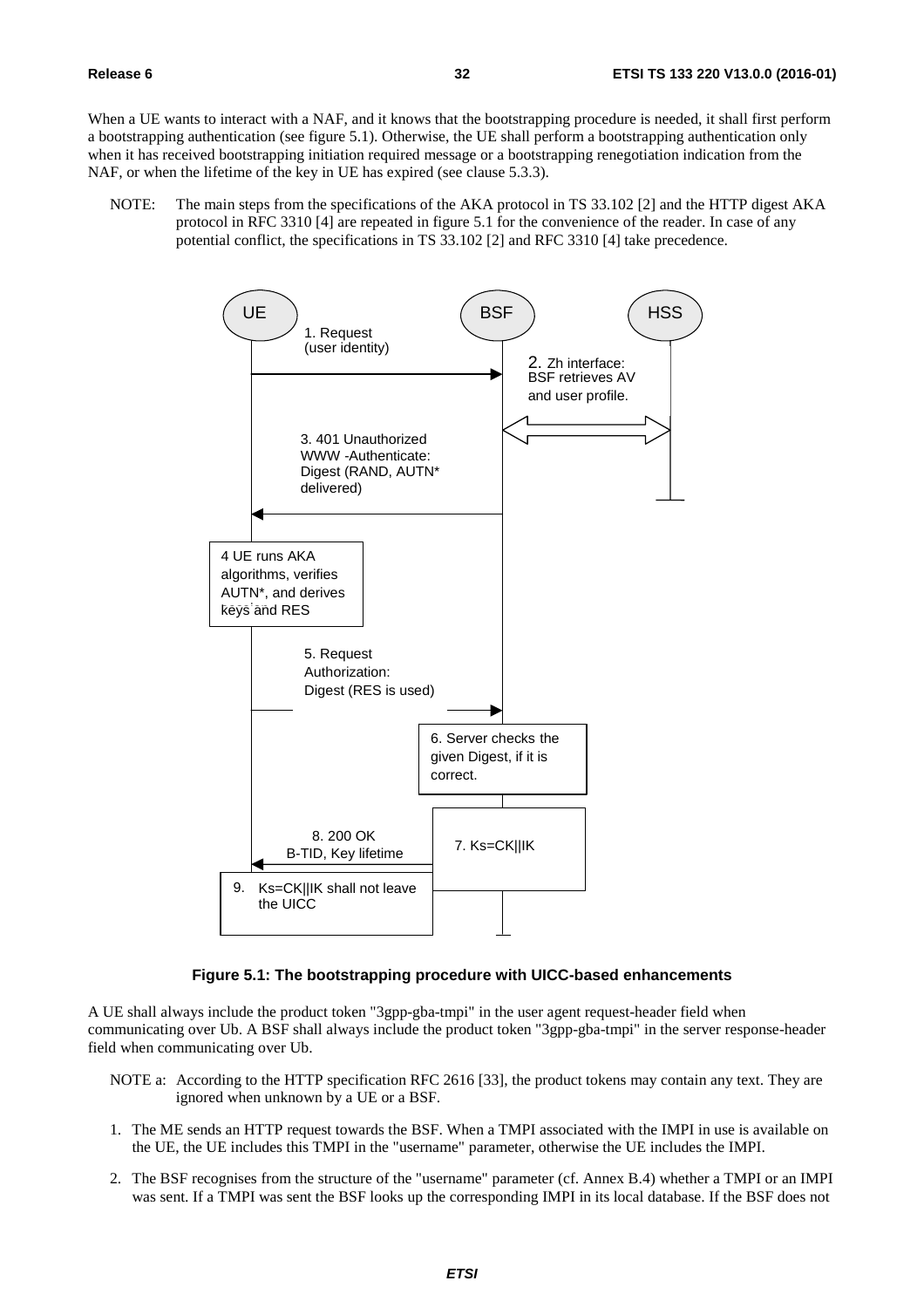find an IMPI corresponding to the received TMPI it returns an appropriate error message to the UE. The UE then deletes the TMPI and retries the request using the IMPI.

 The BSF retrieves the complete set of GBA user security settings and one Authentication Vector  $(AV, AV = RAND||AUTN||XRES||CK||IK)$  over the Zh reference point from the HSS.

 If the BSF implements the timestamp option and has a local copy of the GUSS for the subscriber that has been fetched from the HSS during a previous bootstrapping procedure, and this GUSS includes a timestamp, the BSF may include the GUSS timestamp in the request message. Upon receiving that timestamp, if the HSS implements the timestamp option, the HSS may compare it with the timestamp of the GUSS stored in the HSS. In this case, if and only if the HSS has done the comparison and the timestamps are equal, then the HSS shall send "GUSS TIMESTAMP EQUAL" indication to the BSF. In any other case, the HSS shall send the GUSS (if available) to the BSF. If the BSF receives "GUSS TIMESTAMP EQUAL" indication, it shall keep the local copy of the GUSS. In any other case, the BSF shall delete the local copy of the GUSS, and store the received GUSS (if sent).

 The BSF can then decide to perform GBA\_U, based on the user security settings (USSs). In this case, the BSF proceeds in the following way:

- BSF computes  $MAC^* = MAC \oplus Trunc(SHA-1(IK))$
- NOTE 1: Trunc denotes that from the 160 bit output of SHA-1 [23], the 64 bits numbered as [0] to [63] are used within the \* operation to MAC.

The BSF stores the XRES after flipping the least significant bit.

- NOTE 2: In a multiple HSS environment, the BSF may have to obtain the address of the HSS where the subscription of the user is stored by querying the SLF, prior to step 2.
- 3. Then BSF forwards the RAND and AUTN\* (where AUTN\* = SON  $\oplus$  AK || AMF || MAC\*) to the UE in the 401 message (without the CK, IK and XRES). This is to demand the UE to authenticate itself.
- 4. The ME sends RAND and AUTN\* to the UICC. The UICC calculates IK and MAC (by performing MAC=  $MAC^* \oplus Trunc(SHA-1(IK))$ . Then the UICC checks AUTN(i.e. SQN  $\oplus AK \parallel AMF \parallel MAC$ ) to verify that the challenge is from an authorised network; the UICC also calculates CK and RES. This will result in session keys CK and IK in both BSF and UICC. The UICC then transfers RES (after flipping the least significant bit) to the ME and stores Ks, which is the concatenation of CK and IK, on the UICC.
- 5. The ME sends another HTTP request, containing the Digest AKA response (calculated using RES), to the BSF.
- 6. The BSF authenticates the UE by verifying the Digest AKA response.

NOTE 3: The password in "AKAv1" HTTP Digest AKA is in binary format.

- 7. The BSF generates the key Ks by concatenating CK and IK. The B-TID value shall be also generated in format of NAI by taking the base64 encoded [12] RAND value from step 3, and the BSF server name, i.e. base64encode(RAND)@BSF\_servers\_domain\_name.
- NOTE 3a: If the HSS/AuC uses a good random number generator, then the chance of a B-TID collision is practically zero. If such a collision occurs, then the key retrieved by the NAF can have a mismatch with the UE generated NAF key. This will result in a Ua authentication failure which will cause the NAF to once again request the UE to bootstrap which will create a new Ks and a new B-TID.

 If the request included the product token "3gpp-gba-tmpi" in the user agent request-header field the BSF shall compute a new TMPI as specified in Annex B.4 and store it together with the IMPI, overwriting a previous TMPI related to this IMPI, if any.

- 8. The BSF shall send a 200 OK message, including the B-TID, to the UE to indicate the success of the authentication. In addition, in the 200 OK message, the BSF shall supply the lifetime of the key Ks.
- 9. Both the UICC and the BSF shall use the Ks to derive NAF-specific keys Ks\_ext\_NAF and Ks\_int\_NAF during the procedures as specified in clause 5.3.3, if applicable. Ks\_ext\_NAF and Ks\_int\_NAF are used for securing the Ua reference point.

 Ks\_ext\_NAF is computed in the UICC as Ks\_ext\_NAF = KDF(Ks, "gba-me", RAND, IMPI, NAF\_Id), and Ks\_int\_NAF is computed in the UICC as Ks\_int\_NAF = KDF(Ks, "gba-u, RAND, IMPI, NAF\_Id), where KDF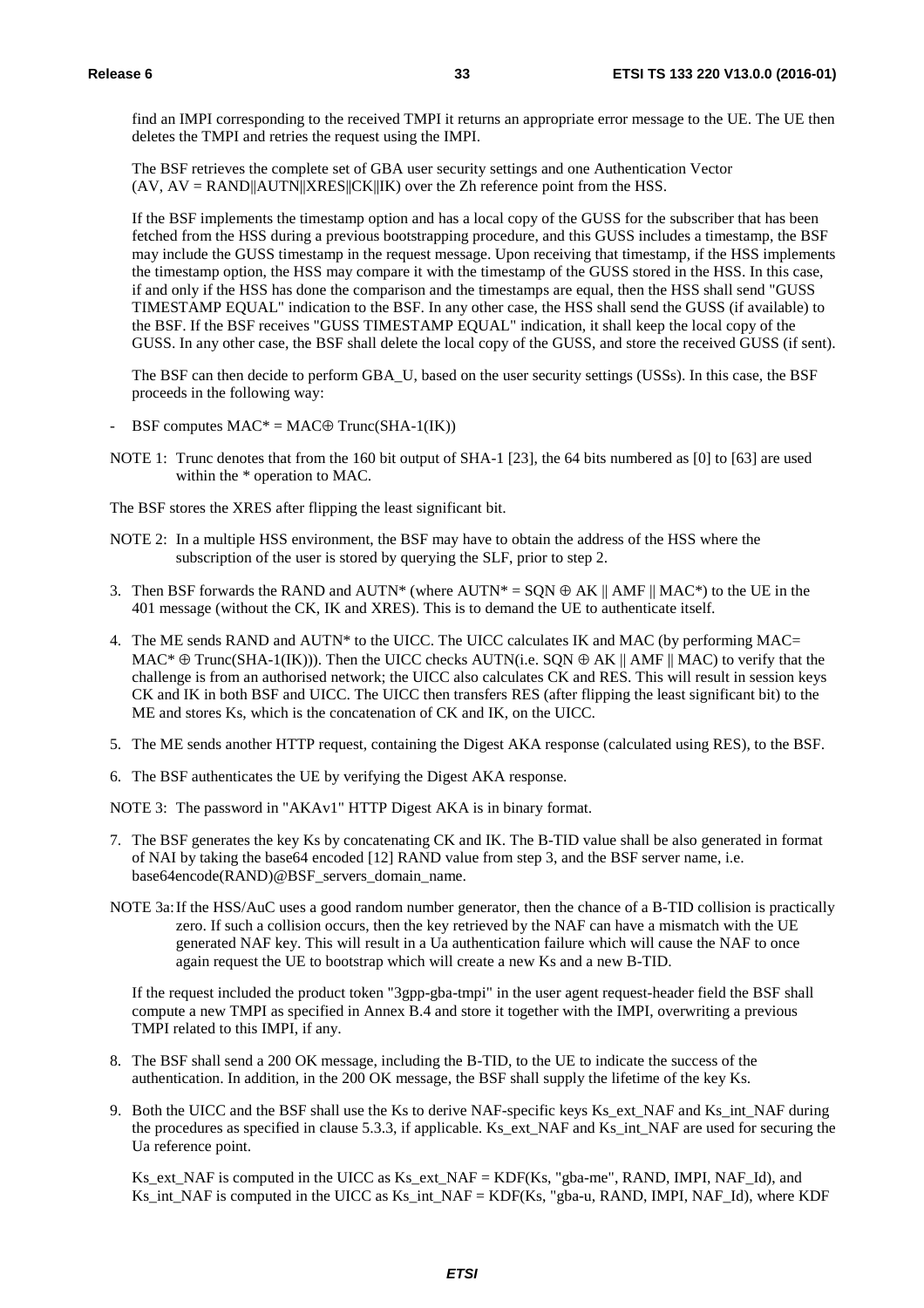is the key derivation function as specified in Annex B, and the key derivation parameters include the user's IMPI, the NAF\_Id and RAND. The NAF\_Id is constructed as follows: NAF\_Id = FQDN of the NAF || Ua security protocol identifier. The Ua security protocol identifier is specified in Annex H. The key derivation parameters used for Ks\_ext\_NAF derivation must be different from those used for Ks\_int\_NAF derivation. This is done by adding a static string "gba-me" in Ks\_ext\_NAF and "gba-u" in Ks\_int\_NAF as an input parameter to the key derivation function.

NOTE 4: If a NAF hosts two or more applications which use the same FQDN and Ua security protocol identifier, they will share the same NAF specific keys. This causes a risk of so called two-time pad which may lead to the situation that the security of these applications is compromised. This can be avoided by running bootstrapping separately to each application or by application specific means, which are however out of the scope of the current specification.

To allow consistent key derivation based on NAF name in UE and BSF, at least one of the prerequisites which are specified in clause 4.5.2 shall be met.

 The UICC and the BSF store the key Ks with the associated B-TID for further use, until the lifetime of Ks has expired, or until the key Ks is updated or until the deletion conditions are satisfied (see 4.4.11).

If the response included the product token "3gpp-gba-tmpi" in the server response-header field the UE shall compute the TMPI as specified in Annex B.4 and store it together with the IMPI, overwriting a previous TMPI related to this IMPI, if any.

#### 5.3.3 Procedures using bootstrapped Security Association

Before communication between the UE and the NAF can start, the UE and the NAF first have to agree whether to use shared keys obtained by means of the GBA. If the UE does not know whether to use GBA with this NAF, it uses the Initiation of Bootstrapping procedure described in clause 5.3.1.

Once the UE and the NAF have established that they want to use GBA then every time the UE wants to interact with a NAF the following steps are executed as depicted in figure 5.3.

Next, the UE and the NAF have to agree, which type of keys to use, Ks ext NAF or Ks int NAF, or both. The default is the use of Ks\_ext\_NAF only. This use is also supported by MEs and NAFs, which are GBA\_U unaware. If Ks\_int\_NAF, or both Ks\_ext\_NAF and Ks\_int\_NAF are to be used, this use has to be agreed between UE and NAF prior to the execution of the procedure described in the remainder of this clause 5.3.3. Any such agreement overrules the default use of the keys. A key selection indication, which key (i.e. Ks\_int\_NAF or Ks\_ext\_NAF) the NAF shall use in the Ua reference point may be present in the application specific USS as defined in stage 3 specification. If the indication exists, the NAF shall use the indicated key. If the Ks\_int\_NAF key was indicated in the USS, the UE attempts to use Ks\_ext\_NAF key, the NAF shall terminate the communication with the UE.

- NOTE 1: This agreement may be mandated by the specification, which defines the Ua reference point between UE and NAF, e.g. TS 33.246 for the use of GBA in MBMS, or negotiated by the NAF and the UE over the Ua reference point, or reached by configuration.
- 1. UE starts communication over reference point Ua with the NAF using the keys Ks\_ext\_NAF or Ks\_int\_NAF, or both, as required:
	- in general, UE and NAF will not yet share the key(s) required to protect the Ua reference point. If they do not, the UE proceeds as follows:
- if Ks\_ext\_NAF is required and a key Ks for the selected UICC application is available in the UICC, the ME requests the UICC to derive the key Ks\_ext\_NAF from Ks, as specified in clause 5.3.2;
- if Ks int NAF is required and a key Ks for the selected UICC application is available in the UICC, the ME requests the UICC to derive the key Ks\_int\_NAF from Ks, as specified in clause 5.3.2;

If it is not desired by the UE to use the same Ks for the selected UICC application to derive more than one Ks\_ext/int\_NAF, then the UE should first agree on new key Ks with the BSF over the Ub reference point, as specified in clause 5.3.2, and then proceeds to derive Ks\_ext\_NAF or Ks\_int\_NAF, or both, as required.

if Ks for the selected UICC application is not available in the UE, the UE first agrees on a new key Ks with the BSF over the Ub reference point, as specified in clause 5.3.2, and then proceeds to derive Ks ext NAF or Ks int NAF, or both, as required;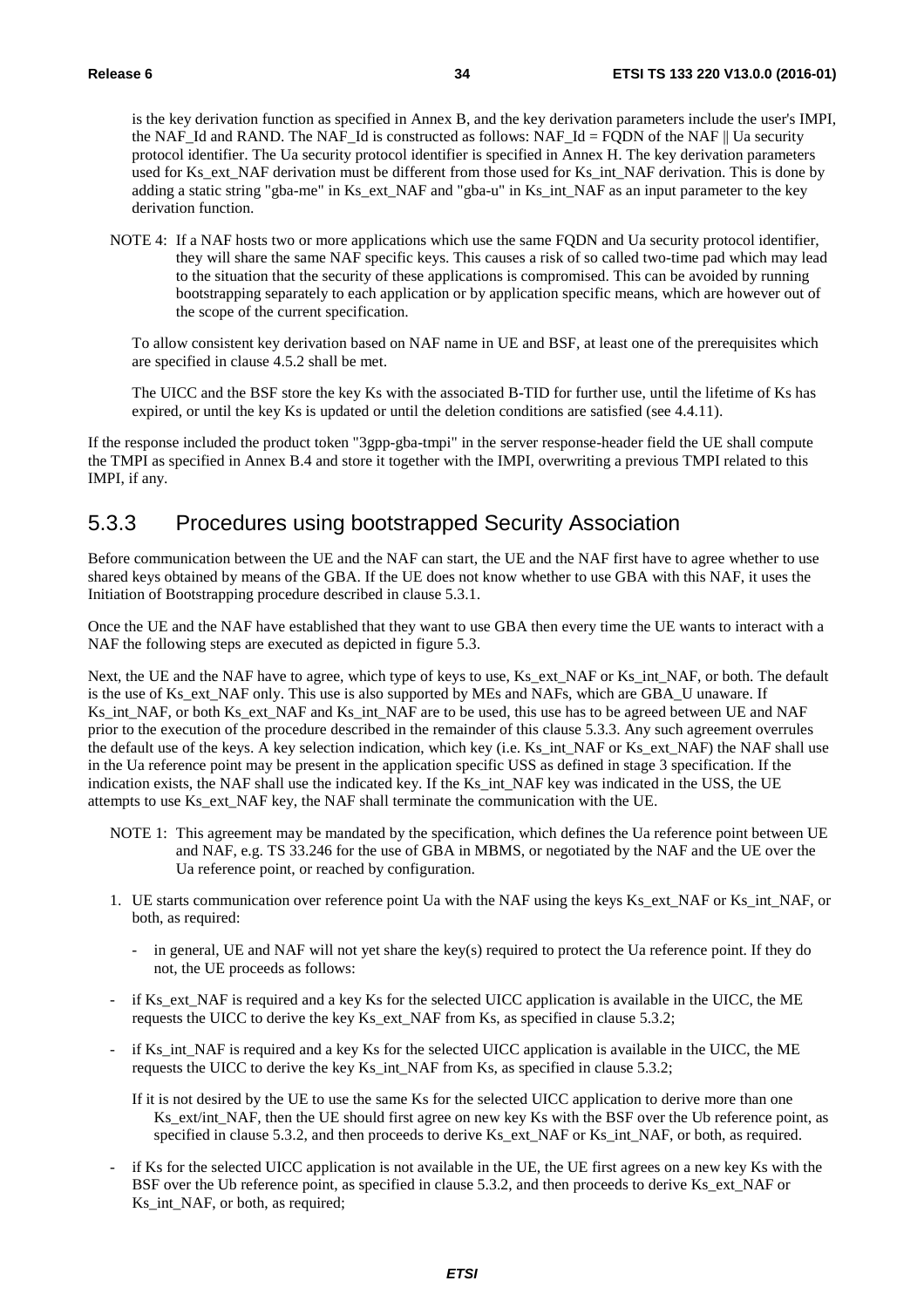- if the NAF shares a key with the UE, but the NAF requires an update of that key, it shall send a suitable bootstrapping renegotiation request to the UE. If the key's lifetime has expired the protocol used over reference point Ua shall be terminated. The form of this indication depends on the particular protocol used over Ua reference point. If the UE receives a bootstrapping renegotiation request, it starts a run of the protocol over Ub, as specified in clause 5.3.2, in order to obtain new keys.
- NOTE 2: If the shared keys between UE and NAF become invalid, the NAF can set deletion conditions to the corresponding security association for subsequent removal.
- NOTE 3: If it is not desired by the NAF to use the same Ks to derive more than one Ks\_int/ext\_NAF then the NAF can reply to the first request sent by a UE by sending a key update request to the UE.
	- The UE supplies the B-TID to the NAF, as specified in clause 5.3.2, to allow the NAF to retrieve the corresponding keys from the BSF

 To allow for consistent key derivation in BSF and UE, both have to use the same FQDN for derivation (cf. clause 4.5.2). For each protocol used over Ua it shall be specified if only cases (1) and (2) of clause 4.5.2 are allowed for the NAF or if the protocol used over Ua shall transfer also the FQDN used for key derivation by UE to NAF.

- NOTE 4 The UE may adapt the keys Ks ext. NAF or Ks int. NAF to the specific needs of the Ua reference point. This adaptation is outside the scope of this specification.
- the key management procedures for GBA related keys in the ME (i.e. Ks\_ext\_NAF keys) are described in section 4.4.11.
	- all GBA related keys in the UICC do not need to be deleted when the ME is powered down.
- NOTE 5: After each run of the protocol over the Ub reference point, a new key Ks, associated with a new B-TID, are derived in the UE according to clause 5.3.2, so that it can never happen, that key Ks with different B-TIDs simultaneously exist in the UE.
- When new key Ks is agreed over the Ub reference point and new NAF-specific keys need to be derived for one NAF\_Id, then both, Ks\_ext\_NAF and Ks\_int\_NAF (if present), shall be updated for this NAF\_Id, but other keys Ks\_ext\_NAF or Ks\_int\_NAF relating to other NAF\_Ids, which may be stored on the UE, shall not be affected.

 According to the procedures defined in clauses 5.3.2 and 5.3.3, in the UE there is at most one Ks\_int\_NAF/Ks\_ext\_NAF key pair stored per NAF\_Id.

- NOTE 6: This rule ensures that the keys Ks\_ext\_NAF and Ks\_int\_NAF are always in synch at the UE and the NAF.
- 2. NAF now starts communication over the Zn reference point with the BSF.
- The NAF requests from the BSF the keys corresponding to the B-TID, which was supplied by the UE to the NAF over the Ua reference point. If the NAF is GBA\_U aware it indicates this by including a corresponding flag in the request;
- The NAF may also request one or more application-specific USSs for the applications, which the request received over Ua from UE may access;
- NOTE 7: If the NAF requires service continuity, then the NAF can request a USS that contains a user pseudonym that allows service continuity according to BSF policy.
- With the keys request over the Zn reference point, the NAF shall supply a NAF-Id (which includes NAF's FQDN that the UE has used to access this NAF and the Ua security protocol identifier) to the BSF. (This is to allow for consistent key derivation in the BSF and UE as described above). The BSF shall verify that the NAF is authorized to use that FQDN.
- 3. The BSF derives the keys Ks\_ext\_NAF, and Ks\_int\_NAF (if additionally required), as specified in clause 5.3.2. If the NAF indicated in its request that it is GBA\_U aware, the BSF supplies to NAF both keys, Ks\_ext\_NAF, and Ks\_int\_NAF, otherwise the BSF supplies only Ks\_ext\_NAF. In addition, the BSF supplies the bootstrapping time and the lifetime time of these keys, and the requested application-specific and potentially NAF group specific USSs if they are available in subscriber's GUSS and if the NAF is authorized to receive the requested USSs. For any USSs containing a NAF Group attribute, this attribute shall be removed in the USSs supplied to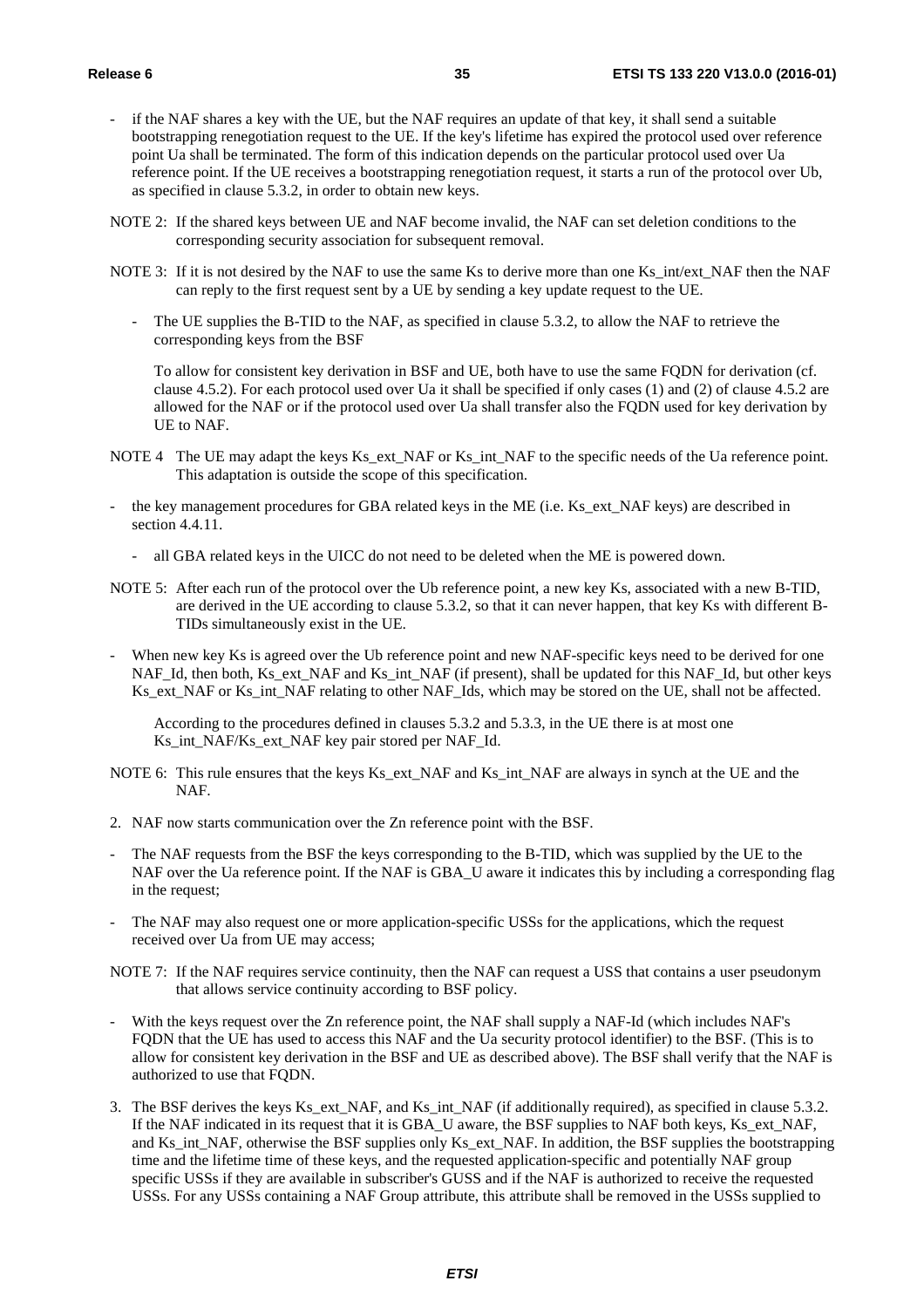the NAF.If the key identified by the B-TID supplied by the NAF is not available at the BSF, the BSF shall indicate this in the reply to the NAF. The NAF then indicates a bootstrapping renegotiation request (See figure 4.5) to the UE;

- NOTE 8: The NAF can further set the local validity condition of the Ks\_NAF according to the local policy, for example a limitation of reuse times of a Ks\_NAF.
- NOTE 9: The NAF will adapt the keys Ks\_ext\_NAF and Ks\_int\_NAF to the specific needs of the Ua reference point in the same way as the UE did. This adaptation is outside the scope of this specification.
- The BSF may require that one or more application-specific and potentially NAF group specific USSs shall be present in subscriber's GUSS for the NAF (see clause 4.4.6). If one or more of these required settings are missing from the GUSS, the BSF shall indicate this in the reply to the NAF.
- The BSF may also send the private user identity (IMPI) and requested USSs to NAF according to the BSF's policy.
- 4. The NAF now continues with the protocol used over the Ua reference point with the UE.
- If the NAF requested an application-specific USS from the BSF and the USS was returned the NAF, the NAF shall check whether this USS contains an key selection indication. If the key selection indication is present, the NAF shall use only the indicated key. If a different key was used over Ua, then the protocol used over reference point Ua shall be terminated.

Once the run of the protocol used over Ua reference point is completed the purpose of bootstrapping is fulfilled as it enabled the UE and NAF to use Ua reference point in a secure way.



**Figure 5.3: The bootstrapping usage procedure with UICC-based enhancements** 

#### 5.3.4 Procedure related to service discovery

The text from clause 4.5.4 of this document applies also here.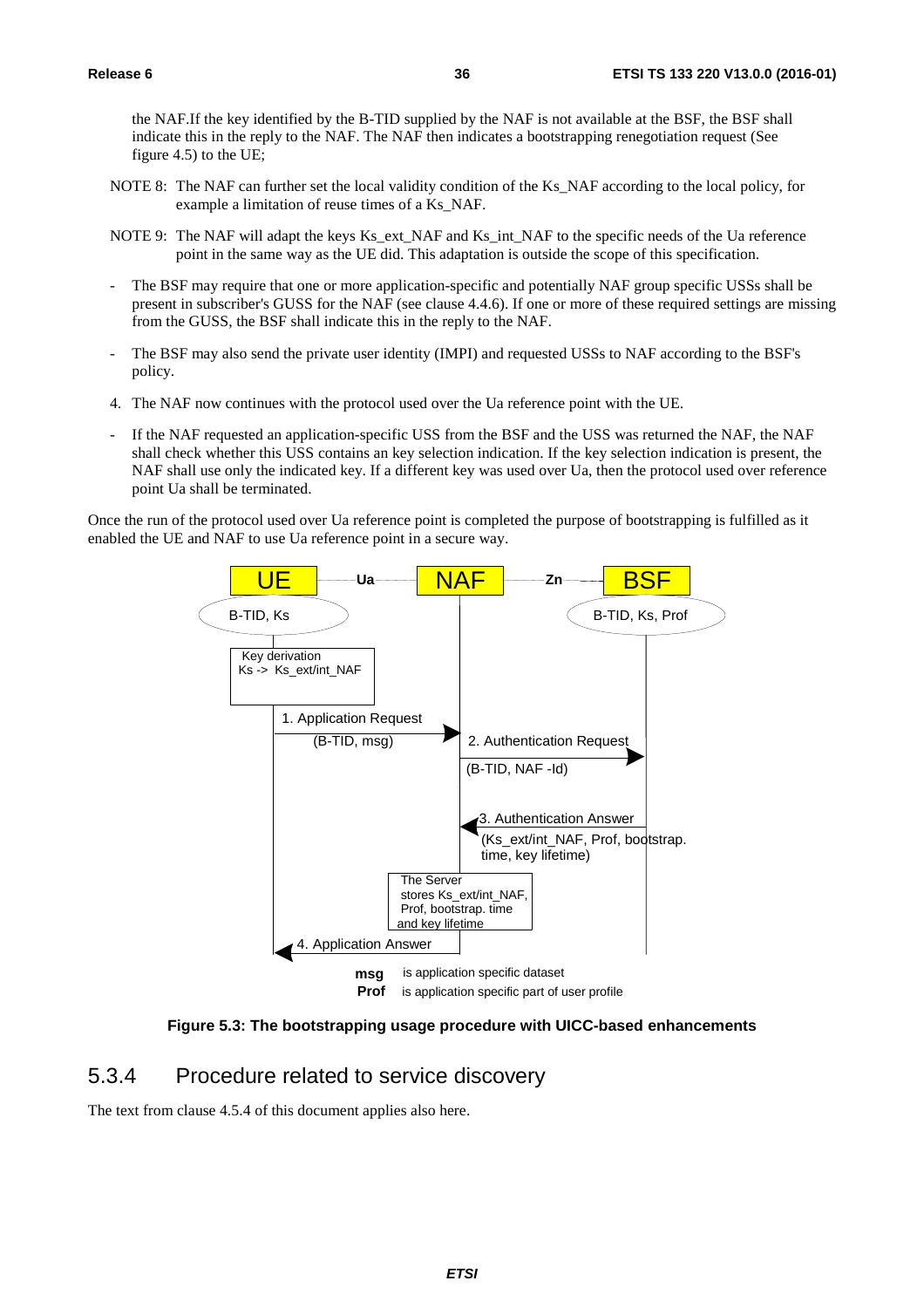# Annex A: (Void)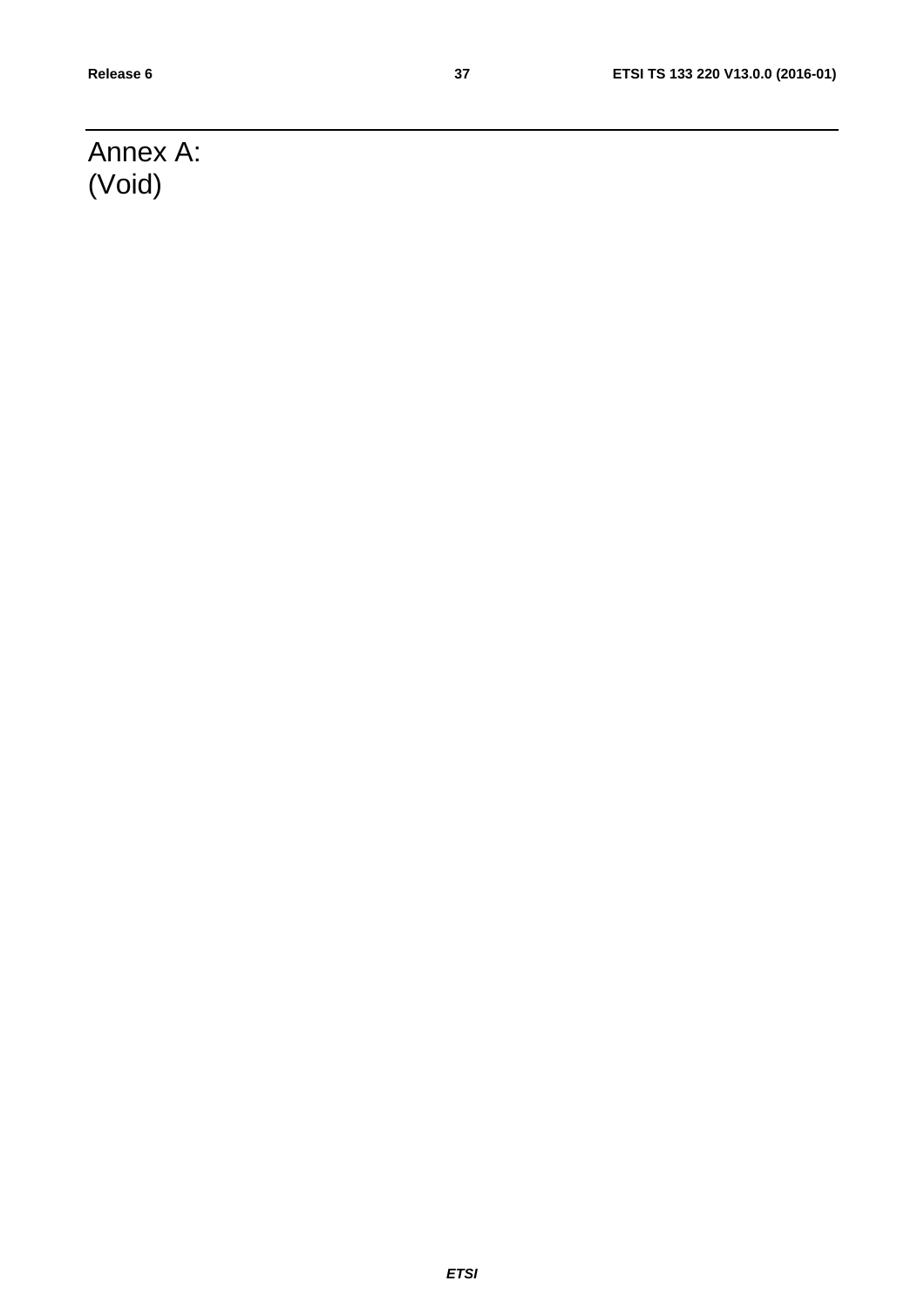## Annex B (normative): Specification of the key derivation function KDF

## B.1 Introduction

This annex specifies the key derivation function (KDF) that is used in the NAF specific key derivation in GBA (i.e. GBA\_ME), GBA\_U and GBA Digest. This KDF is also used to derive the TMPI. The key derivation function defined in the annex takes the following assumptions:

- 1. the input parameters to the key derivation functions are octet strings not bit strings of arbitrary length:
- 2. a single input parameter will have lengths no greater than 65535 octets.

## B.2 Generic key derivation function

The input parameters and their lengths shall be concatenated into a string S as follows:

- 1. The length of each input parameter measured in octets shall be encoded into a two octet-long string:
	- a) express the number of octets in input parameter Pi as a number k in the range [0, 65535].
	- b) Li is then a 16-bit long encoding of the number k, encoded as described in clause B.2.1.
- 2. String S shall be constructed from n+1 input parameters as follows:

 $S = FC \parallel PO \parallel LO \parallel P1 \parallel L1 \parallel P2 \parallel L2 \parallel P3 \parallel L3 \parallel ... \parallel Pn \parallel Ln$ 

where

FC is single octet used to distinguish between different instances of the algorithm,

P0 ... Pn are the n+1 input parameter encodings, and

L0 ... Ln are the two-octet representations of the length of the corresponding input parameter encodings P0.. Pn.

In this specification the following restriction applies to P0: P0 is a static ASCII-encoded string.

This restriction is not part of the KDF definition and does not apply to the KDF when used by other 3GPP specifications unless explicitly stated so in those specifications.

3. The final output, i.e. the derived key is equal to the KDF computed on the string S using the key, denoted Key. The present document defines the following KDF:

derived key =  $HMAC-SHA-256$  (Key, S)

as specified in [22] and [23].

#### B.2.1 Input parameter encoding

#### B.2.1.1 General

This clause specifies how encodings of different data types is to be done. Encoding rules for further data types may be added in future releases if needed.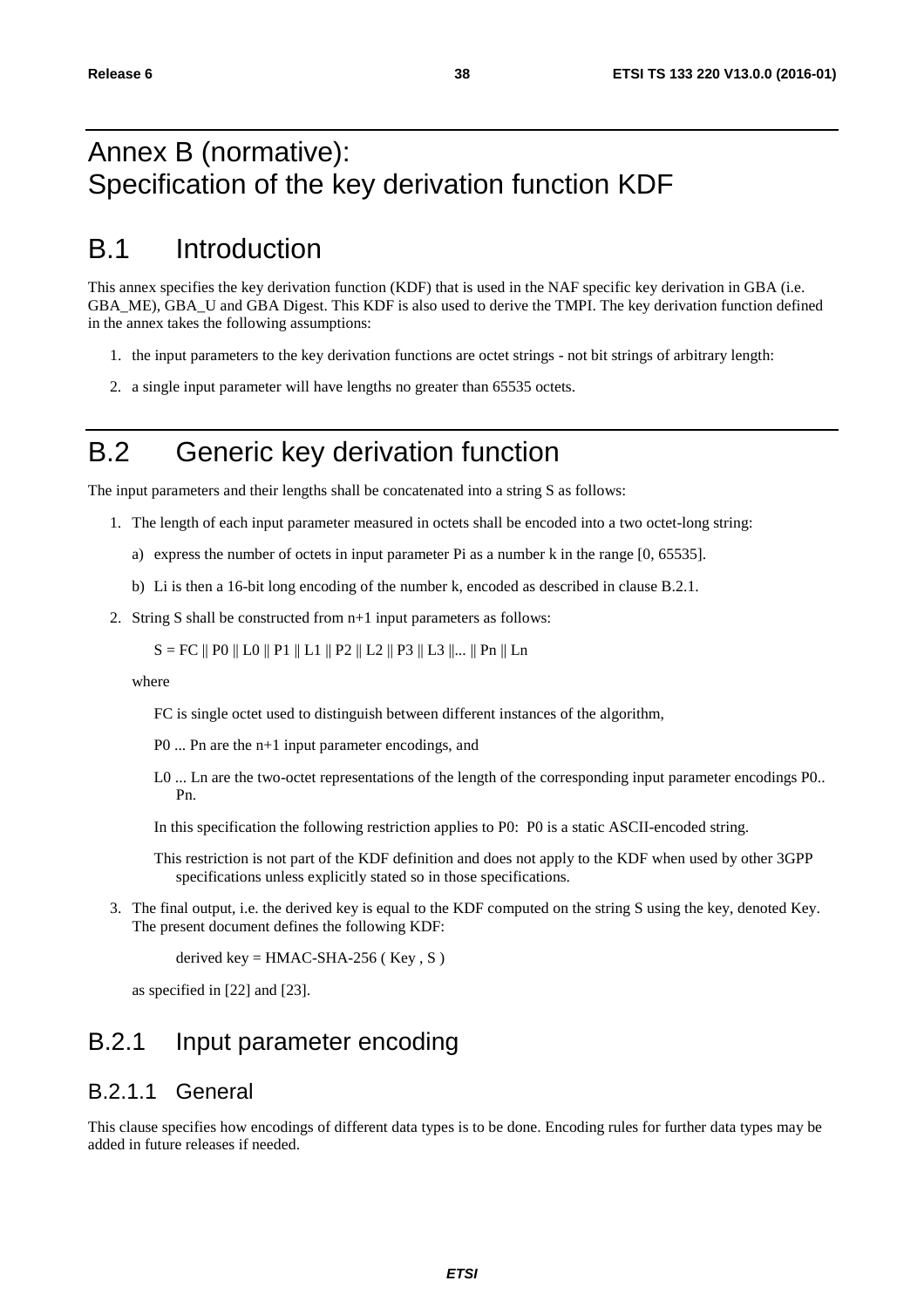#### B.2.1.2 Character string encoding

A character string shall be encoded to an octet string according to UTF-8 encoding rules as specified in IETF RFC 3629 [24] and apply Normalization Form KC (NFKC) as specified in [37].

#### B.2.1.3 Non-negative integer encoding

A non-negative integer value j, which is input to the KDF, shall be encoded into the octet string Pi as follows:

- 1. Encode j in base 2.
- 2. Let n be number of bits as defined for this input parameter in 3GPP specifications, or, if undefined elsewhere, let n be the least multiple of 8 that is greater or equal to the number of bits of the base 2 encoding of j
- 3. Create an octet string such that the least significant bit of the octet string shall be equal to the least significant bit of j written in base 2, the second to least significant bit of the octet string shall be equal to the second to least significant bit of j written in base 2 and so on (according to clause 3.4 of this specification). If the number of bits in j written in base 2 is less than n, the remaining most significant bits in the octet string shall be set to zero; if the number of bits in j written in base 2 is equal to n, there is no need for such zero padding.

The encoding Li of the number k of octets in Pi follows the above rule.

- EXAMPLE1: If Pi is Uplink NAS COUNT then the number k of octets in Pi is 4, according to TS 33.401, Annex A, and  $n = 32$ . Assume that Uplink NAS COUNT has the integer value  $i = 259$ . Then the base 2 encoding of 259 is 100000011, and Pi consists of the octet string 0000000 0000000 00000001 00000011, or 0x00 0x00 0x01 0x03 in hex representation, and Li consists of the octet string 0000000 00000100, or 0x00 0x04 in hex representation.
- EXAMPLE2: If the length of Pi is undefined elsewhere, and the integer value  $j = 259$  is to be encoded into the parameter Pi then the base 2 encoding of 259 is 100000011, n and hence the length of parameter Pi in bits is 16, the number k of octets in Pi is 2, and Pi consists of the octet string 00000001 00000011, or 0x01 0x03 in hex representation, and Li consists of the octet string 0000000 00000010, or 0x00 0x02 in hex representation.

#### B.2.2 FC value allocations

FC values allocated for this specification shall be in range of 0x00 – 0x0F.

FC values allocated for TS 33.401 [35] shall be in range of 0x10 – 0x1F.

FC values allocated for TS 33.402 [36] shall be in range of  $0x20 - 0x2F$ .

FC values allocated for TS 33.102 [2] shall be in range of 0x30 – 0x3F.

FC values allocated for TS 33.224 [39] shall be in range 0x40 – 0x48.

FC values allocated for TS 33.303 [49] shall be in range 0x49 – 0x4F.

FC values in range  $0x50 - 0xFF$  are reserved for future use.

## B.3 NAF specific key derivation in GBA and GBA\_U

In GBA and GBA\_U, the input parameters for the key derivation function shall be the following:

- $FC = 0x01$ ,
- $-P1 = RAND$ .
- L1 = length of RAND is 16 octets (i.e.  $0x000x10$ ),
- $-$  P2 = IMPI encoded to an octet string using UTF-8 encoding (see clause B.2.1),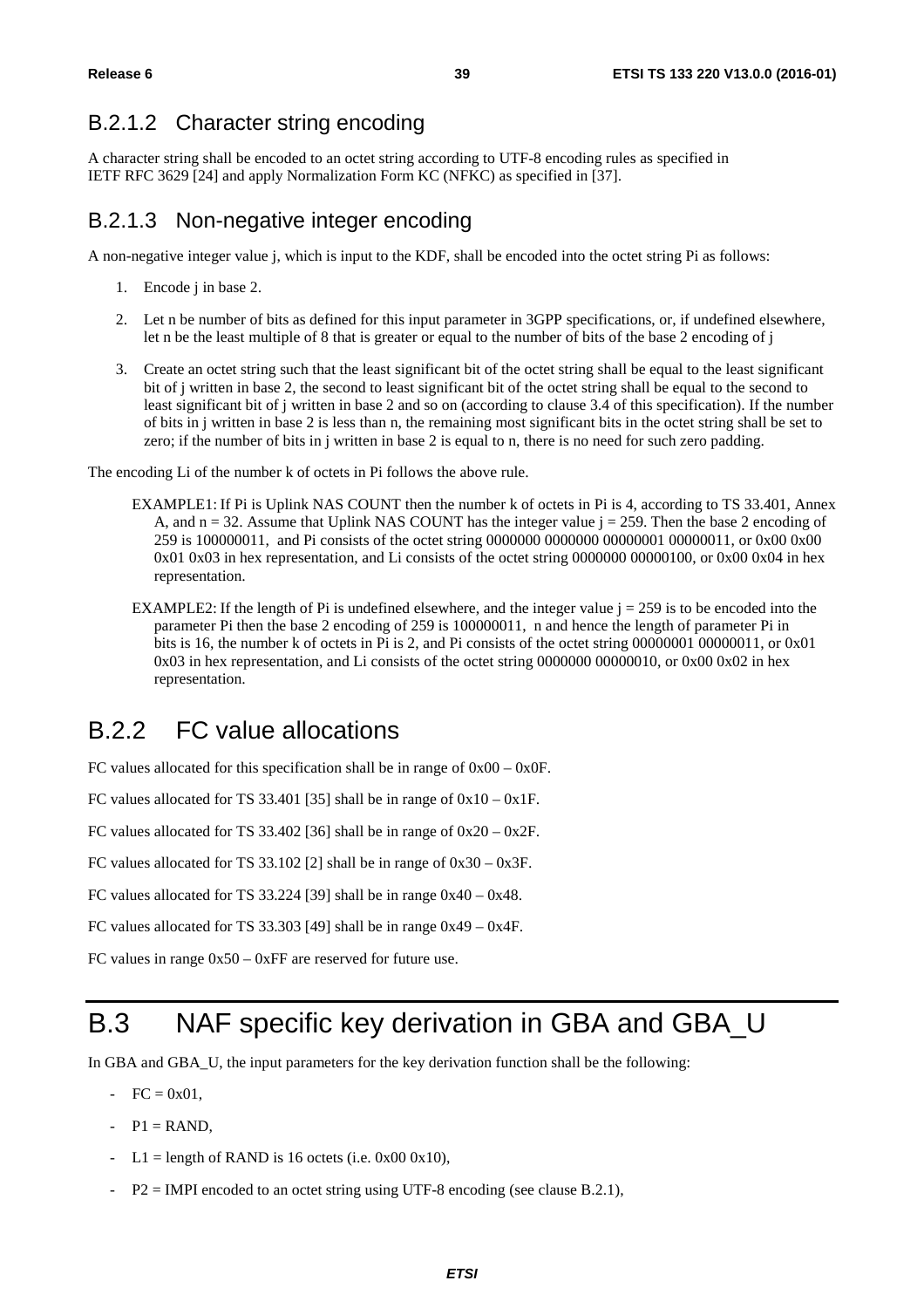- $L2$  = length of IMPI is variable (not greater that 65535).
- P3 = NAF\_ID with the FQDN part of the NAF\_ID encoded to an octet string using UTF-8 encoding (see clause B.2.1), and
- $L3 =$  length of NAF ID is variable (not greater that 65535).

In the key derivation of Ks\_NAF as specified in clause 4 and Ks\_ext\_NAF as specified in clause 5,

- P0 = "gba-me" (i.e.  $0x670x620x610x2d0x6d0x65$ ), and
- $LO =$  length of P0 is 6 octets (i.e., 0x00 0x06).

In the key derivation of Ks\_int\_NAF as specified in clause 5,

- P0 = "gba-u" (i.e.  $0 \times 67$  0x62 0x61 0x2d 0x75), and
- $LO =$  length of P0 is 5 octets (i.e., 0x00 0x05).

The Key to be used in key derivation shall be:

- Ks (i.e. CK || IK concatenated) as specified in clauses 4 and 5,
- NOTE: In the specification this function is denoted as: Ks\_NAF = KDF (Ks, "gba-me", RAND, IMPI, NAF\_Id), Ks\_ext\_NAF = KDF (Ks, "gba-me", RAND, IMPI, NAF\_Id), and  $Ks\_int\_NAF = KDF$  (Ks, "gba-u", RAND, IMPI, NAF $Id$ ).

## B.4 Derivation of TMPI

Derivation of TMPI follows the same procedure as NAF specific key derivation in GBA and GBA\_U (see clause B.3). As the TMPI is stored in ME, for GBA\_U the procedure for derivation of Ks\_ext\_NAF is followed.

NOTE: This procedure was chosen to avoid any changes to existing UICCs in case of GBA\_U.

The BSF\_Id defined in this clause consists of the full DNS name of the BSF as used for B-TID generation (see clause 4.5.2), concatenated with the Ua security protocol identifier for TMPI as specified in Annex H.

In GBA and GBA U, the input parameters for the key derivation function to derive the TMPI shall be the following:

- $FC = 0x01,$
- $-$  P0 = "gba-me" (i.e. 0x67 0x62 0x61 0x2d 0x6d 0x65) (see clause B.3 for Ks\_NAF and Ks\_ext\_NAF),
- $LO =$  length of P0 is 6 octets (i.e., 0x00 0x06).
- $-P1 =$ RAND,
- L1 = length of RAND is 16 octets (i.e.  $0x000x10$ ),
- $-$  P2 = IMPI encoded to an octet string using UTF-8 encoding (see clause B.2.1),
- $L2 =$  length of IMPI is variable (not greater that 65535),
- $-$  P3 = the BSF. Id encoded to an octet string using UTF-8 encoding (see clause B.2.1), and
- $L3$  = length of P3 is variable (not greater that 65535).

The Key to be used in derivation of TMPI shall be:

Ks (i.e. CK || IK concatenated) as specified in clauses 4 and 5.

The TMPI is then computed as TEMP@tmpi.bsf.3gppnetwork.org where TEMP is the base64-encoding [12] of the 24 most significant octets of the output of KDF.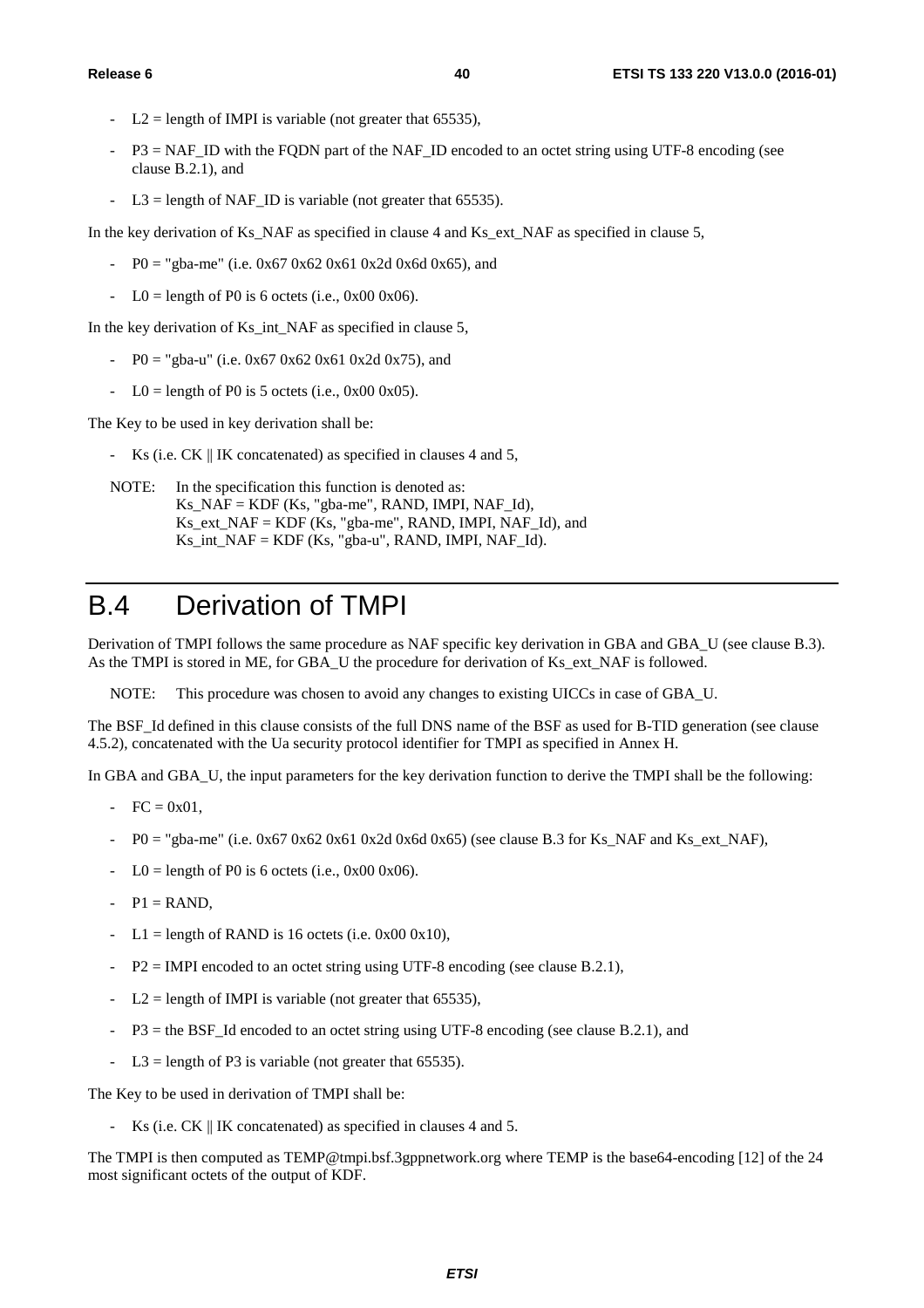# B.5 Derivation of passwd and Ks

Derivation of passwd and Ks for GBA\_Digest shall follow the same procedure as NAF specific key derivation in GBA and GBA\_U as specified in clause B.3.

The input parameters for the key derivation function to derive passwd and Ks shall be the following:

- $-$  FC = 0x01.
- $-$  P1 = TLS MK Extr,
- L1 = length of TLS MK Extr is 48 octets (i.e.  $0x00 0x30$ ),

In the derivation of passwd as specified in clause M.6.3, step 5,

- $P0 = "GBA$  Digest RESP" (i.e. 0x47 0x42 0x41 0x5F 0x44 0x69 0x67 0x65 0x73 0x74 0x5F 0x52 0x45 0x53 0x50), and
- $LO =$  length of P0 is 15 octets (i.e., 0x00 0x0F).

In the key derivation of Ks as specified in clause M.6.3, step 6,

- $-$  P0 = "GBA\_Digest\_Ks" (i.e. 0x47 0x42 0x41 0x5F 0x44 0x69 0x67 0x65 0x73 0x74 0x5F 0x4B 0x73),
- $LO =$  length of P0 is 13 octets (i.e., 0x00 0x0D),
- $P2 = RESP$ , and
- $L2$  = length of RESP is variable and depends on the algorithm used in HTTP Digest (e.g., 32 if MD5 is used).

The Key to be used in key derivation function shall be:

- H(A1) as specified in clause M.6.3, step 5.

NOTE: In the present document this function is denoted as: passwd = KDF (H(A1), "GBA\_Digest\_RESP", TLS\_MK\_Extr), and  $Ks = KDF$  (H(A1), "GBA\_Digest\_Ks", TLS\_MK\_Extr, RESP).

## B.6 NAF specific key derivation in GBA\_Digest

In GBA\_Digest, the input parameters for the key derivation function to derive Ks\_NAF shall be the following:

- $FC = 0x01$ :
- P0 = "gba-digest" (i.e. 0x67 0x62 0x61 0x2d 0x64 0x69 0x67 0x65 0x73 0x74);
- $LO =$  length of P0 is 10 octets (i.e., 0x00 0x0a);
- $P1$  = nonce:
- $L1 =$  length of nonce is variable (not greater than 65535);
- P2 = IMPI encoded to an octet string using UTF-8 encoding (see clause B.2.1 of the present document);
- $L2$  = length of IMPI is variable (not greater than 65535);
- $P3 = NAF$  ID with the FQDN part of the NAF\_ID encoded to an octet string using UTF-8 encoding (see clause B.2.1 of the present document;
- $L3 =$  length of NAF ID is variable (not greater that 65535).

The Key to be used in key derivation shall be:

Ks as specified in clause B.5 of the present document.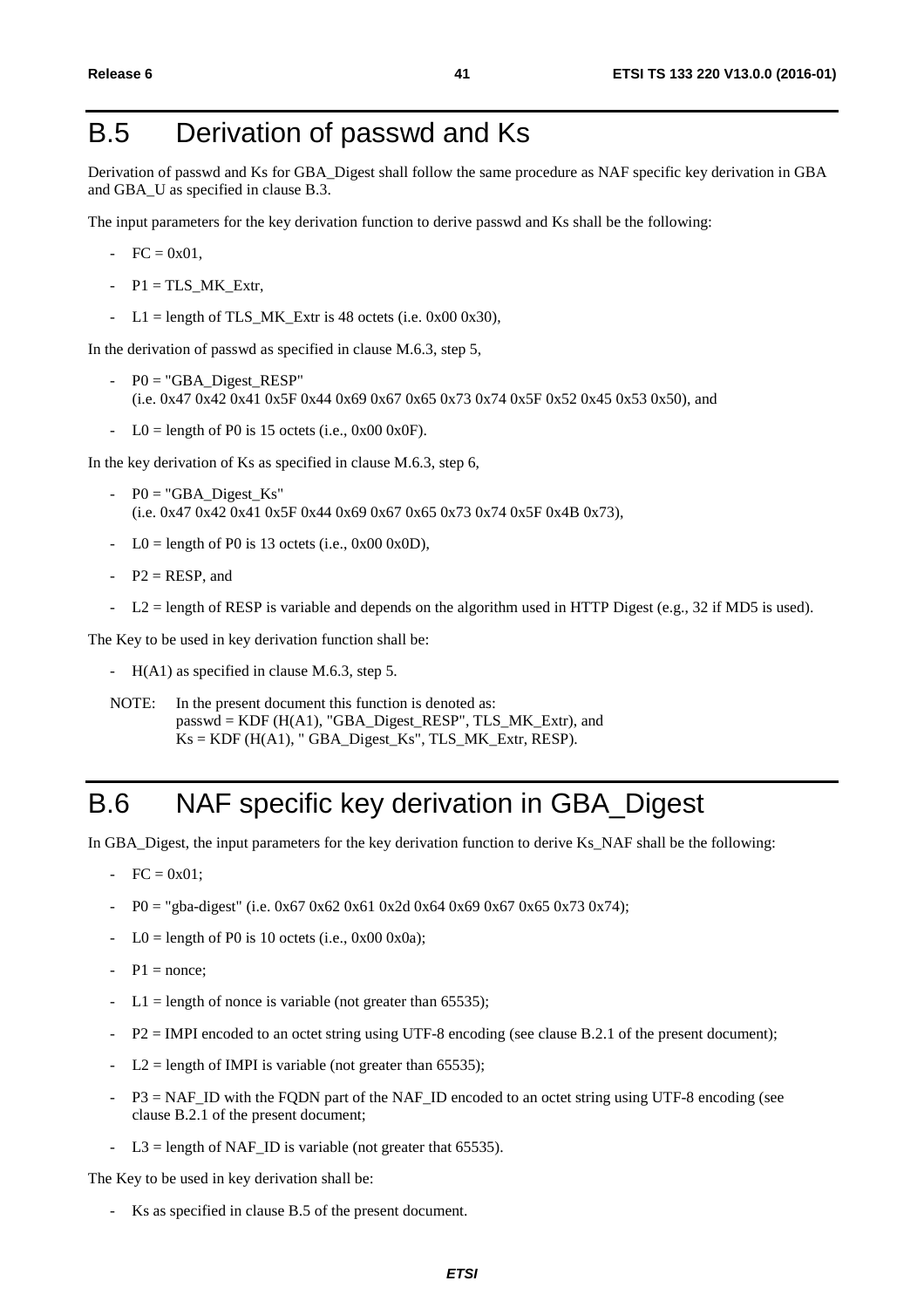NOTE: In clause M.6.3 this function is denoted as: Ks\_NAF = KDF (Ks, "gba-digest", nonce, IMPI, NAF\_Id).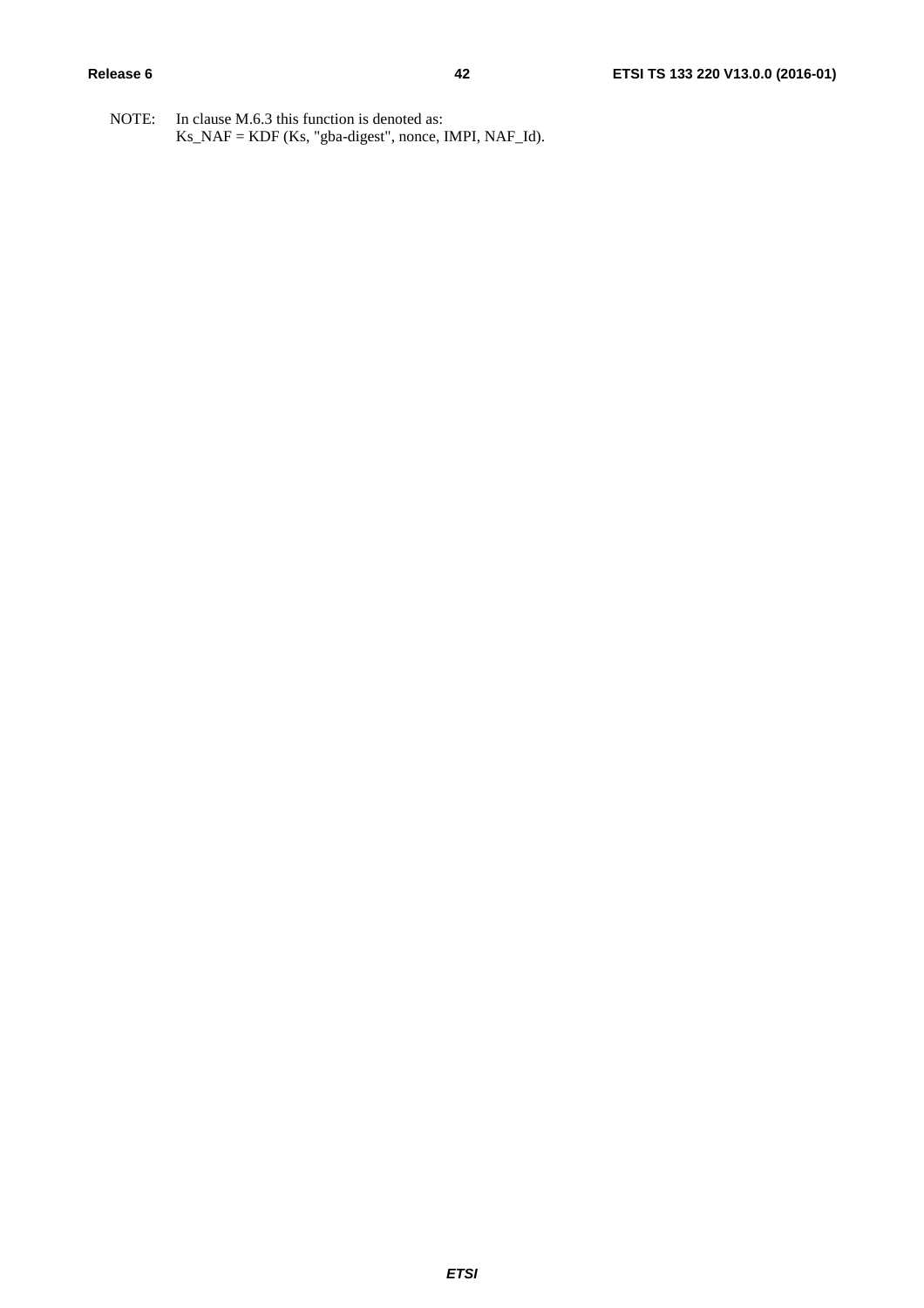# Annex C: (Void)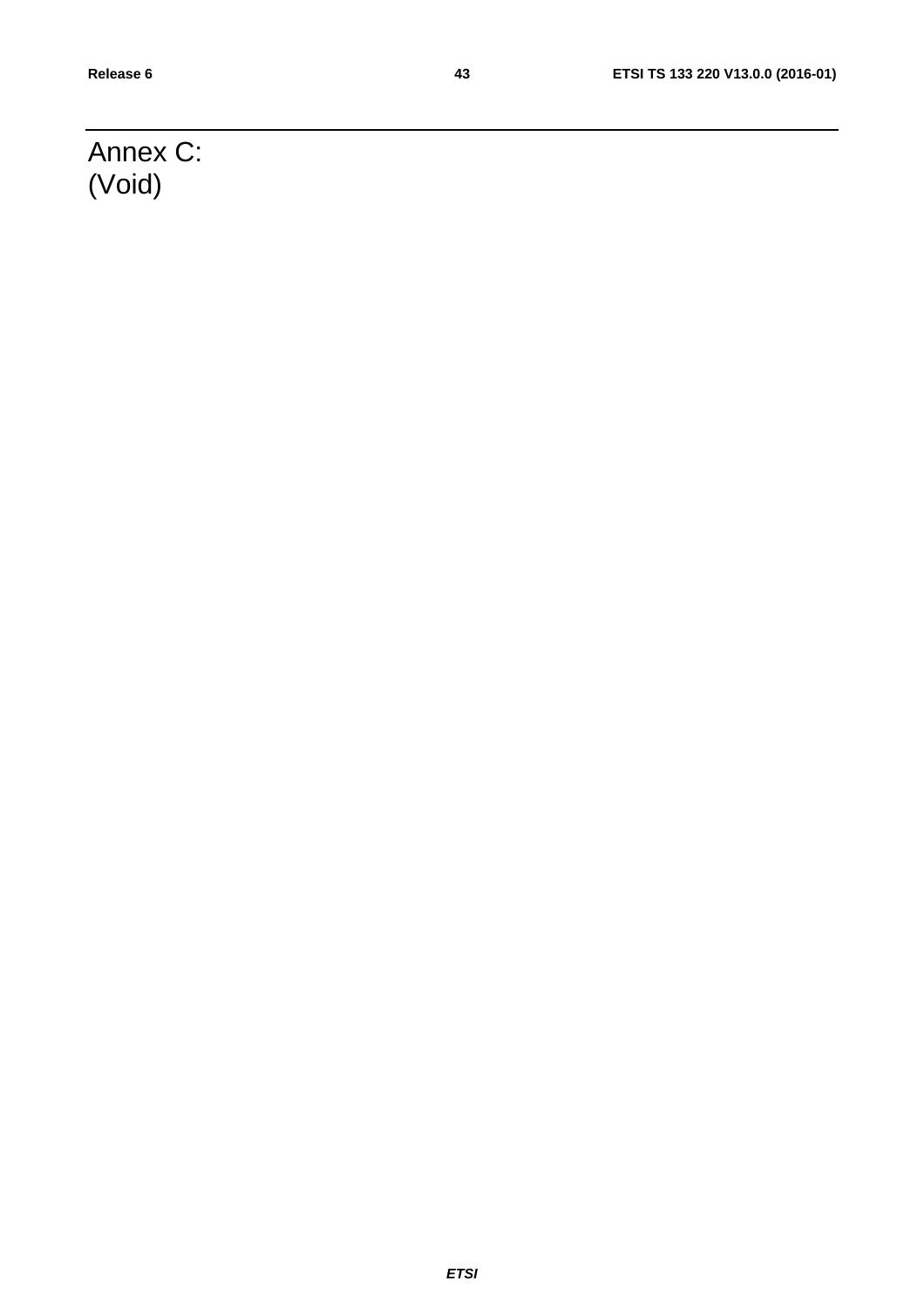## Annex D (informative): Dialog example for user selection of UICC application used in GBA

For certain cases, clause 4.4.8 specifies user involvement in the selection of the UICC application used for GBA procedures. A dialog window example for such an involvement is described below:

- The title of the dialog: "Authentication request".
- Explanation: "A service requires you to authenticate, please select your identity:"
- List of identities: A selectable list of applications on the UICC. The text visible for each application is extracted from the "Label" field of the application list on the UICC.
- Buttons: "Select" and "Cancel".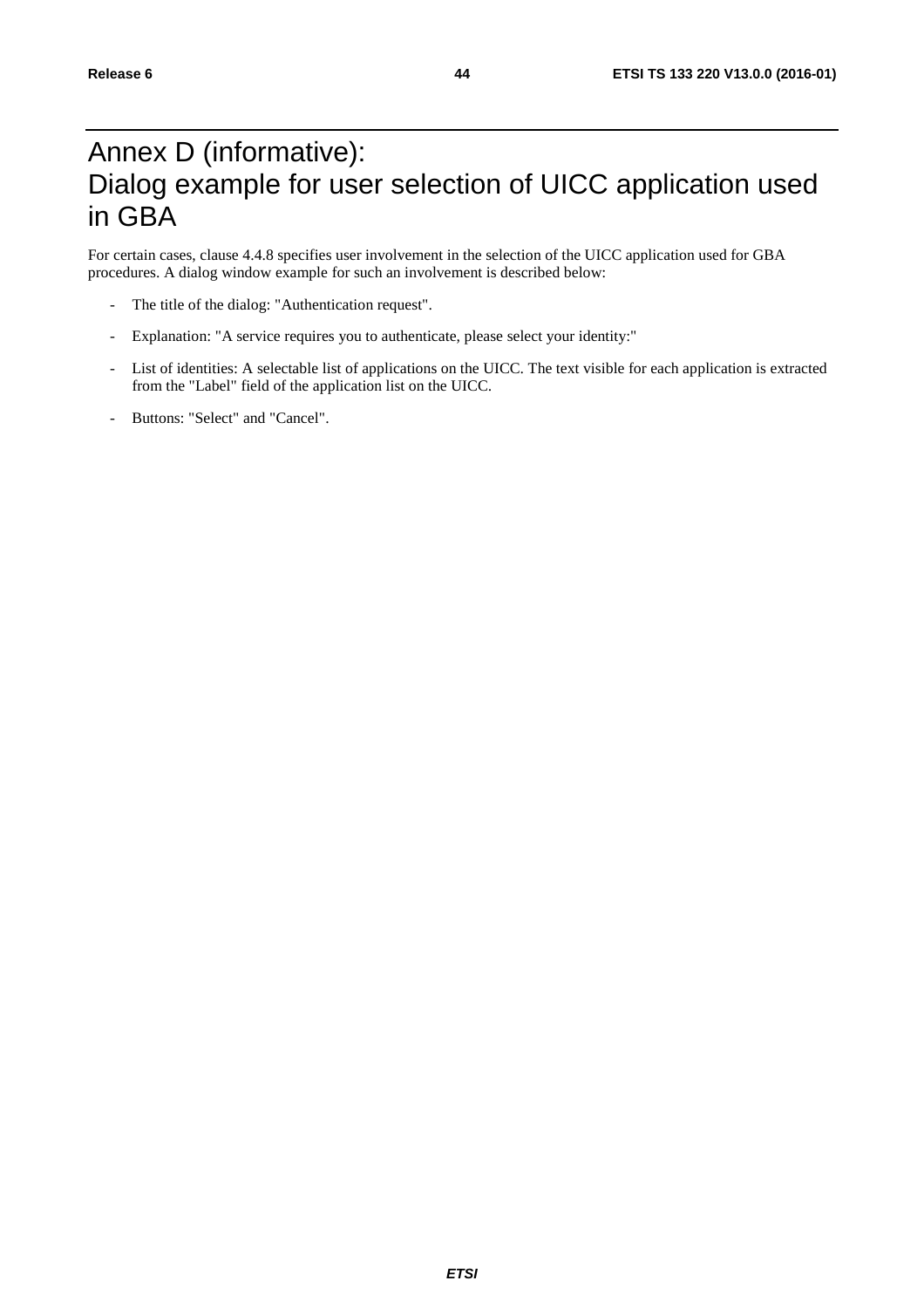# Annex E (normative): TLS profile for securing Zn/Zn' reference points

This Annex applies for the Zn' reference point when using DIAMETER or HTTP, and applies for the Zn reference point if using HTTP.

The TLS profile is specified in TS 33.310 [19], Annex E and shall apply with the addition that TLS 1.0 [28] shall also be supported. For all TLS versions the provisions on ciphersuites given in TS 33.310 [19], Annex E, shall apply. The TLS endpoints shall mutually authenticate using certificates as part of TLS session establishment.

NOTE: It is likely that support of TLS 1.0 will no longer be mandatory in a future 3GPP release.

The TLS certificates shall follow the requirements in clause 6.1 of TS 33.310 [19] for TLS certificates, with the exceptions as given in the following.

The Zn-Proxy certificate, i.e. the client certificate used in TLS handshake, shall contain the subjectAltName extension with one or more dNSName names. The dNSName name may contain the wildcard character '\*' and the matching is performed as specified in RFC 2818 [18] section 3.1.

The Zn-Proxy certificate shall contain all the DNS names of NAFs that may send a request for NAF specific shared secret through the Zn-Proxy to the subscriber's home BSF. If a new NAF is added, the new DNS name is either covered in the certificate by using the wildcard character approach (e.g. "\*.operator.com"), or a new dNSName name needs to be added to the certificate. In the latter case, new certificate is needed for the Zn-Proxy.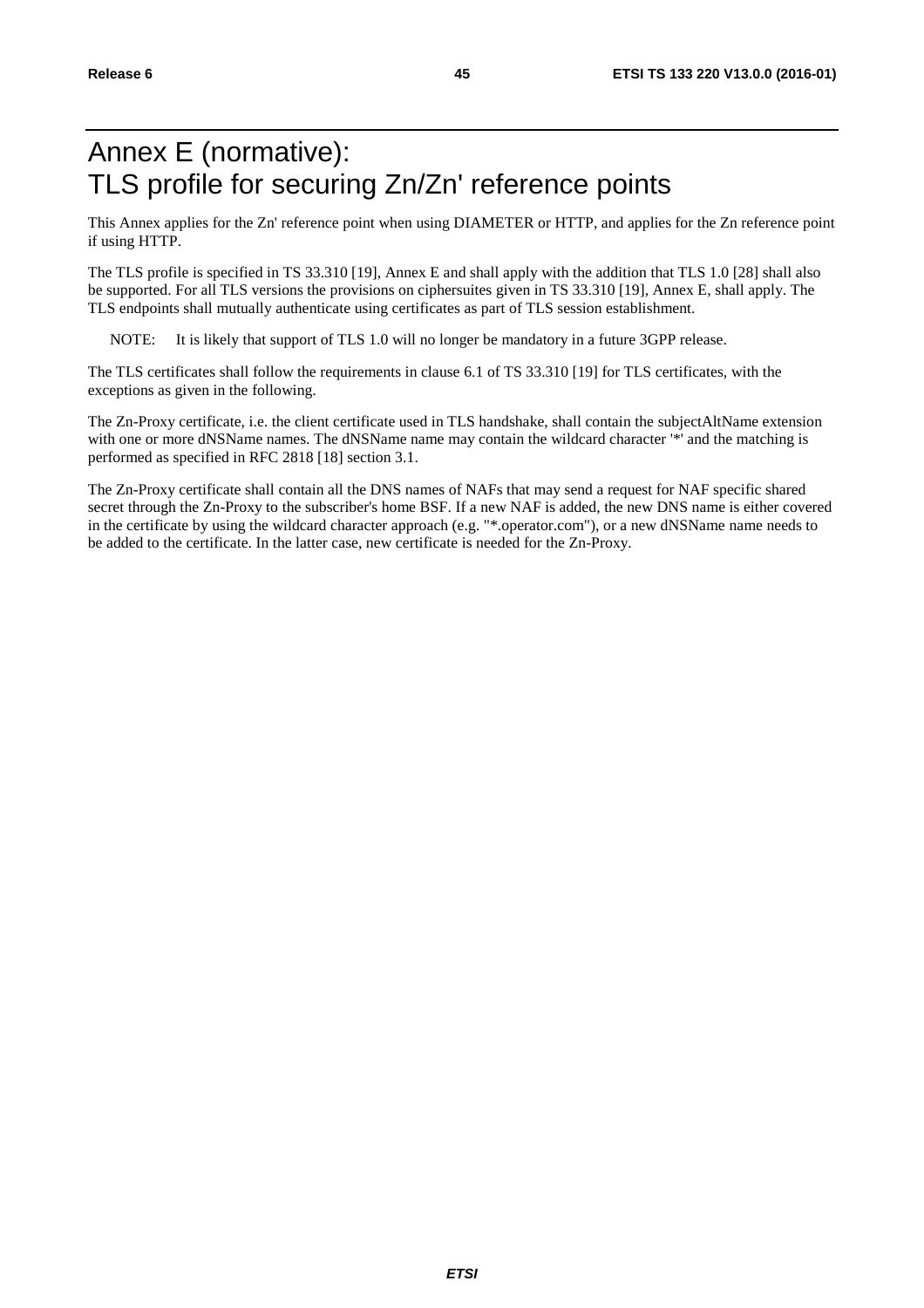## Annex F (informative): Handling of TLS certificates

An authentication framework for TLS is available [19].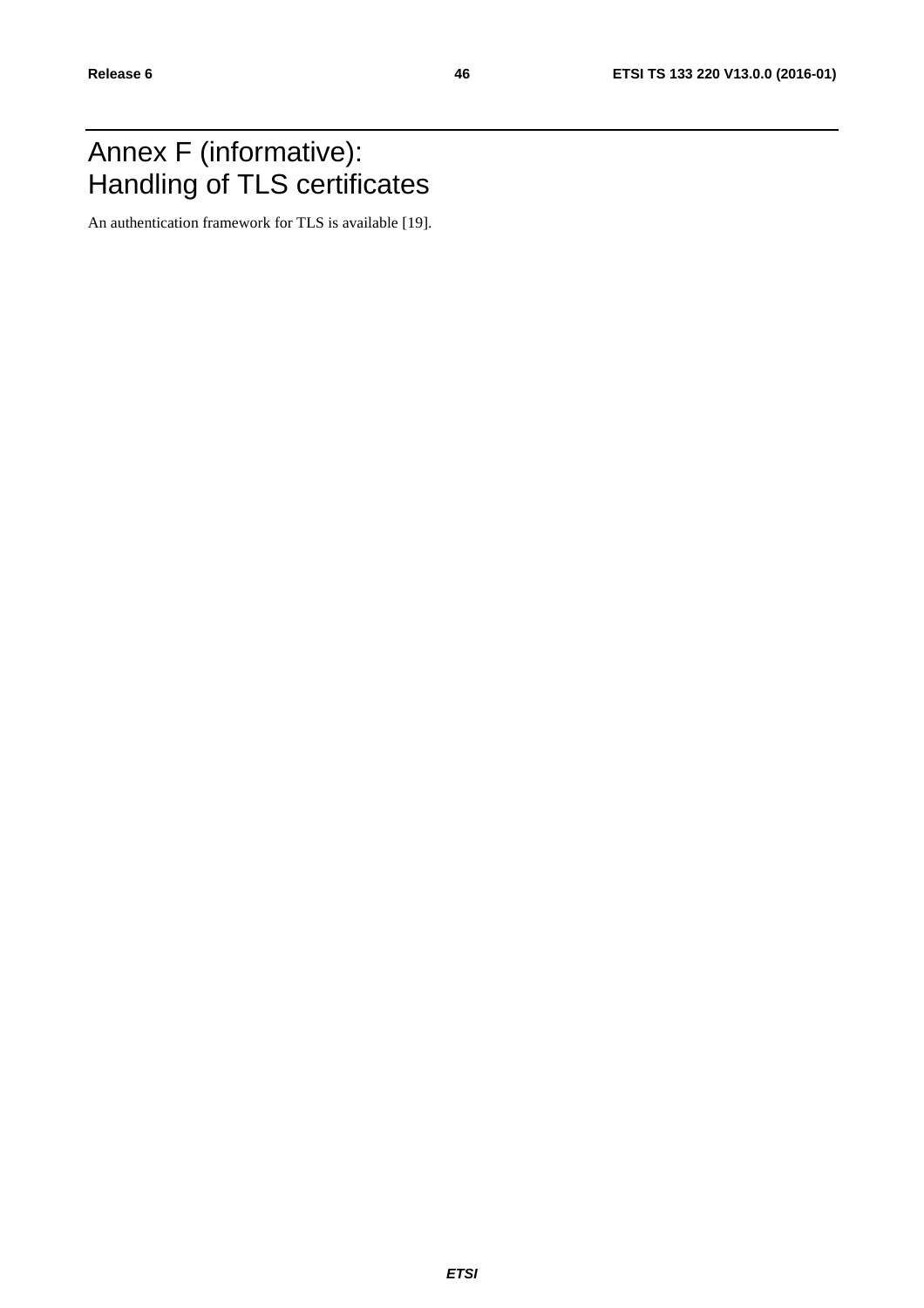## Annex G (normative): GBA\_U UICC-ME interface

This annex describes the UICC-ME interface to be used when a GBA\_U aware UICC application is active and the ME is involved in a GBA bootstrapping procedure. When the UICC application is not GBA\_U aware, the ME uses AUTHENTICATE command in non-GBA\_U security context (i.e. UMTS security context in case of USIM application and IMS security context in case of the ISIM) as defined in TS 31.102 [1] and TS 31.103 [10].

## G.1 GBA\_U Bootstrapping procedure

This procedure is part of the Bootstrapping procedure as described in clause 5.3.2.

The ME sends RAND and AUTN to the UICC, which performs the Ks derivation as described in clause 5.3.2.

The UICC then stores Ks. The UICC also stores the used RAND to identify the current bootstrapped values. RAND value in the UICC shall be further accessible by the ME.

The ME then finalizes the Bootstrapping procedure and stores in the UICC the Transaction Identifier (B-TID) and Key Life Time associated with the previous bootstrapped keys (i.e. Ks). Transaction Identifier and Key Life Time values in the UICC shall be further accessible by the ME.

At the end of the GBA\_U bootstrapping procedure the UICC stores Ks, Transaction Identifier, Key Life Time and the RAND.

The UICC sends RES to the ME.

A new bootstrapping procedure replaces Ks, B-TID, Key LifeTime and RAND values of the previous bootstrapping procedure.



**Figure G.1: GBA\_U Bootstrap Procedure** 

# G.2 GBA\_U NAF Derivation procedure

This procedure is part of the Procedures using bootstrapped Security Association as described in clause 5.3.3

The ME sends NAF\_ID and IMPI to the UICC. The UICC then performs Ks\_ext\_NAF and Ks\_int\_NAF derivation as described in clause 5.3.2. The UICC uses the RAND and Ks values stored from the previous bootstrapping procedure. The UICC returns Ks\_ext\_NAF to the ME and stores Ks\_int\_NAF and associated B-TID together with NAF\_Id.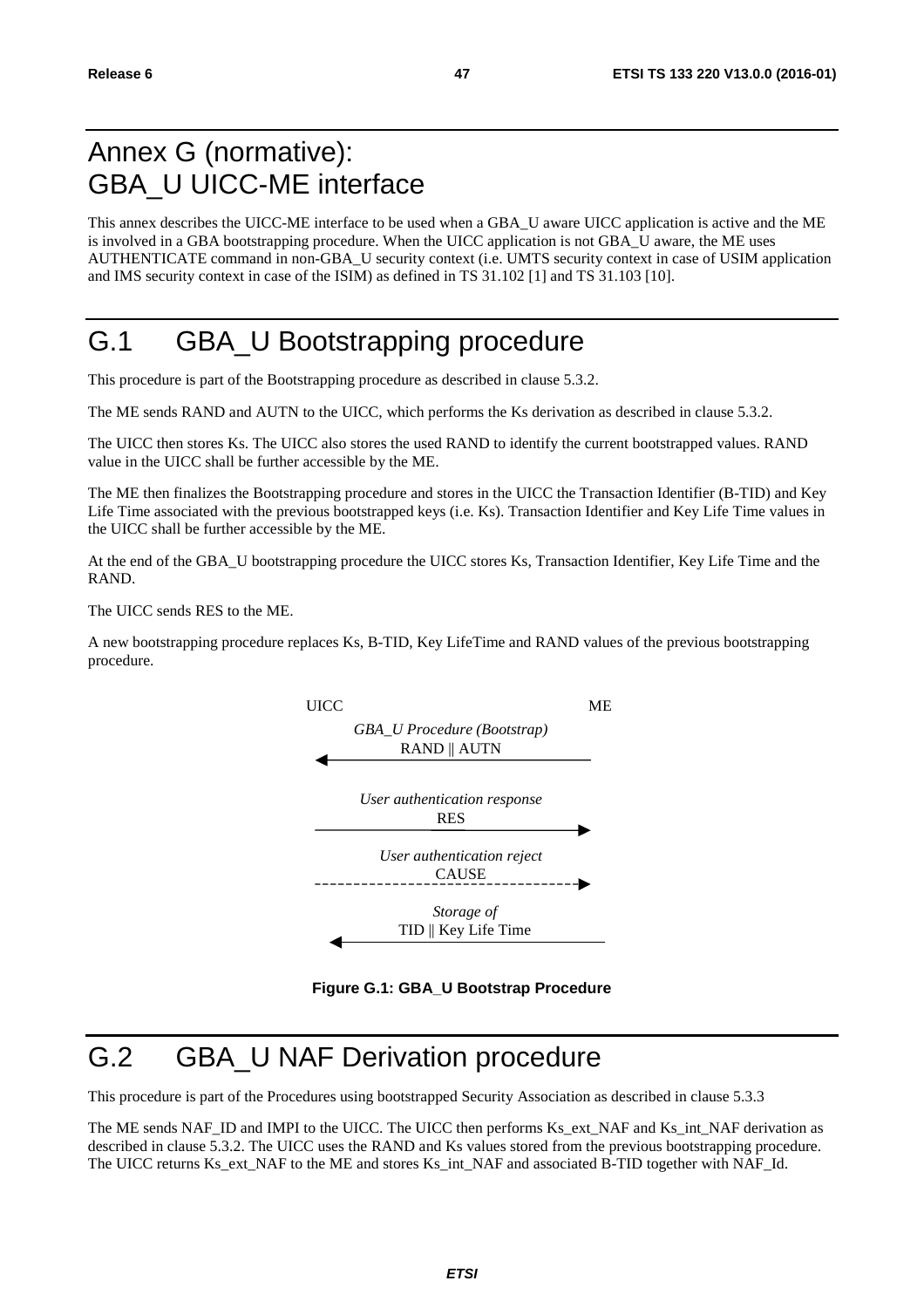In case that the UICC does not have enough storage available for the generated Ks int NAF and associated parameters, the UICC shall overwrite an existing Ks\_int\_NAF entry (Ks\_int\_NAF and associated parameters). To determine the Ks\_int\_NAF to overwrite, the UICC shall construct a list of Ks\_int\_NAF entry numbers by storing in the list first position the entry number of the last used or derived Ks\_int\_NAF and by shifting down the remaining list elements. The last Ks\_int\_NAF entry number in this list corresponds to the Ks\_int\_NAF to overwrite when the UICC runs out of free records.

 If an existing Ks\_int\_NAF entry in use is overwritten, the application Ks\_int\_NAF shall not be affected (e.g. in case a Ks\_int\_NAF was put into use as an MBMS MUK key, the MUK key shall continue to be available for the MBMS application).

NOTE: A previous GBA\_U Bootstrap needs to be undertaken before. If Ks is not available in the UICC, the command will answer with the appropriate error message.

The input parameters IMPI and the FQDN part of NAF\_ID shall be encoded as specified Annex B.2.1.



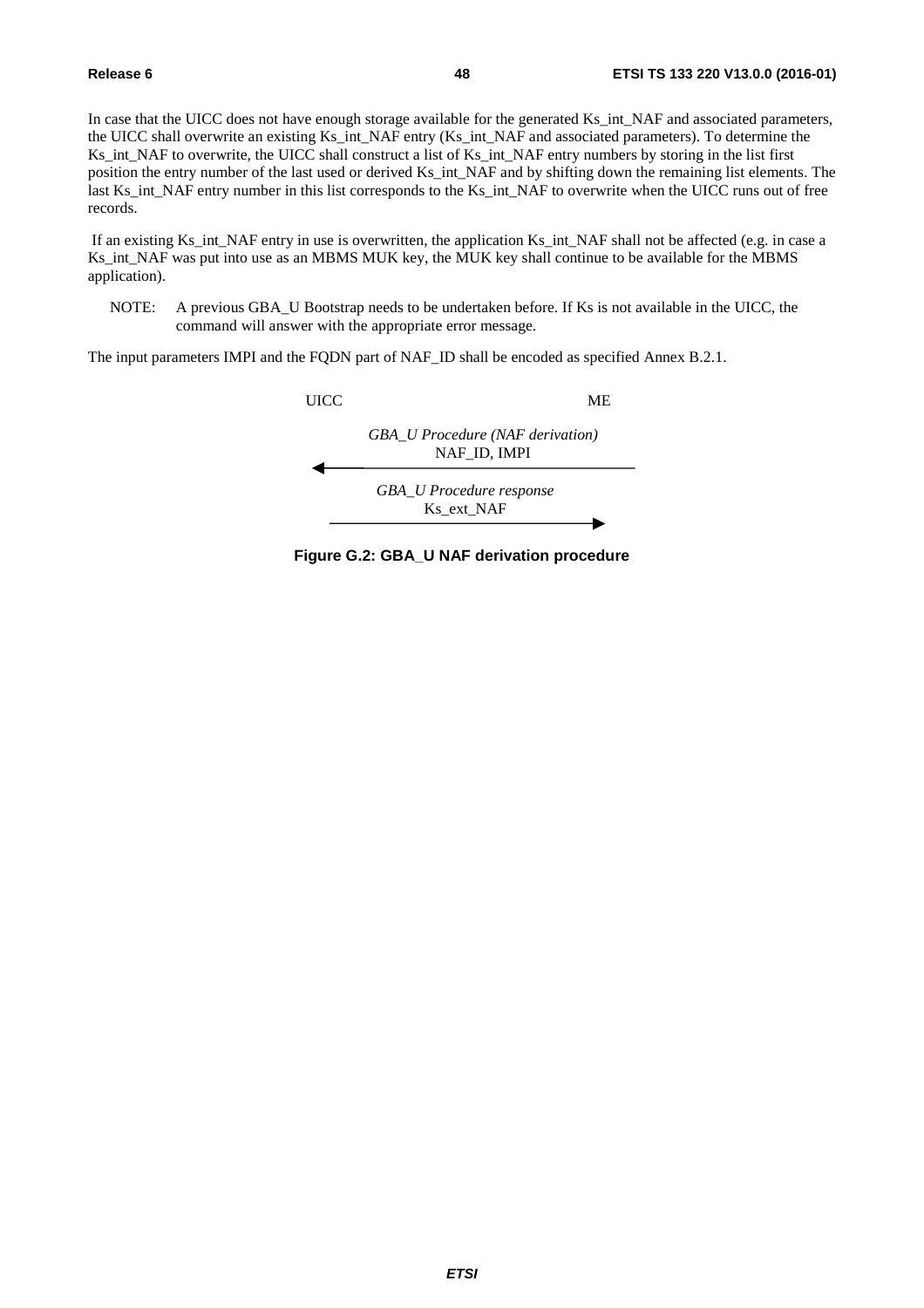## Annex H (normative): Ua security protocol identifier

# H.1 Definition

The Ua security protocol identifier is a string of five octets. The first octet denotes the organization which specifies the Ua security protocol. The four remaining octets denote a specific security protocol within the responsibility of the organization.

For all Ua protocols specified by 3GPP this Annex shall contain a complete list of these protocols. For Ua protocols specified by other organizations this Annex shall only specify the organization octet of the Ua security protocol identifier. Two organization octets are reserved for special use.

## H.2 Organization Octet

The organization octet denotes the organization specifying the particular protocol. Each organization intending to specify a Ua security protocol identifier shall apply to 3GPP to receive an organization octet value, which shall be registered within this Annex. Following is a list of registered organization octets:

"0x00" as first octet is the default value for protocols not specified otherwise. When octet "0x00" is used as first octet, only Ua security protocol identifier ( 0x00,0x00,0x00,0x00,0x00 ) shall be used.

NOTE 1: All protocols having this Ua security protocol identifier cannot be separated from each other.

"0x01" .. "0xFE" as the first octet denote organizations specifying Ua security protocol identifiers.

"0xFF" as the first octet denotes the private range of Ua security protocol identifiers.

NOTE 2: identifiers with "0xFF" as first octet may be used for defining local/experimental protocols without need for registration. When using such an identifier, however, it may happen that a security breach in one security protocol over Ua can be exploited by an attacker to mount successful attacks on a different security protocol over Ua.

The following values for organizations are assigned:

"0x01" 3GPP

NOTE 3: All protocols having the organization octet "0x01" are specified in annex H.3.

"0x02" 3GPP2

"0x03" Open Mobile Alliance

"0x04" GSMA

## H.3 Ua security protocol identifiers for 3GPP specified protocols

The following Ua security protocol identifiers are specified by 3GPP:

 $(0x01,0x00,0x00,0x00,0x00)$  Ua security protocol according to TS 33.221 [5].

 $( 0x01, 0x00, 0x00, 0x00, 0x01 )$  Ua security protocols according to TS 33.246 [26].

NOTE 1: TS 33.246 [26] provides key separation between the keys that are used within HTTP digest and MIKEY protocols.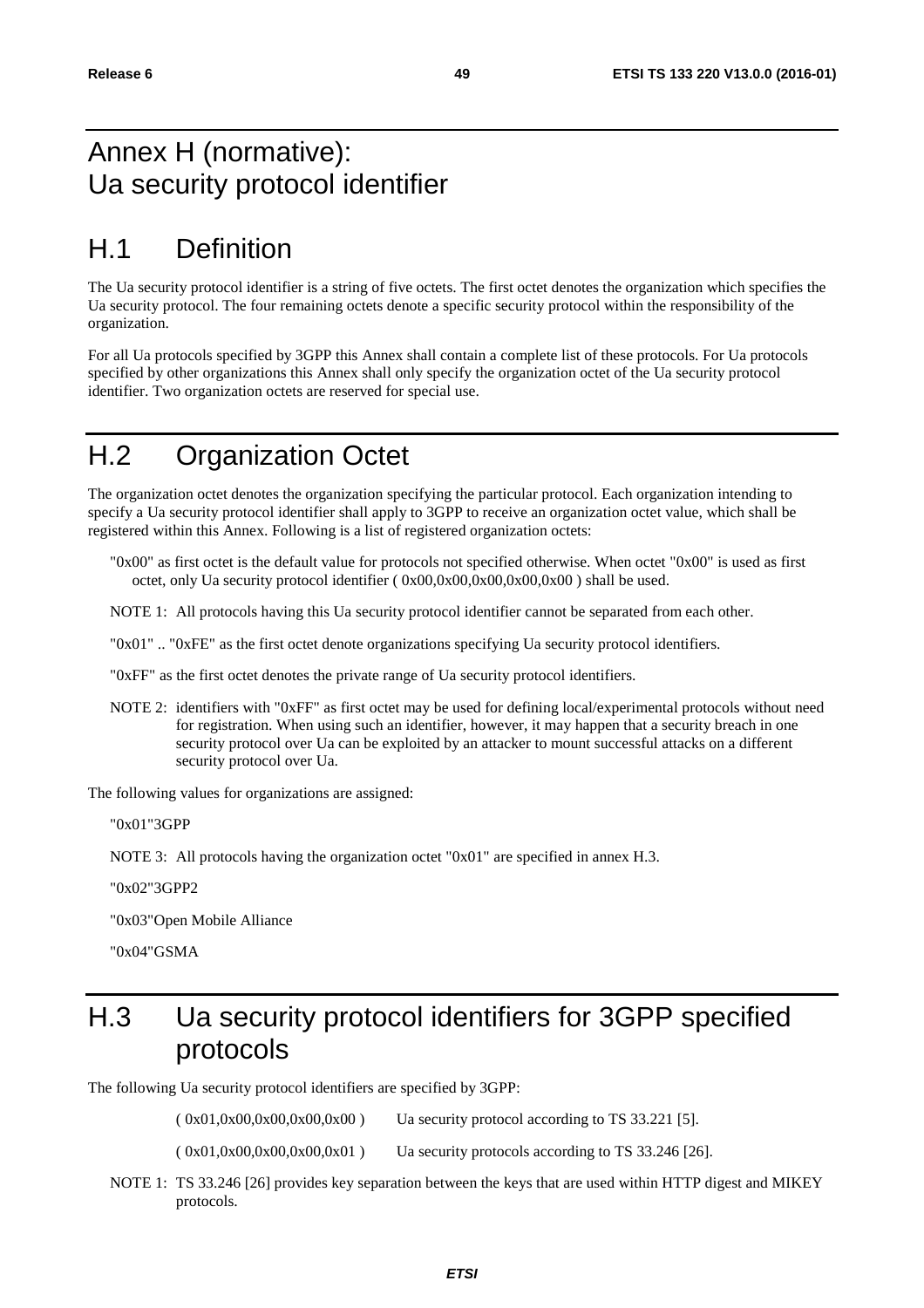| (0x01,0x00,0x00,0x00,0x02) | Ua security protocol HTTP digest authentication according to<br>TS 24.109 [29], unless HTTP digest authentication is used in the<br>context of another Ua security protocol, which is already covered<br>elsewhere in this Annex. |
|----------------------------|-----------------------------------------------------------------------------------------------------------------------------------------------------------------------------------------------------------------------------------|
| (0x01,0x00,0x00,0x00,0x03) | Ua security protocols used with HTTP-based security procedures for<br>MBMS user services according to TS 26.237 [38].                                                                                                             |
| (0x01.0x00.0x00.0x00.0x04) | Ua security protocols used with SIP-based security procedures for<br>MBMS user services according to TS 26.237 [38].                                                                                                              |
| (0x01,0x00,0x00,0x00,0x05) | Ua security protocols used with Generic Push Layer according to<br>TS 33.224 [39], unless Generic Push Layer is used in the context of<br>another Ua security protocol, which is already covered elsewhere in<br>this Annex.      |
| (0x01.0x00.0x00.0x00.0x06) | Ua security protocol for IMS UE to KMS http based message<br>exchanges according to "IMS media plane security", TS 33.328 [40]                                                                                                    |
| (0x01,0x00,0x00,0x01,0x00) | Generation of TMPI according to Annex B.4.                                                                                                                                                                                        |

NOTE 2: This protocol identifier is not strictly a Ua protocol identifier, but its use in key derivation function is exactly equal.to a Ua protocol identifier.

( 0x01,0x00,0x01,yy,zz ) Ua security protocol for "Shared key-based UE authentication with certificate-based NAF authentication", according to TS 33.222 [25] section 5.3, or "Shared key-based mutual authentication between UE and NAF", according to TS 33.222 [25] section 5.4. Here, "yy,zz" is the protection mechanism CipherSuite code according to the defined values for TLS CipherSuites in the IANA TLS Cipher Suite Registry which is referenced in TLS V1.2 [41].

 NOTE 3: The "Certificate based mutual authentication between UE and NAF' according to TS 33.222 [25] section 5.5 does not require a Ua protocol identifier.

NOTE 4: As an example: RFC 5246 [41] CipherSuite TLS\_RSA\_WITH\_3DES\_EDE\_CBC\_SHA has code = {  $0x00,0x0A$ , thus the according protocol identifier shall be  $(0x01,0x00,0x01,0x00,0x0A)$ .

| (0x01,0x00,0x02,yy,zz) | Ua security protocol for "Shared key-based UE authentication with<br>certificate-based NAF authentication", according to TS 33.222 [25] |
|------------------------|-----------------------------------------------------------------------------------------------------------------------------------------|
|                        | Annex D. Here, "yy,zz" is the protection mechanism CipherSuite code                                                                     |
|                        | according to the defined values for TLS CipherSuites in the IANA                                                                        |
|                        | TLS Cipher Suite Registry which is referenced in TLS V1.2 [41]. This                                                                    |
|                        | Ua security protocol identifier is used for the case outlined in TS                                                                     |
|                        | 33.222 [5] Annex D, where e.g. HTML FORM based authentication                                                                           |
|                        | is used within a TLS tunnel.                                                                                                            |

NOTE 4: The third octet (0x02) distinguish this case from other protocols tunneled inside the TLS tunnel.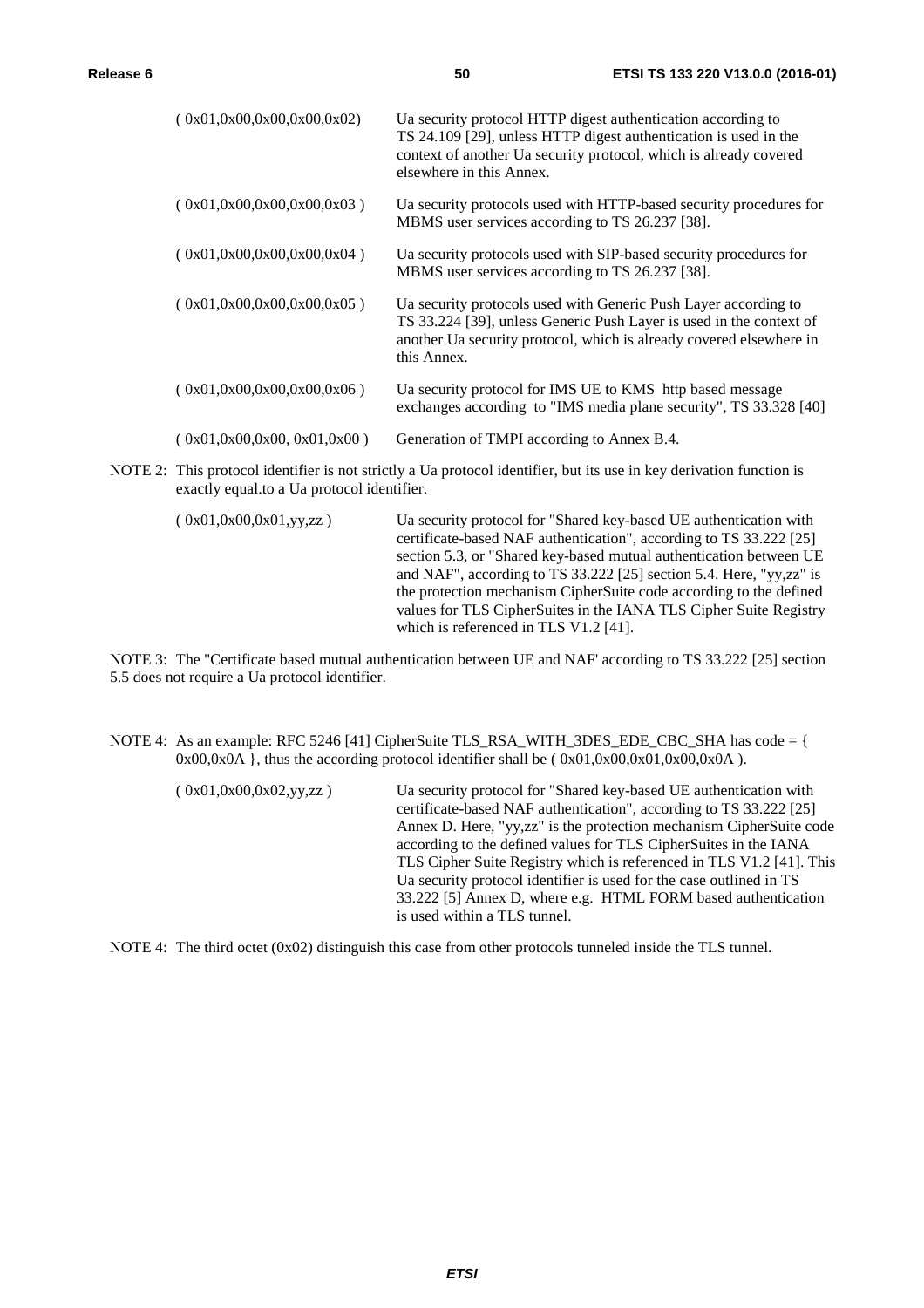## Annex I (normative): 2G GBA

## I.0 Introduction

This annex specifies the implementation option to allow the use of SIM cards or SIMs on UICC for GBA. The procedure specified in this annex is called 2G GBA. 2G GBA allows access to applications in a more secure way than would be possible with the use of passwords or with GSM without enhancements. It may be useful for operators who have not yet fully deployed USIMs.

The usage of the term 2G GBA in this specification does not restrict the usage of GBA over only 2G access networks i.e. GSM access. Similarly the use of the term 3G GBA in this specification does not restrict the usage of GBA over only 3G access networks i.e. UMTS. In this specification the term 2G GBA refers to the usage of a SIM card or SIM on UICC, while 3G GBA or GBA on its own, refers and to the usage of a USIM/ISIM on a UICC.

Clauses 4 and 5 of the present document do not apply to this annex unless explicitly stated.

## I.1 Reference model

The reference model is the same as described in section 4.1.

## I.2 Network elements

#### I.2.1 Bootstrapping server function (BSF)

A generic Bootstrapping Server Function (BSF) and the UE shall mutually authenticate using the 2G AKA protocol and the TLS protocol, and agree on session keys that are afterwards applied between UE and a Network Application Function (NAF). The BSF shall restrict the applicability of the key material to a specific NAF by using the key derivation procedure as specified in Annex B. The key derivation procedure may be used with multiple NAFs during the lifetime of the key material. The lifetime of the key material is set according to the local policy of the BSF. The generation of key material is specified in clause I.5.2.

The BSF shall be able to acquire the GBA user security settings (GUSS) from the HSS.

The BSF shall be able to discover from the type of authentication vectors sent by the HSS whether the subscriber is a 2G or a 3G subscriber.

The BSF shall be able to keep a list, which assigns NAFs to NAF Groups. This list is used to select if any and which application-specific USS within GUSS is valid for a certain NAF.

- NOTE 1: The operator does the assignment of NAFs to NAF Groups. NAF Group definitions in HSS and all connected BSFs belonging to the same operator's network shall be equal (cf., clause I.2.3). As these network elements belong to the same operator's network, standardisation of the NAF Group definitions themselves is not necessary in 3GPP.
- NOTE 2: The NAF grouping may be e.g. "home" and "visited". It allows the BSF to send USSs for the same application with e.g. different authorization flags to different NAFs, e.g., in home network and visited networks. The NAF e.g. in visited network indicates only the requested application, but it is unaware of the grouping in home network of the subscriber.
- NOTE 3: If support of GBA User Security Settings (GUSS) for service differentiation is desired in combination with HLR, then this can be achieved by addition of a database to the BSF containing the needed GUSS information.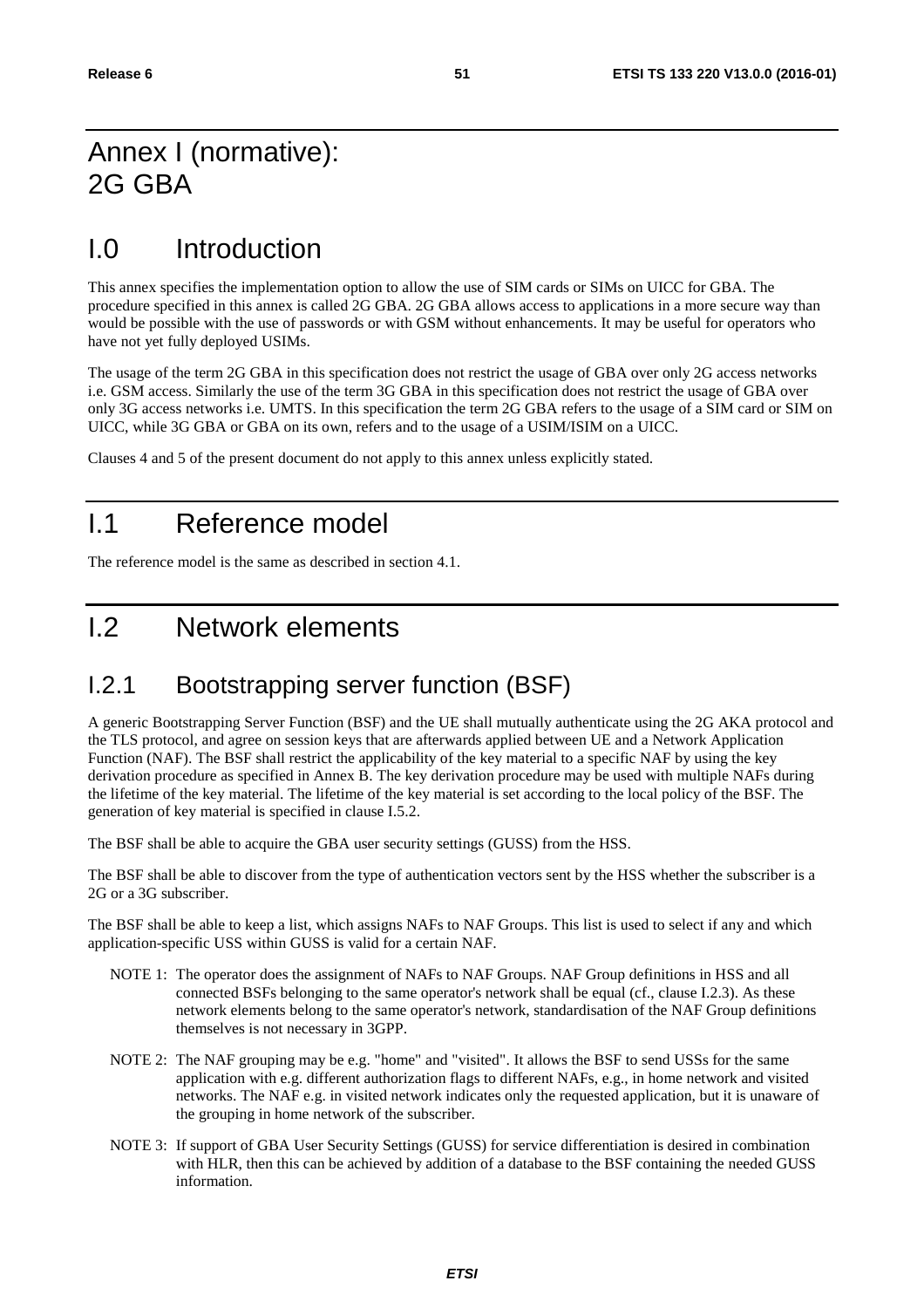The BSF shall allow the operator to configure a BSF policy whether to accept 2G subscribers or not for a certain NAF.

## I.2.2 Network application function (NAF)

After the bootstrapping has been completed, the UE and a NAF can run some application specific protocol where the authentication of messages will be based on those session keys generated during the mutual authentication between UE and BSF.

General assumptions for the functionality of a NAF are:

- there need not be a previous security association between the UE and the NAF;
- NAF shall be able to locate and communicate securely with the subscriber's BSF;
- NAF shall be able to acquire a shared key material established between UE and the BSF during the run of the application-specific protocol;
- NAF shall be able to acquire zero or more application-specific USSs from the HSS via the BSF;
- NAF shall be able to set the local validity condition of the shared key material according to the local policy;
- NAF shall be able to check lifetime and local validity condition of the shared key material;
- NAF shall have a policy whether to accept 2G subscribers. However, whether the SIM card is allowed to be used with a specific Ua application or not, is dependent on the relevant Ua application. If there is a specific TS for an application using a particular Ua protocol, and unless this TS explicitly prohibits the use of SIM, the operator is allowed to configure a NAF policy whether to accept 2G subscribers or not for this Ua application.
- NOTE: Without additional measures, GBA does not guarantee the freshness of the key, Ks(\_int/ext)\_NAF in the sense that it does not guarantee that the key was not used in a previous run of the Ua protocol. The additional measures which may be taken by the UE and the NAF to ensure key freshness in GBA are:
	- 1) enforce a new run of the Ub protocol (thus generating a new Ks) before deriving a new Ks\_NAF.
	- 2) store previously used keys Ks(\_int/ext)\_NAF, or the corresponding key identifiers B-TID, until the end of their lifetime.

 A UE and a NAF that support a Ua protocol that does not provide replay protection over unconnected runs of the protocol, will need to take corresponding action to avoid replay attacks if desired.

## I.2.2a Zn-Proxy

The text from section 4.2.2a applies also here.

## I.2.3 HSS

The set of all user security settings (USSs), i.e. GUSS, is stored in the HSS.

The requirements on the HSS are:

- HSS shall provide the only persistent storage for GUSSs;
- GUSS shall be defined in such a way that interworking of different operators for standardised application profiles is possible;
- GUSS shall be defined in such a way that profiles for operator specific applications and extensions to existing application profiles are supported without need for standardisation of these elements.
- GUSS shall be able to contain application-specific USSs that contain parameters that are related to identification or authorization information of one or more applications hosted by one ore more NAFs. Any other types of parameters are not allowed in the application-specific USS.

NOTE 1: The necessary subscriber profile data may be fetched by the NAF from its local database.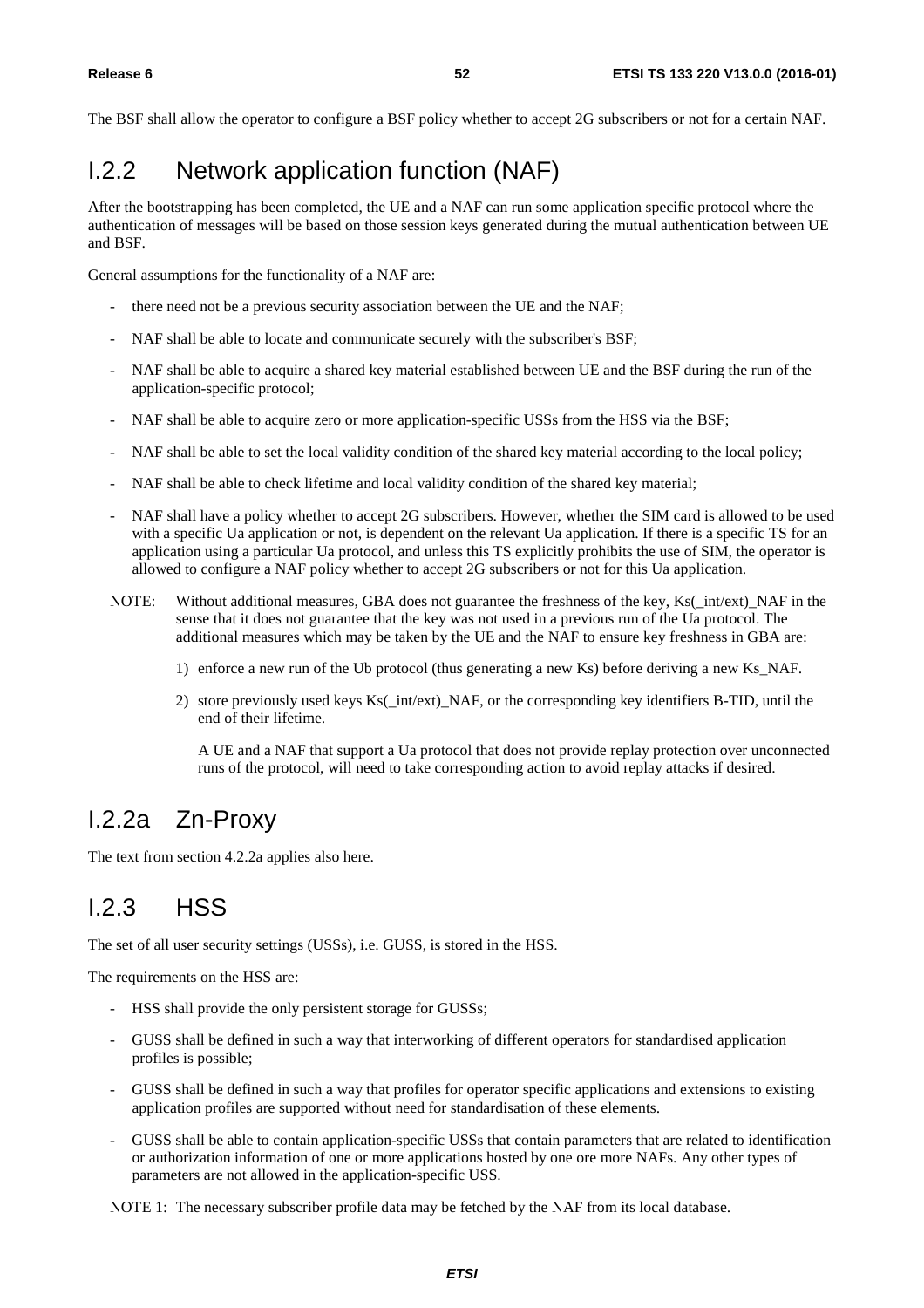- NOTE 2: One possibility to revoke temporarily an application specific USS from the GUSS is that the HSS may temporarily remove an application-specific USS from the GUSS if the service is temporarily revoked from the subscriber. The GUSS in the BSF is not changed by this operation and only updated when the existing bootstrapping session times out, or is overwritten by a new bootstrapping session during which the new modified GUSS is fetched from HSS along with the AV.
- GUSS shall be able to contain parameters intended for the BSF usage:
	- subscriber specific key lifetime;
	- optionally the timestamp indicating the time when the GUSS has been last modified by the HSS.
- NOTE 3: These parameters are optional and if they are missing from subscriber's GUSS or subscriber does not have GUSS then the BSF will use the default values in the BSF local policy defined by the particular MNO.
- HSS shall be able to assign application-specific USSs to a NAF Group. This shall be defined in such a way that different USSs for the same application, but for different groups of NAFs, are possible. The restrictions on the number of USSs per GUSS are dependent on the usage of NAF Groups by the operator:
	- if no NAF Groups are defined for this application then at most one USS per application is stored in GUSS;
	- if NAF Groups are defined for this application then at most one USS per application and NAF Group is stored in GUSS.
- NAF Group definitions in the HSS and all connected BSFs belonging to the same operator's network shall be equal.
	- Information on UICC type and on key choice are not required for 2G subscribers. 2G GBA is regarded as ME-based.

### I.2.4 UE

The required functionalities from the UE are:

- the support of HTTP Digest AKA protocol;
- the support of TLS;
- the capability to use a SIM in bootstrapping;
- the capability for a Ua application on the ME to indicate to the GBA Function on the ME whether a SIM is allowed for use in bootstrapping (see clause I.4.8);
- the capability to derive new key material to be used with the protocol over Ua interface from Kc, RAND, SRES and Ks-input;
- support of NAF-specific application protocol (For an example see TS 33.221 [5]).

A 2G GBA-aware ME shall support both 3G GBA\_U, as specified in clause 5.2 and 3G GBA\_ME procedures, as specified in clause 4.5.

The security of2G GBA relies on that the ME hasimplemented the following properties:

- The ME sets each fill bit it sends to a random value, in accordance with clause 5.2 of TS 44.006 [46].

NOTE: This requirement is fulfilled by MEs from Rel-8 onwards.

The ME does not implement GEA1, in accordance with clause D.4.9 of TS 43.020 [47].

NOTE: This requirement is fulfilled by MEs from Rel-12 onwards.

### I.2.5 SLF

The text from section 4.2.5 applies also here.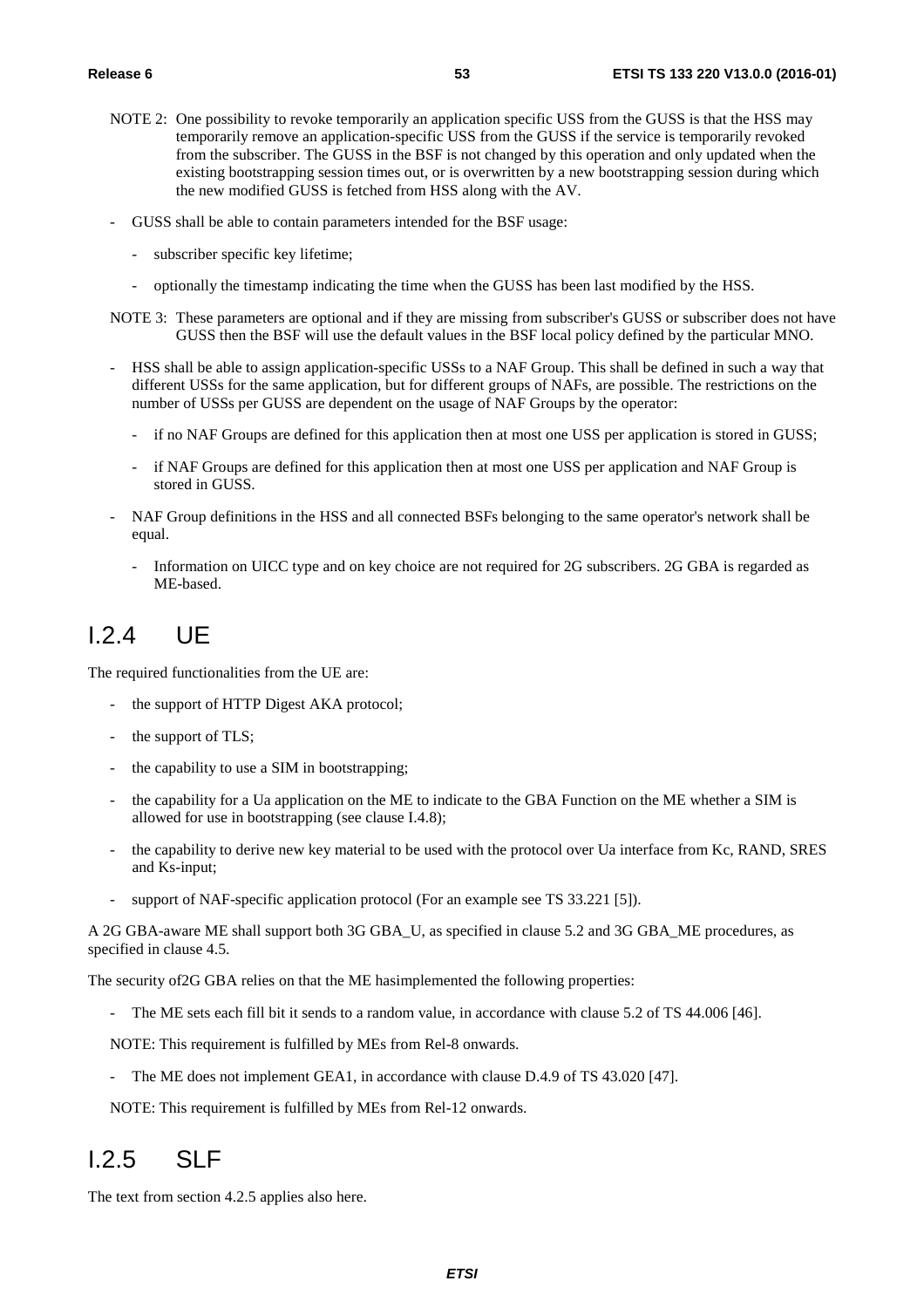#### I.2.6 HLR

The requirement on the HLR is the same as in clause 4.3.6.

## I.3 Bootstrapping architecture and reference points

#### I.3.1 Reference point Ub

The reference point Ub is between the UE and the BSF. Reference point Ub provides mutual authentication between the UE and the BSF. It allows the UE to bootstrap the session keys based on 2G AKA infrastructure.

#### I.3.2 Reference point Ua

The reference point Ua carries the application protocol, which is secured using the keys material agreed between UE and BSF as a result of the run of the protocol over reference point Ub.

#### I.3.3 Reference point Zh

The reference point Zh used between the BSF and the HSS allows the BSF to fetch the required authentication information and all GBA user security settings from the HSS. The reference point Zh is an intra-operator domain interface. The interface to the 2G Authentication Centre is HSS-internal, and it need not be standardised as part of this architecture.

#### I.3.4 Reference point Zn

The reference point Zn is used by the NAF to fetch the key material agreed during a previous protocol run over the reference point Ub from the UE to the BSF. It is also used to fetch application-specific user security settings from the BSF, if requested by the NAF.

## I.3.5 Reference point Dz

The text from section 4.3.5 applies also here.

### I.3.6 Reference point Zh'

The optional reference point Zh' used between the BSF and the HLR allows the BSF to fetch the required authentication information. The reference point Zh' is an intra-operator domain interface.

## I.4 Requirements and principles for bootstrapping

### I.4.0 General requirements

The following requirements and principles are applicable to bootstrapping procedure:

- the 2G GBA bootstrapping function shall not depend on the particular NAF;
- the server implementing the bootstrapping function needs to be trusted by the home operator to handle authentication vectors;
- the server implementing the NAF needs only to be trusted by the home operator to handle derived key material;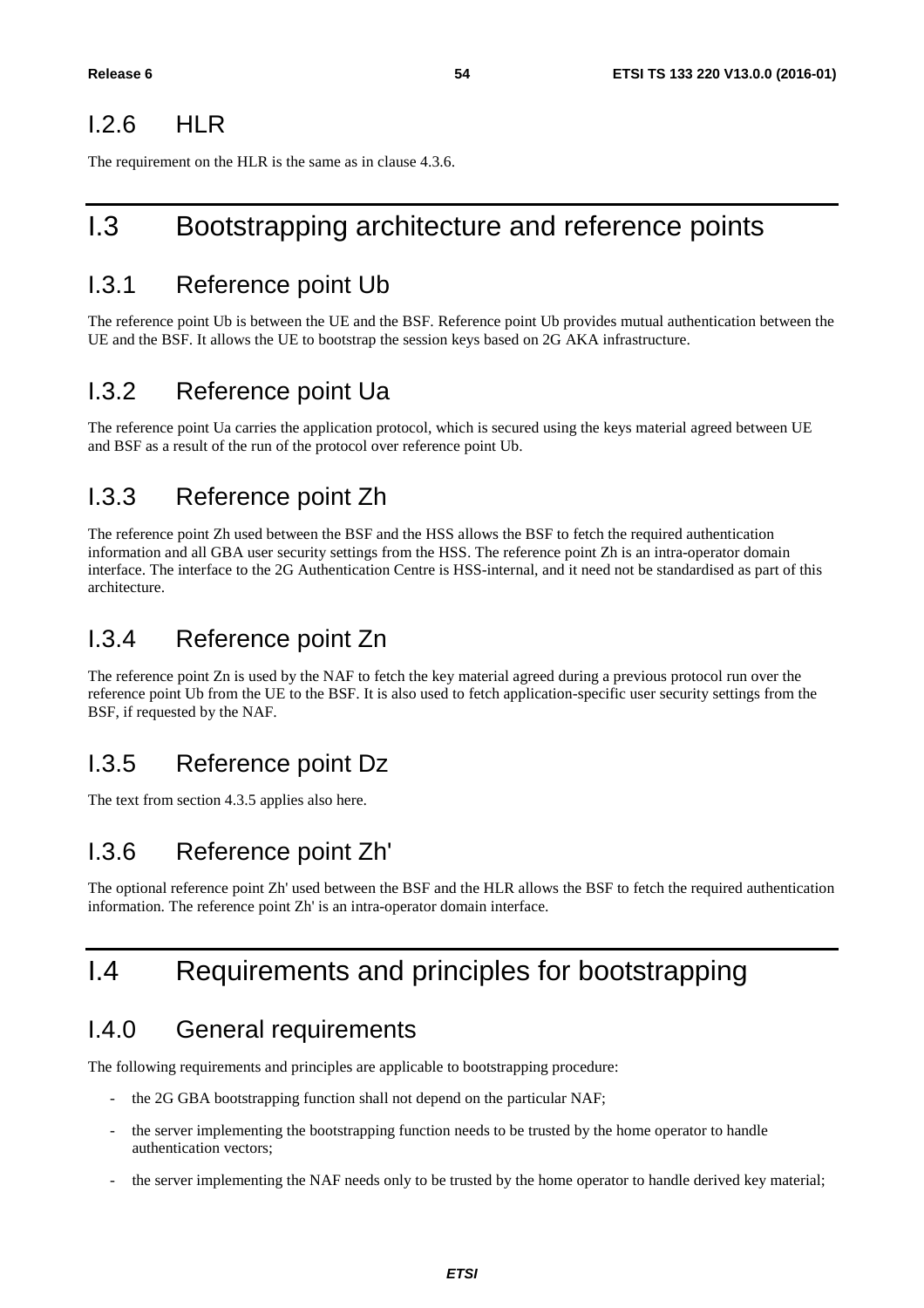- it shall be possible to support NAF in the operator's home network and in the visited network;
- the architecture shall not preclude the support of network application function in a third network;
- to the extent possible, existing protocols and infrastructure should be reused;
- in order to ensure wide applicability, all involved protocols are preferred to run over IP;
- it shall be prevented that a security breach in one NAF who is using the GBA, can be used by an attacker to mount successful attacks to the other NAFs using the GBA.
- an attacker shall not be able to exploit a security breach in one security protocol over Ua in order to mount a successful attack against a different security protocol over Ua.
- Existing SIM cards or SIMs on UICCs and their specifications shall not be impacted.
- If USIM or ISIM are available they shall be used as specified in sections 4 and 5, and 2G GBA shall not be used.
- 2G GBA shall not impact the USIM / ISIM based GBA as specified in sections 4 and 5.
- 2G GBA shall not reduce security for USIM / ISIM users.
- 2G GBA shall minimise the changes to the USIM / ISIM based GBA specified in section 4.
- 2G GBA shall provide measures to mitigate known vulnerabilities of GSM.

#### I.4.1 Access Independence

Bootstrapping procedure is access independent. Bootstrapping procedure requires IP connectivity from UE.

#### I.4.2 Authentication methods

Authentication between the UE and the BSF shall not be possible without a valid cellular subscription. Authentication shall be based on the GSM authentication (also called 2G AKA) protocol. BSF authentication shall in addition be based on TLS with server certificates.

#### I.4.3 Roaming

The text from section 4.4.3 applies also here.

#### I.4.4 Requirements on reference point Ub

The requirements for reference point Ub are:

- the BSF shall be able to identify the UE;
- the BSF and the UE shall be able to authenticate each other based on the methods in I.4.2;
- the BSF shall be able to send a bootstrapping transaction identifier to the UE;
- the UE and the BSF shall establish shared keys;
- the BSF shall be able to indicate to the UE the lifetime of the key material. The key lifetime sent by the BSF over Ub shall indicate the expiry time of the key.

NOTE: This does not preclude a UE to refresh the key before the expiry time according to the UE's local policy.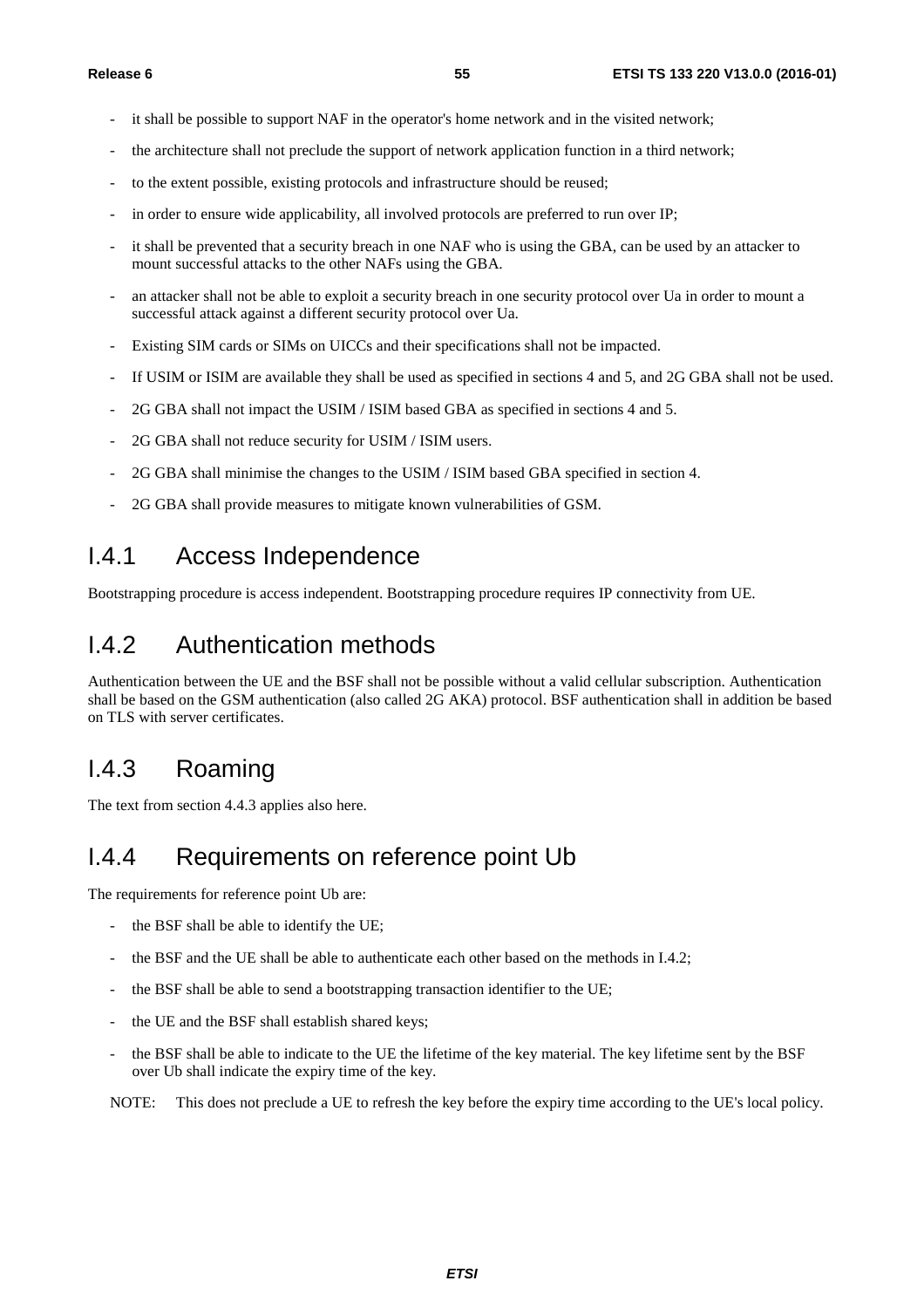#### I.4.5 Requirements on reference point Zh

The requirements for reference point Zh are:

- mutual authentication, confidentiality and integrity shall be provided;
- NOTE 1: This requirement may be fulfilled by physical or proprietary security measures since BSF and HSS are located within the same operator's network.
- the BSF shall be able to send bootstrapping information request concerning a subscriber;
- optionally the BSF may have the capability able to send the timestamp of subscriber's GBA user security settings to the HSS (timestamp option);
- the HSS shall be able to send one 2G AKA vector at a time to the BSF;
- the HSS shall be able to send the complete set of subscriber's GBA user security settings needed for security purposes to the BSF. Optionally the HSS may have the capability to indicate to the BSF whether the BSF already has the latest copy of the GUSS based on the GUSS timestamp (timestamp option);
- NOTE 2: If subscriber's GUSS is updated in HSS, this is not propagated to the BSF. The GUSS in the BSF is updated when the BSF next time fetches the authentication vectors and GUSS from the HSS over Zh reference point as part of the bootstrapping procedure.
- no state information concerning bootstrapping shall be required in the HSS;
- all procedures over reference point Zh shall be initiated by the BSF;
- the number of different interfaces to HSS should be minimized.

#### I.4.6 Requirements on reference point Zn

The requirements for reference point Zn are:

- mutual authentication, confidentiality and integrity shall be provided;
- If the BSF and the NAF are located within the same operator's network, the DIAMETER based Zn reference point shall be secured according to NDS/IP [13];
- If the BSF and the NAF are located in different operators' networks, the DIAMETER based Zn' reference point between the Zn-Proxy and the BSF shall be secured using TLS as specified in Annex E of the present document;
- An HTTP based Zn/Zn' reference point shall be secured using TLS as specified in Annex E of the present document;
- The BSF shall verify that the requesting NAF is authorised to obtain the key material or the key material and the requested USS;
- The NAF shall be able to send a key material request to the BSF, containing NAF's public hostname used by the UE's corresponding request. The BSF shall be able to verify that a NAF is authorized to use this hostname, i.e. the FQDN used by UE when it contacts the NAF;
- The BSF shall be able to send the requested key material to the NAF;
- The NAF shall be able to get a selected set of application-specific USSs from the BSF, depending on the policy of the BSF and the application indicated in the request from the NAF over Zn;
- The NAF shall be able to indicate to the BSF the single application or several applications it requires USSs for;
- NOTE 2: If some application needs only a subset of an application-specific USS the NAF selects this subset from the complete set of USS sent from BSF.
- The BSF shall be able to be configured on a per NAF or per application basis if private subscriber identity and which application-specific USSs may be sent to a NAF;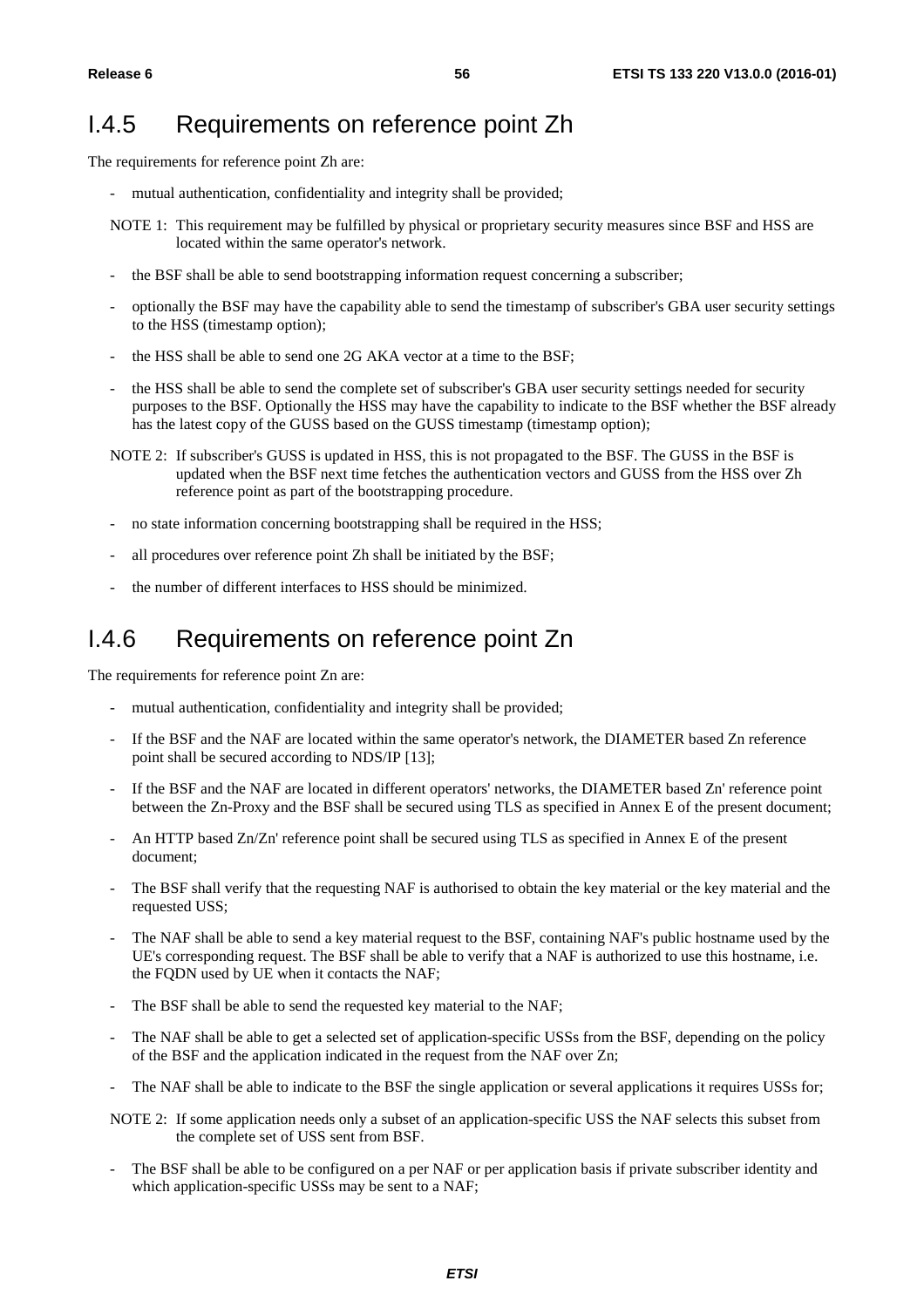- NOTE 3: Privacy issues need be considered when determining which user identifier is sent to the NAF. If service continuity is desired, then the BSF can be configured to send the IMPI (but then there is no user anonymity). If the BSF does not send the IMPI or IMPU / pseudonym in the USS, then the user remains anonymous towards the NAF; or more precisely, the B-TID functions as a temporary user identifier. This can cause that the NAF cannot provide a continuous service, since a user identity is needed in the NAF to ensure that the NAF is able to update keys for a Ua session when the UE has bootstrapped and contacts the NAF with a new B-TID. If user privacy is desired, the NAF can requests a USS and the BSF is configured to send a user pseudonym in the USS, but not the IMPI.
- If a NAF requests USSs from the BSF and they are not present in subscriber's GUSS, it shall not cause an error, provided the conditions of the local policy of the BSF are fulfilled. The BSF shall then send only the requested and found USSs to the NAF;
- It shall be possible to configure a local policy as follows: BSF may require one or more application-specific USS to be present in a particular subscriber's GUSS for a particular requesting NAF, and to reject the request from the NAF in case the conditions are not fulfilled. In order to satisfy this local policy, it is not required that the NAF requests the USSs over the Zn reference point, which the BSF requires to be present in the GUSS, rather it is sufficient that the BSF checks the presence of the USSs locally. It shall also be possible configure the BSF in such a way that no USS is required for the requesting NAF;
- The BSF shall be able to indicate to the NAF the bootstrapping time and the lifetime of the key material. The key lifetime sent by the BSF over Zn shall indicate the expiry time of the key, and shall be identical to the key lifetime sent by the BSF to the UE over Ub.
- NOTE 4: This does not preclude a NAF to refresh the key before the expiry time according to the NAF's local policy.
- NOTE 5: If one or more of the USSs that have been delivered to the NAF has been updated in subscriber's GUSS in the HSS, this change is propagated to the NAF the next time it fetches the USS from the BSF over Zn reference point (provided that the BSF has updated subscriber's GUSS from the HSS over Zh reference point).
- The BSF shall send information to the NAF that the subscriber is a 2G subscriber. If no such information is sent the NAF shall assume that the subscriber is a 3G subscriber.
- NOTE 6: This requirement enables a NAF to accept 2G subscribers according to its local policy. The second sentence ensures backward compatibility with the procedures specified in section 4 and 5 of this specification. Note also that inclusion of information on the type of subscription in the GUSS would not suffice to satisfy this requirement as a GUSS need not be present for every subscriber.
- The BSF may determine according to its local policy that the NAF shall not serve 2G subscribers. If this is the case, the BSF does not send keys to the NAF.
- NOTE 7: This requirement allows an operator controlling the BSF to determine which applications shall use 3G security only. This requirement is also necessary for NAFs, which are not capable to evaluate the information about the subscription type sent by the BSF, e.g. pre-release 7 NAFs.
- NAF shall be able to indicate to BSF the protocol identifier of Ua security protocol it requires the key material by sending NAF-Id to BSF (cf. Annex H).

### I.4.7 Requirements on Bootstrapping Transaction Identifier

Bootstrapping transaction identifier (B-TID) shall be used to bind the subscriber identity to the keying material in reference points Ua, Ub and Zn.

Requirements for B-TID are:

- B-TID shall be globally unique;
- B-TID shall be usable as a key identifier in protocols used in the reference point Ua;
- NAF shall be able to detect the home network and the BSF of the UE from the B-TID.

NOTE 1: NAF can remove the security association based on deletion conditions after the key has become invalid.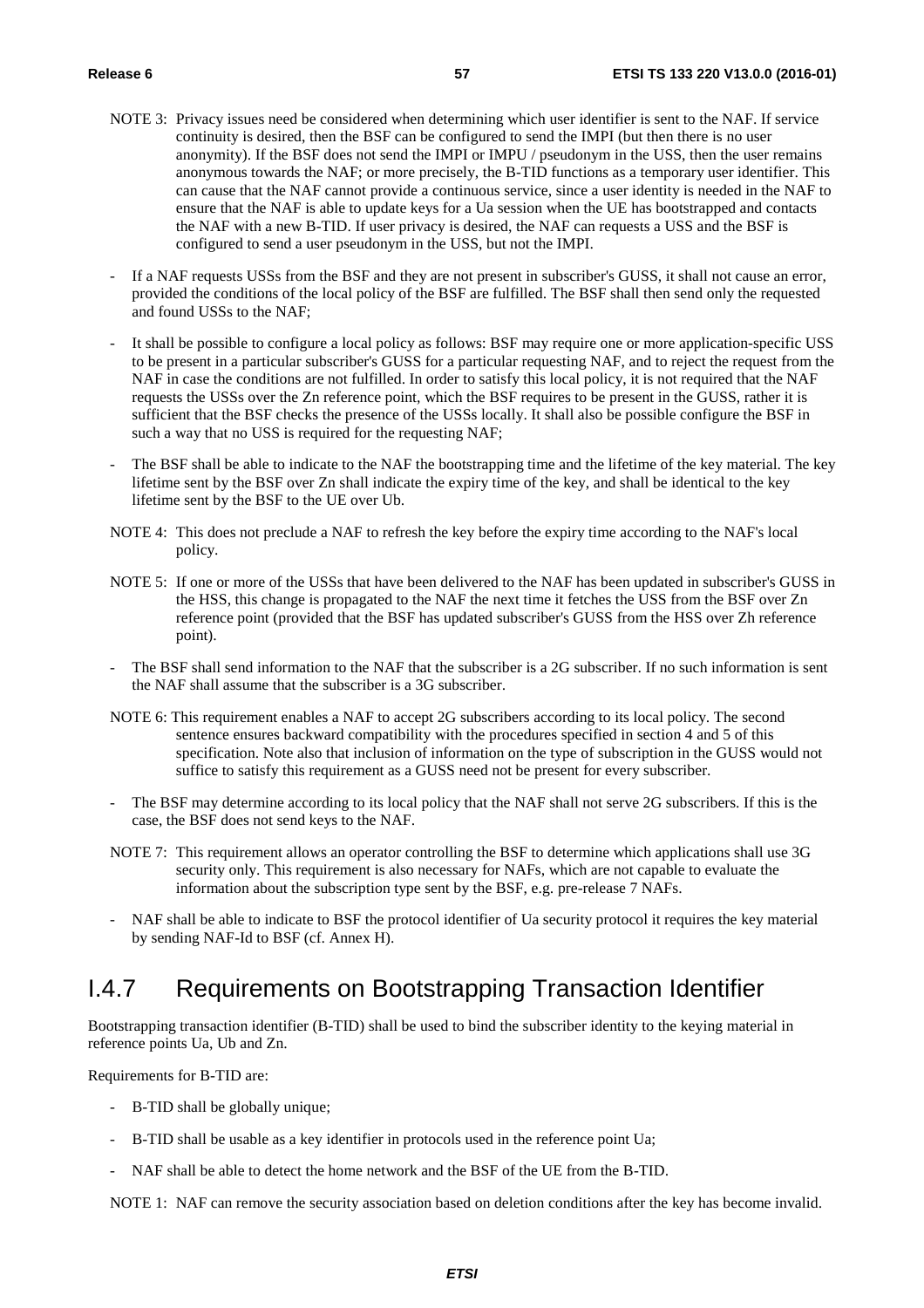NOTE 2: Care has to be taken that the parallel use of GBA and non-GBA authentication between UE and NAF does not lead to conflicts, e.g. in the name space. This potential conflict cannot be resolved in a generic way as it is dependent on specific protocol and authentication mechanism used between UE and application server. It is therefore out of scope of this specification. For the example of HTTP Digest authentication used between UE and NAF, parallel use is possible as the following applies:  $\langle$ username,password>-pairs must be unique to one realm only. As the NAF controls the realm names, it has to ensure that only the GBA based realm is named with the reserved 3GPP realm name. In the special case that the NAF wants to allow non GBA based authentication in the GBA realm also, it has to ensure that no usernames in the format of a B-TID are used outside GBA based authentication.

#### I.4.8 Requirements on selection of UICC application and SIM card

If a UICC is present in the UE, containing a USIM or an ISIM, then a USIM or ISIM shall be used as specified in section 4.4.8. Otherwise a SIM shall be used.

If no UICC, but a SIM card is present in the UE, the SIM card shall be used. The IMPI is obtained from the IMSI as specified in section 4.4.8.

#### I.4.9 Requirements on reference point Ua

The text from section 4.4.9 applies also here.

#### I.4.10 Requirements on reference point Dz

The text from section 4.4.10 applies also here.

#### I.4.11 Requirements on reference point Zh'

The requirements for reference point Zh' are the same as in clause 4.4.12.

## I.5 Procedures

This chapter specifies in detail the format of the 2G GBA bootstrapping procedure that is further utilized by various applications. It contains the authentication procedure with BSF, and the key material generation procedure.

#### I.5.1 Initiation of bootstrapping

The text from clause 4.5.1 of the present document applies also here.

### I.5.2 Bootstrapping procedures

When a UE wants to interact with a NAF, and it knows that the bootstrapping procedure is needed, it shall first perform a bootstrapping authentication (see figure I.3). Otherwise, the UE shall perform a bootstrapping authentication only when it has received bootstrapping initiation required message or a bootstrapping negotiation indication from the NAF, or when the lifetime of the key in UE has expired (cf. subclause I.5.3).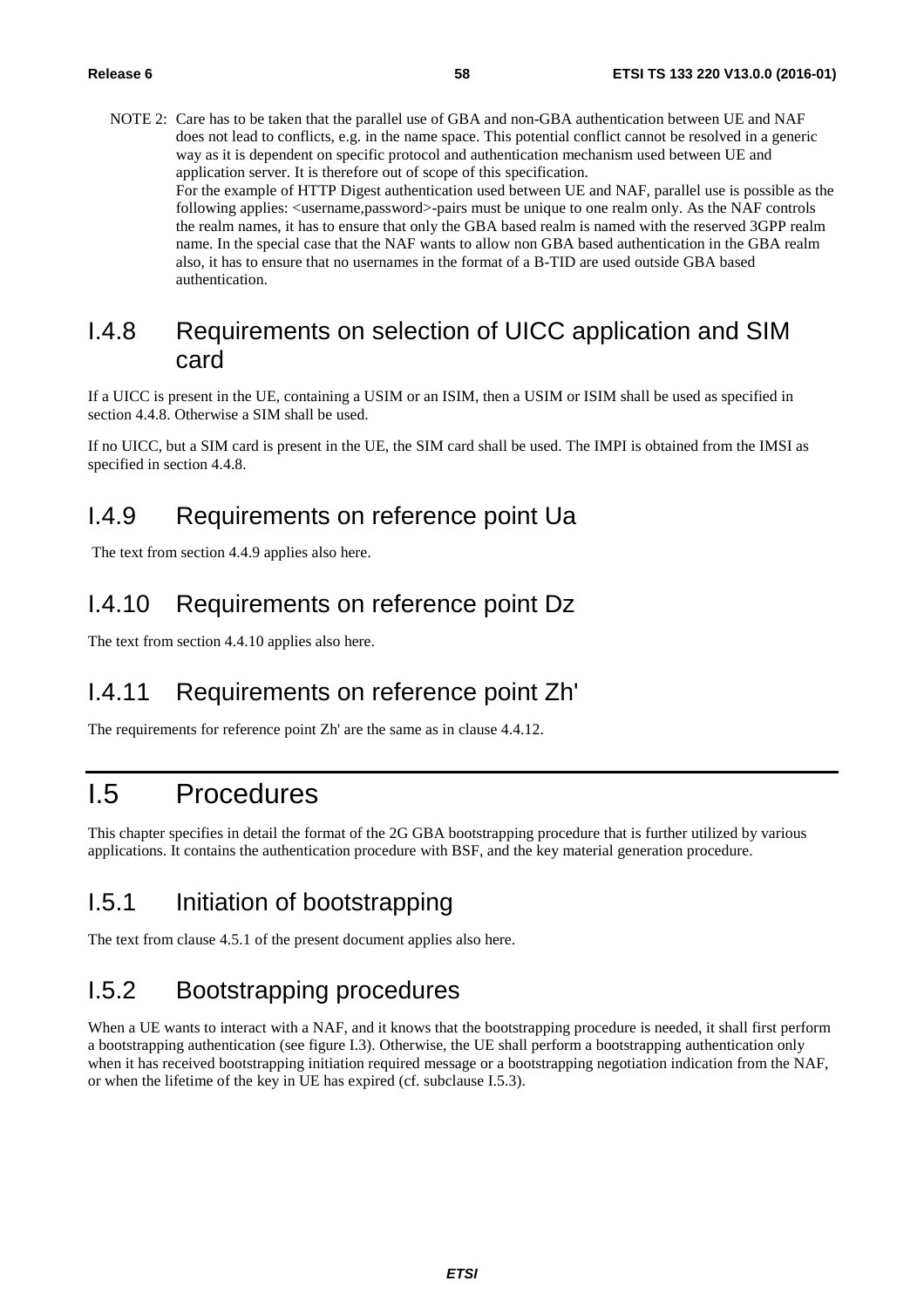

**Figure I.3: The bootstrapping procedure** 

- 1. The UE sets up a confidentiality-protected TLS tunnel with the BSF. In the set up of the TLS tunnel, the UE shall authenticate the BSF by means of a certificate provided by the BSF. All further communication between ME and BSF is sent through this TLS tunnel. The UE now sends an initial HTTPS request.
- 2. The BSF requests authentication vectors and GUSS from the HSS over Zh. The HSS returns the complete set of GBA user security settings (GUSS) and one 2G authentication vectors (AV = RAND, SRES, Kc) over the Zh reference point. The BSF discovers that the UE is equipped with 2G SIM by looking at the type of authentication vectors.

If the BSF implements the timestamp option and has a local copy of the GUSS for the subscriber that has been fetched from the HSS during a previous bootstrapping procedure, and this GUSS includes a timestamp, the BSF may include the GUSS timestamp in the request message. Upon receiving that timestamp, if the HSS implements the timestamp option, the HSS may compare it with the timestamp of the GUSS stored in the HSS. In this case, if and only if the HSS has done the comparison and the timestamps are equal, then the HSS shall send "GUSS TIMESTAMP EQUAL" indication to the BSF. In any other case, the HSS shall send the GUSS (if available) to the BSF. If the BSF receives "GUSS TIMESTAMP EQUAL" indication, it shall keep the local copy of the GUSS. In any other case, the BSF shall delete the local copy of the GUSS, and store the received GUSS (if sent).

 In the case that no HSS with Zh reference point support is deployed, the BSF requests the authentication vector from either an HSS with Zh' reference point support or an HLR over the Zh' reference point. The HLR or HSS with Zh' reference point support returns one 2G authentication vectors (AV = RAND, SRES, Kc) over the Zh' reference point. The BSF discovers that the UE is equipped with 2G SIM by looking at the type of authentication vectors.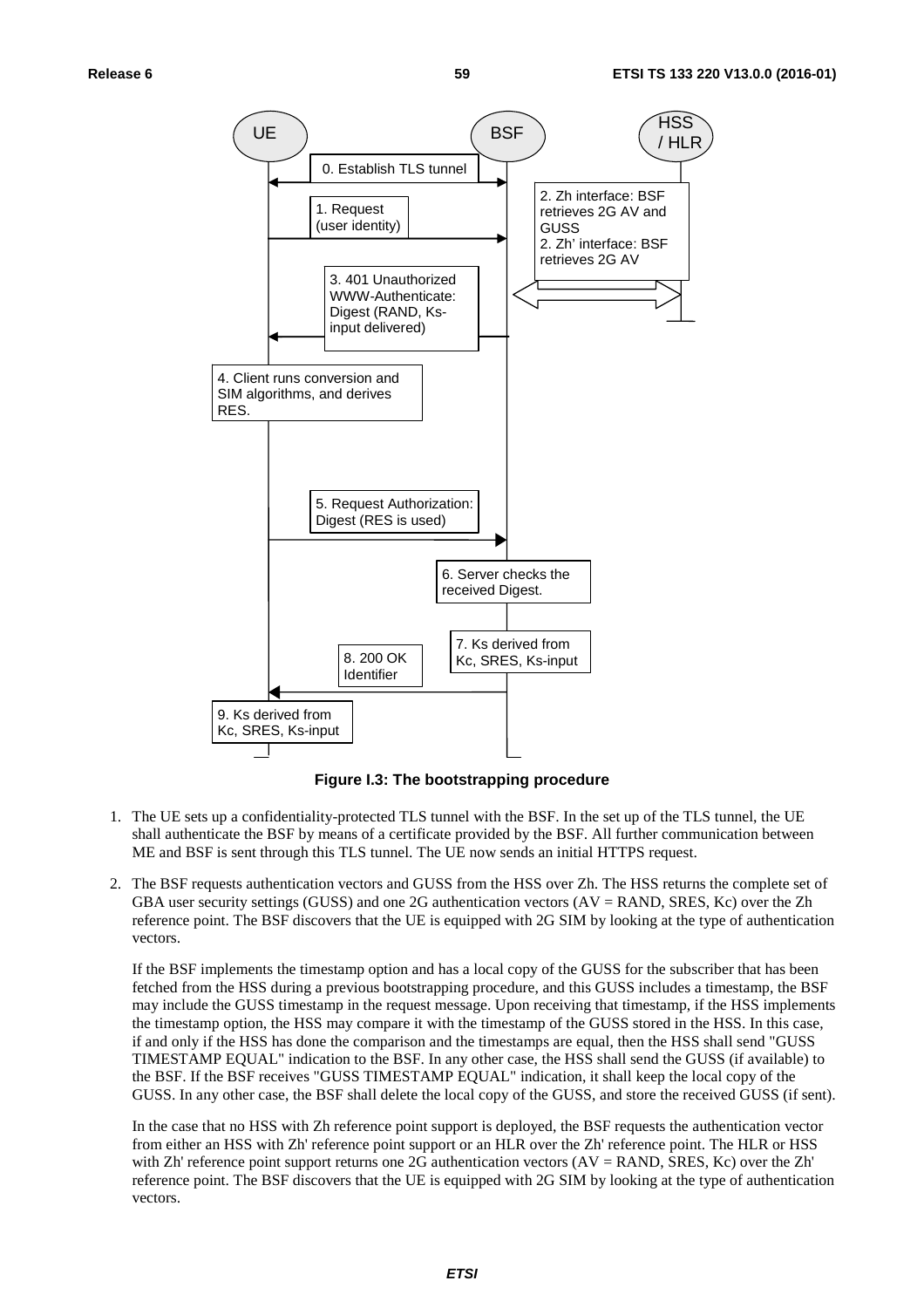The BSF converts one 2G authentication vector (RAND, Kc, SRES) to the parameter RES.

RES = KDF (key, "3gpp-gba-res", SRES), truncated to 128 bits

where key = Kc  $\parallel$  Kc  $\parallel$  RAND and KDF is the key derivation function specified in Annex B of TS 33.220.

The BSF shall also select a 128-bit random number "Ks-input" and set

server specific data  $=$  Ks-input in the aka-nonce of HTTP Digest AKA, cf. [4].

- NOTE 1: "Truncated to 128 bits" means that from the 256 bits output of KDF, the 128 bits numbered as [0] to [127] are used.
- NOTE 2: In a multiple HSS environment, the BSF may have to obtain the address of the HSS where the subscription of the user is stored by querying the SLF, prior to step 2.
- 3. The BSF shall forward RAND and server specific data in the 401 message to the UE (without RES). This is to demand the UE to authenticate itself.
- 4. The UE extracts RAND from the message and calculates the corresponding Kc and SRES values. It then calculates the parameter RES from these values as specified in step 2.
- 5. The UE sends another HTTP request, containing the Digest AKA response (calculated using RES as the password) and a cnonce (cf. [3]), to the BSF.
- 6. The BSF authenticates the UE by verifying the Digest AKA response. If the authentication fails the BSF shall not re-use the authentication vector in any further communication.
- NOTE 3: The password in "AKAv1" HTTP Digest AKA is in binary format.
- 7. The BSF shall generate key material Ks by computing Ks = KDF (key, Ks-input, "3gpp-gba-ks", SRES). The B-TID value shall be also generated in format of NAI by taking the base64 encoded [12] RAND value from step 3, and the BSF server name, i.e. base64encoded(RAND)@BSF\_servers\_domain\_name.
- NOTE 3a: If the HSS/AuC uses a good random number generator, then the chance of a B-TID collision is practically zero. If such a collision occurs, then the key retrieved by the NAF can have a mismatch with the UE generated NAF key. This will result in a Ua authentication failure which will cause the NAF to once again request the UE to bootstrap which will create a new Ks and a new B-TID.
- 8. The BSF shall send a 200 OK message, including a B-TID and an authentication-info header (cf. [3]), to the UE to indicate the success of the authentication. In addition, in the 200 OK message, the BSF shall supply the lifetime of the key Ks.
- 9. The UE shall abort the procedure if the server authentication according to [3] fails. If it is successful the UE shall generate the key material Ks in the same way as the BSF.
- 10. Both the UE and the BSF shall use the Ks to derive the key material Ks\_NAF for use with the procedures specified in clause I.5.3. Ks\_NAF shall be used for securing the reference point Ua.

Ks NAF is computed as Ks NAF = KDF (Ks, "gba-me", RAND, IMPI, NAF Id), where KDF is the key derivation function as specified in Annex B, and the key derivation parameters consist of the user's IMPI, the NAF\_Id and RAND. The NAF\_Id is constructed as follows: NAF\_Id = FQDN of the NAF  $||$  Ua security protocol identifier. The Ua security protocol identifier is specified in Annex H. KDF shall be implemented in the ME.

NOTE 4: If a NAF hosts two or more applications which use the same FQDN and Ua security protocol identifier, they will share the same NAF specific keys. This causes a risk of so called two-time pad which may lead to the situation that the security of these applications is compromised. This can be avoided by running bootstrapping separately to each application or by application specific means, which are however out of the scope of the current specification.

To allow consistent key derivation based on NAF name in UE and BSF, at least one of the three following prerequisites shall be fulfilled: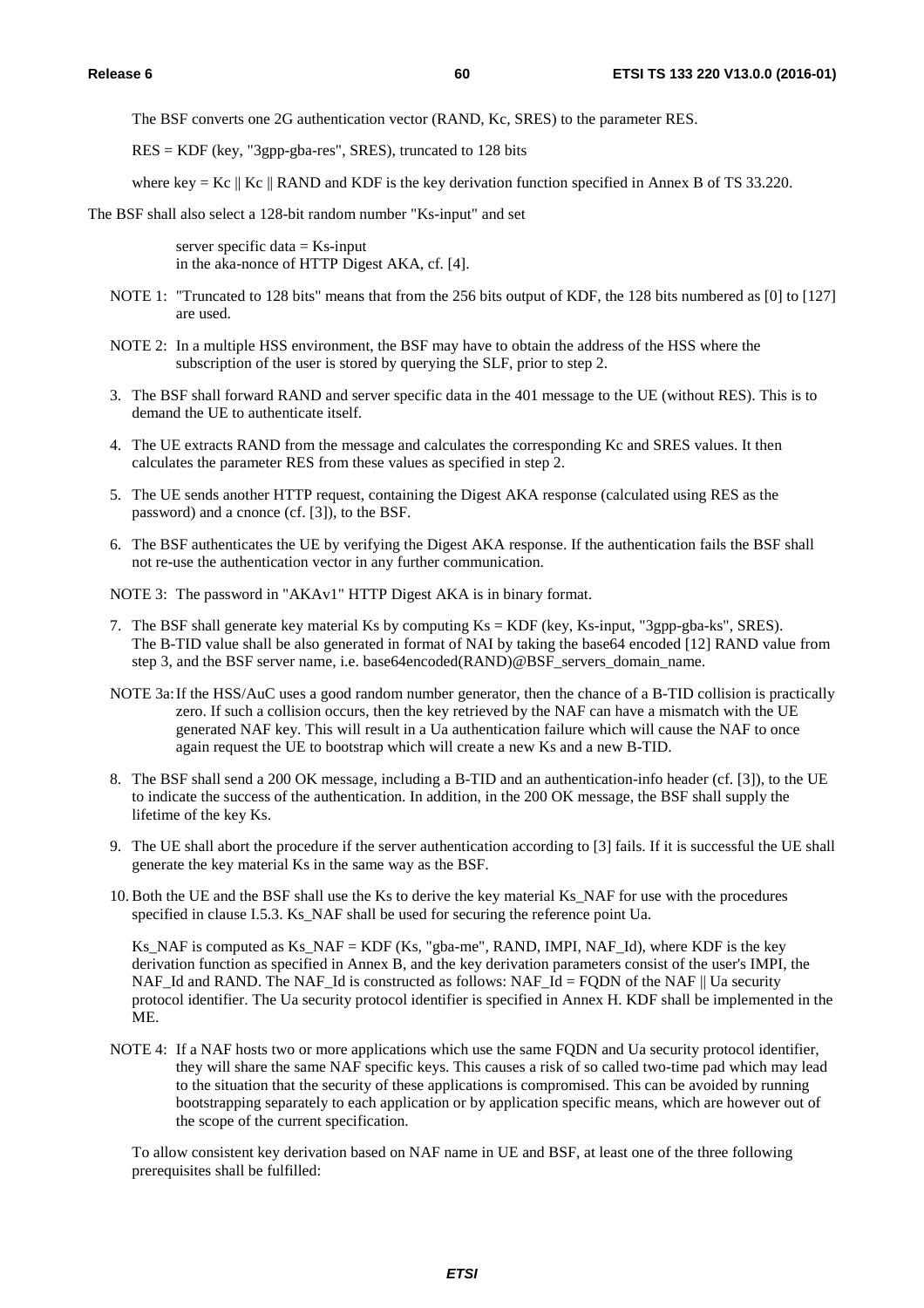- (1) The NAF is known in DNS under one domain name (FQDN) only, i.e. no two different domain names point to the IP address of the NAF. This has to be achieved by administrative means.
- (2) Each DNS entry of the NAF points to a different IP address. The NAF responds to all these IP addresses. Each IP address is tied to the corresponding FQDN by NAF configuration. The NAF can see from the IP address, which FQDN to use for key derivation.
- (3) Ua uses a protocol which transfers the host name (FQDN of NAF as used by UE) to NAF (e.g. HTTP/1.1 with mandatory Host request header field). This requires the NAF to check the validity of the host name, to use this name in all communication with UE where appropriate, and to transfer this name to BSF to allow for correct derivation of Ks\_NAF. In case of a TLS tunnel over Ua this requires either multiple-identities certificates for the NAF or the deployment of RFC 3546 [9] over Ua or other protocol means with similar purpose over Ua.

 The UE and the BSF shall store the key Ks with the associated B-TID for further use, until the lifetime of Ks has expired, or until the key Ks is updated or until the deletion conditions are satisfied (see 4.4.11).

#### I.5.3 Procedures using bootstrapped Security Association

Before communication between the UE and the NAF can start, the UE and the NAF first have to agree whether to use shared keys obtained by means of the GBA. If the UE does not know whether to use GBA with this NAF, it uses the Initiation of Bootstrapping procedure described in clause I.5.1.

Once the UE and the NAF have established that they want to use GBA then every time the UE wants to interact with an NAF the following steps are executed as depicted in figure I.4.

- 1. UE starts communication over reference point Ua with the NAF:
	- in general, UE and NAF will not yet share the key(s) required to protect the reference point Ua. If they already do (i.e. if a key Ks\_NAF for the corresponding key derivation parameter NAF\_Id is already available), the UE and the NAF can start to securely communicate right away. If the UE and the NAF do not yet share a key, the UE proceeds as follows:
		- if a key Ks for the selected UICC application is available in the UE, the UE derives the key Ks\_NAF from Ks, as specified in clause I.5.2;
		- if no key Ks for the selected UICC application is available in the UE, the UE first agrees on a new key Ks with the BSF over the reference point Ub, and then proceeds to derive Ks\_NAF;

If it is not desired by the UE to use the same Ks for the selected UICC application to derive more than one Ks\_NAF then the UE should agree on a new key Ks with the BSF over the reference point Ub, and then proceed to derive Ks\_NAF;

if the NAF shares a key with the UE, but the NAF requires an update of that key, e.g. because the key's lifetime has expired or will expire soon, or the key can not meet the NAF local validity condition, it shall send a suitable bootstrapping renegotiation request to the UE, see figure I.5. If the key's lifetime has expired the protocol used over reference point Ua shall be terminated. The form of this indication depends on the particular protocol used over reference point Ua. If the UE receives a bootstrapping renegotiation request, it starts a run of the protocol over reference point Ub, as specified in clause I.5.2, in order to obtain a new key Ks.

To allow for consistent key derivation in BSF and UE, both have to use the same FQDN for derivation (see clause I.5.2). For each protocol used over Ua it shall be specified if only cases (1) and (2) of clause I.5.2 are allowed for the NAF or if the protocol used over Ua shall transfer also the FQDN used for key derivation by UE to NAF.

- NOTE 1: If the shared key between UE and NAF is invalid, the NAF can set deletion conditions to the corresponding security association for subsequent removal.
- the UE supplies the B-TID to the NAF, in the form as specified in clause I.3.2, to allow the NAF to retrieve the corresponding keys from the BSF;
- NOTE 2: The UE may adapt the key material Ks\_NAF to the specific needs of the reference point Ua. This adaptation is outside the scope of this specification.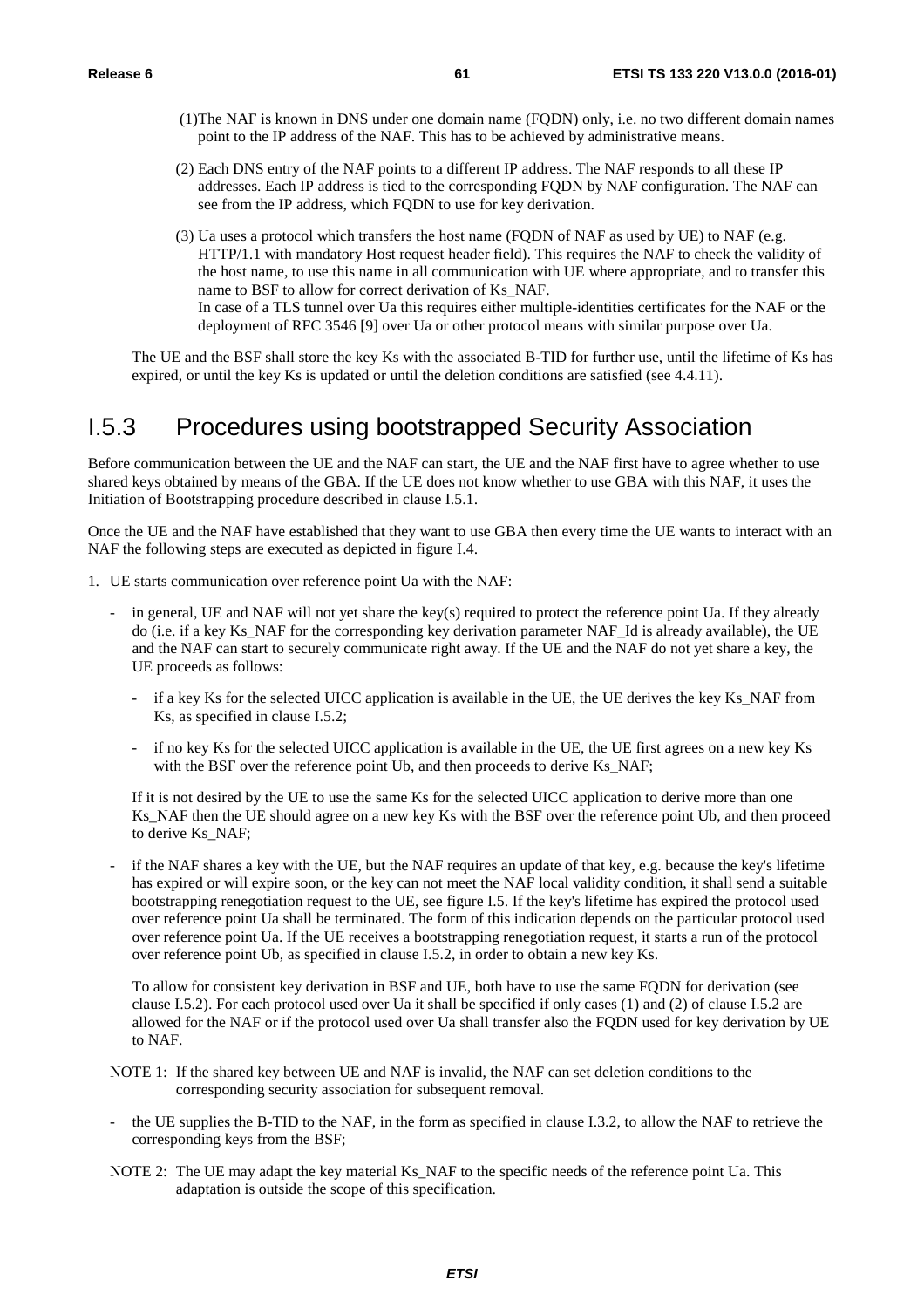- the key management procedures for GBA related keys in the ME (i.e. Ks and Ks, NAF keys) are described in section 4.4.11
- when a new Ks is agreed over the reference point Ub and a key Ks\_NAF, derived from one NAF\_Id, is updated, the other keys Ks\_NAF, derived from different values NAF\_Id, stored on the UE shall not be affected;

 According to the procedures defined in clauses I.5.2 and I.5.3, in the UE there is at most one Ks\_NAF key stored per NAF-Id.

- 2. NAF starts communication over reference point Zn with BSF
	- The NAF requests key material corresponding to the B-TID supplied by the UE to the NAF over reference point  $Ua$ .:
	- The NAF may also request one or more application-specific USSs for the applications, which the request received over Ua from UE may access;
	- NOTE 3: If the NAF requires service continuity, then the NAF can request a USS that contains a user pseudonym that allows service continuity according to BSF policy.
	- With the key material request, the NAF shall supply a NAF-Id (which includes the NAF's FODN that the UE has used to access this NAF and the Ua security protocol identifier) to the BSF. (This is to allow for consistent key derivation in the BSF and UE as described above). The BSF shall verify that the NAF is authorized to use that FODN.
- 3. The BSF derives the keys required to protect the protocol used over reference point Ua from the key Ks and the key derivation parameters, as specified in clause I.5.2, and supplies to NAF the requested key Ks\_NAF, as well as the bootstrapping time and the lifetime of that key, and the requested application-specific and potentially NAF group specific USSs if they are available in subscriber's GUSS and if the NAF is authorized to receive the requested USSs. For any USSs containing a NAF Group attribute, this attribute shall be removed in the USSs supplied to the NAF. In addition, the BSF shall indicate to the NAF that the subscriber is a 2G subscriber. If the key identified by the B-TID supplied by the NAF is not available at the BSF, the BSF shall indicate this in the reply to the NAF. The NAF then indicates a bootstrapping renegotiation request to the UE.
	- NOTE 4: The NAF can further set the local validity condition of the Ks\_NAF according to the local policy, for example a limitation of reuse times of a Ks\_NAF.
	- NOTE 5: The NAF will adapt the key material Ks\_NAF to the specific needs of the reference point Ua in the same way as the UE did. This adaptation is outside the scope of this specification.
	- The BSF may require that one or more application-specific and potentially NAF group specific USSs shall be present in subscriber's GUSS for the NAF (see clause I.4.6). If one or more of these required settings are missing from the GUSS, the BSF shall indicate this in the reply to the NAF.
	- The BSF may also send the private user identity (IMPI) and requested USSs to NAF according to the BSF's policy;
	- If the BSF or the NAF determined, according to their local policies, that the NAF shall not serve 2G subscribers, the NAF shall terminate the protocol over the reference point Ua.
	- When the NAF receives the Zn response, it shall check that the GBA type in the Zn response corresponds with the GBA type negotiated over Ua protocol. If this is not the case, NAF shall terminate the protocol over the reference point Ua.
- 4. NAF continues with the protocol used over the reference point Ua with the UE.

Once the run of the protocol used over reference point Ua is completed the purpose of bootstrapping is fulfilled as it enabled UE and NAF to use reference point Ua in a secure way.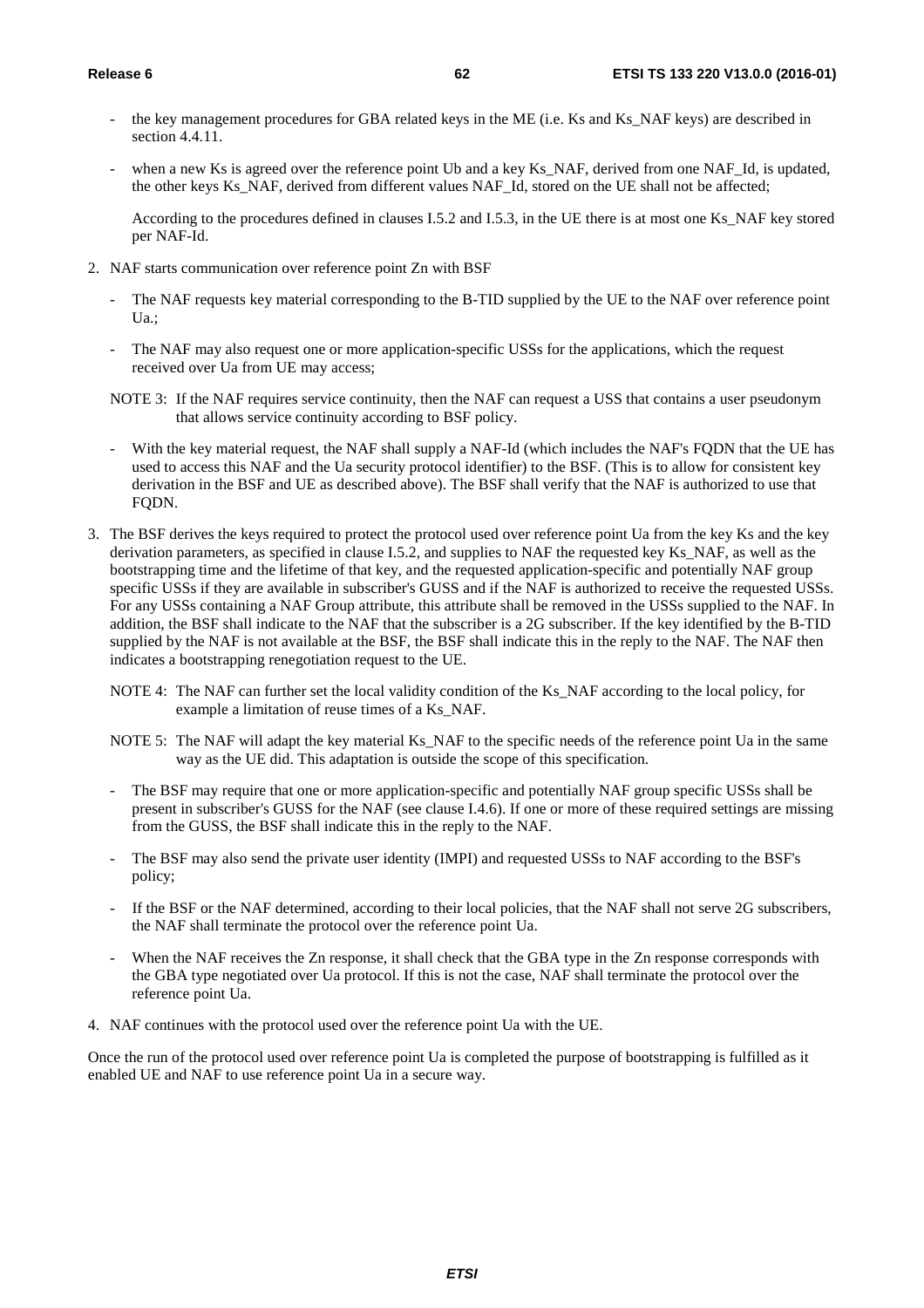

**Figure I.4: The bootstrapping usage procedure** 



**Figure I.5: Bootstrapping renegotiation request** 

#### I.5.4 Procedure related to service discovery

The UE shall discover the address of the BSF from the IMSI on the SIM. The same discovery procedure as specified in Section 4.5.4 shall be used.

### I.6 TLS Profile

The UE and the BSF shall support TLS according to the TLS profile given in TS 33.310 [19], Annex E. The only difference is that TLS cipher suites without encryption shall not be used.

The certificates shall comply with the requirements for TLS certificates in clause 6.1 of TS 33.310 [19].

Support of certificate revocation and of the related fields in certificates is optional. If supported, the certificate and CRL profiles in clause 6.1 and 6.1a of TS 33.310 [19] should be followed.

NOTE 1: The management of Root Certificates is out of scope of this Technical Specification.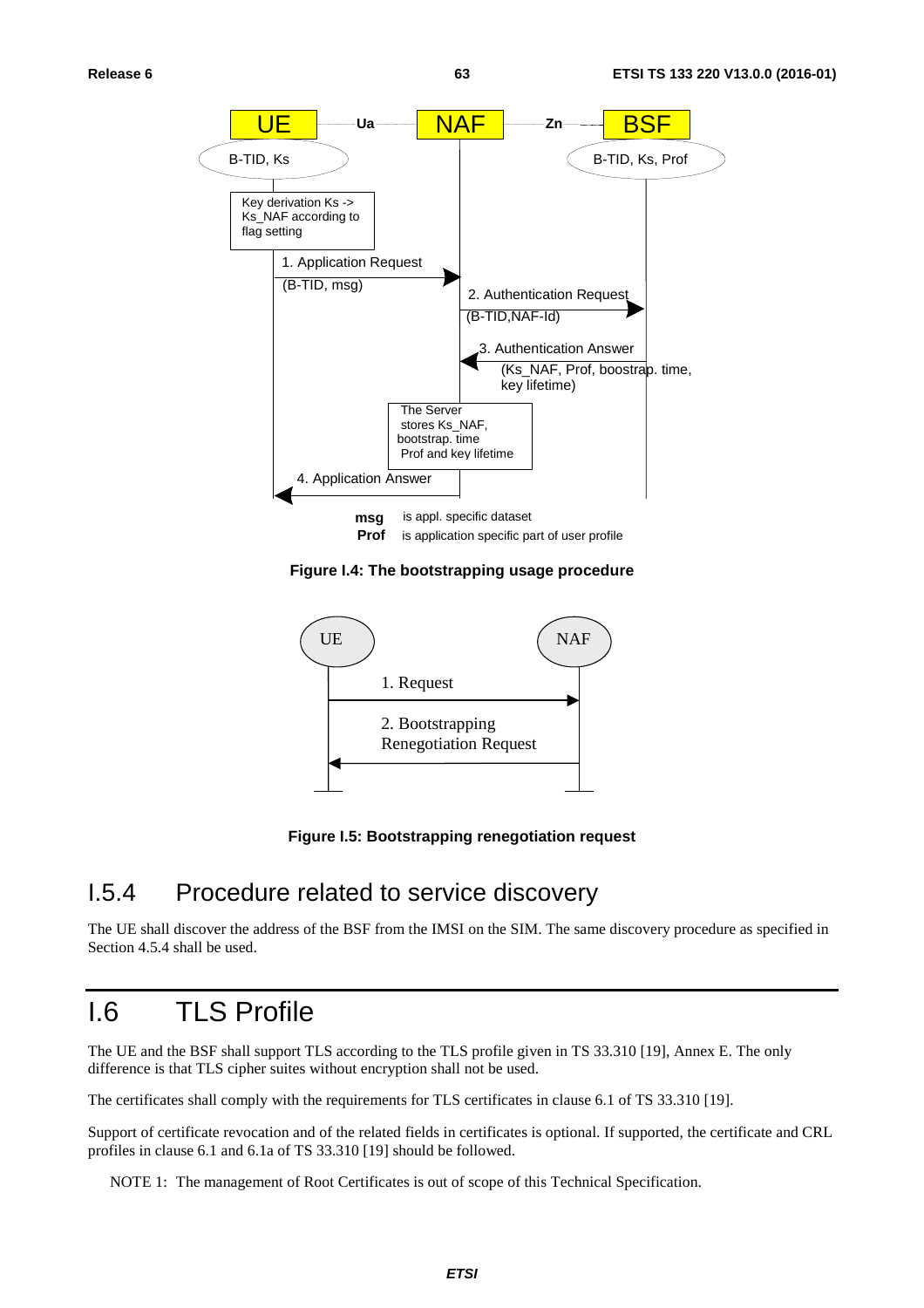NOTE 2: If no revocation of certificates is deployed, it should be noted, however, that choosing short lifetimes for BSF certificates may considerably reduce the risk, in case BSF certificates may ever be compromised.

#### I.6.1 void

## I.6.2 Authentication of the BSF

The Client shall authenticate the BSF by use of a server certificate. The client shall match the server name as specified in RFC 2818 [18] section 3.1.

The ME shall use a preconfigured list of trusted root certificates for 2G GBA BSF server certificate validation. BSF server certificate validation shall not require manual user interaction.

NOTE: The risk of the UE using the root certificates associated with a compromised Certification Authority (CA) can be greatly reduced when the preconfigured list of trusted root certificates is restricted to a low number of CAs trusted by the operator, as opposed to the list of all root certificates in a browser"s key store.

### I.6.3 Authentication of the UE

The BSF shall not request a certificate in a Server Hello Message from the UE. The BSF shall authenticate the UE as specified in clause I.5.2 of this specification.

#### I.6.4 Set-up of Security parameters

The TLS Handshake Protocol negotiates a session, which is identified by a Session ID. The Client and the BSF shall allow for resuming a session. The lifetime of a Session ID is subject to local policies of the UE and the BSF. A recommended lifetime is five minutes.

NOTE: If the BSF adheres to the recommended lifetime the UE can be certain to be able to resume the TLS session in case of bootstrapping re-negotiation.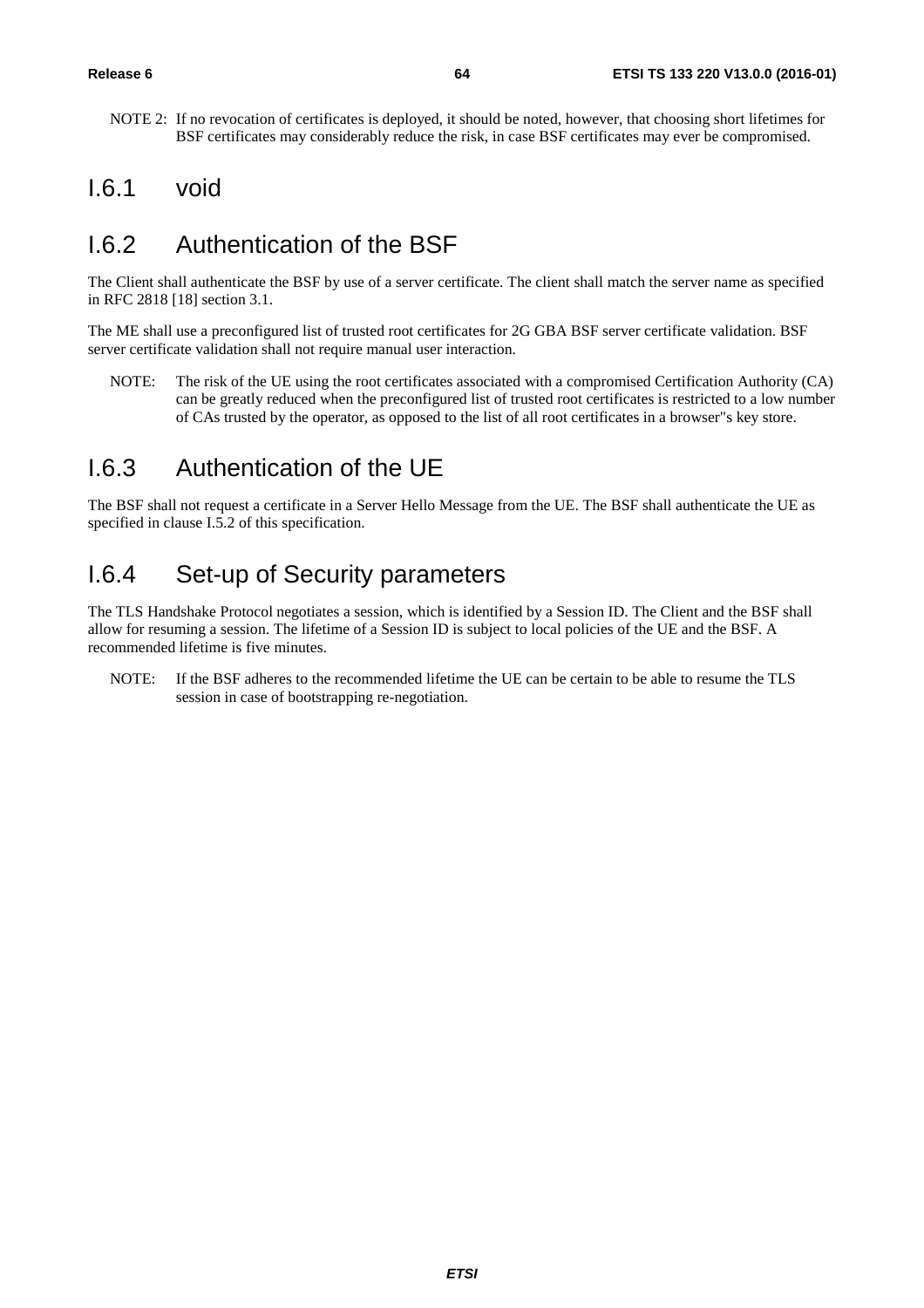# Annex J (informative): Usage of USS with local policy enforcement in BSF

This Annex describes how the local policy enforcement in the BSF is used between the NAF and the BSF to control the key delivery to the NAF.

## J.1 General

A BSF may have a local policy for zero or more NAFs where the policy for a NAF may state that subscriber's GUSS shall include one or more USSs identified by a GSID. In other words, for a particular NAF the BSF may require that one more USSs shall be present in subscriber's GUSS.

In general, there are two network elements where access control based on some local policy is enforced, i.e. NAF and BSF. Thus two phases with access control based on USSs have to be covered:

- 1) Access control within NAF for Ua requests: Whether the subscriber is allowed to access the service is decided in the NAF and possibly with the help of USSs. Upon receiving the B-TID from the UE, the NAF fetches the NAF specific shared key (Ks (ext/int) NAF) from the BSF, and optionally fetches the USSs, which typically contain NAF specific persistent user identities, and authorization flags. Based on a local policy in the NAF, which may include evaluating the contents of the USS, the NAF decides whether the subscriber is allowed to access the service.
- 2) Access control within BSF for Zn requests: In certain cases, the operator may wish to implement access control in the BSF. This functionality can be used with any NAF, but the main reason for having this is to implement home operator control in the cases where the NAF is in a visited network.

This Annex describes the access control case within the BSF for Zn requests in more detail.

The following facts should be noted on use of this Annex:

- This access control is completely local to the network of the BSF operator (i.e. home operator of subscriber). This implies that no inter-operator agreement is necessary for implementation of this access control.
- The local policies of the BSF may be based on NAF names and on NAF groups. For the sake of brevity only NAFs are mentioned in the following descriptions.

## J.2 Usage scenarios

Four different scenarios can be identified how the local policy enforcement in the BSF will work:

- 1) A NAF does not use USSs (i.e. it does not request a USS from the BSF), and the BSF does not have a local policy for this NAF.
- 2) A NAF does not use USSs (i.e. it does not request a USS from the BSF), and the BSF does have a local policy for this NAF.
- 3) A NAF does use USSs (i.e., it requests one or more USSs from the BSF), and the BSF does not have a local policy for this NAF.
- 4) A NAF does use USSs (i.e., it request one or more USSs from the BSF), and the BSF does have a local policy for this NAF.

The steps executed in each of these scenarios are described in more detail in the following subclauses.

In all scenarios the NAF has received B-TID from the UE over the Ua reference point before the following steps are executed. The steps describe only the procedures that are related to the local policy enforcement in the BSF with respect to USS existence. Also transfer of other information elements not related to this access control is not mentioned (e.g. key lifetime, private subscriber identity).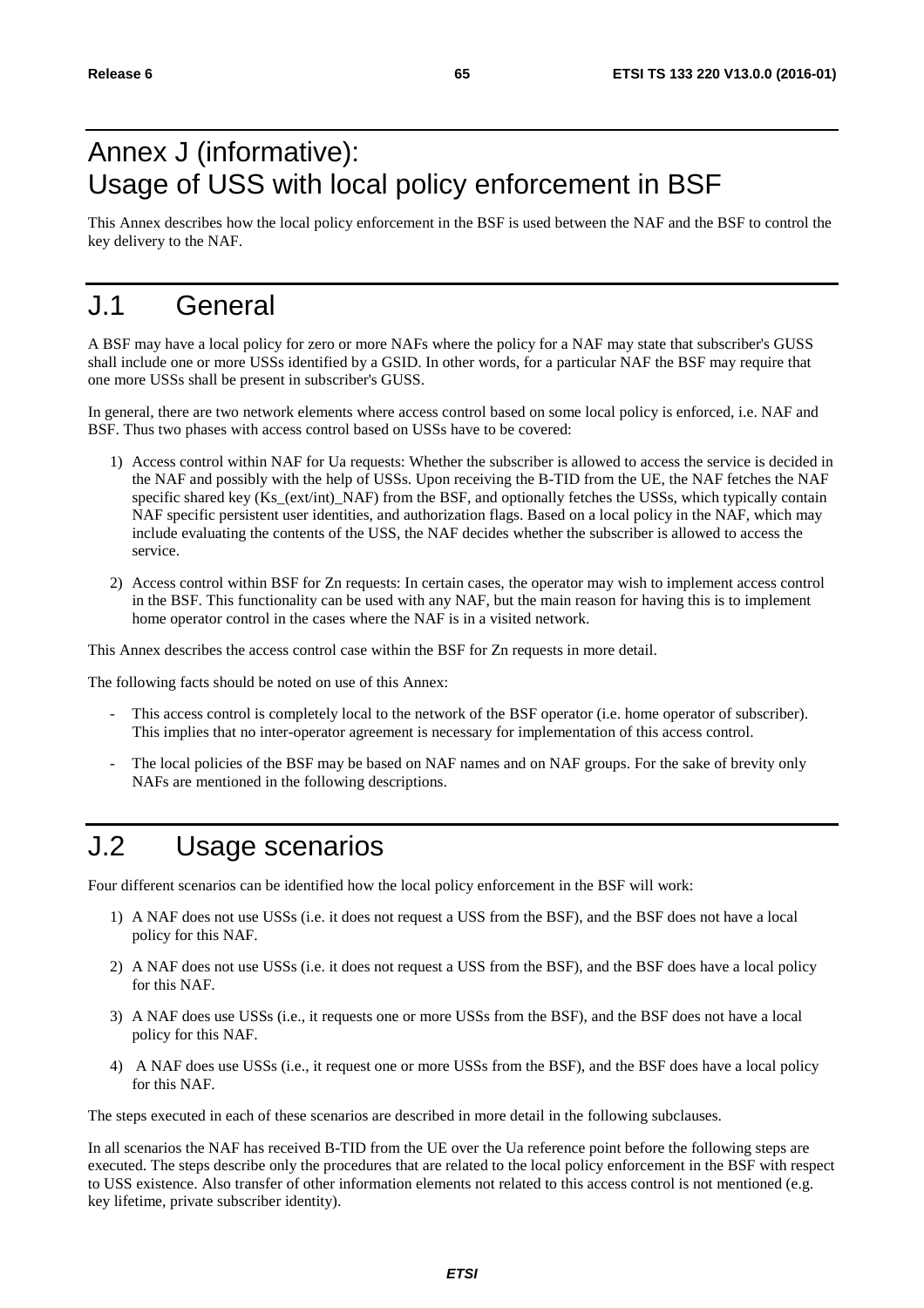#### J.2.1 Scenario 1: NAF does not use USSs, BSF does not have local policy for NAF

In this scenario, the NAF does not use USSs and the BSF does not have a local policy for this NAF.

- 1. The NAF requests the NAF specific shared key(s) from the BSF. It does not include any GSIDs in the request.
- 2. The BSF locates the subscriber information in its local memory using the B-TID.
- 3. The BSF checks whether a local policy exists for the NAF in this scenario there is no local policy, i.e. for this particular NAF, the BSF does not require any USSs (identified by GSIDs) to be present in subscriber's GUSS.
- 4. The BSF derives the NAF specific shared key(s), and sends them to the NAF in the response.
- 5. The NAF receives the response with the NAF specific shared key(s).

After receiving the NAF specific shared key(s), the NAF may perform access control to the service according to its own policies and continues to communicate with the UE.

#### J.2.2 Scenario 2: NAF does not use USSs, BSF does have local policy for NAF

In this scenario, the NAF does not use USSs and the BSF does have a local policy for this NAF.

- 1. The NAF requests the NAF specific shared key(s) from the BSF. It does not include any GSIDs in the request.
- 2. The BSF locates the subscriber information in its local memory using the B-TID.
- 3. The BSF checks whether a local policy exists for the NAF in this scenario there is a local policy for this NAF, i.e. for this particular NAF, the BSF does not require any USSs (identified by GSIDs) to be present in subscriber's GUSS.

 The BSF checks whether all the required USSs identified by GSIDs are present in subscriber's GUSS: If yes, the BSF continues from step 4. If not, the BSF the BSF sends an error message to the NAF.

- NOTE: As specified in clause 4.4.6, it is not required that the NAF requests the USSs over the Zn reference point, which the BSF requires to be present in the GUSS for particular NAF, rather it is sufficient that the BSF checks the presence of the USSs locally.
- 4. The BSF derives the NAF specific shared key(s), and sends them to the NAF in the response.
- 5. The NAF receives the response with the NAF specific shared key(s).

After receiving the NAF specific shared key(s), the NAF may perform access control to the service according to its own policies and continues to communicate with the UE.

If the NAF received the "not authorized" error message, it may indicate this to the UE over Ua reference point. In any case, the GAA based security setup will fail between the UE and the NAF since the NAF did not get the NAF specific shared key(s).

#### J.2.3 Scenario 3: NAF does use USSs, BSF does not have local policy for NAF

In this scenario, the NAF does use USSs and the BSF does not have a local policy for this NAF.

- 1. The NAF requests the NAF specific shared key(s) from the BSF. It includes the GSIDs it needs in the request.
- 2. The BSF locates the subscriber information in its local memory using the B-TID.
- 3. The BSF checks whether a local policy exists for the NAF in this scenario there is no local policy, i.e. BSF does not require USSs identified by GSIDs to be present in subscriber's GUSS.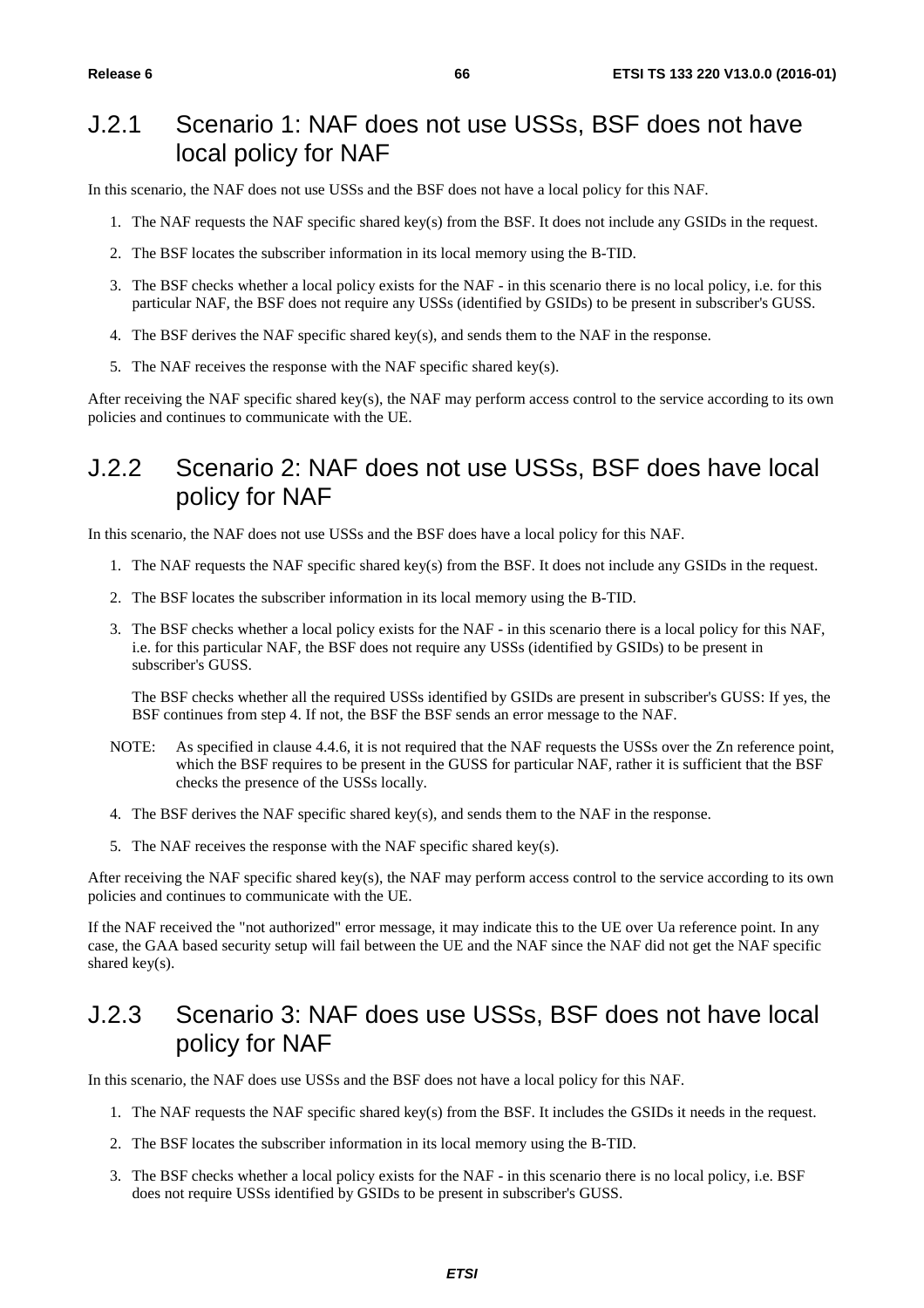- 4. The BSF derives the NAF specific shared key(s), and sends them and the USSs identified by the GSIDs to the NAF in the response. If a particular USS is not found in subscriber's GUSS, or the NAF is not authorized to receive a particular USS, these USSs are omitted from the response.
- 5. The NAF receives the response with the NAF specific shared key(s), and those requested USSs that were available (i.e., found in subscriber's GUSS and allowed by the BSF to be received by the NAF).

After receiving the NAF specific shared key(s) and the available USSs, the NAF may perform access control to the service according to its own policies (e.g. USS required or not, authorization flags required) and continue to communicate with the UE.

#### J.2.4 Scenario 4: NAF does use USSs, BSF does have local policy for NAF

In this scenario, the NAF does use USSs and the BSF does have a local policy for this NAF.

- 1. The NAF requests the NAF specific shared key(s) from the BSF. It includes the GSIDs it needs in the request.
- 2. The BSF locates the subscriber information in its local memory using the B-TID.
- 3. The BSF checks whether a local policy exists for the NAF in this scenario there is a local policy for this NAF, i.e., one or more USSs identified by GSIDs shall be present in subscriber's GUSS.

 The BSF checks whether all the required USSs identified by GSIDs are present in subscriber's GUSS: If yes, the BSF continues from step 4. If not, the BSF the BSF sends an error message to the NAF.

- 4. The BSF derives the NAF specific shared key(s), and sends them and the USSs identified by the GSIDs to the NAF in the response. If a particular USS is not found in subscriber's GUSS, or the NAF is not authorized to receive a particular USS, these USSs are omitted from the response.
- 5. The NAF receives the response with the NAF specific shared key(s), and those requested USSs that were available (i.e., found in subscriber's GUSS and allowed by the BSF to be received by the NAF).

After receiving the NAF specific shared key(s) and the available USSs, the NAF may perform access control to the service according to its own policies (e.g. USS required or not, authorization flags required) and continue to communicate with the UE.

If the NAF received the "not authorized" error message, it may indicate this to the UE over Ua reference point. In any case, the GAA based security setup will fail between the UE and the NAF since the NAF did not get the NAF specific shared key(s).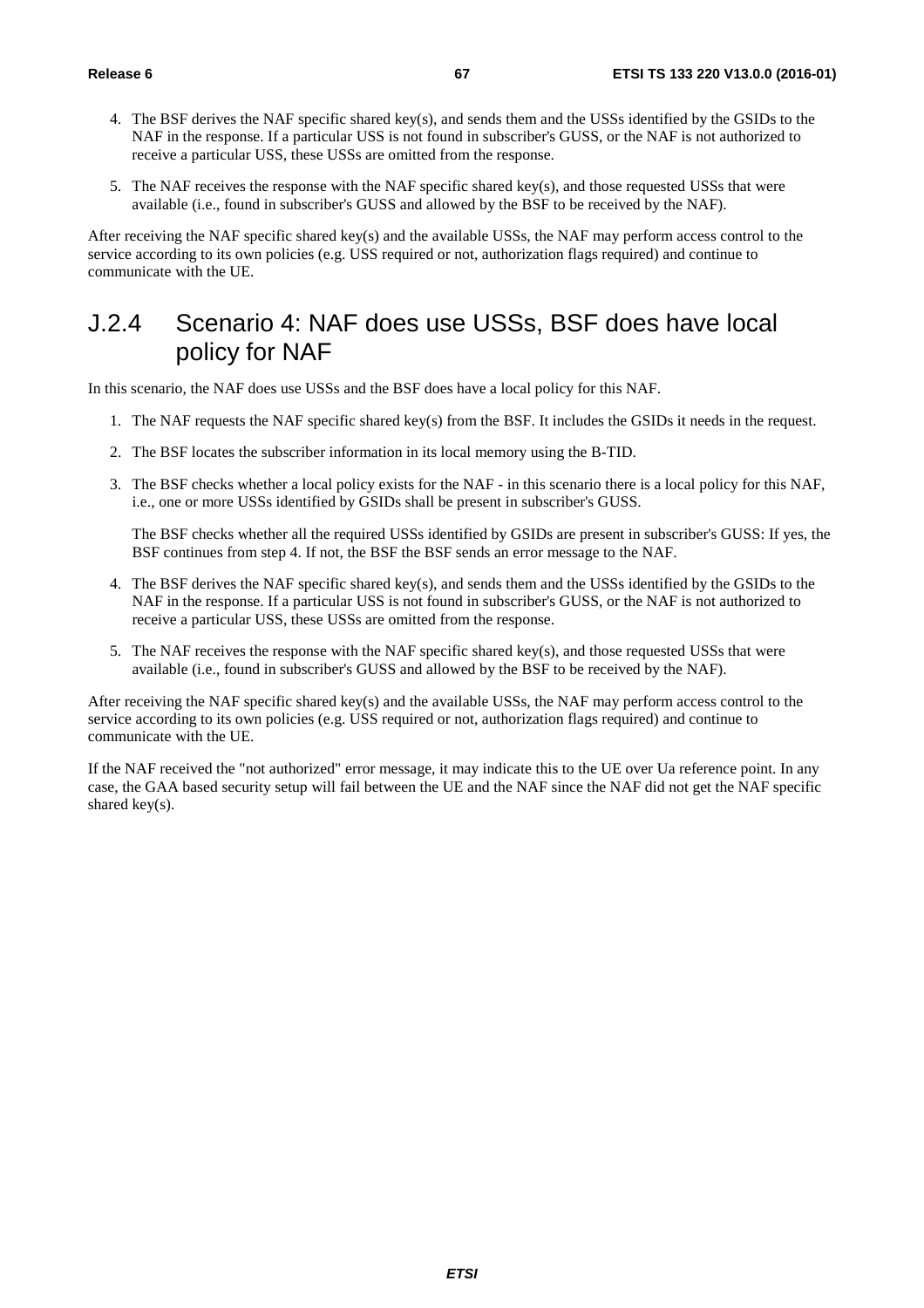## Annex K (informative): Interoperator GBA-usage examples

This Annex gives examples how interoperator GBA is set up and operated.

## K.1 Example on interoperator GBA setup

Interoperator GBA is set up the following way:

- Each home network operator sets up a BSF, which will enable bootstrapping sessions for its own subscribers.
- Each operator acting as a Serving Network for foreign subscribers in interoperator GBA needs to set up a Zn-Proxy which will forward the authentication requests from its own NAFs to the subscriber's home BSF outside of the VPLMN. The GBA secret is provisioned from the home operator's BSF through the Zn-Proxy to the NAF.
- NOTE 1: The security requirements on the Zn' reference point between the Zn-Proxy and the BSF can be found in clause 4.2.2a.
- Each home operator that wants to provide the GBA secrets to foreign NAFs has to authorize these NAFs to request bootstrapping secrets. This is done by using TLS client certificates issued to Zn-Proxies in the serving network by the home network operator.

NOTE 2: The TLS client certificate profile is specified in the normative Annex E.

- An operator that wishes to co-operate in interoperator GBA with another operator shall issue a TLS client certificate to the other operator's Zn-Proxy. Two operators may both act as home operators or as serving operators (i.e., both possess a BSF and a Zn-Proxy), but this Annex also applies to configurations where one operator is always acting as home operator (i.e., hosts the BSF) and the other operator only as serving operator (i.e., the operator hosts only the Zn-Proxy). In the second case, where the serving foreign operator has the Zn-Proxy only, the TLS client certificate is to be handed down in one direction only (see also Annex E on usage of client certificates).
- NOTE 3: The handling of TLS certificates is described in TS 33.310 [19]. When two operators sign a roaming agreement, they may also enrol TLS client certificate for each others Zn-Proxies.
- NOTE 4: Interoperator GBA is based on bilateral agreements between the two operators. For example, if operator1 has a "GBA agreement" with operator2 and operator1 signs another "GBA agreement" with operator3, this does not mean that operator3 and operator2 have implicitly a "GBA agreement". Operator2 and operator3 shall separately sign a "GBA agreement".
- NOTE 5: The home operator may use NAF groups to support local policy checks within its BSF (cf. clause 4.2.1). These may be e.g. one group for NAFs in home network and one group for NAFs in serving networks, or separate groups for each serving network the home operator has "GBA agreements" with. This NAF grouping is under sole responsibility of the home operator and only visible to him. The Zn-Proxies and NAFs in serving networks are not aware of any NAF grouping done in home network.

As described in clause 4.2.2a, a Zn-Proxy may be co-located with a BSF (see Figure K-2). This has the benefit that the NAF has only one logical channel to BSF/Zn-Proxy. Therefore the NAF does not need to make a decision based on the B-TID whether to send the authentication request to the Zn-Proxy or to the BSF. However, this decision can be based on the B-TID as it contains the address of the BSF.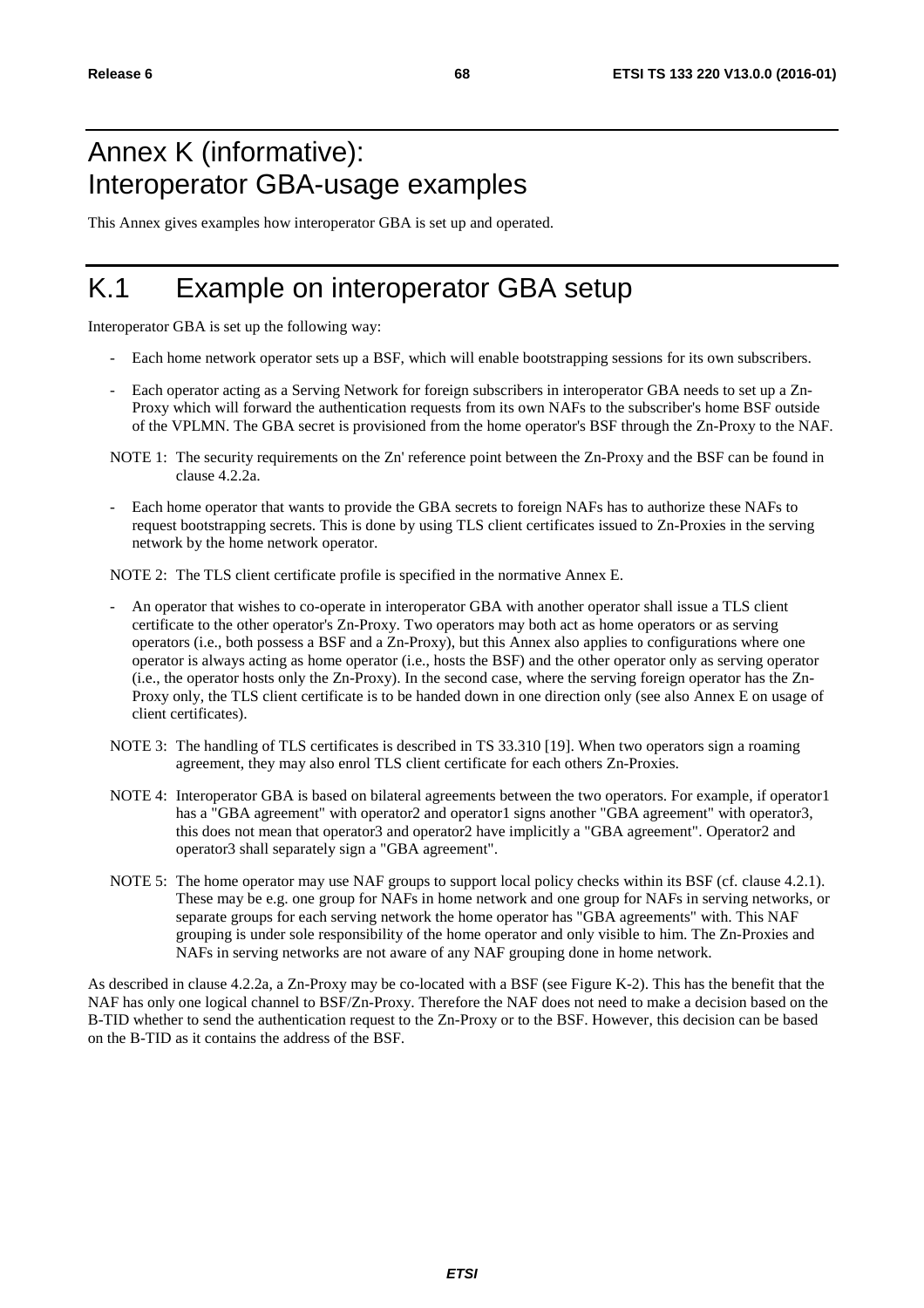

#### **Figure K-1: Interoperator GBA with separate BSF and Zn-Proxy**

- NOTE 6: The figure K-1 does not show the most general case, where there could be one Zn-proxy per home network in each serving network. It is expected that networks will be optimized and that the existence of one dedicated Zn-proxy for each foreign subscriber home network will be a rare occurrence. The colocation of all Zn-Proxies of one serving network in one location as shown in Figure K-1 is a special case.
- NOTE 7: The TLS connections between Zn-Proxy and BSF are "directed", this is indicated in Figure K-1 by the arrowed lines where the arrows point to the server TLS role. The role of the client certificates in these TLS connections is explicitly outlined. Each direction requires a TLS server certificate used at BSF and a TLS client certificate used at Zn-Proxy.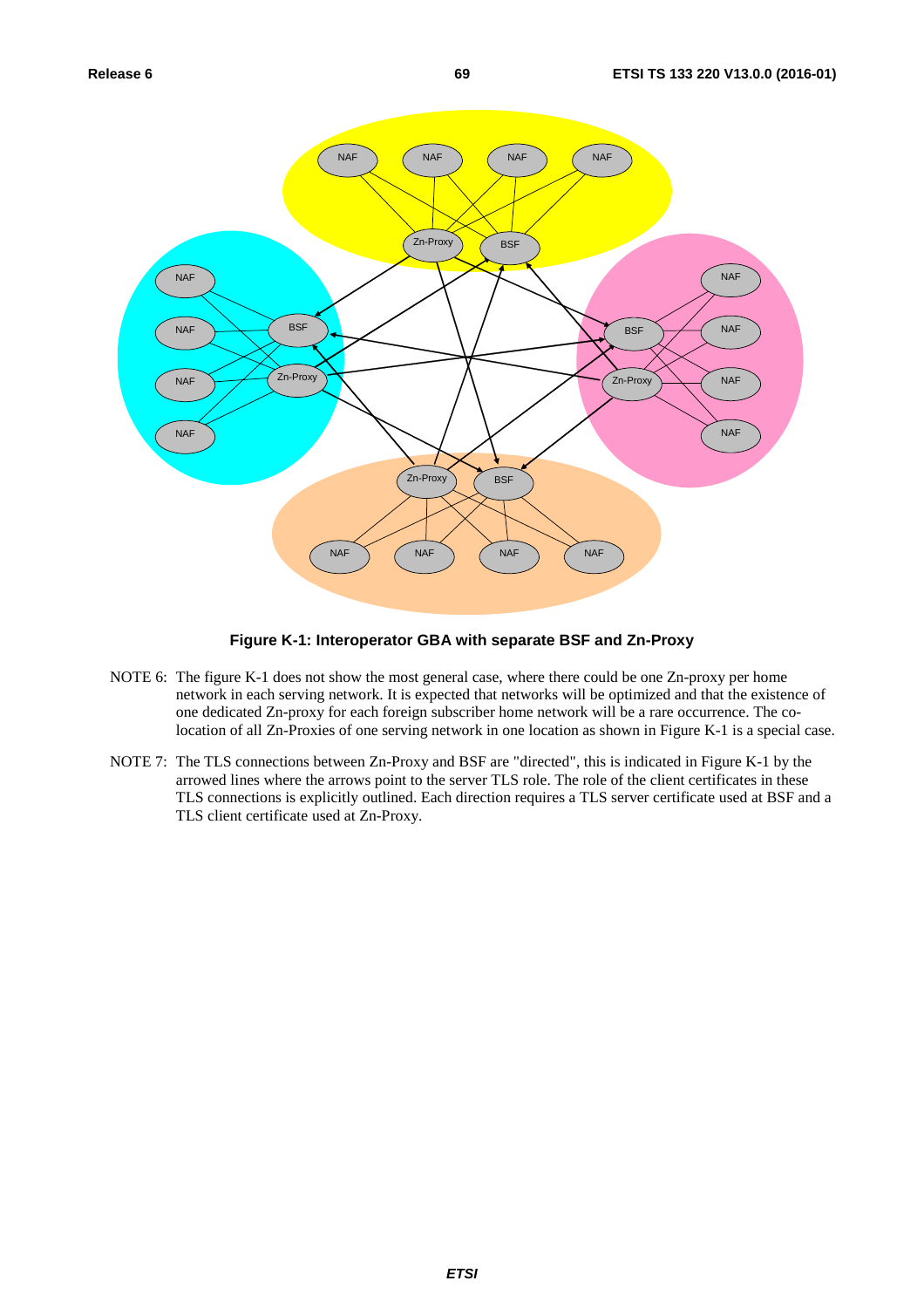

#### **Figure K-2: Interoperator GBA with co-located BSF and Zn-Proxy**

NOTE 8: The two distinct TLS connections between Zn-Proxy and BSF are "directed", this is indicated in Figure K-2 by the two lines. Thus the two TLS connection directions may not be intermixed, as the role of the client certificates in these TLS connections is explicitly outlined. Each direction requires a server TLS certificate used at BSF and a client TLS certificate used at Zn-Proxy.

## K.2 Example on interoperator GBA operation

Interoperator GBA usage goes as follows:

- NOTE 1: This description is based on GBA\_ME bootstrapping to simplify the examples, but GBA\_U bootstrapping can also be used in interoperator GBA operation.
- 1. A UE contacts a NAF that does not belong to subscriber's home network. The foreign NAF notifies the UE that 3GPP bootstrapping is required to secure the connection between the UE and the NAF.
- 2. The UE bootstraps with the home network via the subscriber's BSF. The address of subscriber's home BSF is generated from user's IMSI or IMPI as specified in TS 33.220, clause 4.5.4. The key Ks, and the B-TID are established between the BSF and the UE.
- 3. The UE derives the NAF specific key Ks\_NAF, and uses Ks\_NAF and the B-TID on the Ua reference point between the UE and the foreign NAF. At some point during this setup the UE transfers the B-TID to the NAF in the serving network.
- 4. Upon receiving the B-TID, the foreign NAF has two modes of operations depending on the actual setup of the Zn-Proxy and the BSF in the serving network:
- NOTE 2: Any BSF in a network different from the home network of a subscriber and any Zn-Proxy are not visible to the subscriber. To avoid any confusion with the subscribers BSF in the home network, the BSF in a visited network is called foreign BSF in this clause.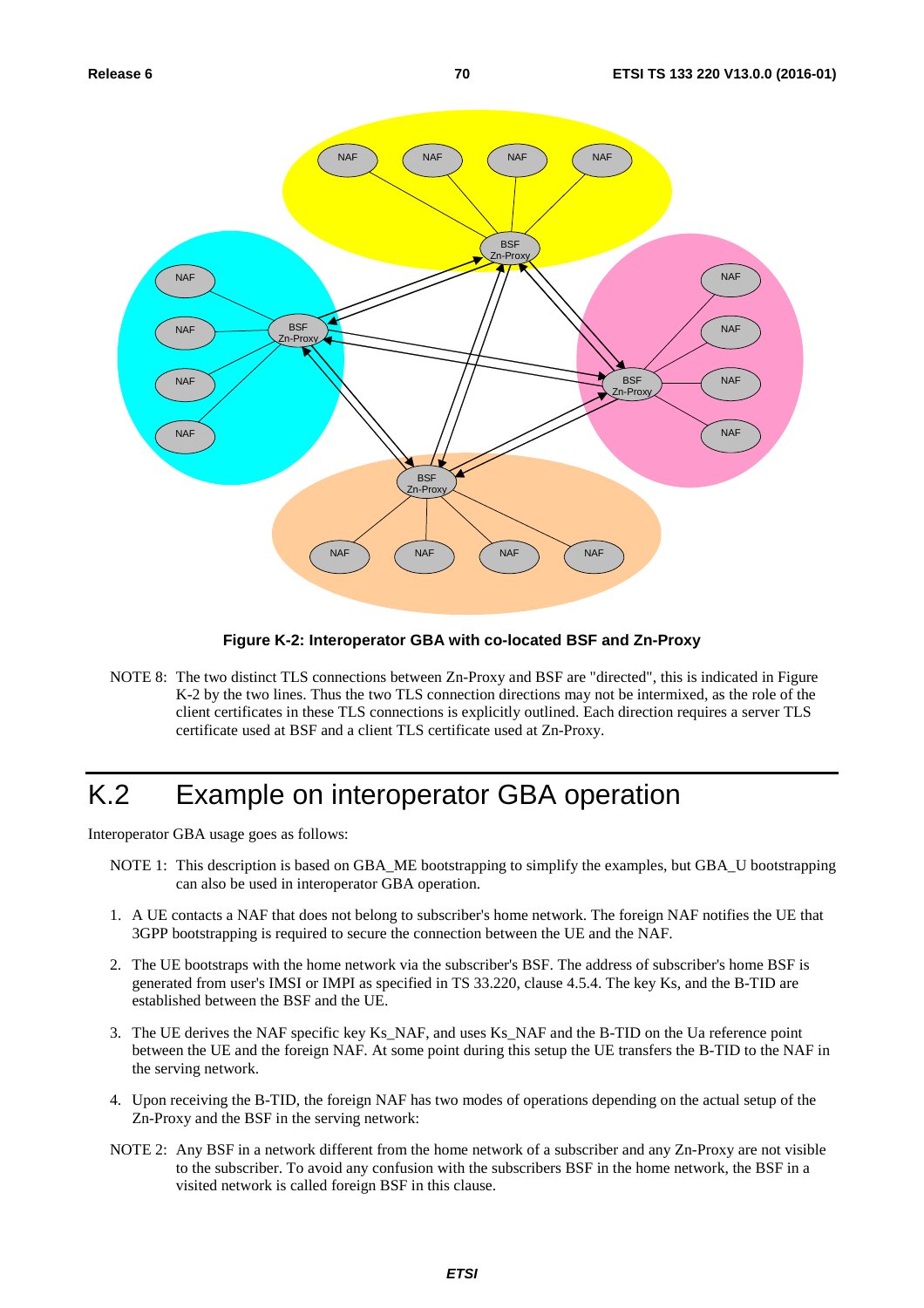- a) If the Zn-Proxy and the foreign BSF are separate entities, the foreign NAF shall inspect the B-TID to discover whether the subscriber belongs to its own network, or whether it is a visiting subscriber. In the former case, the request for the Ks\_NAF is sent to the BSF, in the latter case, the request is sent to the Zn-Proxy.
- b) If the Zn-Proxy and the foreign BSF are a co-located entity, the NAF sends the request for the Ks\_NAF to this co-located entity. The NAF does not need to inspect the B-TID.
- NOTE 3: Since the B-TID contains the address of subscriber's home BSF, it can be used to discover the home network of the subscriber. A NAF supporting this approach can work with both separated and co-located configurations.
- 5. Upon receiving the request from the NAF, the Zn-Proxy shall inspect the following:
	- b) Validate that the NAF is authorized to request the Ks\_NAF (i.e., the DNS part of NAF\_Id in the message is correct).
	- b) Discover the BSF of the subscriber by inspecting the B-TID.
- 6. The Zn-Proxy will establish or use the existing DIAMETER or HTTP session to subscriber's home BSF. This DIAMETER or HTTP session is secured by TLS, and the Zn-Proxy shall use a client certificate that the BSF trusts.
- 7. The Zn-Proxy will forward the request to subscriber's home BSF.
- 8. Subscriber's home BSF shall validate that the DNS part of the NAF\_Id in the request also exists in the client certificate of the Zn-Proxy.
- 9. Subscriber's home BSF locates the bootstrapping information using the B-TID, processes the request (including possible requests for USSs, local policy check, etc.), derive the NAF specific key, and send the response to the Zn-Proxy.
- 10. The Zn-Proxy will forward the response to the NAF.
- 11. The NAF continues with the Ua connection establishment with the UE.

Figure K-3 depicts the entities involved in the above procedure.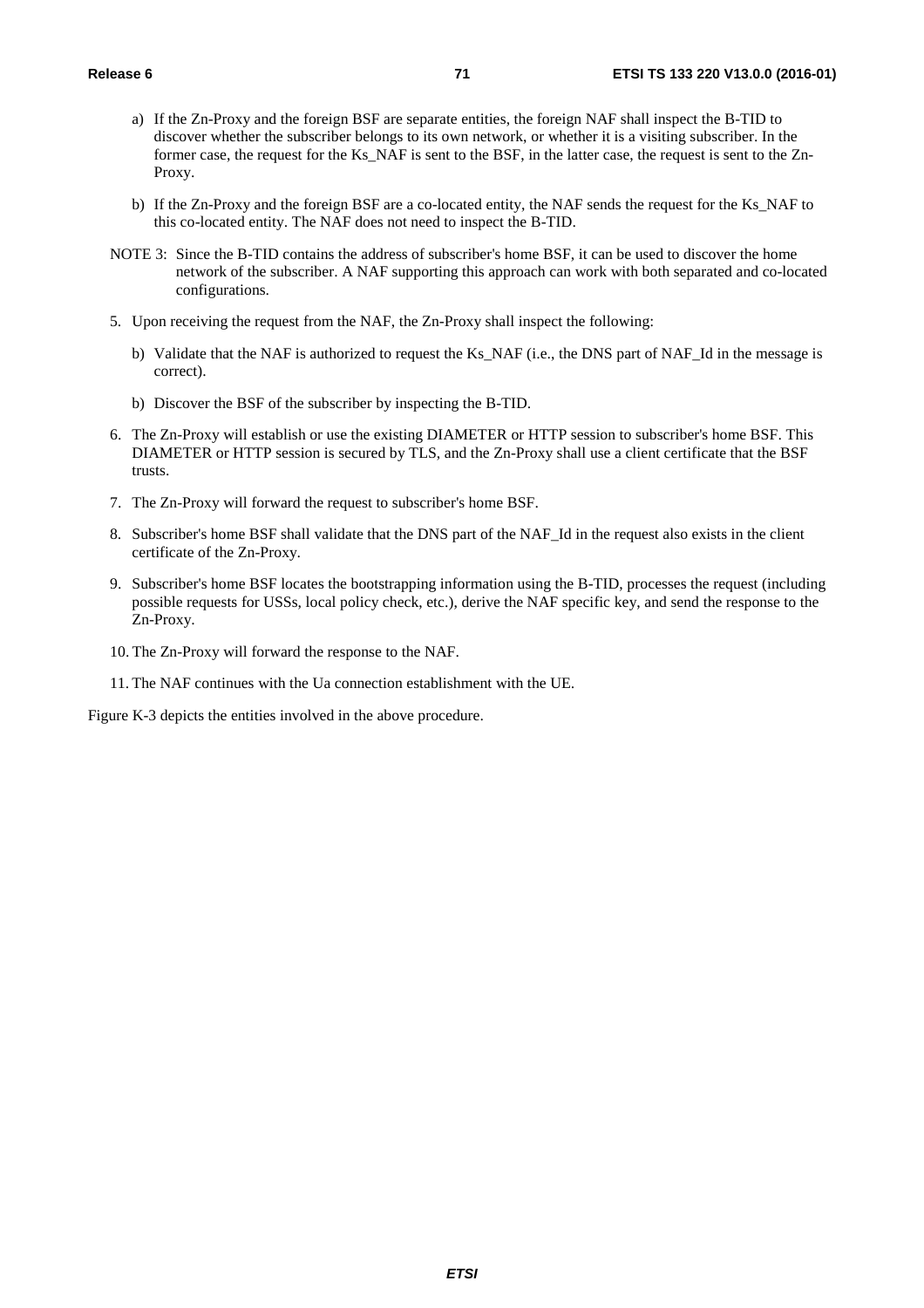

**Figure K-3: Interoperator GBA usage**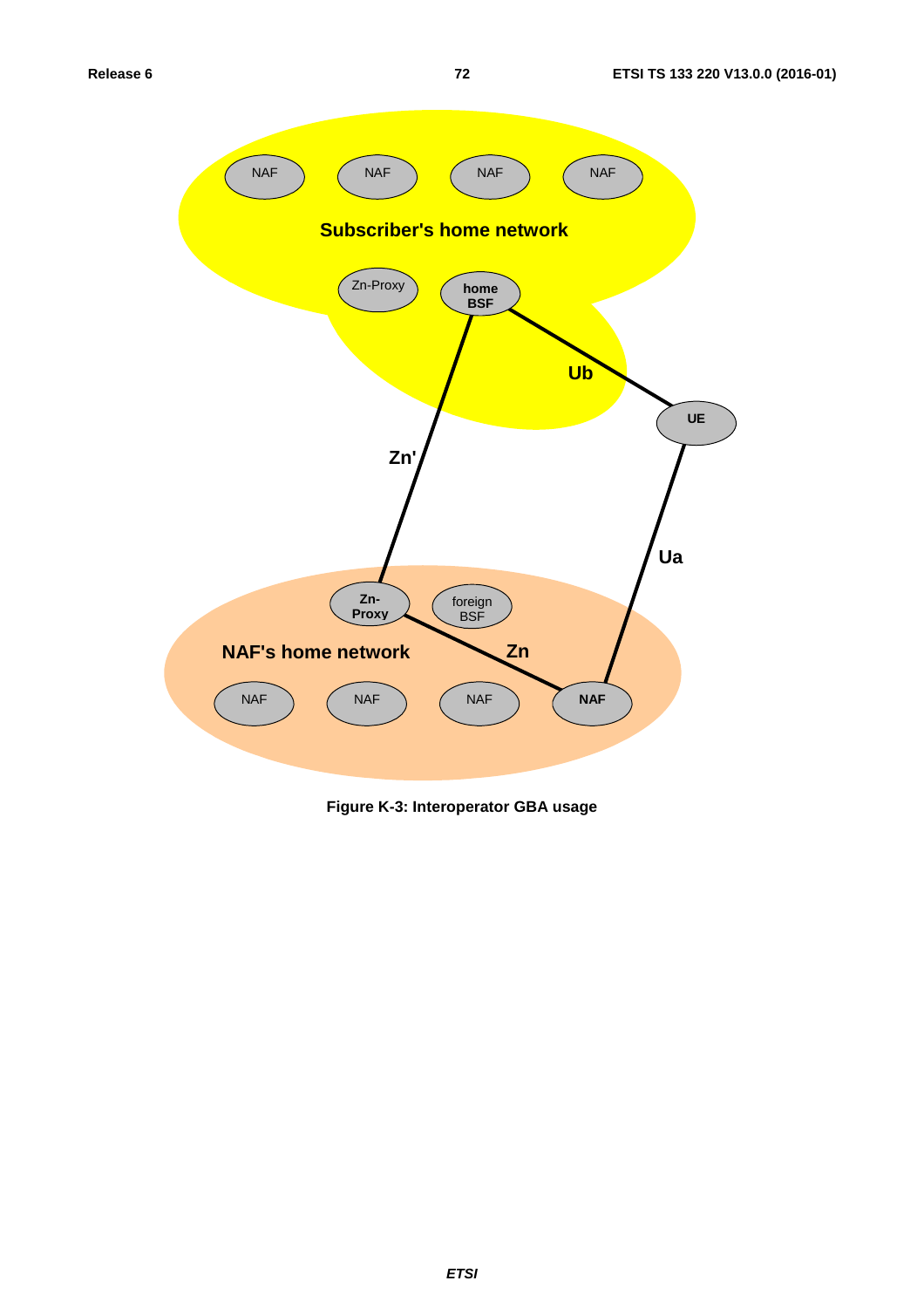# Annex L (informative): Information on how security threats related to known GSM vulnerabilities are addressed by the 2G GBA solution

The 2G GBA solution aims to provide mutual authentication between UE and BSF. This annex examines how the 2G GBA solution mitigates the impersonation of UE or the BSF i.e. security threats related to the known GSM vulnerabilities.

The threats that are originated from the weakness in the usage of the COMP128 algorithm exist independently of the usage of 2G GBA.

# L.1 Impersonation of the UE to the BSF during the run of the Ub protocol

This is the main threat to the 2G GBA solution.

1) An attacker (being in the possession of 2G GBA equipment) could try to perform a Man-in-the-middle-attack, impersonating a genuine GSM user to the BSF. In this scenario the attacker would be at the client end of the TLS tunnel to the BSF and send the challenge RAND to the target GSM user, in order to obtain SRES and Kc. However, for the attack to be successful, he would have to find also Kc within the runtime allowed for steps 3 to 5 of the protocol over Ub, as specified in Annex I.5.2. This may be feasible when the terminal of the target GSM user still runs A5/2. A5/2 will be removed from networks by the end of 2006, and will not be present in any 2G GBA enabled terminals. A vulnerability caused by A5/2 would only exist in the case where a GSM user has subscribed to 2G GBA feature, but uses his SIM in an old terminal with A5/2 enabled while being targeted by the attacker. But the practical implications of this remaining vulnerability are expected to be limited as a user subscribed to 2G GBA will own a Release 7 terminal (2G GBA will be a Release 7 feature), and the likelihood of him inserting his SIM in an old terminal, and an attacker obtaining this information and exploiting it for a man-in-the-middle attack, may be low in practice. Furthermore, old terminals will gradually disappear. The attack may also be feasible when the attacker, using a false base station, forces the use of A5/1 on the ME. The attacker may then be able to determine Kc from the (encrypted) CIPHERING MODE COMPLETE message especially when the fillbits are not random. Note that the fillbits are required to be random from Rel-8 onwards, according to TS 44.006 [46].

The attack may also be feasible when the attacker, using a false base station, forces the use of GEA1 on the ME and is able to determine Kc. Note that the implementation of GEA1 in MEs is forbidden from Rel-12 onwards, according to TS 43.020 [47].

- 2) SIM cloning: an attacker being able to find the long-term key Ki of a genuine GSM user is able to fully impersonate him in all contexts, including the 2G-GBA one (if this has been subscribed by the genuine user).. The attacker could do this by exploiting weaknesses of A3/A8 as they were found for COMP128, while in possession of the SIM i.e. the attacker tries to find the long term key K. Even if 2G GBA does not increase the risk of possible A3/A8 breakages, it has to be noted that the COMP128-related issue disappears when more secure A3/A8 algorithms are used. These are available today, cf. "GSM MILENAGE", as specified in TS 55.205 v610. Operators are advised in general to discontinue the use of COMP128
- 3) Unauthorized access to SIM needs to be countered by platform security methods. The impacts of a compromised SIM/ME or UICC/ME interface on GAA security are similar in 2G GBA and 3G GBA.

# L.2 Impersonation of the BSF to the UE during the run of the Ub protocol

To prevent an impersonation attack of the BSF to the UE during the run of the Ub protocol the authentication of the BSF to the UE is improved by protecting the communication with TLS. An attacker succeeds only if he can break both, the certificate-based TLS authentication to the UE and mutual authentication provided by HTTP Digest using a password derived from GSM procedures. One way to break TLS is to compromise the certificate.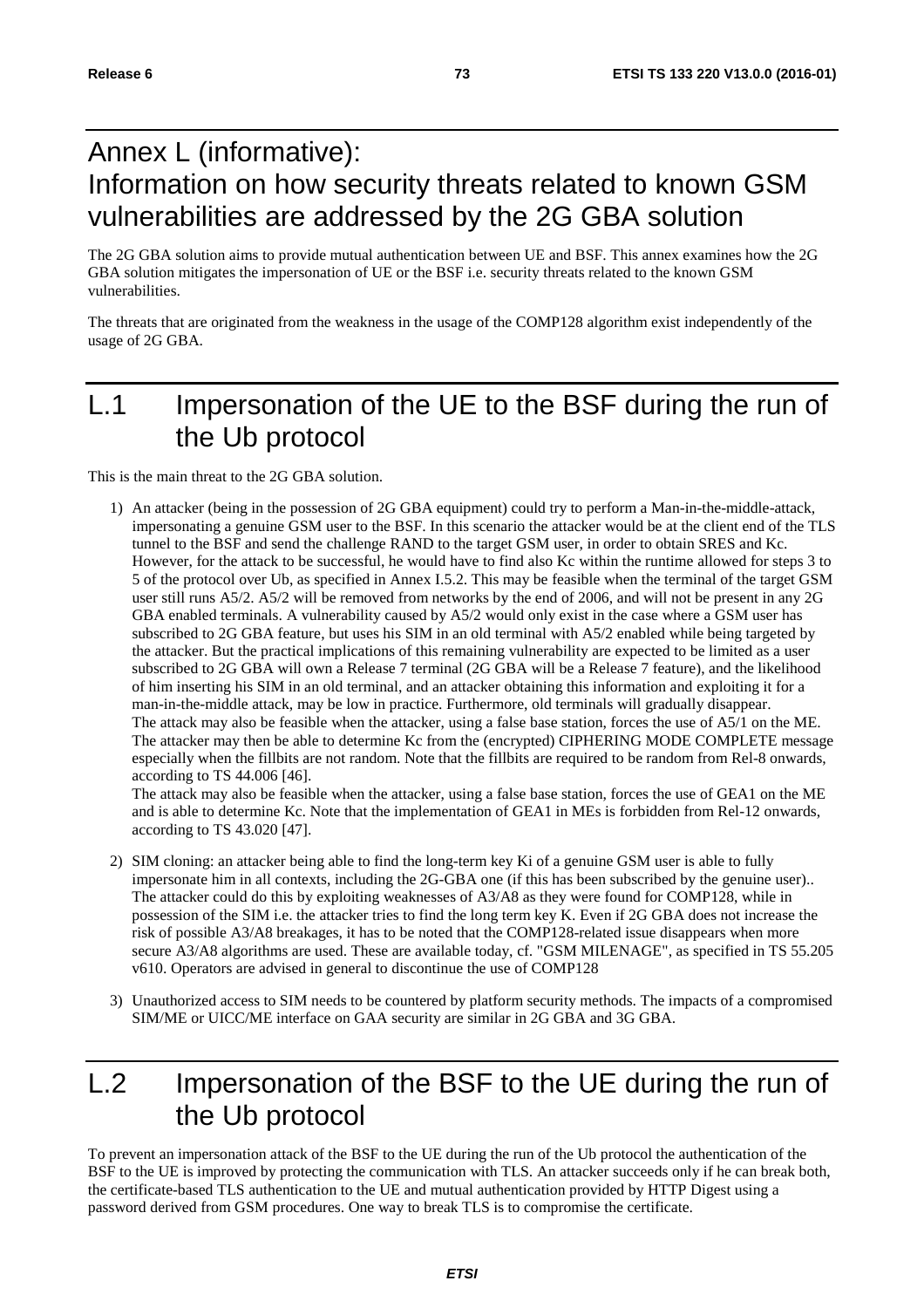When an attacker was able to obtain a forged server certificate with the name of the genuine BSF from a compromised Certification Authority then the attacker could break the certificate-based TLS authentication to the UE. Furthermore, the attacker would be able to perform a make a man-in-the-middle attack between the UE and the BSF by playing TLS server towards the UE and TLS client towards the BSF. Such a a man-in-the-middle attack would make it possible for the attacker to read Ks-input and hence have a greater chance to compute the key Ks.

The man-in-the-middle attack could be countered by the use of channel binding as described in RFC 5929 [48]. This approach was not pursued further due to the perception that the risk posed by the relative weakness of GSM security was far greater than the risk posed by a CA.

NOTE: For a way of reducing the risk of the UE using the root key associated with a compromised Certification Authority (CA) see clause I.6.2 of the present specification.

# L.3 Finding the GBA key Ks during or after the Ub protocol run

For BSF-to-UE authentication and for establishment of the key Ks, the solution relies on both, GSM security and TLS security. The attacker needs to know all the parameters of the GSM triplet, in particular Kc, and additionally break the TLS security, as the attacker also needs to know the Ks-input parameter confidentially transmitted by the BSF over TLS. Breaking GSM security after the Ub protocol run alone does not provide sufficient information to break 2G GBA.

# L.4 Bidding down attack

To avoid a bidding down attack (also called downplay attack), the 2G GBA solution requires that a GBA-enabled terminal that supports SIM based 2G GBA must support also USIM/ISIM based 3G GBA as specified in I.2.4. If a USIM/ISIM is available, then the terminal must use the USIM/ISIM based 3G GBA as specified in I.4.8.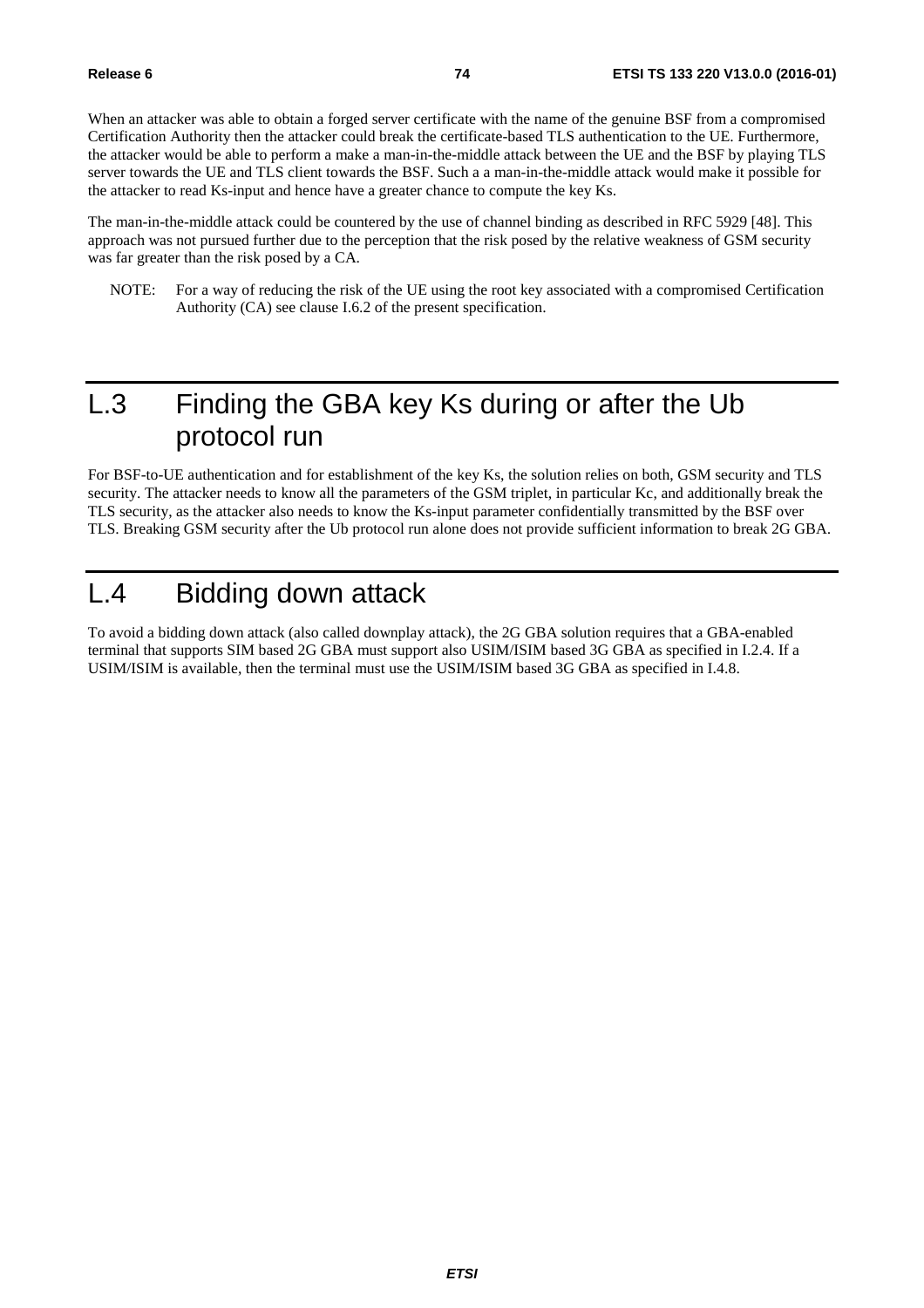# Annex M (normative): GBA\_Digest

# M.1 General

This annex specifies the use of SIP Digest credentials, as defined in TS 33.203 [16], for GBA. The procedure specified in this annex is called GBA\_Digest. GBA\_Digest allows access to applications in a more secure way than would be possible with the use of password-based HTTP Digest as specified in RFC 2617 [3] without enhancements. It may be useful for environments where a UICC, or a SIM card, is not available to subscribers. The use of GBA\_ Digest is restricted to such environments.

Clauses 4 and 5 of the present document do not apply to this Annex unless explicitly stated.

NOTE: The use of the term 'UE' in this Annex is in line with the use of the term 'UE' in TS 33.203 [16], Annex N (on SIP Digest), but differs from that in other 3GPP specifications in that it assumes that a UICC is not available to subscribers in the UE.

# M.2 Reference model

The reference model is the same as described in clause 4.1, with the exception that the reference point Zh' is not needed here.

# M.3 Network elements

## M.3.1 Bootstrapping server function (BSF)

A generic Bootstrapping Server Function (BSF) and the UE shall mutually authenticate using a combination of the HTTP Digest protocol and the TLS protocol, and agree on session keys that are afterwards applied between UE and a Network Application Function (NAF). The BSF shall restrict the applicability of the key material to a specific NAF by using the key derivation procedure as specified in Annex B. The key derivation procedure may be used with multiple NAFs during the lifetime of the key material. The lifetime of the key material is set according to the local policy of the BSF. The generation of key material is specified in clause M.6.3.

The BSF shall be able to acquire the GBA user security settings (GUSS) from the HSS.

The BSF shall discover from the request received from the UE over the Ub interface whether the UE intends to run GBA\_Digest. The BSF shall then request a SIP Digest authentication vector from the HSS or abort the Ub run with a suitable failure message, according to its local policy.

The BSF shall be able to keep a list, which assigns NAFs to NAF Groups. This list is used to select if any and which application-specific USS within GUSS is valid for a certain NAF.

- NOTE 1: The operator does the assignment of NAFs to NAF Groups. NAF Group definitions in HSS and all connected BSFs belonging to the same operator's network shall be equal (cf., clause I.2.3). As these network elements belong to the same operator's network, standardisation of the NAF Group definitions themselves is not necessary in 3GPP.
- NOTE 2: The NAF grouping may be e.g. "home" and "visited". It allows the BSF to send USSs for the same application with e.g. different authorization flags to different NAFs, e.g., in home network and visited networks. The NAF e.g. in visited network indicates only the requested application, but it is unaware of the grouping in home network of the subscriber.

The BSF shall allow the operator to configure a BSF policy whether to accept subscribers using SIP Digest credentials or not for a certain NAF.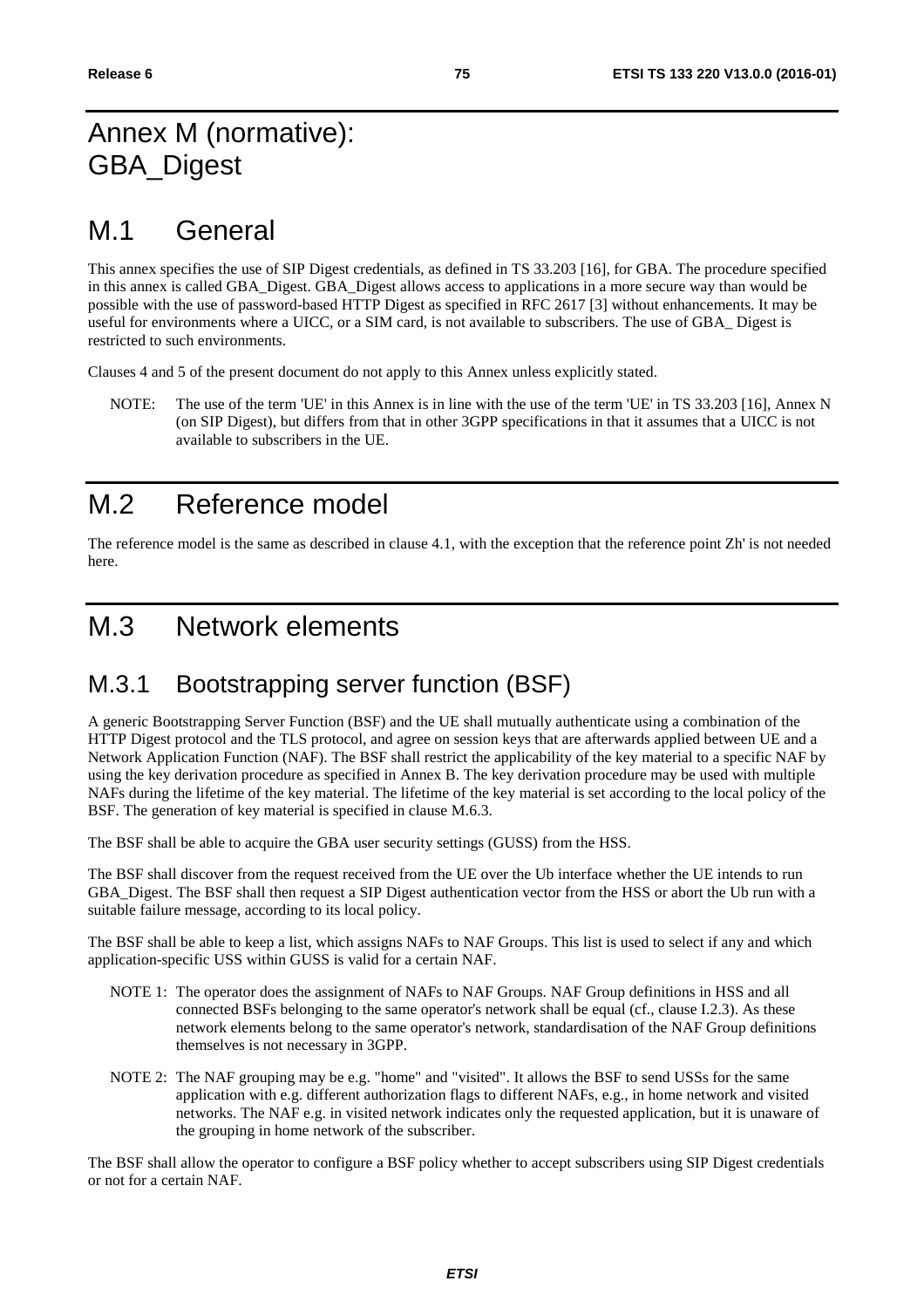## M.3.2 Network application function (NAF)

After the bootstrapping has been completed, the UE and a NAF can run some application specific protocol where the authentication of messages will be based on those session keys generated during the mutual authentication between UE and BSF.

General assumptions for the functionality of a NAF are:

- there need not be a previous security association between the UE and the NAF;
- NAF shall locate and communicate securely with the subscriber's BSF;
- NAF shall acquire a shared key material established between UE and the BSF during the run of the applicationspecific protocol;
- NAF shall be able to acquire zero or more application-specific USSs from the HSS via the BSF;
- NAF shall be able to set the local validity condition of the shared key material according to the local policy;
- NAF shall be able to check lifetime and local validity condition of the shared key material;
- NAF shall have a policy whether to accept subscribers using SIP Digest credentials. However, whether GBA. Digest is allowed to be used with a specific Ua application or not, is dependent on the relevant Ua application. If there is a specific TS for an application using a particular Ua protocol, and unless this TS explicitly prohibits the use of GBA\_Digest, the NAF may allow usage of SIP Digest credentials for this application,
- the NAF shall be able to indicate to the UE that the SIP Digest-based GBA bootstrapping security association is acceptable.
- NOTE: Without additional measures, GBA, as defined throughout the present document, does not guarantee the freshness of the key, Ks\_NAF, in the sense that it does not guarantee that the key was not used in a previous run of the Ua protocol. The additional measures which may be taken by the UE and the NAF to ensure key freshness in GBA are:
	- 1) enforce a new run of the Ub protocol (thus generating a new Ks) before deriving a new Ks\_NAF;
	- 2) store previously used keys Ks\_NAF, or the corresponding key identifiers B-TID, until the end of their lifetime.

 A UE and a NAF that support a Ua protocol that does not provide replay protection over unconnected runs of the protocol, will need to take corresponding action to avoid replay attacks if desired.

### M.3.3 Zn-Proxy

The text from clause 4.2.2a applies also here.

## M.3.4 HSS

The set of all user security settings (USSs), i.e. GUSS, is stored in the HSS.

The requirements on the HSS are:

- HSS shall provide the only persistent storage for GUSSs;
- GUSS shall be defined in such a way that interworking of different operators for standardised application profiles is possible;
- GUSS shall be defined in such a way that profiles for operator specific applications and extensions to existing application profiles are supported without need for standardisation of these elements.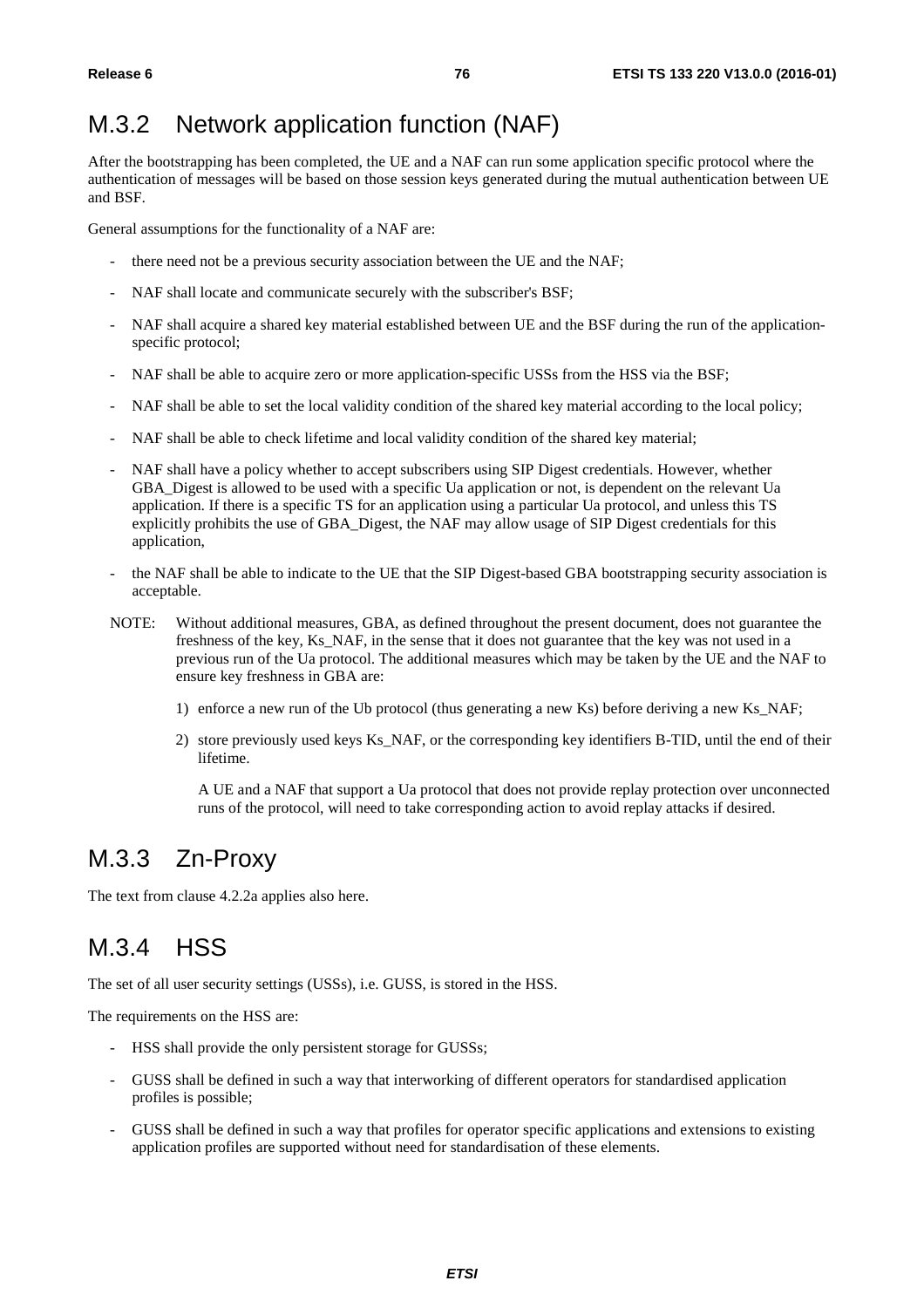- GUSS shall be able to contain application-specific USSs that contain parameters that are related to identification or authorization information of one or more applications hosted by one ore more NAFs. Any other types of parameters are not allowed in the application-specific USS.
- NOTE 1: The necessary subscriber profile data may be fetched by the NAF from its local database.
- NOTE 2: One possibility to revoke temporarily an application specific USS from the GUSS is that the HSS may temporarily remove an application-specific USS from the GUSS if the service is temporarily revoked from the subscriber. The GUSS in the BSF is not changed by this operation and only updated when the existing bootstrapping session times out, or is overwritten by a new bootstrapping session during which the new modified GUSS is fetched from HSS along with the AV.
- GUSS shall be able to contain parameters intended for the BSF usage:
	- subscriber specific key lifetime;
	- optionally the timestamp indicating the time when the GUSS has been last modified by the HSS.
- NOTE 3: These parameters are optional and if they are missing from subscriber's GUSS or subscriber does not have GUSS then the BSF will use the default values in the BSF local policy defined by the particular MNO.
- HSS shall be able to assign application-specific USSs to a NAF Group. This shall be defined in such a way that different USSs for the same application, but for different groups of NAFs, are possible. The restrictions on the number of USSs per GUSS are dependent on the usage of NAF Groups by the operator:
	- if no NAF Groups are defined for this application then at most one USS per application is stored in GUSS;
	- if NAF Groups are defined for this application then at most one USS per application and NAF Group is stored in GUSS.
- NAF Group definitions in the HSS and all connected BSFs belonging to the same operator's network shall be equal.
- Information on UICC type and on key choice are not required for subscribers using SIP Digest credentials. GBA\_Digest is regarded as ME-based.

### M.3.5 UE

The required functionalities from the UE are:

- the support of HTTP Digest protocol according to RFC 2617 [3] with the additional profiling specified in this Annex;
- the support of TLS;
- the capability to use SIP Digest credentials in bootstrapping;
- the capability for a Ua application on the terminal to indicate to the GBA Function on the terminal whether SIP Digest credentials are allowed for use in bootstrapping;
- the capability to derive new key material to be used with the protocol over the Ua interface as defined in clause M.6.3;
- support of at least one Ua application protocol (For an example see TS 33.221 [5]);
- the capability to send an indication to the BSF over the Ub interface that the UE intends to run GBA\_Digest.

### M.3.6 SLF

The text from clause 4.2.5 applies also here.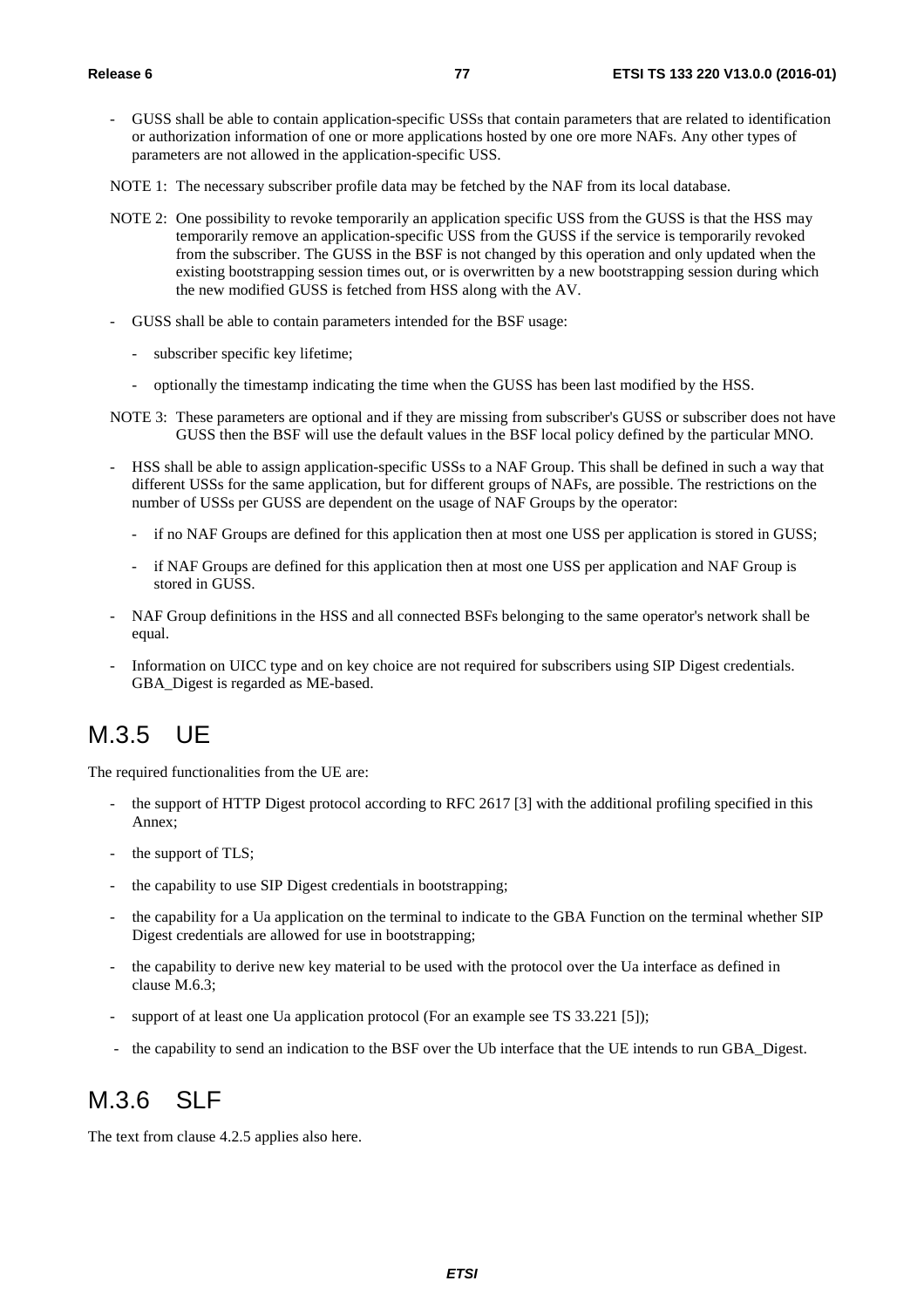# M.4 Bootstrapping architecture and reference points

### M.4.1 Reference point Ub

The reference point Ub is between the UE and the BSF. Reference point Ub provides mutual authentication between the UE and the BSF. It allows the UE to bootstrap the session keys based on SIP Digest credentials.

## M.4.2 Reference point Ua

The reference point Ua carries the application protocol, which is secured using the keys material agreed between UE and BSF as a result of the run of the protocol over reference point Ub.

### M.4.3 Reference point Zh

The reference point Zh used between the BSF and the HSS allows the BSF to fetch the required authentication information and all GBA user security settings from the HSS. The reference point Zh is an intra-operator domain interface.

### M.4.4 Reference point Zn

The reference point Zn is used by the NAF to fetch the key material agreed during a previous protocol run over the reference point Ub from the UE to the BSF. It is also used to fetch application-specific user security settings from the BSF, if requested by the NAF.

### M.4.5 Reference point Dz

The text from clause 4.3.5 applies also here.

# M.5 Requirements and principles for bootstrapping

### M.5.1 General Requirements

The following requirements and principles are applicable to bootstrapping procedure:

- the GBA\_Digest bootstrapping function shall not depend on the particular NAF;
- the server implementing the bootstrapping function needs to be trusted by the home operator to handle authentication vectors;
- the server implementing the NAF needs only to be trusted by the home operator to handle derived key material;
- it shall be possible to support NAF in the operator's home network and in the visited network;
- the architecture shall not preclude the support of network application function in a third network;
- to the extent possible, existing protocols and infrastructure should be reused;
- in order to ensure wide applicability, all involved protocols are preferred to run over IP;
- it shall be prevented that a security breach in one NAF who is using the GBA, can be used by an attacker to mount successful attacks to the other NAFs using the GBA;
- an attacker shall not be able to exploit a security breach in one security protocol over Ua in order to mount a successful attack against a different security protocol over Ua;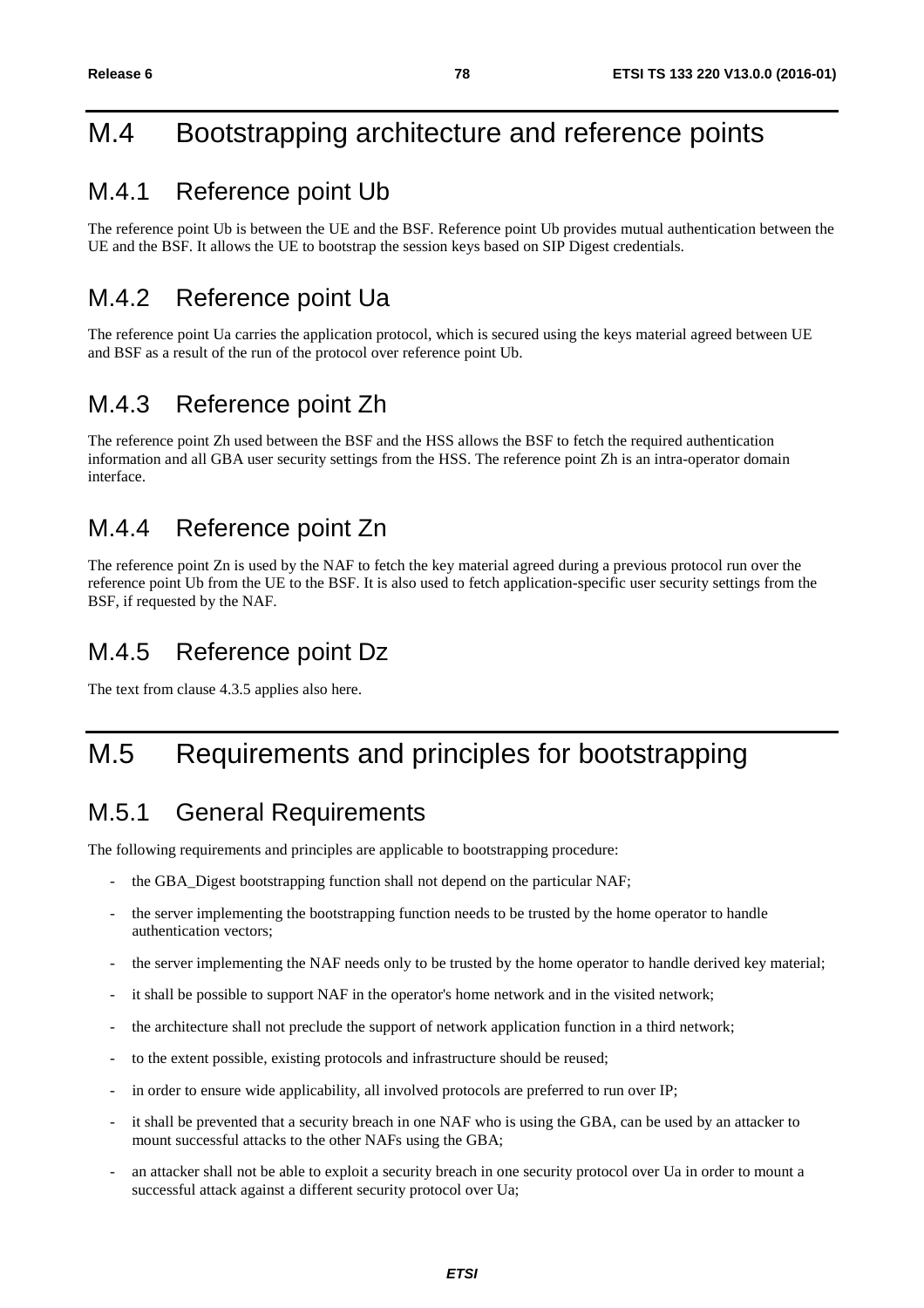- If USIM, ISIM, or SIM are available and the BSF supports AKA-based GBA the UE shall not use GBA Digest. Instead, the UE shall use the procedures as specified in clauses 4 and 5, and Annex I;
- GBA\_Digest shall not impact the procedures for AKA-based GBA as specified in clauses 4 and 5, and Annex I;
- GBA Digest shall not reduce security for users of AKA-based GBA;
- GBA Digest shall be closely modelled after AKA-based GBA specified in clauses 4 and 5, and Annex I;
- GBA\_Digest shall provide measures to mitigate known vulnerabilities of the re-use of SIP Digest credentials.

### M.5.2 Access independence

The bootstrapping procedure for GBA\_Digest is, in principle, access independent as it only requires IP connectivity from the UE. However, in order to ensure that GBA\_ Digest is not used over access networks defined in 3GPP specifications operators may introduce some access dependence in their network configurations, e.g. by assigning different ports on the BSF to different access networks.

### M.5.3 Authentication methods

Authentication between the UE and the BSF shall not be possible without a valid IMS subscription. Authentication shall be based on a combination of the HTTP Digest protocol using SIP Digest credentials and the TLS protocol, as defined in clause M.6.3. TLS shall be used with server certificates, but the TLS server shall not request client certificates.

## M.5.4 Roaming

The requirements on roaming are:

- A subscriber located outside the home network shall be able to utilize the bootstrapping function in the home network. The subscriber shall be able to utilize a network application function that is outside the home network.
- The home network shall be able to control whether its subscriber is authorized to use the service outside the home network.

### M.5.5 Requirements on reference point Ub

The requirements for reference point Ub are:

- the BSF shall be able to identify the UE;
- the BSF and the UE shall authenticate each other based on the methods specified in clasue M.5.3;
- the BSF shall send a bootstrapping transaction identifier to the UE;
- the UE and the BSF shall establish shared keys;
- the BSF shall indicate to the UE the lifetime of the key material. The key lifetime sent by the BSF over Ub shall indicate the expiry time of the key.

NOTE: This does not preclude a UE to refresh the key before the expiry time according to the UE's local policy.

### M.5.6 Requirements on reference point Zh

The requirements for reference point Zh are:

- mutual authentication, confidentiality and integrity shall be provided;
- NOTE 1: This requirement may be fulfilled by physical or proprietary security measures since BSF and HSS are located within the same operator's network.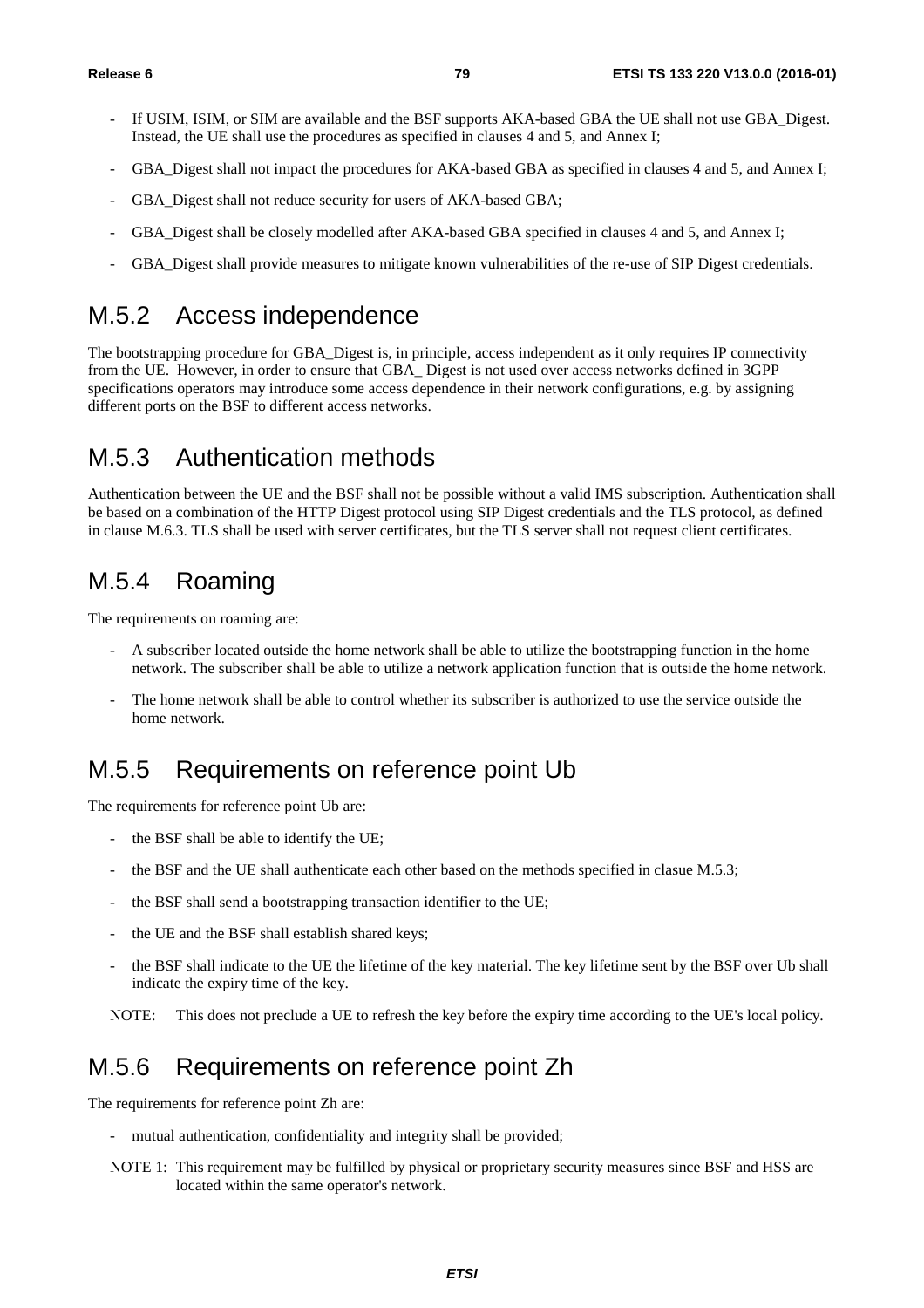- the BSF shall send a bootstrapping information request concerning a subscriber;
- optionally the BSF may have the capability to send the timestamp of subscriber's GBA user security settings to the HSS (timestamp option);
- the HSS shall send one SIP Digest authentication vector at a time to the BSF;
- the HSS shall send the complete set of subscriber's GBA user security settings needed for security purposes to the BSF. Optionally the HSS may have the capability to indicate to the BSF whether the BSF already has the latest copy of the GUSS based on the GUSS timestamp (timestamp option);
- NOTE 2: If subscriber's GUSS is updated in HSS, this is not propagated to the BSF. The GUSS in the BSF is updated when the BSF next time fetches the authentication vectors and GUSS from the HSS over Zh reference point as part of the bootstrapping procedure.
- no state information concerning bootstrapping shall be required in the HSS;
- all procedures over reference point Zh shall be initiated by the BSF;
- the number of different interfaces to the HSS should be minimized.

### M.5.7 Requirements on reference point Zn

The requirements for reference point Zn are:

- mutual authentication, confidentiality and integrity shall be provided;
- If the BSF and the NAF are located within the same operator's network, the DIAMETER based Zn reference point shall be secured according to NDS/IP in TS 33.210 [13];
- If the BSF and the NAF are located in different operators' networks, the DIAMETER based Zn' reference point between the Zn-Proxy and the BSF shall be secured using TLS as specified in Annex E;
- An HTTP based  $Zn/Zn'$  reference point shall be secured using TLS as specified in Annex E;
- The BSF shall verify that the requesting NAF is authorised to obtain the key material or the key material and the requested USS;
- The NAF shall send a key material request to the BSF, containing NAF's public hostname used by the UE's corresponding request. The BSF shall verify that a NAF is authorized to use this hostname, i.e. the FQDN used by UE when it contacts the NAF;
- The NAF shall indicate to the BSF for each Zn run whether it is willing to accept Ks\_NAF based on GBA\_Digest;
- The BSF shall send the requested key material to the NAF;
- The NAF shall be able to get a selected set of application-specific USSs from the BSF, depending on the policy of the BSF and the application indicated in the request from the NAF over Zn;
- The NAF shall indicate to the BSF the single application or several applications it requires USSs for;

NOTE 1: If some application needs only a subset of an application-specific USS the NAF selects this subset from the complete set of USS sent from BSF.

The BSF shall be configured on a per NAF or per application basis if private subscriber identity and which application-specific USSs may be sent to a NAF;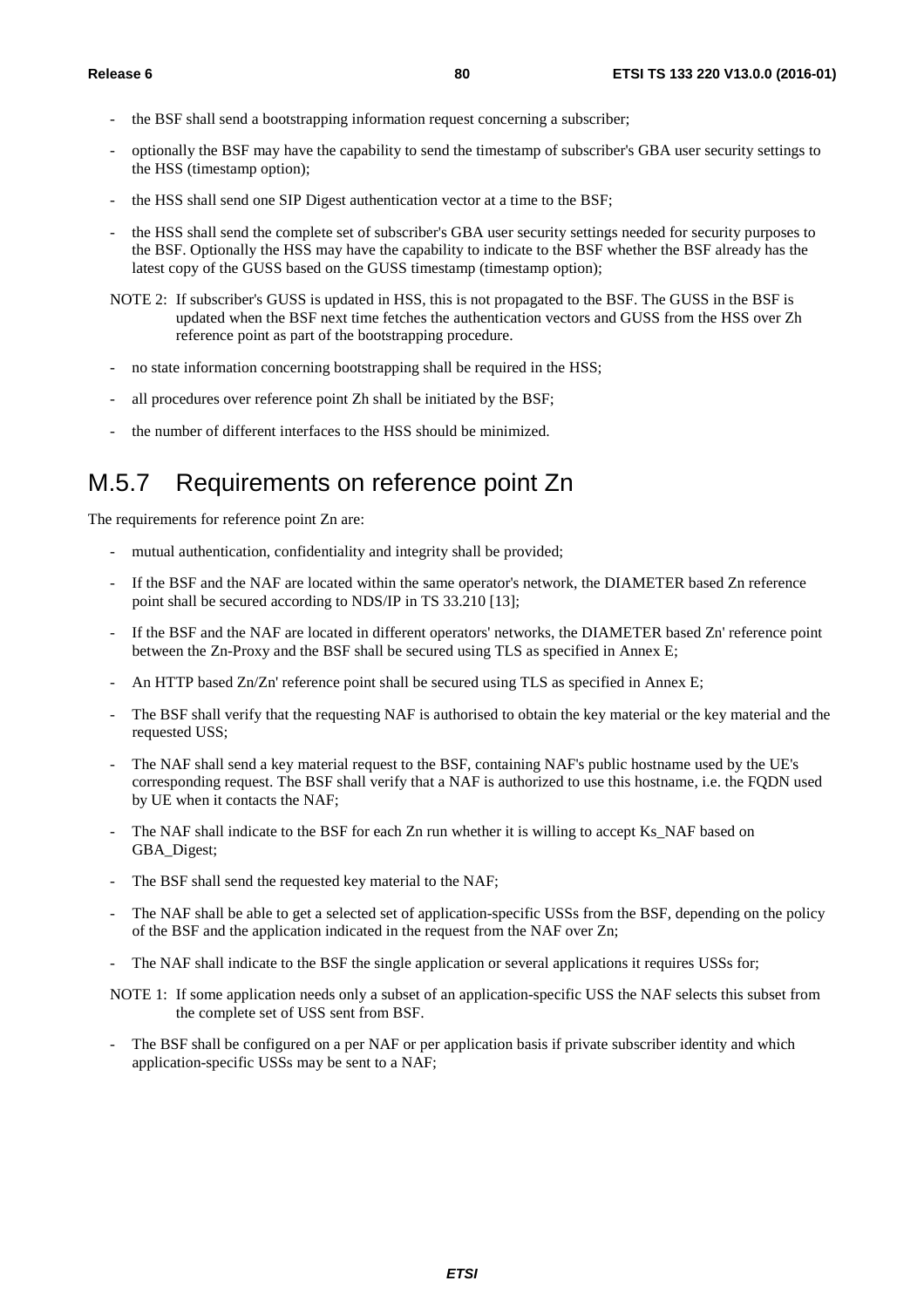- NOTE 2: Privacy issues need be considered when determining which user identifier is sent to the NAF. If service continuity is desired, then the BSF can be configured to send the IMPI (but then there is no user anonymity). If the BSF does not send the IMPI or IMPU / pseudonym in the USS, then the user remains anonymous towards the NAF; or more precisely, the B-TID functions as a temporary user identifier. This can cause that the NAF cannot provide a continuous service, since a user identity is needed in the NAF to ensure that the NAF is able to update keys for a Ua session when the UE has bootstrapped and contacts the NAF with a new B-TID. If user privacy is desired, the NAF can requests a USS and the BSF is configured to send a user pseudonym in the USS, but not the IMPI.
- If a NAF requests USSs from the BSF and they are not present in subscriber's GUSS, it shall not cause an error, provided the conditions of the local policy of the BSF are fulfilled. The BSF shall then send only the requested and found USSs to the NAF;
- It shall be possible to configure a local policy as follows: BSF may require one or more application-specific USS to be present in a particular subscriber's GUSS for a particular requesting NAF, and to reject the request from the NAF in case the conditions are not fulfilled. In order to satisfy this local policy, it is not required that the NAF requests the USSs over the Zn reference point, which the BSF requires to be present in the GUSS, rather it is sufficient that the BSF checks the presence of the USSs locally. It shall also be possible configure the BSF in such a way that no USS is required for the requesting NAF;
- The BSF shall indicate to the NAF the bootstrapping time and the lifetime of the key material. The key lifetime sent by the BSF over Zn shall indicate the expiry time of the key, and shall be identical to the key lifetime sent by the BSF to the UE over Ub.
- NOTE 3: This does not preclude a NAF to refresh the key before the expiry time according to the NAF's local policy.
- NOTE 4: If one or more of the USSs that have been delivered to the NAF has been updated in subscriber's GUSS in the HSS, this change is propagated to the NAF the next time it fetches the USS from the BSF over Zn reference point (provided that the BSF has updated subscriber's GUSS from the HSS over Zh reference point).
- If the NAF indicated its willingness to accept Ks\_NAF based on GBA\_Digest in the Zn request and the B-TID sent by the NAF points to a Ks generated by GBA\_Digest the BSF shall send information to the NAF that the subscriber is a subscriber who used SIP Digest credentials. If the B-TID points to a Ks established by another GBA method the BSF shall respond according to that method. Otherwise, the BSF shall not send key material to the NAF.
- NOTE 5: This requirement enables a NAF to accept subscribers using SIP Digest credentials according to its local policy. The second sentence ensures backward compatibility with the procedures specified in clauses 4 and 5 and Annex I. Note also that inclusion of information on the GBA variant in the GUSS is not possible as one subscriber may have both AKA and SIP Digest credentials, leading to a depencence on the credentials actually used during the last Ub run.

A NAF that can understand a 'GBA\_Digest' indication received from the BSF on Zn can understand which GBA variant was used on Ub to derive the Ks\_NAF key and, hence, can always make its own judgment whether to accept the Ks\_NAF based on its local policy. However, there is no technical reason why the NAF would not accept a Ks\_NAF that was derived using an AKA-based GBA variant because such a Ks\_NAF is stronger than a key that was derived using GBA\_digest and there is no difference in using it for the NAF.

- The BSF may determine according to its local policy that the NAF shall not serve subscribers using SIP Digest credentials. If this is the case, the BSF shall not send keys generated by GBA\_Digest to the NAF.
- NOTE 6: This requirement allows an operator controlling the BSF to determine which applications shall use AKAbased GBA only.
- The NAF shall indicate to the BSF the protocol identifier of Ua security protocol for which it requires the key material by sending NAF-Id to BSF (cf. Annex H).

### M.5.8 Requirements on Bootstrapping Transaction Identifier

The text from clause 4.4.7 applies also here.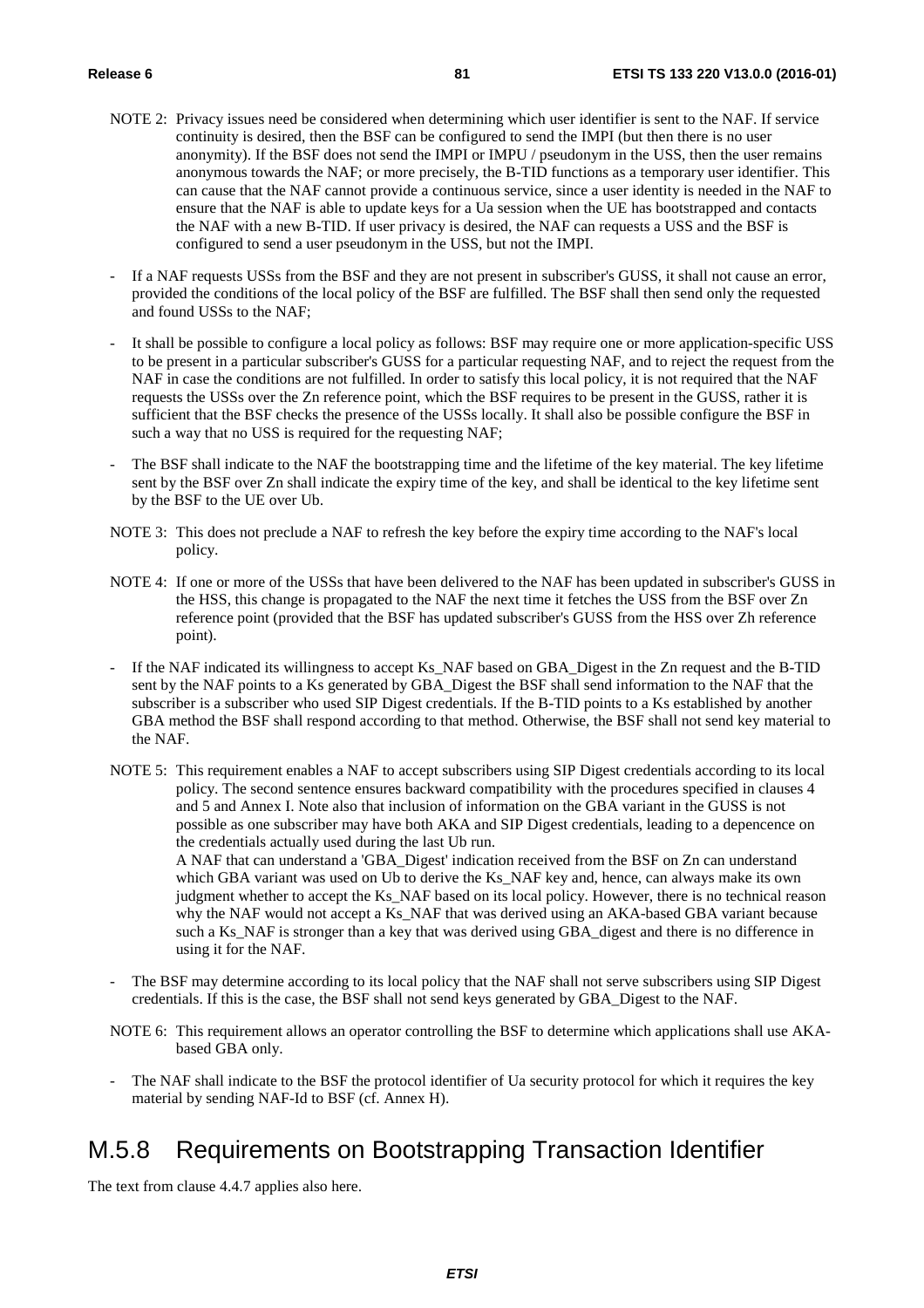### M.5.9 Requirements on reference point Ua

The text from clause 4.4.9 applies also here.

### M.5.10 Requirements on reference point Dz

The text from clause 4.4.10 applies also here.

### M.5.11 Requirements on GBA keys and parameters handling

The terminal shall delete all GBA keys related to a certain Ks (i.e., Ks itself, and NAF specific keys derived from this specific Ks) and the corresponding NAF\_IDs, B-TID, , Ks lifetime, and, if applicable, Ks\_NAF lifetimes and lifetimes of the keys derived from a Ks\_NAF, when the key lifetime of this specific Ks expires.

### M.6 Procedures

### M.6.1 General

This chapter specifies in detail the format of the GBA\_Digest bootstrapping procedure that is further utilized by various applications. It contains the authentication procedure with BSF, and the key material generation procedure.

### M.6.2 Initiation of bootstrapping

Before communication between the UE and the NAF can start, the UE and the NAF first have to agree whether to use GBA. When a UE wants to interact with a NAF, but it does not know if the NAF requires the use of shared keys obtained by means of the GBA, the UE may contact the NAF for further instructions (see figure M.1).

NOTE: The above text implies that a UE may contact either the BSF or the NAF without knowing whether the NAF supports GBA.



**Figure M.1: Initiation of bootstrapping** 

- 1. The UE may start communication over reference point Ua with the NAF with or without any GBA-related parameters.
- 2. If the NAF requires the use of shared keys obtained by means of the GBA, but the request from UE does not include GBA-related parameters, the NAF replies with a bootstrapping initiation message. If the use of GBA\_Digest is acceptable to the NAF the NAF shall indicate it in this message. The form of this initiation message may depend on the particular reference point Ua.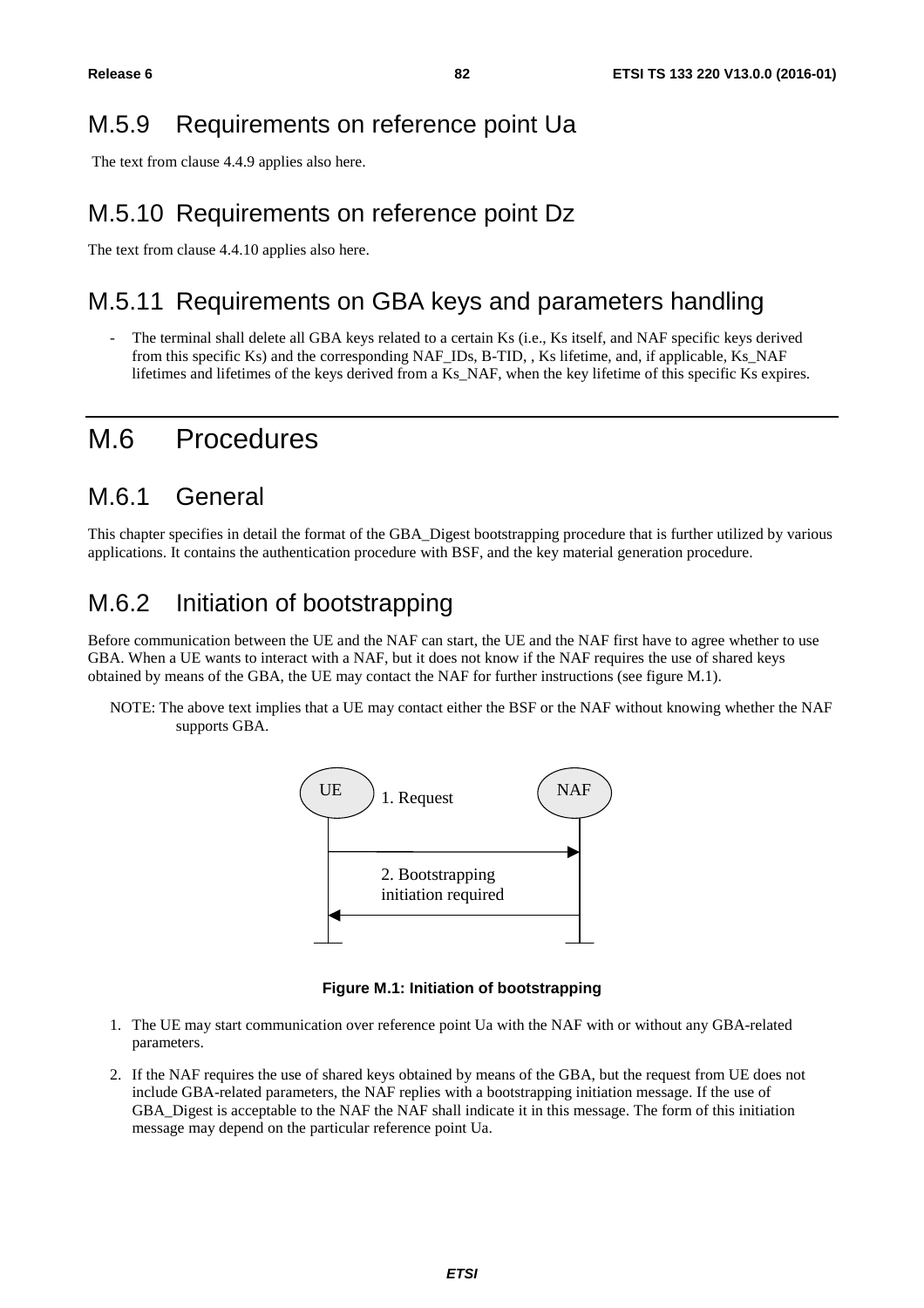## M.6.3 Bootstrapping procedures

When a UE wants to interact with a NAF, and it knows that the bootstrapping procedure is needed, it shall first perform such a procedure. Otherwise, the UE shall perform a bootstrapping procedure only when it has received a bootstrapping initiation required message or a bootstrapping negotiation indication from the NAF, or when the lifetime of the key in UE has expired (cf. clause M.6.4).

The bootstrapping procedure using SIP Digest credentials is run over the Ub interface (extended for the purposes of GBA Digest) as described below:



**Figure M.2 GBA\_Digest bootstrapping procedure** 

NOTE 1: Figure M.2 only shows an example flow for visualization and not all details are included.

A UE shall always include the product token "3gpp-gba-tmpi" in the user agent request-header field when sending HTTP messages over Ub. A BSF shall always include the product token "3gpp-gba-tmpi" in the server response-header field when sending HTTP messages over Ub.

NOTE 1a: According to the HTTP specification RFC 2616 [33], the product tokens may contain any text. They are ignored when unknown by a UE or a BSF.

### **Step 0:**

The UE and the BSF shall establish a TLS tunnel with server authentication using a server certificate. The use of TLS message integrity is mandatory, while the use of TLS encryption is optional. All further messages between the BSF and UE shall be sent through this tunnel.

NOTE 2: TLS encryption can be useful for protecting the user identity privacy when the TMPI mechanism defined in the present document is not used.

**Step 1:**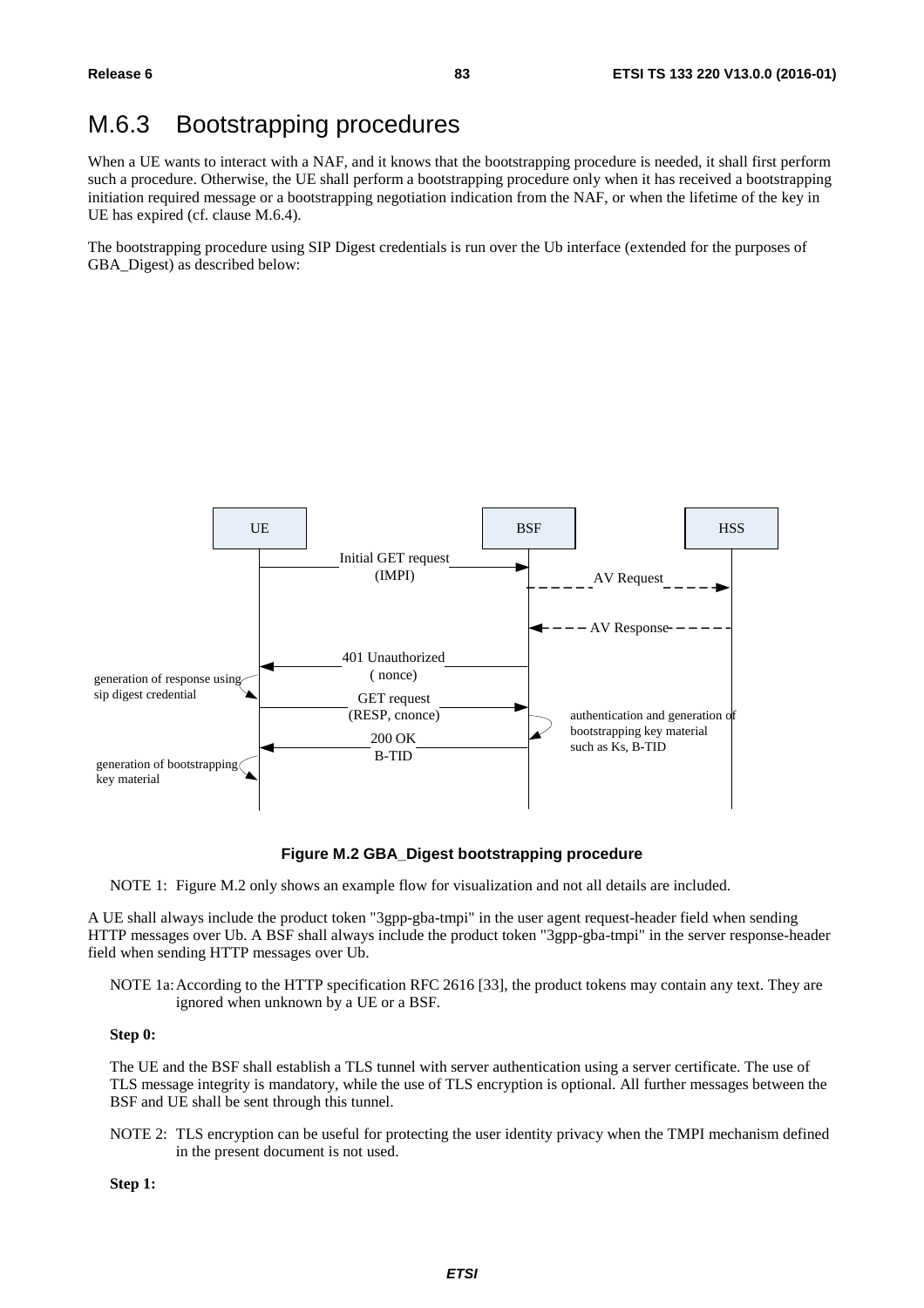In this HTTP request message from the UE to the BSF, the UE shall include an Authorization header containing a user identity in the "username" parameter and a token indicating the use of GBA\_Digest. When a TMPI associated with the IMPI in use is available on the UE, this user identity shall be this TMPI, otherwise it shall be the IMPI. The realm in the Authorization header shall be the realm as defined for SIP Digest in TS 33.203 [16].

### **Step 2:**

The BSF recognises from the structure of the "username" parameter (cf. Annex B.4) whether a TMPI or an IMPI was sent. If a TMPI was sent the BSF shall look up the corresponding IMPI in its local database. If the BSF does not find an IMPI corresponding to the received TMPI it shall return an appropriate error message to the UE. The UE shall then delete the TMPI and retry the request using the IMPI.The BSF shall request a SIP Digest Authentication Vector (SD-AV) from the HSS. The SD-AV is defined in TS 33.203 [16], Annex N. The username field in the Multimedia Auth Request shall contain the IMPI.

### **Step 3:**

The HSS shall retrieve the SD-AV corresponding to the IMPI and send it to the BSF in a Multimedia Auth Answer. The handling of GUSS between BSF and HSS shall be as described in clause 4.5.2, step 2.

The qop value shall be set to "auth-int ".

NOTE 3: The additional protection afforded by qop set to "auth-int" may seem unnecessary considering the fact that the messages exchanged between UE and BSF are protected by a TLS tunnel. However, the use of "auth-int" is consistent with the other modes of GBA (GBA\_ME, GBA\_U and 2G GBA) and also provides a second layer of integrity protection in case the TLS server authentication is ever compromised (e.g. due to replacement of insecurely stored root certificates on the UE or a Certification Authority being compromised).

### **Step 4:**

In the HTTP 401 Unauthorized response from the BSF to the UE, the BSF shall include a WWW-Authenticate header with parameters as specified in RFC 2617 [3].

The parameters realm, qop, and algorithm were provided in the SD-AV in step 3 and the nonce=base64encode (16 byte random value) is generated according to RFC 3548 [12] by the BSF.

### **Step 5:**

When responding to a challenge from the BSF, the UE shall generate a cnonce randomly, and calculate the response RESP. The RESP shall be put into the Authorization header and sent back to the BSF in the GET request.

RESP shall be computed as a Digest-response according to RFC 2617 [3] (HTTP Digest) from the most recent GBA\_Digest challenge and a password 'passwd' that is generated as follows:

 $passwd = KDF (H(A1), "GBA_Digest\_RESP", TLS_MK_Extr)$ 

where H(A1) is the hash of the following three parameters: the user name and password used by the user in IMS for SIP Digest according to TS 33.203 [16], Annex N, and the realm, cf. also RFC 2617 [3]. "GBA\_Digest\_RESP" is a character string. TLS\_MK\_Extr is extracted from the TLS master key according to RFC5705 [44] with the optional context value being omitted, the label set to "EXPORTER\_GBA\_Digest", and the length set equal to the length of the TLS master secret (48 bytes). KDF is the key derivation function as specified in clause B.2.

NOTE 4: A cautionary note on notation: According to RFC 2617 [3], the computation of RESP from the password 'passwd' defined above entails again a parameter called H(A1). This parameter will differ from the value of  $H(A1)$  that is input to the above formula because the passwords from which these two  $H(A1)$  values are derived differ. But no new notation is deemed necessary here as the notation  $H(A1)$ , when  $H(A1)$  is derived from 'passwd', is not explicitely used in the text of the present document.

### **Step 6:**

Upon receiving a GET request carrying the authentication response RESP, the BSF shall check that the expected RESP (calculated by the BSF in the same way as by the UE in step 5) matches the received RESP. If the check is successful then the user has been authenticated.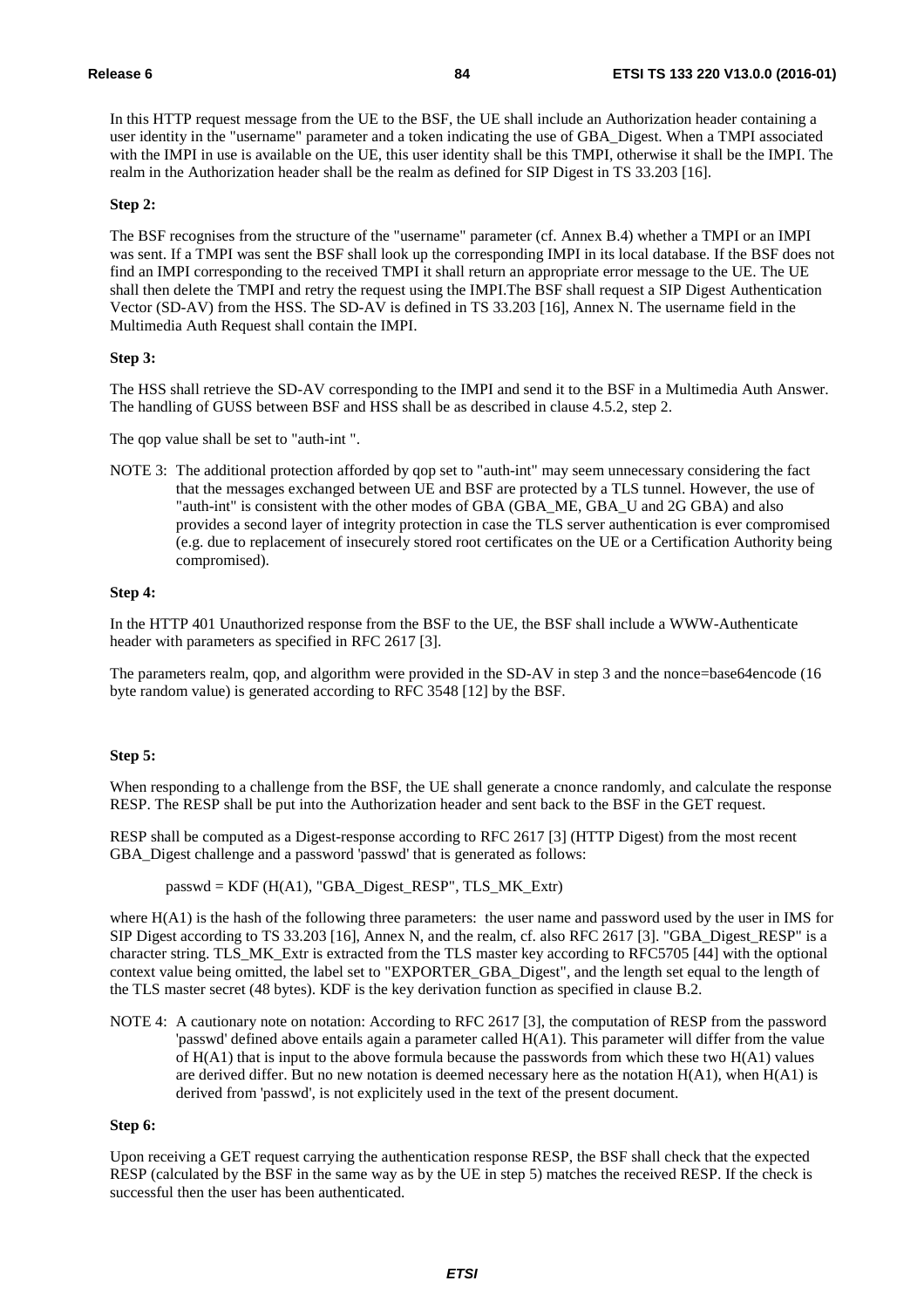The BSF shall then derive Ks as follows, (see clause B.5 for the formation of the input):

 $Ks = KDF$  ( $H(A1)$ , "GBA\_Digest\_Ks", TLS\_MK\_Extr, RESP)

where H(A1), RESP, and TLS MK Extr are defined as in step 5, and "GBA Digest Ks" is a character string.

The BSF shall generate the bootstrapping transaction identifier (B-TID) for the IMPI and store the tuple  $\leq$ B-TID, IMPI, Ks, nonce $\geq$ . The B-TID shall be constructed in the format of a NAI by taking the nonce from step 4, and the BSF server name, i.e. nonce@BSF\_server\_domain\_name.

NOTE 5: The B-TID construction above is almost identical to the one used in clause 4. The difference is that in clause 4 the username part is constructed from the (base64 encoded) RAND value.

The BSF shall compute a new TMPI as specified in Annex B.4 and store it together with the IMPI, overwriting a previous TMPI related to this IMPI, if any.

NOTE 6: The formulations in the preceding paragraph, and the corresponding paragraph below relating to the computation of the TMPI in the UE, differ from the ones in clause 4.5.2 as GBA\_Digest-aware UEs and BSFs always include the product tokens as described at the start of this clause. So, the condition in clause 4.5.2 is not needed.

The BSF shall send a 200 OK response to the UE to indicate the success of the authentication.

In this message from the BSF to the UE, the BSF shall include the bootstrapping transaction identifier (B-TID) and the key lifetime.

An Authentication-Info header according to RFC 2617 [3] shall be included into the 200 OK response.

The UE shall abort the procedure if the server authentication according to RFC 2617 [3] fails. Otherwise, the UE shall derive Ks in the same way as the BSF did above.

The UE shall compute the TMPI as specified in Annex B.4 and store it together with the IMPI, overwriting a previous TMPI related to this IMPI, if any.

After successful bootstrapping procedure the UE and the BSF shall store the key Ks, the nonce, the B-TID, and an indication of the underlying security quality, i.e. GBA\_Digest, for further use, until the key Ks is updated or until the deletion conditions in clause M.5.11 are satisfied. The key Ks shall then be used in the BSF and in the UE to derive NAF specific key(s) Ks\_NAF to secure Ua reference points in the following way:

Ks NAF shall be computed as Ks NAF = KDF (Ks, "gba-digest", nonce, IMPI, NAF Id), where KDF is the key derivation function as specified in clause B.2, and the input parameters consist of the user's IMPI, the NAF\_Id and 'nonce'. 'nonce' is the nonce that was used for computing the RESP that was input to the derivation of Ks. The NAF\_Id shall be constructed as in clause 4.5.2. The "gba-digest" parameter is a static character string.

NOTE 6: The above derivation of Ks\_NAF is analagous to the derivation in clause 4.5.2, step 9, and the same KDF can be utilized.

The KDF shall be implemented in the terminal.

# M.6.4 Procedures using bootstrapped Security Association

Before communication between the UE and the NAF can start, the UE and the NAF first have to agree whether to use shared keys obtained by means of the GBA. If the UE does not know whether to use GBA with this NAF, it uses the Initiation of Bootstrapping procedure described in clause M.6.2.

Once the UE and the NAF have established that they want to use GBA then every time the UE wants to interact with an NAF the following steps are executed as depicted in figure M.3.

1. UE starts communication over reference point Ua with the NAF:

in general, UE and NAF will not yet share the key(s) required to protect the reference point Ua. If they already do (i.e. if a key Ks\_NAF for the corresponding key derivation parameter NAF\_Id is already available), the UE and the NAF can start to securely communicate right away. If the UE and the NAF do not yet share a key, and if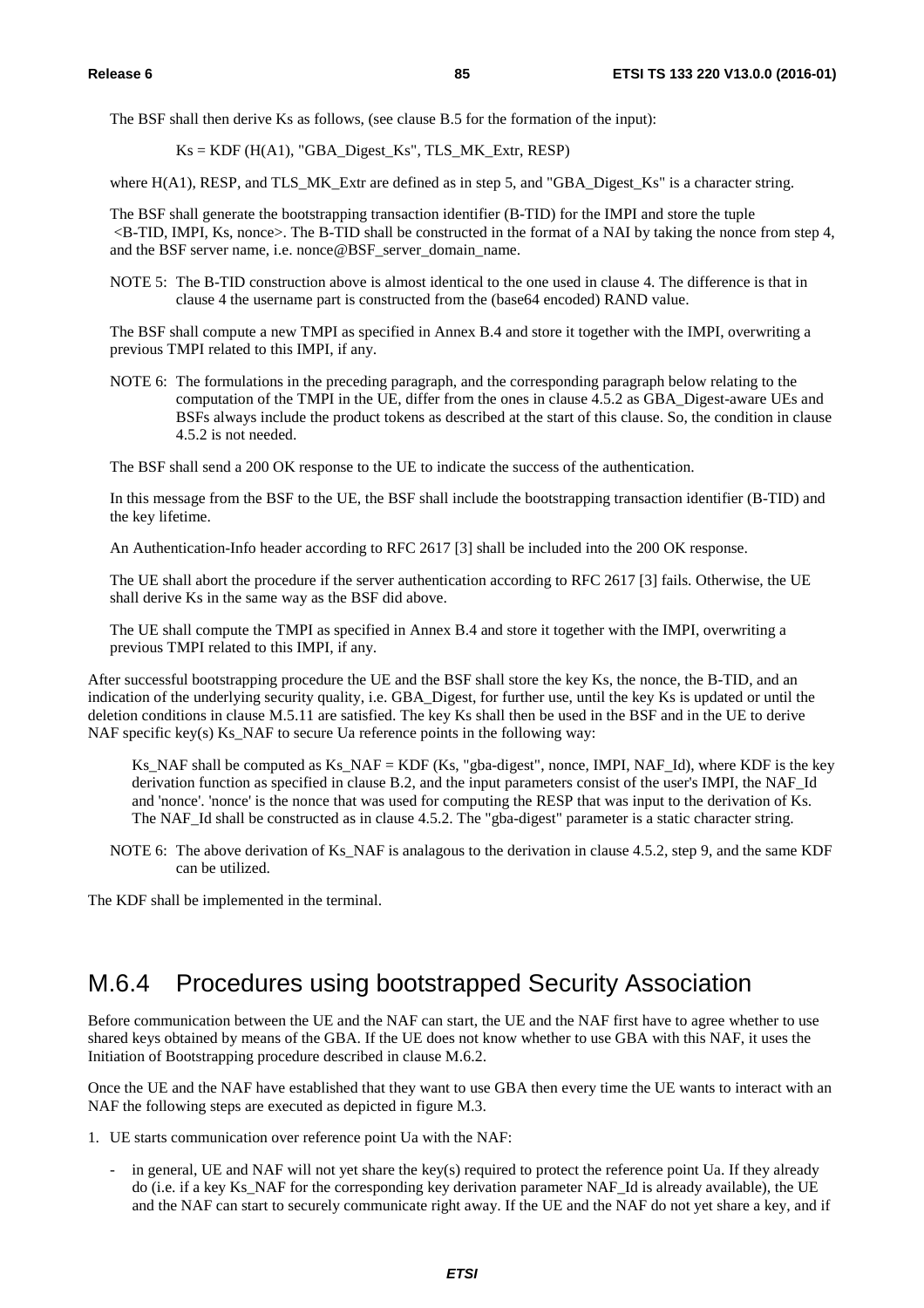the use of a Ks derived from an AKA-based GBA variant according to clauses 4.5.3, 5.5.3, or I.5.3, is not possible, the UE proceeds as follows:

- if the UE knows (through a lack of indication in the Initiation of Bootstrapping procedure or by configuration) that the use of GBA\_Digest is not acceptable to the NAF it shall abort the communication with the NAF. Otherwise, a key Ks\_NAF shall be derived in the following way:
- if a key Ks derived from SIP Digest credentials is available in the UE, the UE derives the key Ks\_NAF from Ks, as specified in clause M.6.3;
- if no key Ks derived from SIP Digest credentials is available in the UE, the UE first agrees on a new key Ks derived from SIP Digest credentials with the BSF over the reference point Ub, and then proceeds to derive Ks\_NAF;
- NOTE 0: A key Ks derived from an AKA-based GBA variant could still be available from a previous GBA bootstrapping run where the UICC was available, and could then still be used.

If it is not desired by the UE to use the same Ks derived from SIP Digest credentials to derive more than one Ks\_NAF then the UE should agree on a new key Ks with the BSF over the reference point Ub, and then proceed to derive Ks\_NAF;

if the NAF shares a key with the UE, but the NAF requires an update of that key, e.g. because the key's lifetime has expired or will expire soon, or the key can not meet the NAF local validity condition, it shall send a suitable bootstrapping renegotiation request to the UE, see figure M.4. If the key's lifetime has expired the protocol used over reference point Ua shall be terminated. The form of this indication depends on the particular protocol used over reference point Ua. If the UE receives a bootstrapping renegotiation request, it starts a run of the protocol over reference point Ub, as specified in clause M.6.3, in order to obtain a new key Ks.

To allow for consistent key derivation in BSF and UE, both have to use the same FQDN for derivation (see clause M.6.3). For each protocol used over Ua it shall be specified if only cases (1) and (2) of clause 4.5.2 are allowed for the NAF or if the protocol used over Ua shall transfer also the FQDN used for key derivation by UE to NAF.

- NOTE 1: If the shared key between UE and NAF is invalid, the NAF can set deletion conditions to the corresponding security association for subsequent removal.
- the UE supplies the B-TID to the NAF, in the form as specified in clause M.5.8, to allow the NAF to retrieve the corresponding keys from the BSF;

NOTE 2: The UE may adapt the key material Ks\_NAF to the specific needs of the reference point Ua. This adaptation is outside the scope of the present document.

- the key management procedures for GBA related keys in the terminal are described in section M.5.11.
- when a new Ks is agreed over the reference point Ub and a key Ks\_NAF, derived from one NAF\_Id, is updated, the other keys Ks\_NAF, derived from different values NAF\_Id, stored on the UE shall not be affected;

 According to the procedures defined in clauses M.6.3 and M.6.4, in the UE there is at most one Ks\_NAF key stored per NAF\_Id.

- 2. NAF starts communication over reference point Zn with BSF:
	- The NAF shall request key material corresponding to the B-TID supplied by the UE to the NAF over reference point Ua. The NAF shall indicate to the BSF whether it is willing to accept Ks\_NAF based on GBA\_Digest;
	- The NAF may also request one or more application-specific USSs for the applications, which the request received over Ua from UE may access;
	- NOTE 3: If the NAF requires service continuity, then the NAF can request a USS that contains a user pseudonym that allows service continuity according to BSF policy.
	- With the key material request, the NAF shall supply a NAF\_Id (which includes the NAF's FQDN that the UE has used to access this NAF and the Ua security protocol identifier) to the BSF. (This is to allow for consistent key derivation in the BSF and UE as described above). The BSF shall verify that the NAF is authorized to use that FQDN.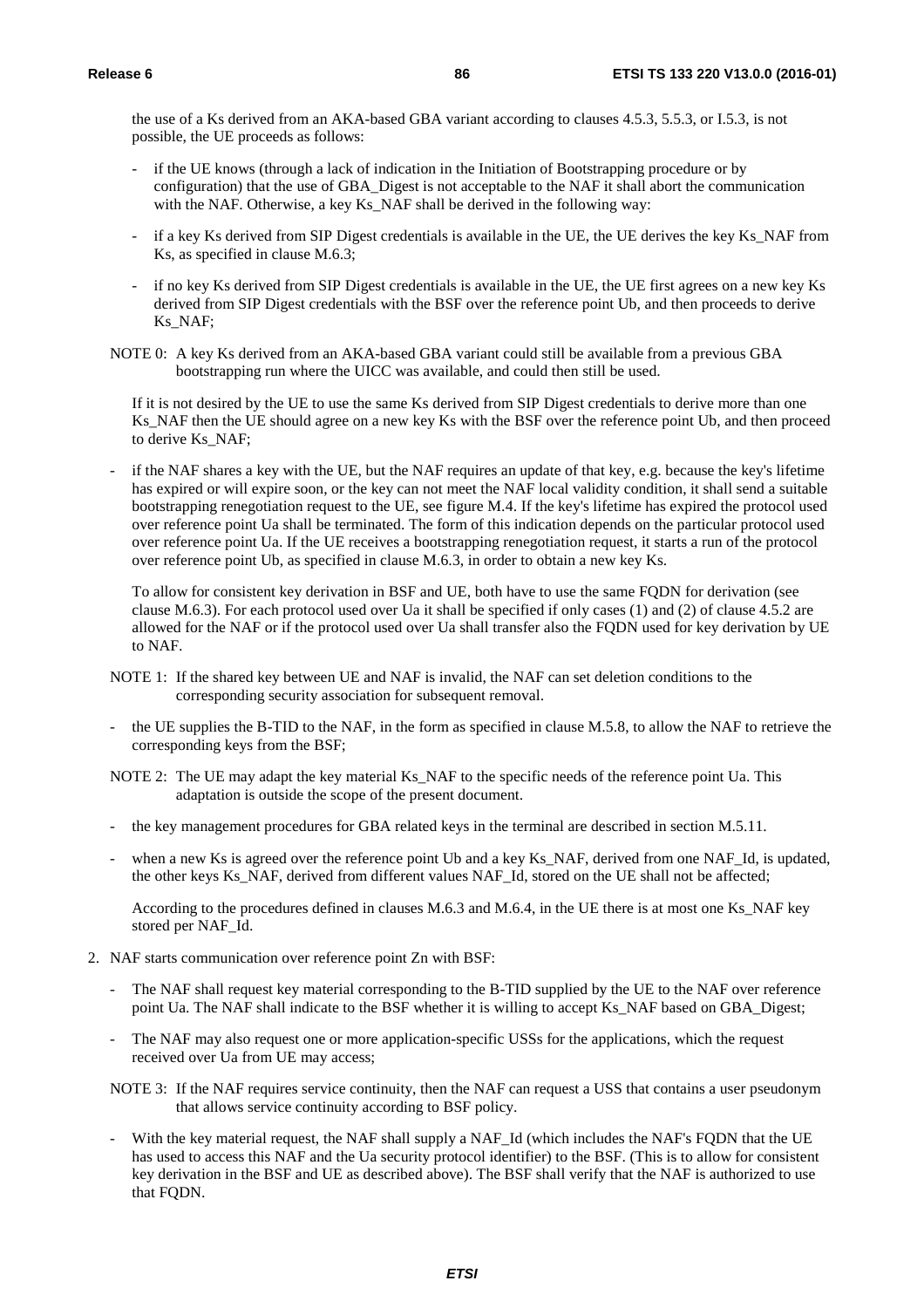- 3. The BSF derives the keys required to protect the protocol used over reference point Ua from the key Ks and the key derivation parameters, as specified in clause M.6.3, and supplies to NAF the requested key Ks\_NAF, as well as the bootstrapping time and the lifetime of that key, and the requested application-specific and potentially NAF group specific USSs if they are available in subscriber's GUSS and if the NAF is authorized to receive the requested USSs. For any USSs containing a NAF Group attribute, this attribute shall be removed in the USSs supplied to the NAF. In addition, the BSF shall indicate to the NAF that the subscriber is a subscriber using SIP Digest credentials. If the key identified by the B-TID supplied by the NAF is not available at the BSF, the BSF shall indicate this in the reply to the NAF. The NAF then indicates a bootstrapping renegotiation request to the UE.
	- NOTE 4: The NAF can further set the local validity condition of the Ks\_NAF according to the local policy, for example a limitation of reuse times of a Ks\_NAF.
	- NOTE 5: The NAF will adapt the key material Ks\_NAF to the specific needs of the reference point Ua in the same way as the UE did. This adaptation is outside the scope of the present document.
	- If the NAF did not indicate that it is willing to accept a Ks\_NAF based on GBA\_Digest, or if the BSF determines according to its local policy that the NAF shall not serve subscribers using SIP Digest credentials, then the BSF shall not send a Ks\_NAF based on GBA\_Digest;
	- If the NAF indicated that it is willing to accept a Ks\_NAF based on GBA\_Digest, but the B-TID refers to a key Ks established by using an AKA-based method, then the BSF shall send a key Ks\_NAF derived from this Ks unless this Ks was derived from 2G GBA and the NAF does not accept 2G GBA (cf. NOTE 0);
	- The BSF may require that one or more application-specific and potentially NAF group specific USSs shall be present in subscriber's GUSS for the NAF (see clause M.5.7). If one or more of these required settings are missing from the GUSS, the BSF shall indicate this in the reply to the NAF;
	- The BSF may also send the private user identity (IMPI) and requested USSs to NAF according to the BSF's policy;
	- If the NAF determines, according to its local policy, that the NAF shall not serve subscribers using SIP Digest credentials, the NAF shall terminate the protocol over the reference point Ua;
	- The NAF should accept the Zn response even when the GBA\_Digest indication is missing (as this means that the key Ks\_NAF was derived from a key Ks established by using an AKA-based method, which is stronger), (cf. NOTE 0);
	- When the NAF receives the Zn response, it shall check that the GBA type in the Zn response corresponds with the GBA type negotiated over Ua protocol. If this is not the case, NAF shall terminate the protocol over the reference point Ua.
- 4. NAF continues with the protocol used over the reference point Ua with the UE.

Once the run of the protocol used over reference point Ua is completed the purpose of bootstrapping is fulfilled as it enabled UE and NAF to use reference point Ua in a secure way.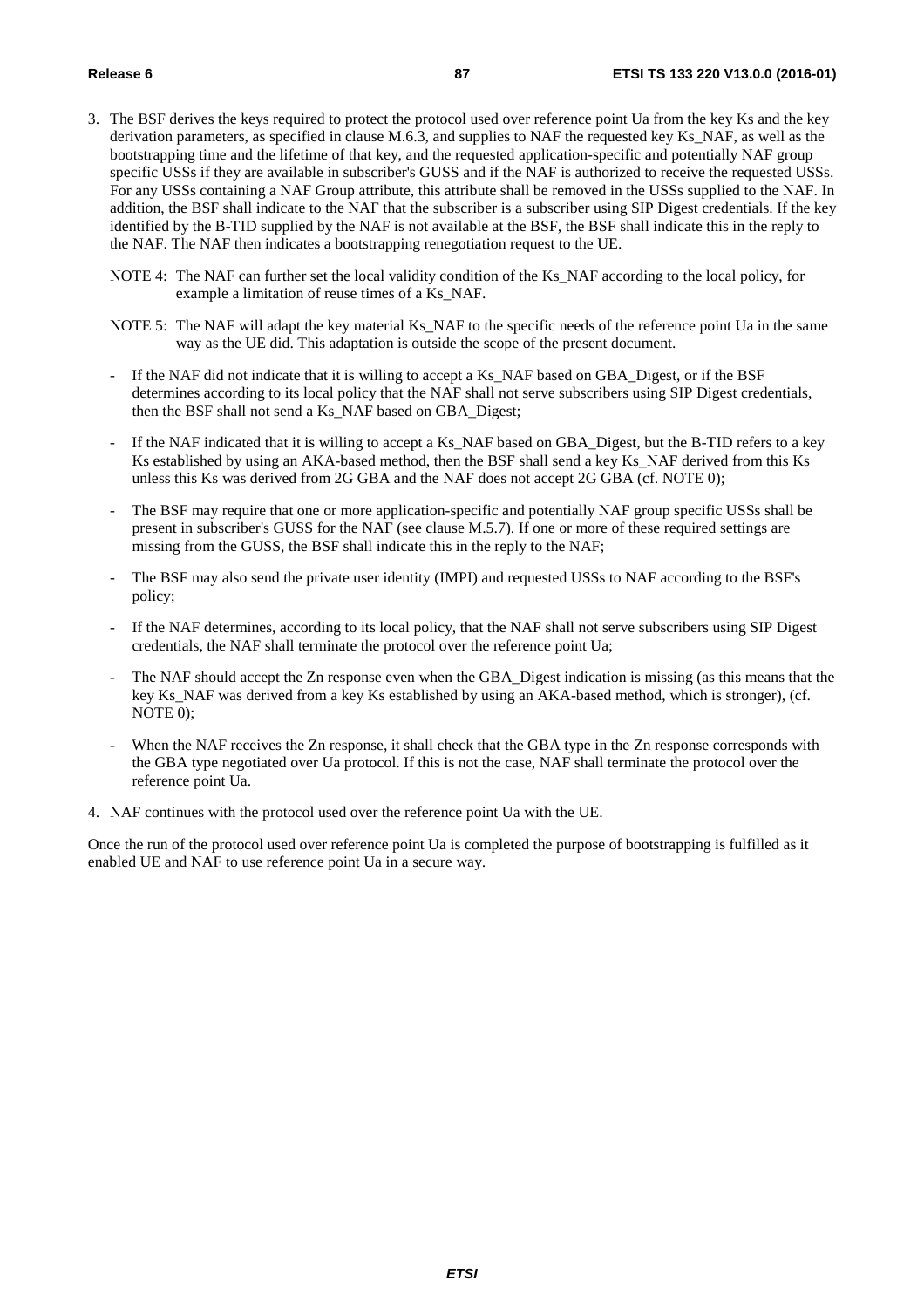

**Figure M.3: The bootstrapping usage procedure** 



**Figure M.4: Bootstrapping renegotiation request** 

### M.6.5 Procedure related to service discovery

The UE shall discover the address of the BSF from the IMPI related to the IMS subscription. When the IMPI was derived from an IMSI as defined in clause 13 of TS 23.003 [11] then the BSF address shall be derived as as specified in clause 16 of TS 23.003 [11] for the case of an IMSI, otherwise the BSF address shall be derived as as specified in clause 16 of TS 23.003 [11] for the case of an IMPI.

NOTE: The reason for this distinction is the NOTE in clause 16 of TS 23.003 [11] warning that BSF addresses of a certain form may be unreachable.

# M.7 TLS Profile

### M.7.1 General

The UE and the BSF shall support TLS according to the TLS profile given in TS 33.310 [19], Annex E.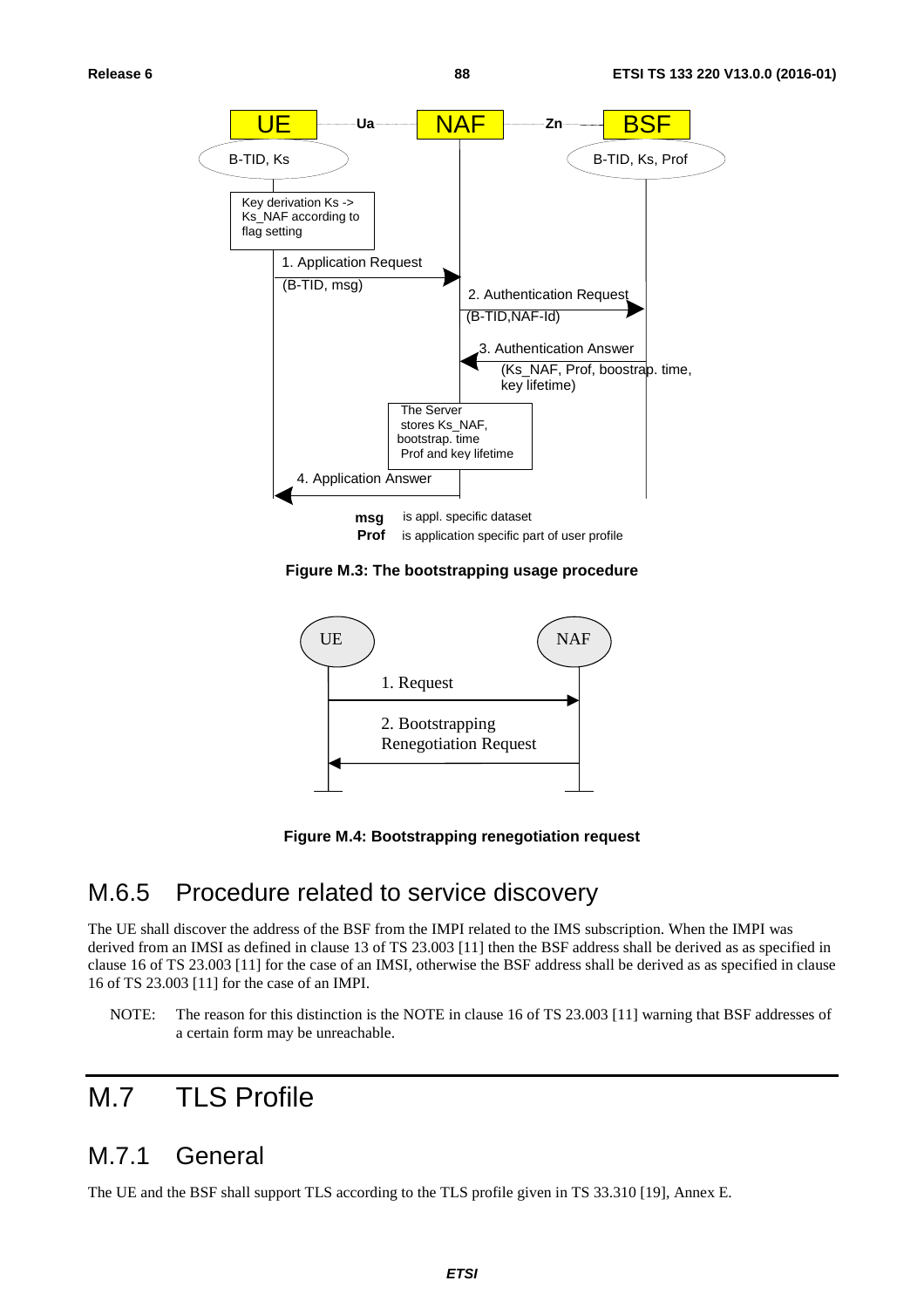The certificates shall comply with the requirements for TLS certificates in clause 6.1 of TS 33.310 [19].

Support of certificate revocation and of the related fields in certificates is optional. If supported, the certificate and CRL profiles in clauses 6.1 and 6.1a of TS 33.310 [19] should be followed.

- NOTE 1: The management of Root Certificates is out of scope of the present document.
- NOTE 2: If no revocation of certificates is deployed, it should be noted, however, that choosing short lifetimes for BSF certificates may considerably reduce the risk, in case BSF certificates may ever be compromised.

### M.7.2 Authentication of the BSF

The Client shall authenticate the BSF by use of a server certificate. If the BSF also supports 2G GBA under the same BSF address (cf. TS 23.003 [11]) it is recommended that this certificate be the same as the one used for BSF authentication in 2G GBA, cf. clause I.6.2. The client shall match the server name as specified in RFC 2818 [18], section 3.1.

NOTE: If the BSF addresses derived for the 2G GBA case and the GBA\_Digest case differ, but the BSF is the same, then the operator can issue a BSF certificate with two server names or with a wildcard server name to ensure the client check of the server name works correctly, or the operator can issue two different BSF certificates.

The terminal shall use a preconfigured list of trusted root certificates for GBA\_Digest BSF server certificate validation. It is recommended that this list be the same as the one used for 2G GBA BSF server certificate validation, cf. clause I.6.2. BSF server certificate validation shall not require manual user interaction.

### M.7.3 Authentication of the UE

The BSF shall not request a certificate in a Server Hello Message from the UE. The BSF shall authenticate the UE as specified in clause M.6.3.

### M.7.4 Set-up of Security parameters

The TLS Handshake Protocol negotiates a session, which is identified by a Session ID. The Client and the BSF shall allow for resuming a session. The lifetime of a Session ID is subject to local policies of the UE and the BSF.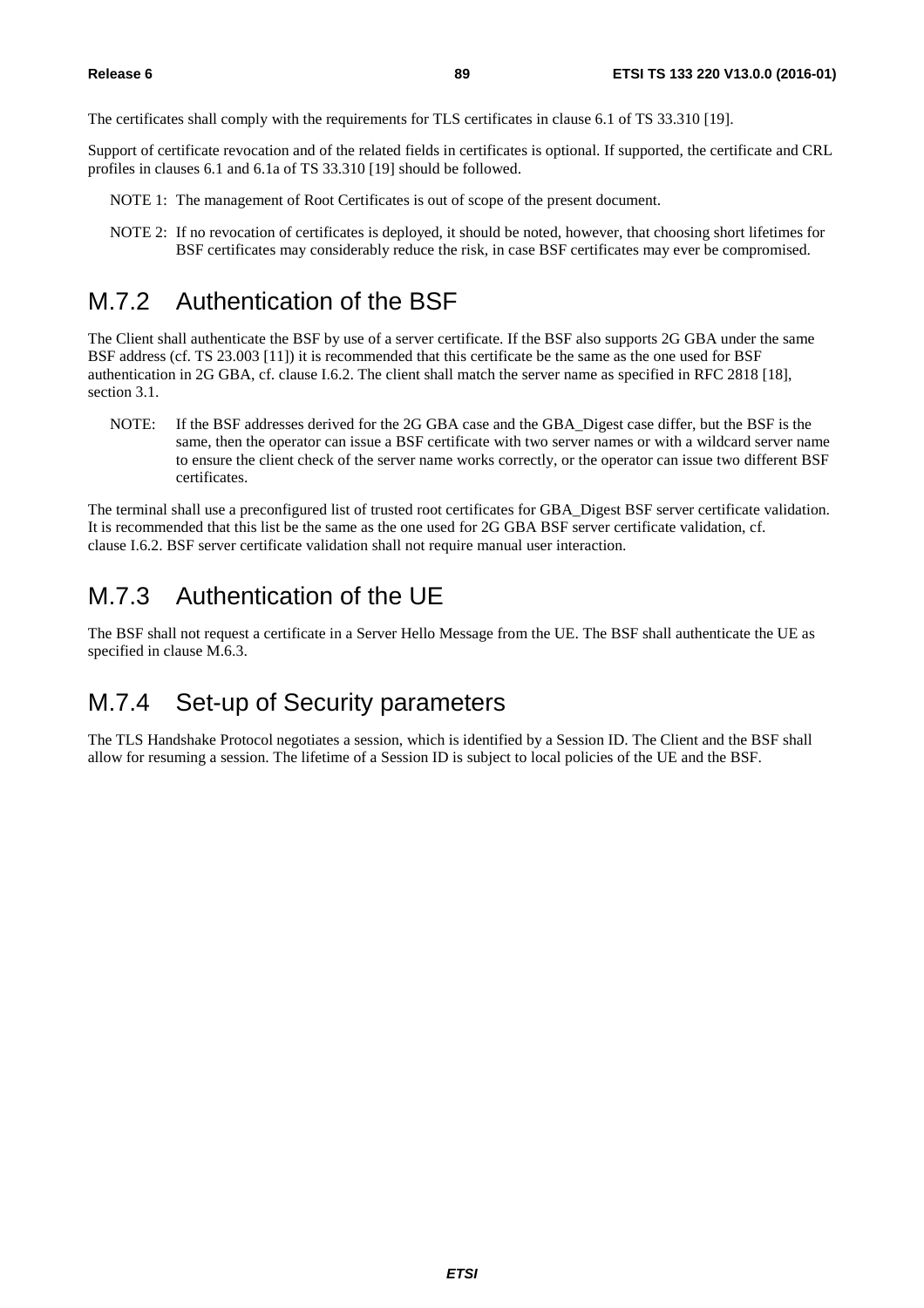# Annex N (informative): Change history

| 2004-03<br>SP-23<br>SP-040175<br>Presented for approval at TSG SA #23<br>1.2.1<br>2.0.0<br>D<br>F<br>Approved and placed under Change Control<br>2004-03<br>SP-23<br>2.0.0<br>6.0.0<br>$(Rel-6)$<br>F<br><b>SP-24</b><br>2004-06<br>SP-040375<br>001<br>Removal of Annex A<br>6.0.0<br>6.1.0<br>SEC1--SC<br>6.1.0<br>2004-06<br><b>SP-24</b><br>SP-040376<br>002<br>NAF remove the security associations<br>SEC1--SC<br>B<br>6.0.0<br>2004-06<br><b>SP-24</b><br>SP-040377<br>003<br>D<br>Removal of editors notes on Transaction<br>6.0.0<br>6.1.0<br>SEC1--SC<br>Identifiers<br><b>SP-24</b><br>B<br>Introduction of a UICC-based Generic<br>SEC1--SC<br>2004-06<br>SP-040378<br>004<br>$\mathbf{1}$<br>6.0.0<br>6.1.0<br><b>Bootstrapping Architecture</b><br>2004-06<br><b>SP-24</b><br>SP-040379<br>005<br>D<br>Editorial corrections to TS 33.220<br>6.1.0<br>SEC1--SC<br>6.0.0<br>C<br>2004-06<br><b>SP-24</b><br>SP-040380<br>006<br>6.1.0<br>SEC1-SC<br>Support for NAF in visited network<br>6.0.0<br>C<br>2004-06<br><b>SP-24</b><br>SP-040381<br>007<br>Editorial changes and clarifications to TS<br>6.1.0<br>SEC1--SC<br>6.0.0<br>33.220<br>$SP-24$<br>SP-040382<br>008<br>F<br>Multiple key derivation mandatory<br>6.1.0<br>SEC1--SC<br>2004-06<br>6.0.0<br>C<br>6.1.0<br>2004-06<br><b>SP-24</b><br>SP-040383<br>009<br>NAF's public hostname verification<br>SEC1--SC<br>6.0.0<br>С<br>2004-09<br>SP-25<br>SP-040619<br>Detailing of key lifetime<br>6.2.0<br>SEC1-SC<br>010<br>6.1.0<br>$\overline{C}$<br>Details of USIM/ISIM usage in GAA<br>6.2.0<br>SEC1-SC<br>2004-09<br><b>SP-25</b><br>SP-040619<br>011<br>6.1.0<br>C<br>SEC1-SC<br>2004-09<br><b>SP-25</b><br>SP-040619<br>012<br>Generic Ua interface requirements<br>6.2.0<br>6.1.0<br>F<br>2004-09<br>SP-25<br>SP-040619<br>013<br><b>B-TID</b> generation<br>6.2.0<br>SEC1-SC<br>6.1.0<br>$\overline{B}$<br>Securing Zn reference point<br>6.2.0<br>2004-09<br><b>SP-25</b><br>SP-040619<br>014<br>SEC1-SC<br>6.1.0<br>6.2.0<br>SEC1-SC<br>2004-09<br><b>SP-25</b><br>SP-040619<br>015<br>D<br><b>GBA User Security Settings</b><br>6.1.0<br>$\overline{C}$<br>2004-09<br><b>SP-25</b><br>SP-040619<br>016<br>Creation of GBA_U AV in the BSF<br>6.2.0<br>SEC1-SC<br>6.1.0<br>F<br>2004-09<br>SP-25<br>SP-040619<br>017<br>Clarification of the definition of a default type<br>6.2.0<br>SEC1-SC<br>6.1.0<br>of NAF-specific key<br>С<br>$2004 - 12$<br><b>SP-26</b><br>SP-040855<br>018<br>BSF discovery using default domain method<br>6.2.0<br>6.3.0<br>SEC1-SC<br>1<br>SP-040855<br>C<br>Local validity condition set by NAF<br>2004-12<br><b>SP-26</b><br>019<br>$\mathbf{1}$<br>6.2.0<br>6.3.0<br>SEC1-SC<br>GBA User Security Settings (GUSS) usage in<br>SEC1-SC<br>2004-12<br>SP-26<br>SP-040855<br>020<br>3<br>С<br>6.2.0<br>6.3.0<br>GAA and Introduction of NAF groups<br>C<br>Details of USIM/ISIM selection in GAA<br>2004-12<br>SP-26<br>SP-040855<br>021<br>$\overline{2}$<br>6.2.0<br>6.3.0<br>SEC1-SC<br>B<br>2004-12<br><b>SP-26</b><br>SP-040855<br>023<br>6.2.0<br>6.3.0<br>SEC1-SC<br>TLS profile for securing Zn' reference point<br>$\blacksquare$<br>F<br>Optimization of the GBA_U key derivation<br>6.3.0<br>2004-12<br>SP-26<br>SP-040855<br>025<br>2<br>6.2.0<br>SEC1-SC<br>procedure<br>F<br>2004-12<br><b>SP-26</b><br>SP-040855<br>027<br>$\overline{2}$<br>Requirement on ME capabilities for GBA_U<br>6.2.0<br>6.3.0<br>SEC1-SC<br>SEC1-SC<br>2004-12<br><b>SP-26</b><br>SP-040855<br>034<br>D<br>6.2.0<br>6.3.0<br>1<br>Adding a note about replay protection<br>6.3.0<br>2004-12<br>SP-26<br>SP-040855<br>035<br>С<br>Complete the MAC modification for GBA U<br>SEC1-SC<br>6.2.0<br>F<br>2004-12<br><b>SP-26</b><br>SP-040855<br>036<br>Removal of unnecessary editor's notes<br>6.2.0<br>6.3.0<br>SEC1-SC<br>1<br><b>SP-26</b><br>SP-040855<br>C<br>SEC1-SC<br>2004-12<br>038<br>1<br>Fetching of one AV only on each Zh run<br>6.2.0<br>6.3.0<br>between BSF and HSS<br><b>SP-26</b><br>SP-040855<br>039<br>B<br>Clean up of TS 33.220<br>6.2.0<br>6.3.0<br>SEC1-SC<br>2004-12<br>1<br>F<br>New key management for ME based GBA<br>SEC1-SC<br><b>SP-26</b><br>SP-040855<br>040<br>$\mathbf{1}$<br>6.2.0<br>6.3.0<br>keys<br>C<br><b>SP-26</b><br>SP-040855<br>041<br>Key derivation function<br>6.2.0<br>6.3.0<br>SEC1-SC<br>2004-12<br>1<br>6.3.0<br>2004-12<br><b>SP-26</b><br>SP-040855<br>042<br>D<br>Re-negotation of keys<br>6.2.0<br>SEC1-SC<br>1<br>$\overline{C}$<br>No GUSS/USS update procedures in Release-<br>2004-12<br><b>SP-26</b><br>SP-040855<br>043<br>6.2.0<br>6.3.0<br>GBA-SSC<br>1<br>6<br>$SP-26$<br>С<br>Clarify the number of NAF-specific keys stored 6.2.0<br>6.3.0<br>SEC1-SC<br>2004-12<br>SP-040855<br>044<br>1<br>in the UE per NAF-Id<br>2005-03<br>$SP-27$<br>Key derivation function: character encoding<br>6.3.0<br>SEC1-SC<br>SP-040139<br>045<br>F<br>6.4.0<br>SP-040139<br>SEC1-SC<br>2005-03<br><b>SP-27</b><br>047<br>Bootstrapping timestamp<br>6.4.0<br>D<br>6.3.0<br>F<br>Storage of B-TID in GBA_U NAF Derivation<br><b>SP-27</b><br>SP-040139<br>SEC1-SC<br>2005-03<br>048<br>6.3.0<br>6.4.0<br>procedure<br>Usage of USS for local policy enforcement in<br>2005-06<br><b>SP-28</b><br>F<br>6.4.0<br>6.5.0<br>SEC1-SC<br>SP-050262<br>050<br>1<br><b>BSF</b><br>F<br>Correcting figure 4.4<br>2005-06<br><b>SP-28</b><br>SP-050262<br>SEC1-SC<br>051<br>1<br>6.4.0<br>6.5.0<br><b>GBA User Security Settings (GUSS) transfer</b><br>7.0.0<br>SEC1-SC<br>2005-06<br><b>SP-28</b><br>SP-050263<br>B<br>052<br>6.4.0<br>optimisation<br>Clarification of anonymous access to NAF in<br>$SP-29$<br>7.0.0<br>7.1.0<br>SEC1-SC<br>2005-09<br>SP-050553<br>0054<br>$\overline{A}$<br>GBA<br>$SP-29$<br>Removing IMPI from USS<br>SP-050554<br>0056<br>7.0.0<br>7.1.0<br>SEC1-SC<br>Α<br>7.2.0<br>$\overline{\text{c}}$<br>Informative annex on usage of USS for local<br>SEC1-SC<br>2005-09<br>SP-29<br>SP-050572<br>0057<br>7.0.0<br>policy enforcement in BSF<br>2005-09<br>Removing duplication of text relating to BSF<br>7.0.0<br>7.1.0<br>SP-29<br>SP-050557<br>0059<br>A<br>SEC-SC1<br>addressing<br>Clarification of lifetime of derived keys<br>$SP-29$<br>SEC1-SC<br>SP-050555<br>0061<br>7.0.0<br>7.1.0<br>Α | <b>Change history</b> |      |          |           |     |     |                 |     |            |    |
|--------------------------------------------------------------------------------------------------------------------------------------------------------------------------------------------------------------------------------------------------------------------------------------------------------------------------------------------------------------------------------------------------------------------------------------------------------------------------------------------------------------------------------------------------------------------------------------------------------------------------------------------------------------------------------------------------------------------------------------------------------------------------------------------------------------------------------------------------------------------------------------------------------------------------------------------------------------------------------------------------------------------------------------------------------------------------------------------------------------------------------------------------------------------------------------------------------------------------------------------------------------------------------------------------------------------------------------------------------------------------------------------------------------------------------------------------------------------------------------------------------------------------------------------------------------------------------------------------------------------------------------------------------------------------------------------------------------------------------------------------------------------------------------------------------------------------------------------------------------------------------------------------------------------------------------------------------------------------------------------------------------------------------------------------------------------------------------------------------------------------------------------------------------------------------------------------------------------------------------------------------------------------------------------------------------------------------------------------------------------------------------------------------------------------------------------------------------------------------------------------------------------------------------------------------------------------------------------------------------------------------------------------------------------------------------------------------------------------------------------------------------------------------------------------------------------------------------------------------------------------------------------------------------------------------------------------------------------------------------------------------------------------------------------------------------------------------------------------------------------------------------------------------------------------------------------------------------------------------------------------------------------------------------------------------------------------------------------------------------------------------------------------------------------------------------------------------------------------------------------------------------------------------------------------------------------------------------------------------------------------------------------------------------------------------------------------------------------------------------------------------------------------------------------------------------------------------------------------------------------------------------------------------------------------------------------------------------------------------------------------------------------------------------------------------------------------------------------------------------------------------------------------------------------------------------------------------------------------------------------------------------------------------------------------------------------------------------------------------------------------------------------------------------------------------------------------------------------------------------------------------------------------------------------------------------------------------------------------------------------------------------------------------------------------------------------------------------------------------------------------------------------------------------------------------------------------------------------------------------------------------------------------------------------------------------------------------------------------------------------------------------------------------------------------------------------------------------------------------------------------------------------------------------------------------------------------------------------------------------------------------------------------------------------------------------------------------------------------------------------------------------------------------------------------------------------------------------------------------------------------------------------------------------------------------------------------------------------------------------------------------------------------------------------------------------------------------------------------------------------------------------------------------------------------------------------------------------------------------------------------------------------------------------------------------------------------------------------------------------------------------------------------------------------------------------------------------------------------------------------------------------------------------------------------------------------------------------------------------------------------------------------------------------|-----------------------|------|----------|-----------|-----|-----|-----------------|-----|------------|----|
|                                                                                                                                                                                                                                                                                                                                                                                                                                                                                                                                                                                                                                                                                                                                                                                                                                                                                                                                                                                                                                                                                                                                                                                                                                                                                                                                                                                                                                                                                                                                                                                                                                                                                                                                                                                                                                                                                                                                                                                                                                                                                                                                                                                                                                                                                                                                                                                                                                                                                                                                                                                                                                                                                                                                                                                                                                                                                                                                                                                                                                                                                                                                                                                                                                                                                                                                                                                                                                                                                                                                                                                                                                                                                                                                                                                                                                                                                                                                                                                                                                                                                                                                                                                                                                                                                                                                                                                                                                                                                                                                                                                                                                                                                                                                                                                                                                                                                                                                                                                                                                                                                                                                                                                                                                                                                                                                                                                                                                                                                                                                                                                                                                                                                                                                                                                                                                                                                                                                                                                                                                                                                                                                                                                                                                                                                      | Date                  | TSG# | TSG Doc. | <b>CR</b> | Rev | Cat | Subject/Comment | Old | <b>New</b> | WI |
|                                                                                                                                                                                                                                                                                                                                                                                                                                                                                                                                                                                                                                                                                                                                                                                                                                                                                                                                                                                                                                                                                                                                                                                                                                                                                                                                                                                                                                                                                                                                                                                                                                                                                                                                                                                                                                                                                                                                                                                                                                                                                                                                                                                                                                                                                                                                                                                                                                                                                                                                                                                                                                                                                                                                                                                                                                                                                                                                                                                                                                                                                                                                                                                                                                                                                                                                                                                                                                                                                                                                                                                                                                                                                                                                                                                                                                                                                                                                                                                                                                                                                                                                                                                                                                                                                                                                                                                                                                                                                                                                                                                                                                                                                                                                                                                                                                                                                                                                                                                                                                                                                                                                                                                                                                                                                                                                                                                                                                                                                                                                                                                                                                                                                                                                                                                                                                                                                                                                                                                                                                                                                                                                                                                                                                                                                      |                       |      |          |           |     |     |                 |     |            |    |
|                                                                                                                                                                                                                                                                                                                                                                                                                                                                                                                                                                                                                                                                                                                                                                                                                                                                                                                                                                                                                                                                                                                                                                                                                                                                                                                                                                                                                                                                                                                                                                                                                                                                                                                                                                                                                                                                                                                                                                                                                                                                                                                                                                                                                                                                                                                                                                                                                                                                                                                                                                                                                                                                                                                                                                                                                                                                                                                                                                                                                                                                                                                                                                                                                                                                                                                                                                                                                                                                                                                                                                                                                                                                                                                                                                                                                                                                                                                                                                                                                                                                                                                                                                                                                                                                                                                                                                                                                                                                                                                                                                                                                                                                                                                                                                                                                                                                                                                                                                                                                                                                                                                                                                                                                                                                                                                                                                                                                                                                                                                                                                                                                                                                                                                                                                                                                                                                                                                                                                                                                                                                                                                                                                                                                                                                                      |                       |      |          |           |     |     |                 |     |            |    |
|                                                                                                                                                                                                                                                                                                                                                                                                                                                                                                                                                                                                                                                                                                                                                                                                                                                                                                                                                                                                                                                                                                                                                                                                                                                                                                                                                                                                                                                                                                                                                                                                                                                                                                                                                                                                                                                                                                                                                                                                                                                                                                                                                                                                                                                                                                                                                                                                                                                                                                                                                                                                                                                                                                                                                                                                                                                                                                                                                                                                                                                                                                                                                                                                                                                                                                                                                                                                                                                                                                                                                                                                                                                                                                                                                                                                                                                                                                                                                                                                                                                                                                                                                                                                                                                                                                                                                                                                                                                                                                                                                                                                                                                                                                                                                                                                                                                                                                                                                                                                                                                                                                                                                                                                                                                                                                                                                                                                                                                                                                                                                                                                                                                                                                                                                                                                                                                                                                                                                                                                                                                                                                                                                                                                                                                                                      |                       |      |          |           |     |     |                 |     |            |    |
|                                                                                                                                                                                                                                                                                                                                                                                                                                                                                                                                                                                                                                                                                                                                                                                                                                                                                                                                                                                                                                                                                                                                                                                                                                                                                                                                                                                                                                                                                                                                                                                                                                                                                                                                                                                                                                                                                                                                                                                                                                                                                                                                                                                                                                                                                                                                                                                                                                                                                                                                                                                                                                                                                                                                                                                                                                                                                                                                                                                                                                                                                                                                                                                                                                                                                                                                                                                                                                                                                                                                                                                                                                                                                                                                                                                                                                                                                                                                                                                                                                                                                                                                                                                                                                                                                                                                                                                                                                                                                                                                                                                                                                                                                                                                                                                                                                                                                                                                                                                                                                                                                                                                                                                                                                                                                                                                                                                                                                                                                                                                                                                                                                                                                                                                                                                                                                                                                                                                                                                                                                                                                                                                                                                                                                                                                      |                       |      |          |           |     |     |                 |     |            |    |
|                                                                                                                                                                                                                                                                                                                                                                                                                                                                                                                                                                                                                                                                                                                                                                                                                                                                                                                                                                                                                                                                                                                                                                                                                                                                                                                                                                                                                                                                                                                                                                                                                                                                                                                                                                                                                                                                                                                                                                                                                                                                                                                                                                                                                                                                                                                                                                                                                                                                                                                                                                                                                                                                                                                                                                                                                                                                                                                                                                                                                                                                                                                                                                                                                                                                                                                                                                                                                                                                                                                                                                                                                                                                                                                                                                                                                                                                                                                                                                                                                                                                                                                                                                                                                                                                                                                                                                                                                                                                                                                                                                                                                                                                                                                                                                                                                                                                                                                                                                                                                                                                                                                                                                                                                                                                                                                                                                                                                                                                                                                                                                                                                                                                                                                                                                                                                                                                                                                                                                                                                                                                                                                                                                                                                                                                                      |                       |      |          |           |     |     |                 |     |            |    |
|                                                                                                                                                                                                                                                                                                                                                                                                                                                                                                                                                                                                                                                                                                                                                                                                                                                                                                                                                                                                                                                                                                                                                                                                                                                                                                                                                                                                                                                                                                                                                                                                                                                                                                                                                                                                                                                                                                                                                                                                                                                                                                                                                                                                                                                                                                                                                                                                                                                                                                                                                                                                                                                                                                                                                                                                                                                                                                                                                                                                                                                                                                                                                                                                                                                                                                                                                                                                                                                                                                                                                                                                                                                                                                                                                                                                                                                                                                                                                                                                                                                                                                                                                                                                                                                                                                                                                                                                                                                                                                                                                                                                                                                                                                                                                                                                                                                                                                                                                                                                                                                                                                                                                                                                                                                                                                                                                                                                                                                                                                                                                                                                                                                                                                                                                                                                                                                                                                                                                                                                                                                                                                                                                                                                                                                                                      |                       |      |          |           |     |     |                 |     |            |    |
|                                                                                                                                                                                                                                                                                                                                                                                                                                                                                                                                                                                                                                                                                                                                                                                                                                                                                                                                                                                                                                                                                                                                                                                                                                                                                                                                                                                                                                                                                                                                                                                                                                                                                                                                                                                                                                                                                                                                                                                                                                                                                                                                                                                                                                                                                                                                                                                                                                                                                                                                                                                                                                                                                                                                                                                                                                                                                                                                                                                                                                                                                                                                                                                                                                                                                                                                                                                                                                                                                                                                                                                                                                                                                                                                                                                                                                                                                                                                                                                                                                                                                                                                                                                                                                                                                                                                                                                                                                                                                                                                                                                                                                                                                                                                                                                                                                                                                                                                                                                                                                                                                                                                                                                                                                                                                                                                                                                                                                                                                                                                                                                                                                                                                                                                                                                                                                                                                                                                                                                                                                                                                                                                                                                                                                                                                      |                       |      |          |           |     |     |                 |     |            |    |
|                                                                                                                                                                                                                                                                                                                                                                                                                                                                                                                                                                                                                                                                                                                                                                                                                                                                                                                                                                                                                                                                                                                                                                                                                                                                                                                                                                                                                                                                                                                                                                                                                                                                                                                                                                                                                                                                                                                                                                                                                                                                                                                                                                                                                                                                                                                                                                                                                                                                                                                                                                                                                                                                                                                                                                                                                                                                                                                                                                                                                                                                                                                                                                                                                                                                                                                                                                                                                                                                                                                                                                                                                                                                                                                                                                                                                                                                                                                                                                                                                                                                                                                                                                                                                                                                                                                                                                                                                                                                                                                                                                                                                                                                                                                                                                                                                                                                                                                                                                                                                                                                                                                                                                                                                                                                                                                                                                                                                                                                                                                                                                                                                                                                                                                                                                                                                                                                                                                                                                                                                                                                                                                                                                                                                                                                                      |                       |      |          |           |     |     |                 |     |            |    |
|                                                                                                                                                                                                                                                                                                                                                                                                                                                                                                                                                                                                                                                                                                                                                                                                                                                                                                                                                                                                                                                                                                                                                                                                                                                                                                                                                                                                                                                                                                                                                                                                                                                                                                                                                                                                                                                                                                                                                                                                                                                                                                                                                                                                                                                                                                                                                                                                                                                                                                                                                                                                                                                                                                                                                                                                                                                                                                                                                                                                                                                                                                                                                                                                                                                                                                                                                                                                                                                                                                                                                                                                                                                                                                                                                                                                                                                                                                                                                                                                                                                                                                                                                                                                                                                                                                                                                                                                                                                                                                                                                                                                                                                                                                                                                                                                                                                                                                                                                                                                                                                                                                                                                                                                                                                                                                                                                                                                                                                                                                                                                                                                                                                                                                                                                                                                                                                                                                                                                                                                                                                                                                                                                                                                                                                                                      |                       |      |          |           |     |     |                 |     |            |    |
|                                                                                                                                                                                                                                                                                                                                                                                                                                                                                                                                                                                                                                                                                                                                                                                                                                                                                                                                                                                                                                                                                                                                                                                                                                                                                                                                                                                                                                                                                                                                                                                                                                                                                                                                                                                                                                                                                                                                                                                                                                                                                                                                                                                                                                                                                                                                                                                                                                                                                                                                                                                                                                                                                                                                                                                                                                                                                                                                                                                                                                                                                                                                                                                                                                                                                                                                                                                                                                                                                                                                                                                                                                                                                                                                                                                                                                                                                                                                                                                                                                                                                                                                                                                                                                                                                                                                                                                                                                                                                                                                                                                                                                                                                                                                                                                                                                                                                                                                                                                                                                                                                                                                                                                                                                                                                                                                                                                                                                                                                                                                                                                                                                                                                                                                                                                                                                                                                                                                                                                                                                                                                                                                                                                                                                                                                      |                       |      |          |           |     |     |                 |     |            |    |
|                                                                                                                                                                                                                                                                                                                                                                                                                                                                                                                                                                                                                                                                                                                                                                                                                                                                                                                                                                                                                                                                                                                                                                                                                                                                                                                                                                                                                                                                                                                                                                                                                                                                                                                                                                                                                                                                                                                                                                                                                                                                                                                                                                                                                                                                                                                                                                                                                                                                                                                                                                                                                                                                                                                                                                                                                                                                                                                                                                                                                                                                                                                                                                                                                                                                                                                                                                                                                                                                                                                                                                                                                                                                                                                                                                                                                                                                                                                                                                                                                                                                                                                                                                                                                                                                                                                                                                                                                                                                                                                                                                                                                                                                                                                                                                                                                                                                                                                                                                                                                                                                                                                                                                                                                                                                                                                                                                                                                                                                                                                                                                                                                                                                                                                                                                                                                                                                                                                                                                                                                                                                                                                                                                                                                                                                                      |                       |      |          |           |     |     |                 |     |            |    |
|                                                                                                                                                                                                                                                                                                                                                                                                                                                                                                                                                                                                                                                                                                                                                                                                                                                                                                                                                                                                                                                                                                                                                                                                                                                                                                                                                                                                                                                                                                                                                                                                                                                                                                                                                                                                                                                                                                                                                                                                                                                                                                                                                                                                                                                                                                                                                                                                                                                                                                                                                                                                                                                                                                                                                                                                                                                                                                                                                                                                                                                                                                                                                                                                                                                                                                                                                                                                                                                                                                                                                                                                                                                                                                                                                                                                                                                                                                                                                                                                                                                                                                                                                                                                                                                                                                                                                                                                                                                                                                                                                                                                                                                                                                                                                                                                                                                                                                                                                                                                                                                                                                                                                                                                                                                                                                                                                                                                                                                                                                                                                                                                                                                                                                                                                                                                                                                                                                                                                                                                                                                                                                                                                                                                                                                                                      |                       |      |          |           |     |     |                 |     |            |    |
|                                                                                                                                                                                                                                                                                                                                                                                                                                                                                                                                                                                                                                                                                                                                                                                                                                                                                                                                                                                                                                                                                                                                                                                                                                                                                                                                                                                                                                                                                                                                                                                                                                                                                                                                                                                                                                                                                                                                                                                                                                                                                                                                                                                                                                                                                                                                                                                                                                                                                                                                                                                                                                                                                                                                                                                                                                                                                                                                                                                                                                                                                                                                                                                                                                                                                                                                                                                                                                                                                                                                                                                                                                                                                                                                                                                                                                                                                                                                                                                                                                                                                                                                                                                                                                                                                                                                                                                                                                                                                                                                                                                                                                                                                                                                                                                                                                                                                                                                                                                                                                                                                                                                                                                                                                                                                                                                                                                                                                                                                                                                                                                                                                                                                                                                                                                                                                                                                                                                                                                                                                                                                                                                                                                                                                                                                      |                       |      |          |           |     |     |                 |     |            |    |
|                                                                                                                                                                                                                                                                                                                                                                                                                                                                                                                                                                                                                                                                                                                                                                                                                                                                                                                                                                                                                                                                                                                                                                                                                                                                                                                                                                                                                                                                                                                                                                                                                                                                                                                                                                                                                                                                                                                                                                                                                                                                                                                                                                                                                                                                                                                                                                                                                                                                                                                                                                                                                                                                                                                                                                                                                                                                                                                                                                                                                                                                                                                                                                                                                                                                                                                                                                                                                                                                                                                                                                                                                                                                                                                                                                                                                                                                                                                                                                                                                                                                                                                                                                                                                                                                                                                                                                                                                                                                                                                                                                                                                                                                                                                                                                                                                                                                                                                                                                                                                                                                                                                                                                                                                                                                                                                                                                                                                                                                                                                                                                                                                                                                                                                                                                                                                                                                                                                                                                                                                                                                                                                                                                                                                                                                                      |                       |      |          |           |     |     |                 |     |            |    |
|                                                                                                                                                                                                                                                                                                                                                                                                                                                                                                                                                                                                                                                                                                                                                                                                                                                                                                                                                                                                                                                                                                                                                                                                                                                                                                                                                                                                                                                                                                                                                                                                                                                                                                                                                                                                                                                                                                                                                                                                                                                                                                                                                                                                                                                                                                                                                                                                                                                                                                                                                                                                                                                                                                                                                                                                                                                                                                                                                                                                                                                                                                                                                                                                                                                                                                                                                                                                                                                                                                                                                                                                                                                                                                                                                                                                                                                                                                                                                                                                                                                                                                                                                                                                                                                                                                                                                                                                                                                                                                                                                                                                                                                                                                                                                                                                                                                                                                                                                                                                                                                                                                                                                                                                                                                                                                                                                                                                                                                                                                                                                                                                                                                                                                                                                                                                                                                                                                                                                                                                                                                                                                                                                                                                                                                                                      |                       |      |          |           |     |     |                 |     |            |    |
|                                                                                                                                                                                                                                                                                                                                                                                                                                                                                                                                                                                                                                                                                                                                                                                                                                                                                                                                                                                                                                                                                                                                                                                                                                                                                                                                                                                                                                                                                                                                                                                                                                                                                                                                                                                                                                                                                                                                                                                                                                                                                                                                                                                                                                                                                                                                                                                                                                                                                                                                                                                                                                                                                                                                                                                                                                                                                                                                                                                                                                                                                                                                                                                                                                                                                                                                                                                                                                                                                                                                                                                                                                                                                                                                                                                                                                                                                                                                                                                                                                                                                                                                                                                                                                                                                                                                                                                                                                                                                                                                                                                                                                                                                                                                                                                                                                                                                                                                                                                                                                                                                                                                                                                                                                                                                                                                                                                                                                                                                                                                                                                                                                                                                                                                                                                                                                                                                                                                                                                                                                                                                                                                                                                                                                                                                      |                       |      |          |           |     |     |                 |     |            |    |
|                                                                                                                                                                                                                                                                                                                                                                                                                                                                                                                                                                                                                                                                                                                                                                                                                                                                                                                                                                                                                                                                                                                                                                                                                                                                                                                                                                                                                                                                                                                                                                                                                                                                                                                                                                                                                                                                                                                                                                                                                                                                                                                                                                                                                                                                                                                                                                                                                                                                                                                                                                                                                                                                                                                                                                                                                                                                                                                                                                                                                                                                                                                                                                                                                                                                                                                                                                                                                                                                                                                                                                                                                                                                                                                                                                                                                                                                                                                                                                                                                                                                                                                                                                                                                                                                                                                                                                                                                                                                                                                                                                                                                                                                                                                                                                                                                                                                                                                                                                                                                                                                                                                                                                                                                                                                                                                                                                                                                                                                                                                                                                                                                                                                                                                                                                                                                                                                                                                                                                                                                                                                                                                                                                                                                                                                                      |                       |      |          |           |     |     |                 |     |            |    |
|                                                                                                                                                                                                                                                                                                                                                                                                                                                                                                                                                                                                                                                                                                                                                                                                                                                                                                                                                                                                                                                                                                                                                                                                                                                                                                                                                                                                                                                                                                                                                                                                                                                                                                                                                                                                                                                                                                                                                                                                                                                                                                                                                                                                                                                                                                                                                                                                                                                                                                                                                                                                                                                                                                                                                                                                                                                                                                                                                                                                                                                                                                                                                                                                                                                                                                                                                                                                                                                                                                                                                                                                                                                                                                                                                                                                                                                                                                                                                                                                                                                                                                                                                                                                                                                                                                                                                                                                                                                                                                                                                                                                                                                                                                                                                                                                                                                                                                                                                                                                                                                                                                                                                                                                                                                                                                                                                                                                                                                                                                                                                                                                                                                                                                                                                                                                                                                                                                                                                                                                                                                                                                                                                                                                                                                                                      |                       |      |          |           |     |     |                 |     |            |    |
|                                                                                                                                                                                                                                                                                                                                                                                                                                                                                                                                                                                                                                                                                                                                                                                                                                                                                                                                                                                                                                                                                                                                                                                                                                                                                                                                                                                                                                                                                                                                                                                                                                                                                                                                                                                                                                                                                                                                                                                                                                                                                                                                                                                                                                                                                                                                                                                                                                                                                                                                                                                                                                                                                                                                                                                                                                                                                                                                                                                                                                                                                                                                                                                                                                                                                                                                                                                                                                                                                                                                                                                                                                                                                                                                                                                                                                                                                                                                                                                                                                                                                                                                                                                                                                                                                                                                                                                                                                                                                                                                                                                                                                                                                                                                                                                                                                                                                                                                                                                                                                                                                                                                                                                                                                                                                                                                                                                                                                                                                                                                                                                                                                                                                                                                                                                                                                                                                                                                                                                                                                                                                                                                                                                                                                                                                      |                       |      |          |           |     |     |                 |     |            |    |
|                                                                                                                                                                                                                                                                                                                                                                                                                                                                                                                                                                                                                                                                                                                                                                                                                                                                                                                                                                                                                                                                                                                                                                                                                                                                                                                                                                                                                                                                                                                                                                                                                                                                                                                                                                                                                                                                                                                                                                                                                                                                                                                                                                                                                                                                                                                                                                                                                                                                                                                                                                                                                                                                                                                                                                                                                                                                                                                                                                                                                                                                                                                                                                                                                                                                                                                                                                                                                                                                                                                                                                                                                                                                                                                                                                                                                                                                                                                                                                                                                                                                                                                                                                                                                                                                                                                                                                                                                                                                                                                                                                                                                                                                                                                                                                                                                                                                                                                                                                                                                                                                                                                                                                                                                                                                                                                                                                                                                                                                                                                                                                                                                                                                                                                                                                                                                                                                                                                                                                                                                                                                                                                                                                                                                                                                                      |                       |      |          |           |     |     |                 |     |            |    |
|                                                                                                                                                                                                                                                                                                                                                                                                                                                                                                                                                                                                                                                                                                                                                                                                                                                                                                                                                                                                                                                                                                                                                                                                                                                                                                                                                                                                                                                                                                                                                                                                                                                                                                                                                                                                                                                                                                                                                                                                                                                                                                                                                                                                                                                                                                                                                                                                                                                                                                                                                                                                                                                                                                                                                                                                                                                                                                                                                                                                                                                                                                                                                                                                                                                                                                                                                                                                                                                                                                                                                                                                                                                                                                                                                                                                                                                                                                                                                                                                                                                                                                                                                                                                                                                                                                                                                                                                                                                                                                                                                                                                                                                                                                                                                                                                                                                                                                                                                                                                                                                                                                                                                                                                                                                                                                                                                                                                                                                                                                                                                                                                                                                                                                                                                                                                                                                                                                                                                                                                                                                                                                                                                                                                                                                                                      |                       |      |          |           |     |     |                 |     |            |    |
|                                                                                                                                                                                                                                                                                                                                                                                                                                                                                                                                                                                                                                                                                                                                                                                                                                                                                                                                                                                                                                                                                                                                                                                                                                                                                                                                                                                                                                                                                                                                                                                                                                                                                                                                                                                                                                                                                                                                                                                                                                                                                                                                                                                                                                                                                                                                                                                                                                                                                                                                                                                                                                                                                                                                                                                                                                                                                                                                                                                                                                                                                                                                                                                                                                                                                                                                                                                                                                                                                                                                                                                                                                                                                                                                                                                                                                                                                                                                                                                                                                                                                                                                                                                                                                                                                                                                                                                                                                                                                                                                                                                                                                                                                                                                                                                                                                                                                                                                                                                                                                                                                                                                                                                                                                                                                                                                                                                                                                                                                                                                                                                                                                                                                                                                                                                                                                                                                                                                                                                                                                                                                                                                                                                                                                                                                      |                       |      |          |           |     |     |                 |     |            |    |
|                                                                                                                                                                                                                                                                                                                                                                                                                                                                                                                                                                                                                                                                                                                                                                                                                                                                                                                                                                                                                                                                                                                                                                                                                                                                                                                                                                                                                                                                                                                                                                                                                                                                                                                                                                                                                                                                                                                                                                                                                                                                                                                                                                                                                                                                                                                                                                                                                                                                                                                                                                                                                                                                                                                                                                                                                                                                                                                                                                                                                                                                                                                                                                                                                                                                                                                                                                                                                                                                                                                                                                                                                                                                                                                                                                                                                                                                                                                                                                                                                                                                                                                                                                                                                                                                                                                                                                                                                                                                                                                                                                                                                                                                                                                                                                                                                                                                                                                                                                                                                                                                                                                                                                                                                                                                                                                                                                                                                                                                                                                                                                                                                                                                                                                                                                                                                                                                                                                                                                                                                                                                                                                                                                                                                                                                                      |                       |      |          |           |     |     |                 |     |            |    |
|                                                                                                                                                                                                                                                                                                                                                                                                                                                                                                                                                                                                                                                                                                                                                                                                                                                                                                                                                                                                                                                                                                                                                                                                                                                                                                                                                                                                                                                                                                                                                                                                                                                                                                                                                                                                                                                                                                                                                                                                                                                                                                                                                                                                                                                                                                                                                                                                                                                                                                                                                                                                                                                                                                                                                                                                                                                                                                                                                                                                                                                                                                                                                                                                                                                                                                                                                                                                                                                                                                                                                                                                                                                                                                                                                                                                                                                                                                                                                                                                                                                                                                                                                                                                                                                                                                                                                                                                                                                                                                                                                                                                                                                                                                                                                                                                                                                                                                                                                                                                                                                                                                                                                                                                                                                                                                                                                                                                                                                                                                                                                                                                                                                                                                                                                                                                                                                                                                                                                                                                                                                                                                                                                                                                                                                                                      |                       |      |          |           |     |     |                 |     |            |    |
|                                                                                                                                                                                                                                                                                                                                                                                                                                                                                                                                                                                                                                                                                                                                                                                                                                                                                                                                                                                                                                                                                                                                                                                                                                                                                                                                                                                                                                                                                                                                                                                                                                                                                                                                                                                                                                                                                                                                                                                                                                                                                                                                                                                                                                                                                                                                                                                                                                                                                                                                                                                                                                                                                                                                                                                                                                                                                                                                                                                                                                                                                                                                                                                                                                                                                                                                                                                                                                                                                                                                                                                                                                                                                                                                                                                                                                                                                                                                                                                                                                                                                                                                                                                                                                                                                                                                                                                                                                                                                                                                                                                                                                                                                                                                                                                                                                                                                                                                                                                                                                                                                                                                                                                                                                                                                                                                                                                                                                                                                                                                                                                                                                                                                                                                                                                                                                                                                                                                                                                                                                                                                                                                                                                                                                                                                      |                       |      |          |           |     |     |                 |     |            |    |
|                                                                                                                                                                                                                                                                                                                                                                                                                                                                                                                                                                                                                                                                                                                                                                                                                                                                                                                                                                                                                                                                                                                                                                                                                                                                                                                                                                                                                                                                                                                                                                                                                                                                                                                                                                                                                                                                                                                                                                                                                                                                                                                                                                                                                                                                                                                                                                                                                                                                                                                                                                                                                                                                                                                                                                                                                                                                                                                                                                                                                                                                                                                                                                                                                                                                                                                                                                                                                                                                                                                                                                                                                                                                                                                                                                                                                                                                                                                                                                                                                                                                                                                                                                                                                                                                                                                                                                                                                                                                                                                                                                                                                                                                                                                                                                                                                                                                                                                                                                                                                                                                                                                                                                                                                                                                                                                                                                                                                                                                                                                                                                                                                                                                                                                                                                                                                                                                                                                                                                                                                                                                                                                                                                                                                                                                                      |                       |      |          |           |     |     |                 |     |            |    |
|                                                                                                                                                                                                                                                                                                                                                                                                                                                                                                                                                                                                                                                                                                                                                                                                                                                                                                                                                                                                                                                                                                                                                                                                                                                                                                                                                                                                                                                                                                                                                                                                                                                                                                                                                                                                                                                                                                                                                                                                                                                                                                                                                                                                                                                                                                                                                                                                                                                                                                                                                                                                                                                                                                                                                                                                                                                                                                                                                                                                                                                                                                                                                                                                                                                                                                                                                                                                                                                                                                                                                                                                                                                                                                                                                                                                                                                                                                                                                                                                                                                                                                                                                                                                                                                                                                                                                                                                                                                                                                                                                                                                                                                                                                                                                                                                                                                                                                                                                                                                                                                                                                                                                                                                                                                                                                                                                                                                                                                                                                                                                                                                                                                                                                                                                                                                                                                                                                                                                                                                                                                                                                                                                                                                                                                                                      |                       |      |          |           |     |     |                 |     |            |    |
|                                                                                                                                                                                                                                                                                                                                                                                                                                                                                                                                                                                                                                                                                                                                                                                                                                                                                                                                                                                                                                                                                                                                                                                                                                                                                                                                                                                                                                                                                                                                                                                                                                                                                                                                                                                                                                                                                                                                                                                                                                                                                                                                                                                                                                                                                                                                                                                                                                                                                                                                                                                                                                                                                                                                                                                                                                                                                                                                                                                                                                                                                                                                                                                                                                                                                                                                                                                                                                                                                                                                                                                                                                                                                                                                                                                                                                                                                                                                                                                                                                                                                                                                                                                                                                                                                                                                                                                                                                                                                                                                                                                                                                                                                                                                                                                                                                                                                                                                                                                                                                                                                                                                                                                                                                                                                                                                                                                                                                                                                                                                                                                                                                                                                                                                                                                                                                                                                                                                                                                                                                                                                                                                                                                                                                                                                      |                       |      |          |           |     |     |                 |     |            |    |
|                                                                                                                                                                                                                                                                                                                                                                                                                                                                                                                                                                                                                                                                                                                                                                                                                                                                                                                                                                                                                                                                                                                                                                                                                                                                                                                                                                                                                                                                                                                                                                                                                                                                                                                                                                                                                                                                                                                                                                                                                                                                                                                                                                                                                                                                                                                                                                                                                                                                                                                                                                                                                                                                                                                                                                                                                                                                                                                                                                                                                                                                                                                                                                                                                                                                                                                                                                                                                                                                                                                                                                                                                                                                                                                                                                                                                                                                                                                                                                                                                                                                                                                                                                                                                                                                                                                                                                                                                                                                                                                                                                                                                                                                                                                                                                                                                                                                                                                                                                                                                                                                                                                                                                                                                                                                                                                                                                                                                                                                                                                                                                                                                                                                                                                                                                                                                                                                                                                                                                                                                                                                                                                                                                                                                                                                                      |                       |      |          |           |     |     |                 |     |            |    |
|                                                                                                                                                                                                                                                                                                                                                                                                                                                                                                                                                                                                                                                                                                                                                                                                                                                                                                                                                                                                                                                                                                                                                                                                                                                                                                                                                                                                                                                                                                                                                                                                                                                                                                                                                                                                                                                                                                                                                                                                                                                                                                                                                                                                                                                                                                                                                                                                                                                                                                                                                                                                                                                                                                                                                                                                                                                                                                                                                                                                                                                                                                                                                                                                                                                                                                                                                                                                                                                                                                                                                                                                                                                                                                                                                                                                                                                                                                                                                                                                                                                                                                                                                                                                                                                                                                                                                                                                                                                                                                                                                                                                                                                                                                                                                                                                                                                                                                                                                                                                                                                                                                                                                                                                                                                                                                                                                                                                                                                                                                                                                                                                                                                                                                                                                                                                                                                                                                                                                                                                                                                                                                                                                                                                                                                                                      |                       |      |          |           |     |     |                 |     |            |    |
|                                                                                                                                                                                                                                                                                                                                                                                                                                                                                                                                                                                                                                                                                                                                                                                                                                                                                                                                                                                                                                                                                                                                                                                                                                                                                                                                                                                                                                                                                                                                                                                                                                                                                                                                                                                                                                                                                                                                                                                                                                                                                                                                                                                                                                                                                                                                                                                                                                                                                                                                                                                                                                                                                                                                                                                                                                                                                                                                                                                                                                                                                                                                                                                                                                                                                                                                                                                                                                                                                                                                                                                                                                                                                                                                                                                                                                                                                                                                                                                                                                                                                                                                                                                                                                                                                                                                                                                                                                                                                                                                                                                                                                                                                                                                                                                                                                                                                                                                                                                                                                                                                                                                                                                                                                                                                                                                                                                                                                                                                                                                                                                                                                                                                                                                                                                                                                                                                                                                                                                                                                                                                                                                                                                                                                                                                      |                       |      |          |           |     |     |                 |     |            |    |
|                                                                                                                                                                                                                                                                                                                                                                                                                                                                                                                                                                                                                                                                                                                                                                                                                                                                                                                                                                                                                                                                                                                                                                                                                                                                                                                                                                                                                                                                                                                                                                                                                                                                                                                                                                                                                                                                                                                                                                                                                                                                                                                                                                                                                                                                                                                                                                                                                                                                                                                                                                                                                                                                                                                                                                                                                                                                                                                                                                                                                                                                                                                                                                                                                                                                                                                                                                                                                                                                                                                                                                                                                                                                                                                                                                                                                                                                                                                                                                                                                                                                                                                                                                                                                                                                                                                                                                                                                                                                                                                                                                                                                                                                                                                                                                                                                                                                                                                                                                                                                                                                                                                                                                                                                                                                                                                                                                                                                                                                                                                                                                                                                                                                                                                                                                                                                                                                                                                                                                                                                                                                                                                                                                                                                                                                                      |                       |      |          |           |     |     |                 |     |            |    |
|                                                                                                                                                                                                                                                                                                                                                                                                                                                                                                                                                                                                                                                                                                                                                                                                                                                                                                                                                                                                                                                                                                                                                                                                                                                                                                                                                                                                                                                                                                                                                                                                                                                                                                                                                                                                                                                                                                                                                                                                                                                                                                                                                                                                                                                                                                                                                                                                                                                                                                                                                                                                                                                                                                                                                                                                                                                                                                                                                                                                                                                                                                                                                                                                                                                                                                                                                                                                                                                                                                                                                                                                                                                                                                                                                                                                                                                                                                                                                                                                                                                                                                                                                                                                                                                                                                                                                                                                                                                                                                                                                                                                                                                                                                                                                                                                                                                                                                                                                                                                                                                                                                                                                                                                                                                                                                                                                                                                                                                                                                                                                                                                                                                                                                                                                                                                                                                                                                                                                                                                                                                                                                                                                                                                                                                                                      |                       |      |          |           |     |     |                 |     |            |    |
|                                                                                                                                                                                                                                                                                                                                                                                                                                                                                                                                                                                                                                                                                                                                                                                                                                                                                                                                                                                                                                                                                                                                                                                                                                                                                                                                                                                                                                                                                                                                                                                                                                                                                                                                                                                                                                                                                                                                                                                                                                                                                                                                                                                                                                                                                                                                                                                                                                                                                                                                                                                                                                                                                                                                                                                                                                                                                                                                                                                                                                                                                                                                                                                                                                                                                                                                                                                                                                                                                                                                                                                                                                                                                                                                                                                                                                                                                                                                                                                                                                                                                                                                                                                                                                                                                                                                                                                                                                                                                                                                                                                                                                                                                                                                                                                                                                                                                                                                                                                                                                                                                                                                                                                                                                                                                                                                                                                                                                                                                                                                                                                                                                                                                                                                                                                                                                                                                                                                                                                                                                                                                                                                                                                                                                                                                      | 2004-12               |      |          |           |     |     |                 |     |            |    |
|                                                                                                                                                                                                                                                                                                                                                                                                                                                                                                                                                                                                                                                                                                                                                                                                                                                                                                                                                                                                                                                                                                                                                                                                                                                                                                                                                                                                                                                                                                                                                                                                                                                                                                                                                                                                                                                                                                                                                                                                                                                                                                                                                                                                                                                                                                                                                                                                                                                                                                                                                                                                                                                                                                                                                                                                                                                                                                                                                                                                                                                                                                                                                                                                                                                                                                                                                                                                                                                                                                                                                                                                                                                                                                                                                                                                                                                                                                                                                                                                                                                                                                                                                                                                                                                                                                                                                                                                                                                                                                                                                                                                                                                                                                                                                                                                                                                                                                                                                                                                                                                                                                                                                                                                                                                                                                                                                                                                                                                                                                                                                                                                                                                                                                                                                                                                                                                                                                                                                                                                                                                                                                                                                                                                                                                                                      |                       |      |          |           |     |     |                 |     |            |    |
|                                                                                                                                                                                                                                                                                                                                                                                                                                                                                                                                                                                                                                                                                                                                                                                                                                                                                                                                                                                                                                                                                                                                                                                                                                                                                                                                                                                                                                                                                                                                                                                                                                                                                                                                                                                                                                                                                                                                                                                                                                                                                                                                                                                                                                                                                                                                                                                                                                                                                                                                                                                                                                                                                                                                                                                                                                                                                                                                                                                                                                                                                                                                                                                                                                                                                                                                                                                                                                                                                                                                                                                                                                                                                                                                                                                                                                                                                                                                                                                                                                                                                                                                                                                                                                                                                                                                                                                                                                                                                                                                                                                                                                                                                                                                                                                                                                                                                                                                                                                                                                                                                                                                                                                                                                                                                                                                                                                                                                                                                                                                                                                                                                                                                                                                                                                                                                                                                                                                                                                                                                                                                                                                                                                                                                                                                      |                       |      |          |           |     |     |                 |     |            |    |
|                                                                                                                                                                                                                                                                                                                                                                                                                                                                                                                                                                                                                                                                                                                                                                                                                                                                                                                                                                                                                                                                                                                                                                                                                                                                                                                                                                                                                                                                                                                                                                                                                                                                                                                                                                                                                                                                                                                                                                                                                                                                                                                                                                                                                                                                                                                                                                                                                                                                                                                                                                                                                                                                                                                                                                                                                                                                                                                                                                                                                                                                                                                                                                                                                                                                                                                                                                                                                                                                                                                                                                                                                                                                                                                                                                                                                                                                                                                                                                                                                                                                                                                                                                                                                                                                                                                                                                                                                                                                                                                                                                                                                                                                                                                                                                                                                                                                                                                                                                                                                                                                                                                                                                                                                                                                                                                                                                                                                                                                                                                                                                                                                                                                                                                                                                                                                                                                                                                                                                                                                                                                                                                                                                                                                                                                                      |                       |      |          |           |     |     |                 |     |            |    |
|                                                                                                                                                                                                                                                                                                                                                                                                                                                                                                                                                                                                                                                                                                                                                                                                                                                                                                                                                                                                                                                                                                                                                                                                                                                                                                                                                                                                                                                                                                                                                                                                                                                                                                                                                                                                                                                                                                                                                                                                                                                                                                                                                                                                                                                                                                                                                                                                                                                                                                                                                                                                                                                                                                                                                                                                                                                                                                                                                                                                                                                                                                                                                                                                                                                                                                                                                                                                                                                                                                                                                                                                                                                                                                                                                                                                                                                                                                                                                                                                                                                                                                                                                                                                                                                                                                                                                                                                                                                                                                                                                                                                                                                                                                                                                                                                                                                                                                                                                                                                                                                                                                                                                                                                                                                                                                                                                                                                                                                                                                                                                                                                                                                                                                                                                                                                                                                                                                                                                                                                                                                                                                                                                                                                                                                                                      |                       |      |          |           |     |     |                 |     |            |    |
|                                                                                                                                                                                                                                                                                                                                                                                                                                                                                                                                                                                                                                                                                                                                                                                                                                                                                                                                                                                                                                                                                                                                                                                                                                                                                                                                                                                                                                                                                                                                                                                                                                                                                                                                                                                                                                                                                                                                                                                                                                                                                                                                                                                                                                                                                                                                                                                                                                                                                                                                                                                                                                                                                                                                                                                                                                                                                                                                                                                                                                                                                                                                                                                                                                                                                                                                                                                                                                                                                                                                                                                                                                                                                                                                                                                                                                                                                                                                                                                                                                                                                                                                                                                                                                                                                                                                                                                                                                                                                                                                                                                                                                                                                                                                                                                                                                                                                                                                                                                                                                                                                                                                                                                                                                                                                                                                                                                                                                                                                                                                                                                                                                                                                                                                                                                                                                                                                                                                                                                                                                                                                                                                                                                                                                                                                      |                       |      |          |           |     |     |                 |     |            |    |
|                                                                                                                                                                                                                                                                                                                                                                                                                                                                                                                                                                                                                                                                                                                                                                                                                                                                                                                                                                                                                                                                                                                                                                                                                                                                                                                                                                                                                                                                                                                                                                                                                                                                                                                                                                                                                                                                                                                                                                                                                                                                                                                                                                                                                                                                                                                                                                                                                                                                                                                                                                                                                                                                                                                                                                                                                                                                                                                                                                                                                                                                                                                                                                                                                                                                                                                                                                                                                                                                                                                                                                                                                                                                                                                                                                                                                                                                                                                                                                                                                                                                                                                                                                                                                                                                                                                                                                                                                                                                                                                                                                                                                                                                                                                                                                                                                                                                                                                                                                                                                                                                                                                                                                                                                                                                                                                                                                                                                                                                                                                                                                                                                                                                                                                                                                                                                                                                                                                                                                                                                                                                                                                                                                                                                                                                                      |                       |      |          |           |     |     |                 |     |            |    |
|                                                                                                                                                                                                                                                                                                                                                                                                                                                                                                                                                                                                                                                                                                                                                                                                                                                                                                                                                                                                                                                                                                                                                                                                                                                                                                                                                                                                                                                                                                                                                                                                                                                                                                                                                                                                                                                                                                                                                                                                                                                                                                                                                                                                                                                                                                                                                                                                                                                                                                                                                                                                                                                                                                                                                                                                                                                                                                                                                                                                                                                                                                                                                                                                                                                                                                                                                                                                                                                                                                                                                                                                                                                                                                                                                                                                                                                                                                                                                                                                                                                                                                                                                                                                                                                                                                                                                                                                                                                                                                                                                                                                                                                                                                                                                                                                                                                                                                                                                                                                                                                                                                                                                                                                                                                                                                                                                                                                                                                                                                                                                                                                                                                                                                                                                                                                                                                                                                                                                                                                                                                                                                                                                                                                                                                                                      |                       |      |          |           |     |     |                 |     |            |    |
|                                                                                                                                                                                                                                                                                                                                                                                                                                                                                                                                                                                                                                                                                                                                                                                                                                                                                                                                                                                                                                                                                                                                                                                                                                                                                                                                                                                                                                                                                                                                                                                                                                                                                                                                                                                                                                                                                                                                                                                                                                                                                                                                                                                                                                                                                                                                                                                                                                                                                                                                                                                                                                                                                                                                                                                                                                                                                                                                                                                                                                                                                                                                                                                                                                                                                                                                                                                                                                                                                                                                                                                                                                                                                                                                                                                                                                                                                                                                                                                                                                                                                                                                                                                                                                                                                                                                                                                                                                                                                                                                                                                                                                                                                                                                                                                                                                                                                                                                                                                                                                                                                                                                                                                                                                                                                                                                                                                                                                                                                                                                                                                                                                                                                                                                                                                                                                                                                                                                                                                                                                                                                                                                                                                                                                                                                      |                       |      |          |           |     |     |                 |     |            |    |
|                                                                                                                                                                                                                                                                                                                                                                                                                                                                                                                                                                                                                                                                                                                                                                                                                                                                                                                                                                                                                                                                                                                                                                                                                                                                                                                                                                                                                                                                                                                                                                                                                                                                                                                                                                                                                                                                                                                                                                                                                                                                                                                                                                                                                                                                                                                                                                                                                                                                                                                                                                                                                                                                                                                                                                                                                                                                                                                                                                                                                                                                                                                                                                                                                                                                                                                                                                                                                                                                                                                                                                                                                                                                                                                                                                                                                                                                                                                                                                                                                                                                                                                                                                                                                                                                                                                                                                                                                                                                                                                                                                                                                                                                                                                                                                                                                                                                                                                                                                                                                                                                                                                                                                                                                                                                                                                                                                                                                                                                                                                                                                                                                                                                                                                                                                                                                                                                                                                                                                                                                                                                                                                                                                                                                                                                                      |                       |      |          |           |     |     |                 |     |            |    |
|                                                                                                                                                                                                                                                                                                                                                                                                                                                                                                                                                                                                                                                                                                                                                                                                                                                                                                                                                                                                                                                                                                                                                                                                                                                                                                                                                                                                                                                                                                                                                                                                                                                                                                                                                                                                                                                                                                                                                                                                                                                                                                                                                                                                                                                                                                                                                                                                                                                                                                                                                                                                                                                                                                                                                                                                                                                                                                                                                                                                                                                                                                                                                                                                                                                                                                                                                                                                                                                                                                                                                                                                                                                                                                                                                                                                                                                                                                                                                                                                                                                                                                                                                                                                                                                                                                                                                                                                                                                                                                                                                                                                                                                                                                                                                                                                                                                                                                                                                                                                                                                                                                                                                                                                                                                                                                                                                                                                                                                                                                                                                                                                                                                                                                                                                                                                                                                                                                                                                                                                                                                                                                                                                                                                                                                                                      |                       |      |          |           |     |     |                 |     |            |    |
|                                                                                                                                                                                                                                                                                                                                                                                                                                                                                                                                                                                                                                                                                                                                                                                                                                                                                                                                                                                                                                                                                                                                                                                                                                                                                                                                                                                                                                                                                                                                                                                                                                                                                                                                                                                                                                                                                                                                                                                                                                                                                                                                                                                                                                                                                                                                                                                                                                                                                                                                                                                                                                                                                                                                                                                                                                                                                                                                                                                                                                                                                                                                                                                                                                                                                                                                                                                                                                                                                                                                                                                                                                                                                                                                                                                                                                                                                                                                                                                                                                                                                                                                                                                                                                                                                                                                                                                                                                                                                                                                                                                                                                                                                                                                                                                                                                                                                                                                                                                                                                                                                                                                                                                                                                                                                                                                                                                                                                                                                                                                                                                                                                                                                                                                                                                                                                                                                                                                                                                                                                                                                                                                                                                                                                                                                      |                       |      |          |           |     |     |                 |     |            |    |
|                                                                                                                                                                                                                                                                                                                                                                                                                                                                                                                                                                                                                                                                                                                                                                                                                                                                                                                                                                                                                                                                                                                                                                                                                                                                                                                                                                                                                                                                                                                                                                                                                                                                                                                                                                                                                                                                                                                                                                                                                                                                                                                                                                                                                                                                                                                                                                                                                                                                                                                                                                                                                                                                                                                                                                                                                                                                                                                                                                                                                                                                                                                                                                                                                                                                                                                                                                                                                                                                                                                                                                                                                                                                                                                                                                                                                                                                                                                                                                                                                                                                                                                                                                                                                                                                                                                                                                                                                                                                                                                                                                                                                                                                                                                                                                                                                                                                                                                                                                                                                                                                                                                                                                                                                                                                                                                                                                                                                                                                                                                                                                                                                                                                                                                                                                                                                                                                                                                                                                                                                                                                                                                                                                                                                                                                                      |                       |      |          |           |     |     |                 |     |            |    |
|                                                                                                                                                                                                                                                                                                                                                                                                                                                                                                                                                                                                                                                                                                                                                                                                                                                                                                                                                                                                                                                                                                                                                                                                                                                                                                                                                                                                                                                                                                                                                                                                                                                                                                                                                                                                                                                                                                                                                                                                                                                                                                                                                                                                                                                                                                                                                                                                                                                                                                                                                                                                                                                                                                                                                                                                                                                                                                                                                                                                                                                                                                                                                                                                                                                                                                                                                                                                                                                                                                                                                                                                                                                                                                                                                                                                                                                                                                                                                                                                                                                                                                                                                                                                                                                                                                                                                                                                                                                                                                                                                                                                                                                                                                                                                                                                                                                                                                                                                                                                                                                                                                                                                                                                                                                                                                                                                                                                                                                                                                                                                                                                                                                                                                                                                                                                                                                                                                                                                                                                                                                                                                                                                                                                                                                                                      | 2005-09               |      |          |           |     |     |                 |     |            |    |
|                                                                                                                                                                                                                                                                                                                                                                                                                                                                                                                                                                                                                                                                                                                                                                                                                                                                                                                                                                                                                                                                                                                                                                                                                                                                                                                                                                                                                                                                                                                                                                                                                                                                                                                                                                                                                                                                                                                                                                                                                                                                                                                                                                                                                                                                                                                                                                                                                                                                                                                                                                                                                                                                                                                                                                                                                                                                                                                                                                                                                                                                                                                                                                                                                                                                                                                                                                                                                                                                                                                                                                                                                                                                                                                                                                                                                                                                                                                                                                                                                                                                                                                                                                                                                                                                                                                                                                                                                                                                                                                                                                                                                                                                                                                                                                                                                                                                                                                                                                                                                                                                                                                                                                                                                                                                                                                                                                                                                                                                                                                                                                                                                                                                                                                                                                                                                                                                                                                                                                                                                                                                                                                                                                                                                                                                                      |                       |      |          |           |     |     |                 |     |            |    |
|                                                                                                                                                                                                                                                                                                                                                                                                                                                                                                                                                                                                                                                                                                                                                                                                                                                                                                                                                                                                                                                                                                                                                                                                                                                                                                                                                                                                                                                                                                                                                                                                                                                                                                                                                                                                                                                                                                                                                                                                                                                                                                                                                                                                                                                                                                                                                                                                                                                                                                                                                                                                                                                                                                                                                                                                                                                                                                                                                                                                                                                                                                                                                                                                                                                                                                                                                                                                                                                                                                                                                                                                                                                                                                                                                                                                                                                                                                                                                                                                                                                                                                                                                                                                                                                                                                                                                                                                                                                                                                                                                                                                                                                                                                                                                                                                                                                                                                                                                                                                                                                                                                                                                                                                                                                                                                                                                                                                                                                                                                                                                                                                                                                                                                                                                                                                                                                                                                                                                                                                                                                                                                                                                                                                                                                                                      |                       |      |          |           |     |     |                 |     |            |    |
|                                                                                                                                                                                                                                                                                                                                                                                                                                                                                                                                                                                                                                                                                                                                                                                                                                                                                                                                                                                                                                                                                                                                                                                                                                                                                                                                                                                                                                                                                                                                                                                                                                                                                                                                                                                                                                                                                                                                                                                                                                                                                                                                                                                                                                                                                                                                                                                                                                                                                                                                                                                                                                                                                                                                                                                                                                                                                                                                                                                                                                                                                                                                                                                                                                                                                                                                                                                                                                                                                                                                                                                                                                                                                                                                                                                                                                                                                                                                                                                                                                                                                                                                                                                                                                                                                                                                                                                                                                                                                                                                                                                                                                                                                                                                                                                                                                                                                                                                                                                                                                                                                                                                                                                                                                                                                                                                                                                                                                                                                                                                                                                                                                                                                                                                                                                                                                                                                                                                                                                                                                                                                                                                                                                                                                                                                      | 2005-09               |      |          |           |     |     |                 |     |            |    |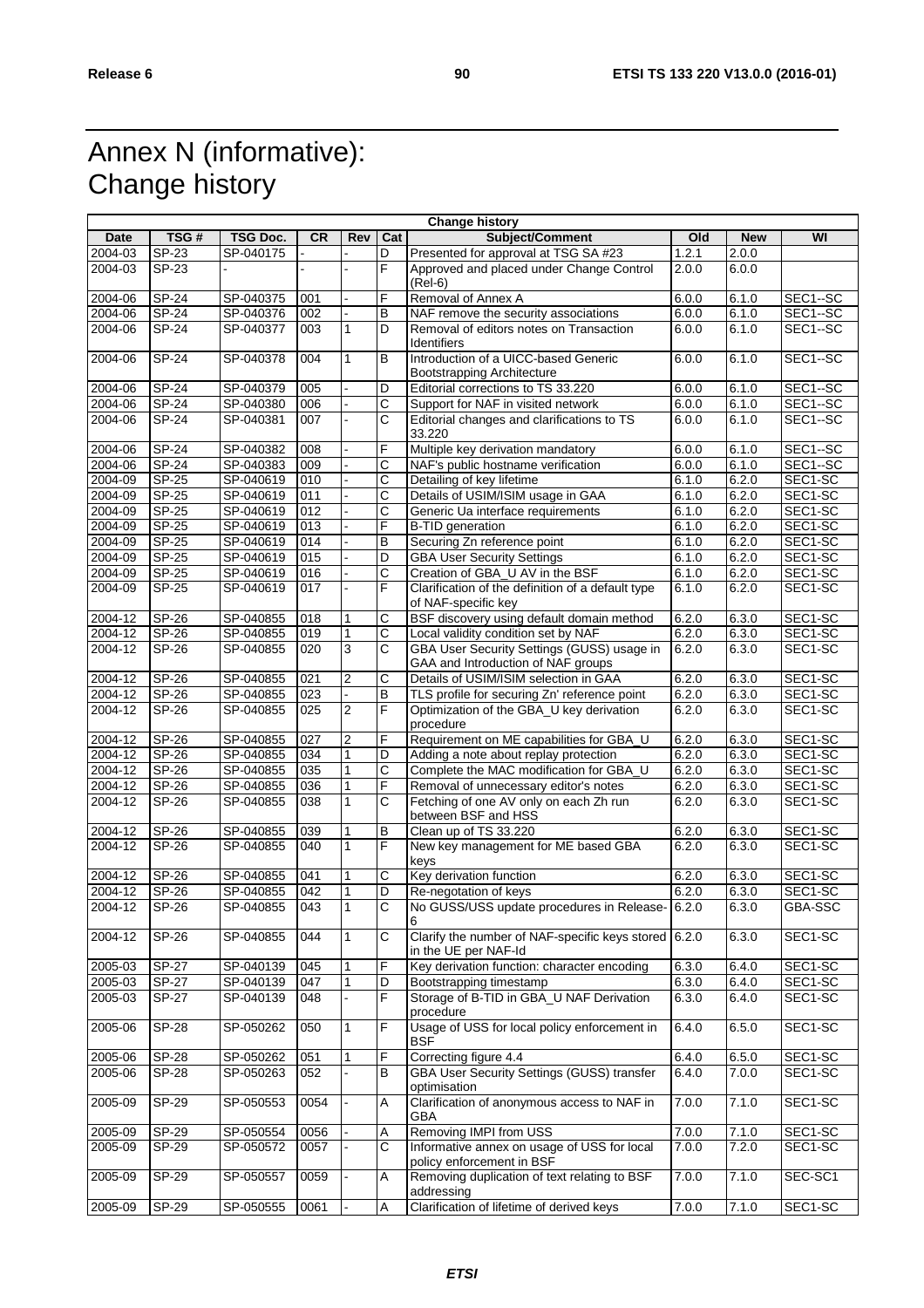| 2005-09            | SP-29          | SP-050575              | 0062         |                | B              | Introduction of key selection mechanism                                              | 7.0.0          | 7.2.0          | SEC1-SC               |
|--------------------|----------------|------------------------|--------------|----------------|----------------|--------------------------------------------------------------------------------------|----------------|----------------|-----------------------|
| 2005-09            | SP-29          | SP-050556              | 0064         |                | A              | Addition of the Dz interface for multiple HSS                                        | 7.0.0          | 7.1.0          | SEC1-SC               |
| 2005-09            | $SP-29$        | SP-050565              | 0066         |                | A              | deployments<br>Removing requirement to send authentication                           | 7.0.0          | 7.1.0          | <b>GBA</b>            |
| 2005-09            | $SP-29$        | SP-050551              | 0068         |                | A              | vectors in batches<br>Clarification concerning input parameter                       | 7.0.0          | 7.1.0          | SEC1-SC               |
|                    |                |                        |              |                |                | encoding for GBA_U NAF derivation<br>procedure                                       |                |                |                       |
| 2005-09            | SP-29          | SP-050577              | 0069         | 1              | B              | Normative annex on 2G GBA                                                            | 7.0.0          | 7.1.0          | 2G GBA                |
| 2005-09            | SP-29          | SP-050552              | 0071         |                | A              | Providing Ua-security protocol based key<br>separation                               | 7.0.0          | 7.1.0          | SEC1-SC               |
| 2005-10            | post SP-29     |                        |              |                |                | Editorial change to align annexes between<br>Release 6 and Release 7 based on CRs at | 7.1.0          | 7.1.1          |                       |
| 2005-12            | SP-30          | SP-050768              | 0073         |                |                | SP-29<br>NAF_Id encoding                                                             | 7.1.1          | 7.2.0          | SEC1-SC               |
|                    |                |                        |              |                | Α<br>B         | Informative annex with examples on                                                   |                |                |                       |
| 2005-12            | SP-30          | SP-050775              | 0074         |                |                | interoperator GBA usage                                                              | 7.1.1          | 7.2.0          | GAA2                  |
| 2005-12            | SP-30          | SP-050775              | 0075         |                | F              | Clarification of local policy enforcement                                            | 7.1.1          | 7.2.0          | GAA2                  |
| 2005-12            | $SP-30$        | SP-050777              | 0076         |                | F              | Alignment of 2G GBA with recent CRs                                                  | 7.1.1          | 7.2.0          | 2GGBA                 |
| 2005-12            | SP-30          | SP-050777              | 0077         |                | F              | Addition of information requested by SA<br>plenary on 2G GBA                         | 7.1.1          | 7.2.0          | 2GGBA                 |
| 2005-12            | SP-30          | SP-050777              | 0078         |                | F              | IMPI obtained from IMSI in 2G GBA                                                    | 7.1.1          | 7.2.0          | 2GGBA                 |
| $2005 - 12$        | $SP-30$        | SP-050775              | 0079         |                | F              | Removal of possible interoperability problems                                        | 7.1.1          | 7.2.0          | GAA2                  |
| 2006-03            | SP-31          | SP-060061              | 0080         |                | B              | D-proxy renaming to Zn-Proxy                                                         | 7.2.0          | 7.3.0          | SEC7-GAA2<br>(GAAExt) |
| 2006-03            | SP-31          | SP-060061              | 0082         |                | B              | Protection of Zn/Zn' reference point for http<br>based protocols                     | 7.2.0          | 7.3.0          | SEC7-GAA2<br>(GAAExt) |
| 2006-03            | $SP-31$        | SP-060051              | 0084         |                | $\overline{A}$ | Restricting the TLS CipherSuites in Annex E<br>and cleanup of references             | 7.2.0          | 7.3.0          | SEC1-SC               |
| 2006-03            | $SP-31$        | SP-060061              | 0085         |                | F              | Clarifications of requirement                                                        | 7.2.0          | 7.3.0          | SEC7-<br>2GGBA        |
| 2006-03            | $SP-31$        | SP-060056              | 0087         |                | A              | GBA keys handling and UICC presence                                                  | 7.2.0          | 7.3.0          | TEI                   |
| 2006-03            | $SP-31$        | SP-060049              | 0089         |                | Α              | detection<br>Clarify the confusion of the useof NAF-ID and                           | 7.2.0          | 7.3.0          | (SEC1)                |
| 2006-03            | SP-31          | SP-060061              | 0090         |                | $\mathsf F$    | <b>FQDN</b><br>key derivation clarifications                                         | 7.2.0          | 7.3.0          | (GAAext)<br>SEC7-GAA2 |
| 2006-03            | $SP-31$        | SP-060061              | 0091         |                | $\overline{F}$ | Use of SIM for a Ua application                                                      | 7.2.0          | 7.3.0          | (GAAExt)<br>SEC7-GAA2 |
|                    |                |                        |              |                |                |                                                                                      |                |                | (GAAExt)              |
| 2006-06            | SP-32          | SP-060424              | 0093         | $\mathbf{1}$   | F              | <b>UICC</b> removal                                                                  | 7.3.0          | 7.4.0          | <b>TEI</b>            |
| 2006-06            | $SP-32$        | SP-060380              | 0095         |                | Α              | Minimum lifetime of Keys                                                             | 7.3.0          | 7.4.0          | TEI7                  |
| 2006-09            | $SP-33$        | SP-060500              | 0096         |                | F              | Clarification of notes                                                               | 7.4.0          | 7.5.0          | SEC7<br>GAA2          |
| 2006-09            | $SP-33$        | SP-060500              | 0097         |                | F              | Corrections of some incorrect reference                                              | 7.4.0          | 7.5.0          |                       |
| 2006-09<br>2006-09 | SP-33<br>SP-33 | SP-060493<br>SP-060496 | 0099<br>0101 |                | Α<br>A         | Sending FQDN over Zn<br>Correction to the UICC selection procedure in<br>GBA         | 7.4.0<br>7.4.0 | 7.5.0<br>7.5.0 | SEC1-SC<br>TEI6       |
| 2006-12            | SP-34          | SP-060810              | 0103         | $\vert$ 1      | ĮF             | Addition of note on out-of-order case for BSF                                        | 7.5.0          | 7.6.0          | GAA2<br>(GAAExt)      |
| 2006-12            | SP-34          | SP-060810              | 0104         | $\mathbf{1}$   | F              | Using pseudonyms over Zn to ensure service<br>continuity                             | 7.5.0          | 7.6.0          | GAA2<br>(GAAExt)      |
| 2006-12            | SP-34          | SP-060810              | 0105         | $\mathbf{1}$   | C              | UICC application selection for service<br>continuity                                 | 7.5.0          | 7.6.0          | GAA2<br>(GAAExt)      |
| 2006-12            | SP-34          | SP-060810              | 0106         | $\mathbf{1}$   | F              | Two NAF applications having the same NAF<br>keys                                     | 7.5.0          | 7.6.0          | GAA2<br>(GAAExt)      |
| 2006-12            | SP-34          | SP-060801              | 0110         | 1              | F              | Correction of Requirements on GBA keys                                               | 7.5.0          | 7.6.0          | SEC7-GAA2             |
| 2006-12            | SP-34          | SP-060811              | 0111         |                | $\overline{c}$ | Suppression of NAF Group attribute within<br>USS on Zn and Zn' interfaces            | 7.5.0          | 7.6.0          | SEC7-GAA2             |
| 2006-12            | $SP-34$        | SP-060809              | 0112         | 1              | F              | Addition of text regarding the use of the NDS<br>authentication framework            | 7.5.0          | 7.6.0          | <b>NDSAFTLS</b>       |
| 2007-03            | SP-35          | SP-070160              | 0113         |                | F              | Key deletion method for applications                                                 | 7.6.0          | 7.7.0          | SEC7-GAA2             |
| 2007-03            | SP-35          | SP-070160              | 0114         | $\overline{2}$ | F              | Encode problems in HTTP digest AKA                                                   | 7.6.0          | 7.7.0          | GAA2                  |
|                    |                |                        |              |                |                | authentication between UE and BSF                                                    |                |                |                       |
| 2007-03            | SP-35          | SP-070160              | 0116         |                | F              | GBA key names clarification                                                          | 7.6.0          | 7.7.0          | SEC7-GAA2             |
| 2007-03            | SP-35          | SP-070160              | 0118         |                | D              | Correction of Note in Annex H                                                        | 7.6.0          | 7.7.0          | SEC7-GAA2             |
| 2007-03            | SP-35          | SP-070146              | 0120         | 1              | Α              | Clarification on NAF_Id coding                                                       | 7.6.0          | 7.7.0          | TEI6                  |
| 2007-03            | SP-35          | SP-070147              | 0122         |                | A              | Clarification of mapping of GUSS to IMPIs and<br><b>IMSIs</b>                        | 7.6.0          | 7.7.0          | SEC7-GAA2             |
| 2007-06            | SP-36          | SP-070338              | 0123         | 1              | B              | Details of HLR - BSF reference point                                                 | 7.7.0          | 7.8.0          | GAAExt                |
| 2007-06            | SP-36          | SP-070327              | 0124         |                | F              | Clarifying the terms 2G and 3G for GBA                                               | 7.7.0          | 7.8.0          | 2G_GBA                |
| 2007-06            | SP-36          | SP-070327              | 0126         | 1              | Α              | GBA NAF Keys storage policy in the UICC                                              | 7.7.0          | 7.8.0          | SEC1-SC               |
| 2007-06            | SP-36          | SP-070340              | 0108         | 3              | B              | Introduction of temporary identifier for<br>bootstrapping procedure                  | 7.8.0          | 8.0.0          | TEI8                  |
| 2007-09            | SP-37          | SP-070594              | 0128         | 4              | Α              | Correction to HLR - BSF reference point                                              | 8.0.0          | 8.1.0          | SEC7-GAA2             |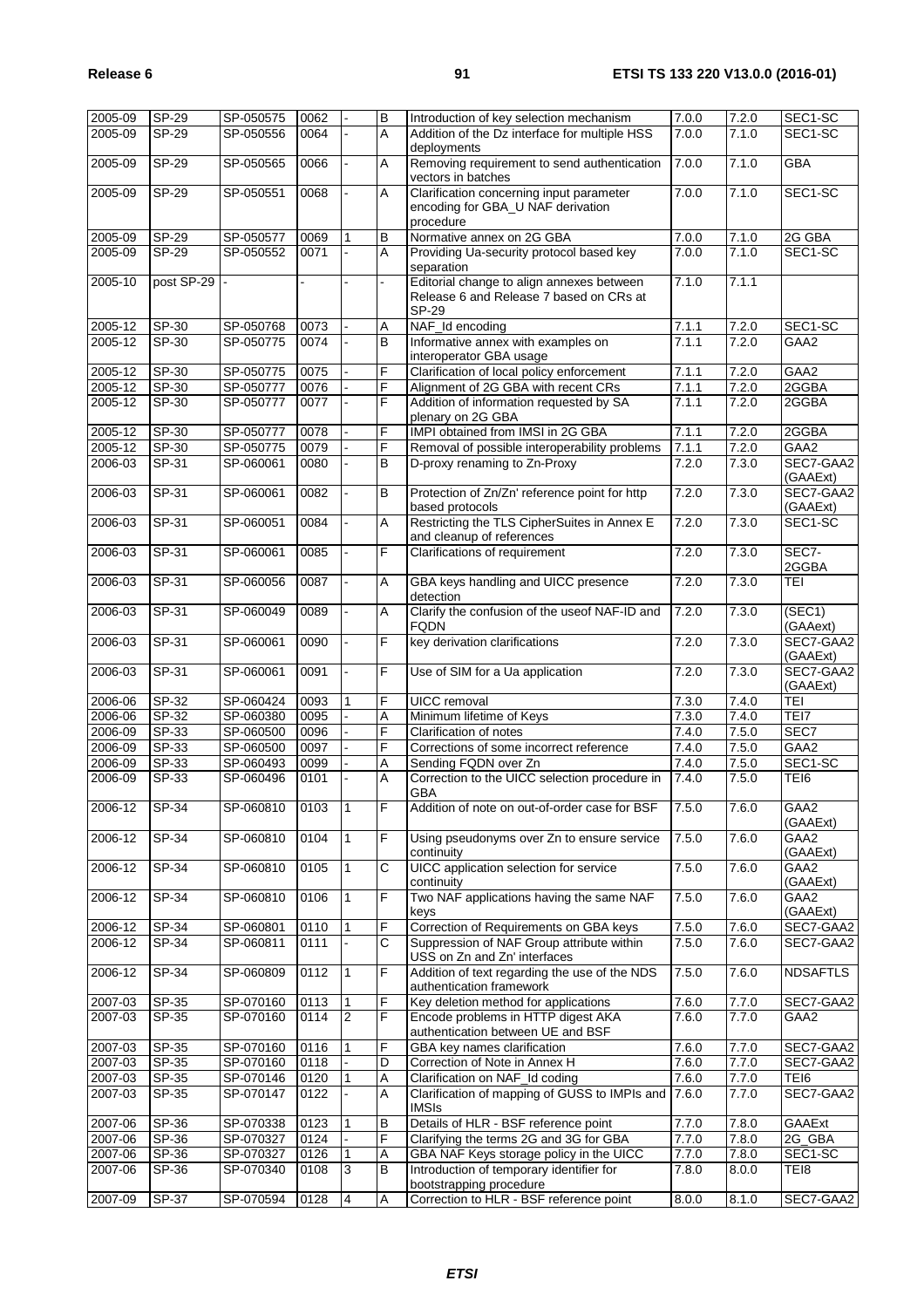8.1.0 8.2.0 TEI8

|             |              |           |      |                |                         | TID uniquenss                                                                     |        |        |                        |
|-------------|--------------|-----------|------|----------------|-------------------------|-----------------------------------------------------------------------------------|--------|--------|------------------------|
| 2007-12     | SP-38        | SP-070785 | 0132 | 1              | A                       | 2G GBA Certificate Management                                                     | 8.1.0  | 8.2.0  | TEI8                   |
| $2007 - 12$ | SP-38        | SP-070787 | 0134 | $\mathbf{1}$   | $\overline{A}$          | Usage of OMA References - Update of                                               | 8.1.0  | 8.2.0  | TEI8                   |
|             |              |           |      |                |                         | Reference                                                                         |        |        |                        |
| 2008-03     | SP-39        | SP-080141 | 0138 |                | A                       | Simultaneous handling of Zh' and Zh in a BSF                                      | 8.2.0  | 8.3.0  | SEC7-GAA2              |
| 2008-03     | $SP-39$      | SP-080143 | 0136 |                | F                       | Move Manual TLS certificate handling                                              | 8.2.0  | 8.3.0  | TEI8                   |
| 2008-09     | SP-41        | SP-080143 | 0139 | $\mathbf{1}$   | F                       | Zh and Zh' intra-operator domain reference<br>points                              | 8.3.0  | 8.4.0  | TEI8                   |
| 2008-12     | $SP-42$      | SP-080744 | 0140 |                | $\overline{F}$          | Add FC number space value allocations and<br>clarification on length parameter    | 8.4.0  | 8.5.0  | TEI8                   |
| 2008-12     | SP-42        | SP-080744 | 0141 |                | F                       | Using Unicode Standard Normalization Form<br>when encoding using UTF-8            | 8.4.0  | 8.5.0  | TEI8                   |
| 2009-03     | SP-43        | SP-090137 | 0142 |                | F                       | Add FC number space value allocations for<br><b>HSPA SRVCC</b>                    | 8.5.0  | 8.6.0  | TEI8                   |
| 2009-06     | <b>SP-44</b> | SP-090420 | 0142 | $\mathbf{1}$   | F                       | Ua security protocol identifiers for IMS based<br><b>MBMS</b>                     | 8.6.0  | 8.7.0  | TEI8                   |
| 2009-06     | <b>SP-44</b> | SP-090420 | 0143 |                | F                       | Clarify sending of MSISDN in Zn                                                   | 8.6.0  | 8.7.0  | TEI8                   |
| $2009 - 06$ | <b>SP-44</b> | SP-090276 | 0142 |                | $\overline{\text{c}}$   | Modification of References                                                        | 8.7.0  | 9.0.0  | TEI9                   |
| 2009-06     | SP-44        | SP-090276 | 0144 | $\mathbf{1}$   | B                       | GBA DIAMETER based Zn reference point to<br>support TLS                           | 8.7.0  | 9.0.0  | TEI9                   |
| 2009-09     | $SP-45$      | SP-090524 | 0143 |                | F                       | FC value allocation for GPL                                                       | 9.0.0  | 9.1.0  | eGBAPush               |
| 2009-09     | SP-45        | SP-090524 | 0145 |                | $\overline{C}$          | Introducing Ua security protocol Id for GPL                                       | 9.0.0  | 9.1.0  | eGBAPush               |
| 2009-12     | SP-46        | SP-090820 | 0146 |                | $\overline{A}$          | <b>KDF</b> clarification                                                          | 9.1.0  | 9.2.0  | eGBAPush               |
| 2009-12     | SP-46        | SP-090822 | 0148 |                | $\overline{\mathsf{F}}$ | Ua security protocol identifier for IMS media<br>plane security                   | 9.1.0  | 9.2.0  | <b>MEDIASEC</b>        |
| 2010-06     | <b>SP-48</b> | SP-100361 | 0149 |                | F                       | Deprecation of SHA-1                                                              | 9.2.0  | 9.3.0  | TEI9                   |
| 2010-10     | SP-49        | SP-100482 | 0150 | $\mathbf{1}$   | $\overline{\text{c}}$   | Unification of TLS and certificate references in<br>TS 33.220 with TS 33.310      | 9.3.0  | 10.0.0 | <b>TEI10</b>           |
| 2011-09     | $SP-53$      | SP-110563 | 0151 |                | F                       | Reintroduction of lost reference                                                  | 10.0.0 | 11.0.0 | Sec11                  |
| 2011-12     | SP-54        | SP-110848 | 0153 | $\mathbf{1}$   | F                       | Correction of Allowed TLS Ciphersuite<br>Identifiers in Annex H.3                 | 11.0.0 | 11.1.0 | Sec11                  |
| $2012 - 03$ | SP-55        | SP-120033 | 0156 | 3              | $\overline{B}$          | SIP Digest-based GBA scope and<br>terminology updates                             | 11.1.0 | 11.2.0 | GBA-ext                |
|             |              |           | 0159 | 2              | B                       | GBA extension for re-use of SIP Digest<br>credentials                             |        |        |                        |
|             |              | SP-120039 | 0157 |                | F                       | Update of TLS extensions version                                                  |        |        | Sec11                  |
|             |              |           | 0158 |                | F                       | Correction of BSF and bootstrapping<br>requirements in 2G GBA                     |        |        |                        |
|             |              |           | 0160 |                | D                       | GBA terminology issues                                                            |        |        |                        |
|             |              | SP-120037 | 0164 |                | A                       | Correction of misimplementation of Change<br>Requests on KDF FC value allocations |        |        | TEI8                   |
| $2012 - 06$ | SP-56        | SP-120340 | 0165 | 2              | F                       | Introduction of auth-int in GBA_Digest                                            | 11.2.0 | 11.3.0 | GBA-ext                |
| 2012-06     | SP-56        | SP-120341 | 0166 |                | F                       | Correction of TLS Extensions References to<br>point toTS 33.310                   | 11.2.0 | 11.3.0 | SEC11                  |
| 2012-06     | SP-56        | SP-120341 | 0167 |                | F                       | Correction of phrase describing Zn procedure 11.2.0                               |        | 11.3.0 | SEC11                  |
| 2012-06     | SP-56        | SP-120340 | 0168 |                | F                       | NAF specific key derivation in GBA_Digest                                         | 11.2.0 | 11.3.0 | GBA-ext                |
| 2012-06     | <b>SP-56</b> | SP-120340 | 0169 |                | F                       | TMPI (temporary identity) support in<br>GBA_Digest                                | 11.2.0 | 11.3.0 | GBA-ext                |
| 2012-09     | $SP-57$      | SP-120605 | 0170 | 1              | F                       | Correction of description of 'Bootstrapping<br>Initiation'                        | 11.3.0 | 11.4.0 | SEC11                  |
| 2013-03     | SP-59        | SP-130036 | 0171 | $\mathbf{1}$   | F                       | Correction of references for GBA                                                  | 11.4.0 | 12.0.0 | SEC12,<br>GBA-ext      |
|             |              | SP-130249 | 0172 | $\mathbf{1}$   | F                       | Ua security protocol identifier                                                   |        |        | Web_GBA                |
|             |              | SP-130255 | 0173 | $\blacksquare$ | Α                       | Removal of editor's note Release 12 - 33.220                                      |        |        | FS_SSO_<br><b>APS</b>  |
|             |              | SP-130258 | 0175 | $\mathbf{1}$   | F                       | Mandating encryption in the TLS profile for<br>2G GBA                             |        |        | <b>TEI12,</b><br>SEC7- |
| 2013-06     | SP-60        | SP-130258 | 0176 | $\mathbf{1}$   | F                       | Removal of realm check in 2G GBA                                                  | 12.0.0 | 12.1.0 | 2GGBA<br>TEI12,        |
|             |              |           |      |                |                         |                                                                                   |        |        | SEC7-<br>2GGBA         |
|             |              | SP-130258 | 0177 | 2              | F                       | Correction of 2G GBA                                                              |        |        | <b>TEI12,</b>          |
|             |              |           |      |                |                         |                                                                                   |        |        | SEC7-<br>2GGBA         |
| 2012-12     | SP-62        | SP-130667 | 0178 | $\blacksquare$ | F                       | Checking that GBA types over Ua and Zn<br>match                                   | 12.1.0 | 12.2.0 | TEI12, GBA-<br>ext     |
| 2014-06     | SP-64        | SP-140315 | 0180 | 1              | С                       | Adding FC value for ProSe specification                                           | 12.2.0 | 12.3.0 | ProSe                  |
| 2016-01     | SP-70        |           |      |                |                         | Upgrade to Rel-13 (MCC)                                                           | 12.3.0 | 13.0.0 |                        |

2007-12 SP-38 SP-070792 0129 1 D Addition of information for developers on B-